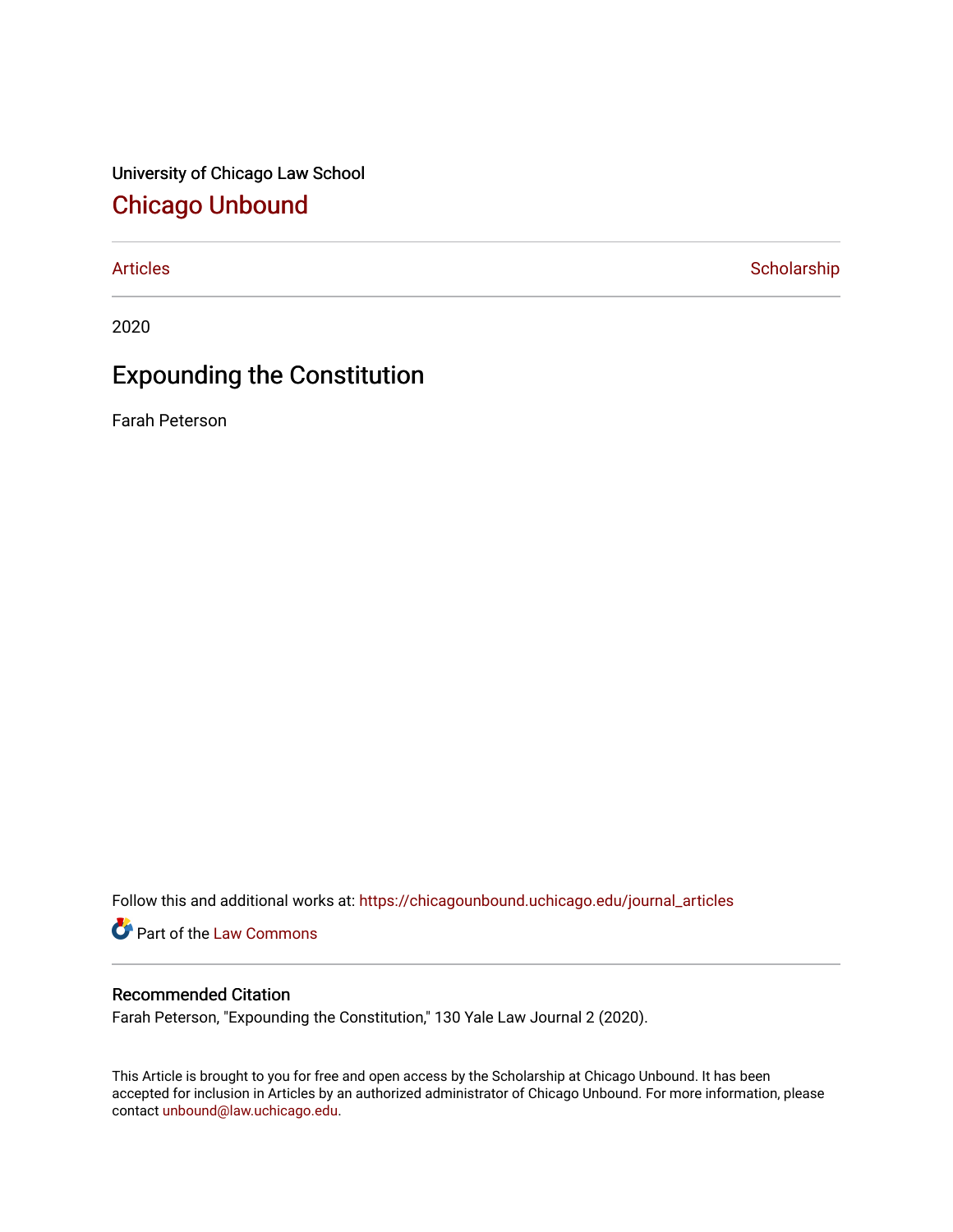# THE YALE LAW JOURNAL

#### **F A R A H P E T E R S O N**

## Expounding the Constitution

**ABSTRACT.** Judges and statesmen of the early Republic had heated exchanges over the importance of hewing to the text in constitutional interpretation, and they advanced dueling interpretive prescriptions. That is why contemporary theorists of all persuasions can find support for their positions in the Founding era. But no side of the Founders' debate over constitutional interpretation maps perfectly onto a modern school of thought. Modern scholarship has misunderstood the terms of the Founders' debate because it sits on an unfamiliar axis. Instead of arguing over whether the Constitution was, for instance, living or static, this Article demonstrates that early American lawyers debated whether the Constitution should be interpreted according to the methodologies applicable to public or private legislation.

This distinction among different types of legislation has faded from view because modern legislatures almost never pass private laws—statutes that apply only to one person, group, or corporation. But in early America, private legislation was the majority of legislatures' business. Generally applicable laws, like those Congress busies itself with today, were the minority. What's more, American courts had fixed, predictable, and familiar rules of interpretation for each type of law. Private acts received stricter, more text-oriented interpretations, while public acts were interpreted broadly and pragmatically to effectuate their purposes, taking into account new circumstances that the drafters may not have foreseen.

After ratification, critical policy differences emerged among American statesmen in the First Congress. Hamilton and Madison, once united as authors of the *Federalist Papers*, found themselves on different sides of this debate. Each insisted that the Constitution must be interpreted to vindicate his views, and in the process, they opened a debate about interpretation that would characterize the nation's constitutional jurisprudence until the 1820s. The Federal Constitution was a novelty. But lawyers don't tend to make new rules to suit new situations; we prefer to rely on precedent. And that is what these lawyers did, using legal tools devised for interpreting legislation—a form of written law with consistent interpretive rules that were part of the bread-andbutter practice of every American lawyer.

We cannot understand the major cases of the Marshall Court, including *Marbury*, *Martin*, and *McCulloch* without this context. In these cases, litigants argued over, and the Court wrestled with, whether public or private legislation provided the best analogy for the Federal Constitution. The answer dictated whether restrictive or pragmatic rules would govern its interpretation. The terms of these arguments would have been obvious to the legal thinkers of that generation. Yet, in spite of all the attention we have lavished on Alexander Hamilton, Thomas Jefferson, James Madison, John Marshall, Joseph Story, and their world, this central dynamic of their legal culture has remained unexplored.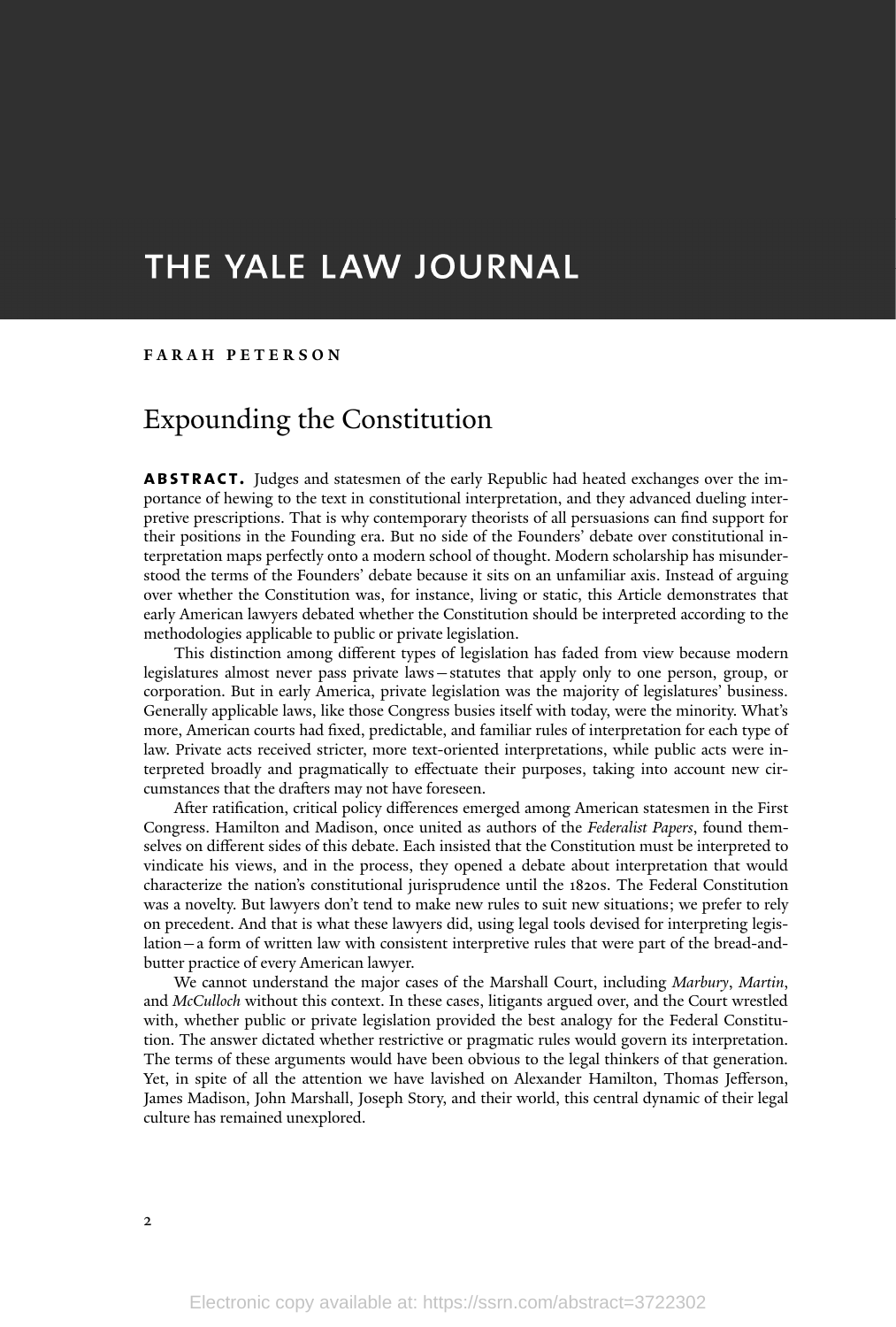

This Article argues that, during framing and ratification, many of the Founders thought the Constitution would be interpreted according to the rules applicable to public legislation, although statesmen like Jefferson and Madison later took a different view. Chief Justice Marshall's enduring commitment to the public-act analogy explains his embrace of "implied powers" in *McCulloch* and underpins the broad, nationalist vision in his other major decisions. These insights are not only critical to understanding those decisions on their own terms, they are also highly relevant to modern constitutional theorists who rely on early American precedent. If the Founders intended that the Constitution would be interpreted according to the rules of public legislation, then the "original" Constitution is a flexible and pragmatic charter, not a fixed and immutable artifact.

**AUTHOR.** Professor of Law, University of Chicago Law School. I am grateful to Charles Barzun, Will Baude, Nathaniel Donahue, Bill Eskridge, Bridget Fahey, Jeremy Gordon, Hendrik Hartog, Leslie Kendrick, Genevieve Lakier, John Mikhail, Victoria Nourse, Kent Olson, H. Jefferson Powell, Rich Schragger, Eugene Sokoloff, the participants in the Chase Colloquium at Georgetown, and the participants in my Work-in-Progress talk at Chicago for help and comments on earlier drafts of this paper.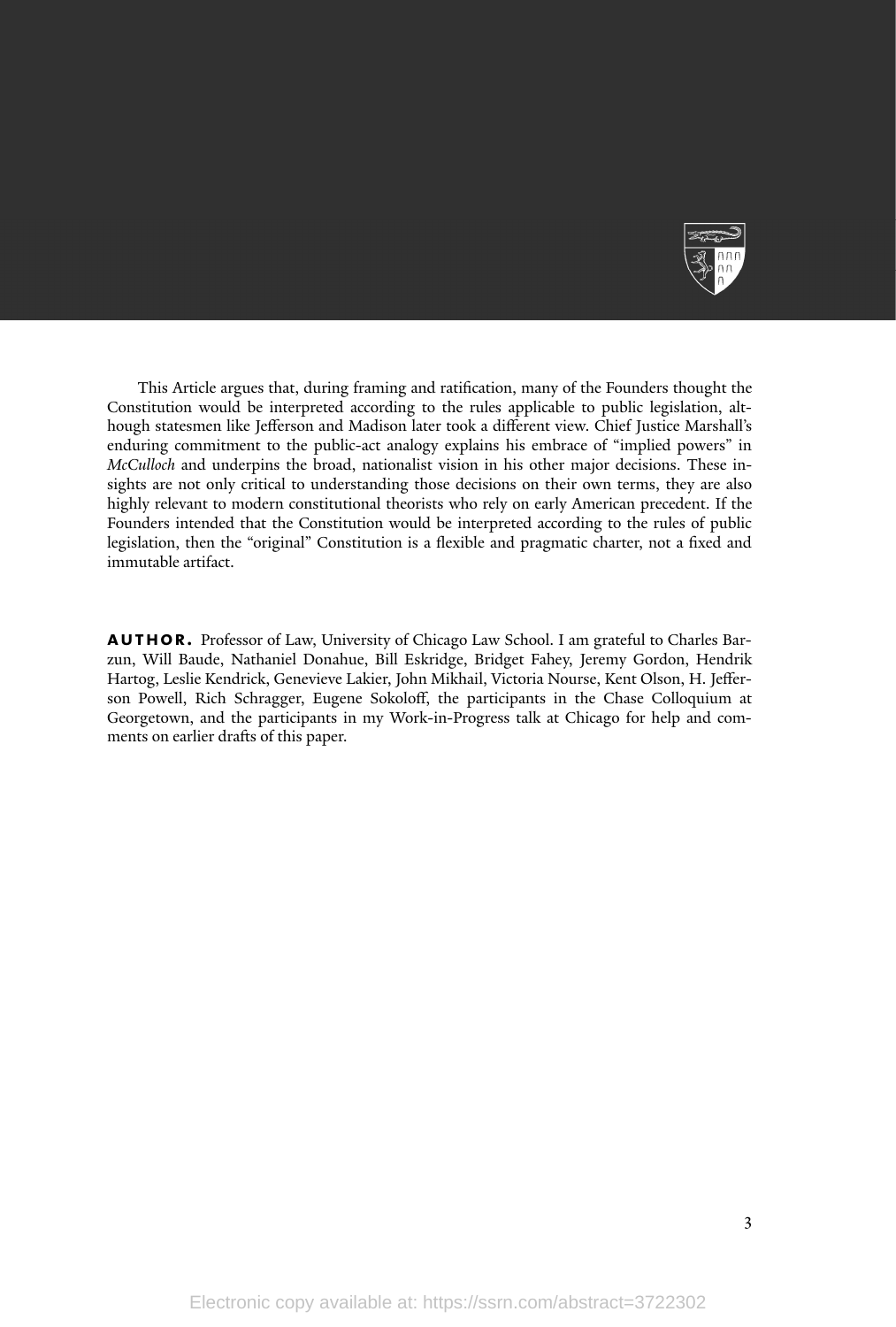

## **article contents**

| 6<br><b>INTRODUCTION</b> |                                                                                                                                                                                              |    |
|--------------------------|----------------------------------------------------------------------------------------------------------------------------------------------------------------------------------------------|----|
| Ι.                       | <b>EARLY AMERICAN STATUTES AND TWO PARADIGMS OF FOUNDING-ERA</b><br><b>INTERPRETATION</b>                                                                                                    | 14 |
|                          | A. Private Acts Received Strict Interpretations; Public Acts Received Broad                                                                                                                  | 16 |
|                          | and Purpose-Oriented Interpretations.<br>B. Courts Interpreting Private Acts Looked to the Subjective Intentions of the<br>Actual Legislators; Courts Interpreting Public Acts Looked to the |    |
|                          | Intentions of an Idealized Legislature.                                                                                                                                                      | 23 |
|                          | C. Legislative History Was Never Relevant to the Interpretation of a Public<br>Act but Could Sometimes Be Helpful when Interpreting a Private Act.                                           | 25 |
|                          | D. Beneficiaries of Private Acts Had to Apply to the Legislature to Cure Any<br>Defects; when a Public Act Required Amendment, Courts Sometimes                                              |    |
|                          | Supplied One Themselves.<br>E. These Rules Describe Two Paradigms of Interpretation with Broader                                                                                             | 26 |
|                          | Applications in Founding-Era Jurisprudence.                                                                                                                                                  | 29 |
|                          | <b>II. THE INVENTION OF STRICT CONSTRUCTION</b>                                                                                                                                              | 31 |
|                          | A. By the People or by the States: Choosing Between Public and Private                                                                                                                       |    |
|                          | Framing                                                                                                                                                                                      | 32 |
|                          | B. The Bank of the United States and the Emergence of the Private-Act                                                                                                                        |    |
|                          | Analogy                                                                                                                                                                                      | 36 |
|                          | C. The Alien and Sedition Acts and Compact Theory                                                                                                                                            | 40 |
|                          | III. DOCTRINAL IMPLICATIONS: THE MARSHALL COURT AND                                                                                                                                          |    |
|                          | <b>CONSTITUTIONAL INTERPRETATION</b>                                                                                                                                                         | 46 |
|                          | A. Drawing the Lines of Battle: Marbury v. Madison                                                                                                                                           | 47 |
|                          | B. The Issue Joined: Martin v. Hunter's Lessee                                                                                                                                               | 51 |
|                          | C. The Public-Act Analogy Ascendant: McCulloch v. Maryland                                                                                                                                   | 56 |
|                          | D. The Court in Retreat: Cohens v. Virginia                                                                                                                                                  | 68 |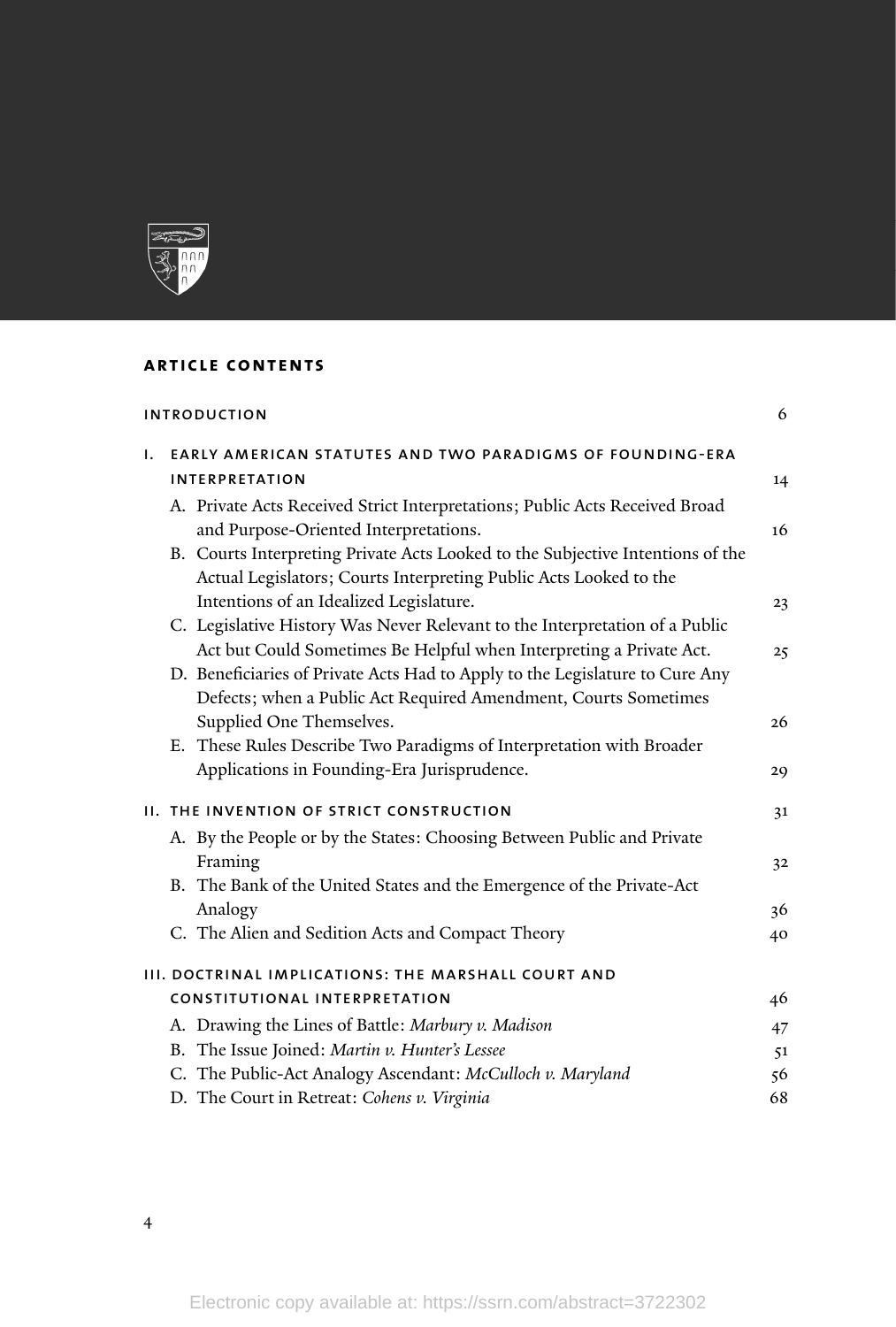

| IV. SCHOLARLY AND PRACTICAL IMPLICATIONS |    |
|------------------------------------------|----|
| A. Statutory Interpretation              | 73 |
| B. Constitutional Interpretation         | 78 |
| CONCLUSION                               |    |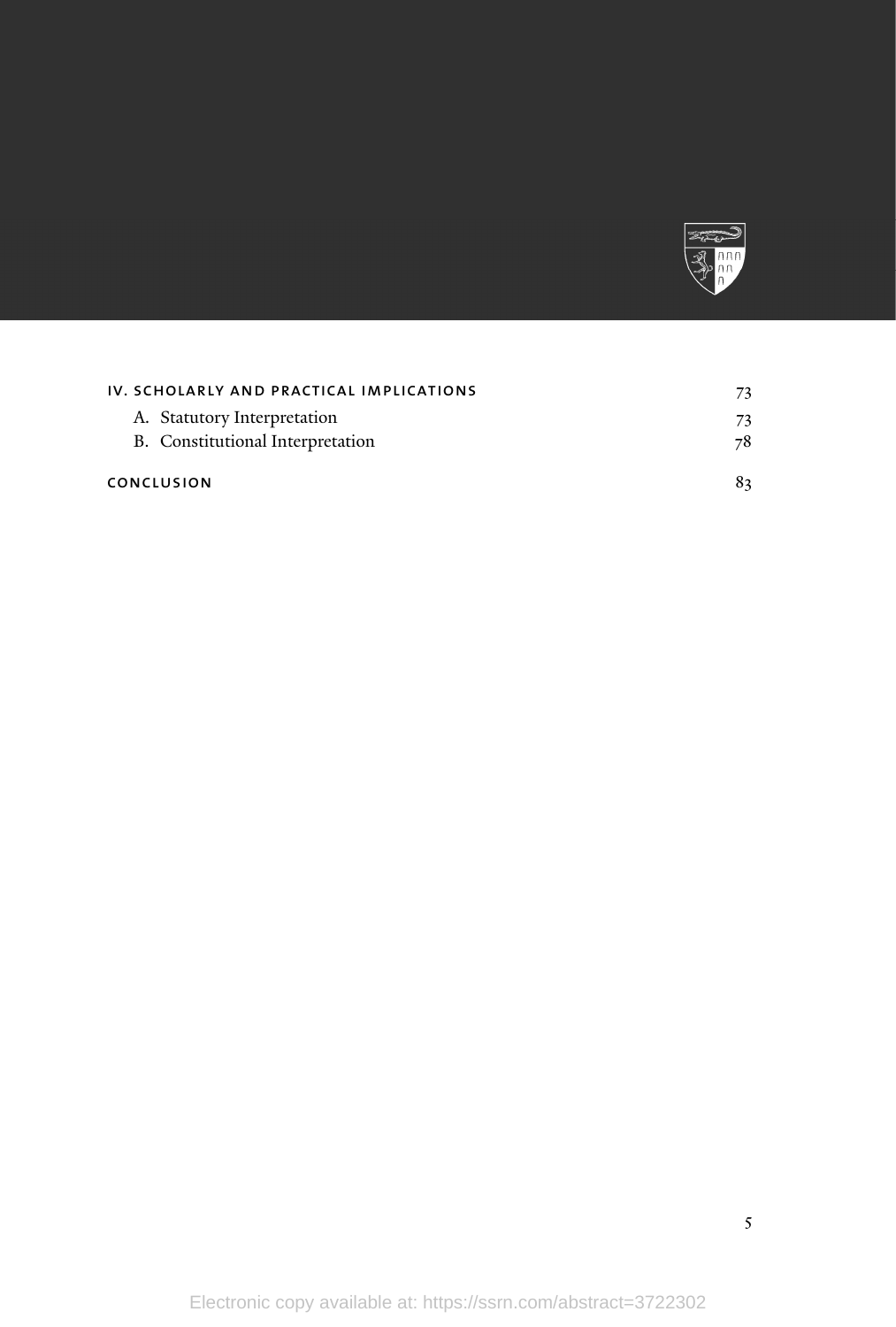#### **introduction**

Every modern school of constitutional interpretation delights in finding precedent for its method in the Founding era and in the jurisprudence of Chief Justice Marshall. Of course, originalists make history central and have cited the Founders as support for a range of opinions on interpretation.<sup>1</sup> But those opposed to originalism also find precedent for their positions in early America.<sup>2</sup> Both states' rights advocates and those who believe in strong federal government have relied on history for support.<sup>3</sup> This habit of relying on texts from the Founding generation to validate modern views has led to significant historical oversights, however. It has made history's important legal thinkers appear shallow, unsophisticated, and intellectually disorganized, if not incoherent. Today's scholarship makes Chief Justice Marshall at once a modern textualist that is, a jurist who believes in reading text strictly and literally—and a modern purposivist—that is, a jurist who believes in pragmatic interpretation to accomplish a law's purposes.

This Article begins from the premise that we have failed to take full account of the Founding era as a period with a mature and developed legal system of its own—one with interpretive debates and schools of thought unique to that era. The Article then argues that considering early Americans and their methodological debates on their own terms, rather than as progenitors of today's interpretive schools, yields a key and overlooked insight: the centrality of the distinction between interpretive conventions applicable to *public* and *private* laws.

Judges and statesmen of the early Republic had heated exchanges over the importance of hewing to the text in constitutional interpretation, and they advanced dueling interpretive prescriptions. But in spite of all of the attention we

**<sup>1</sup>***. See, e.g.*, John F. Manning, Response, *Deriving Rules of Statutory Interpretation from the Constitution*, 101 COLUM. L. REV. 1648, 1651 (2001) (reasserting a "historical claim that the best reading of the constitutional structure supports the . . . faithful agent theory" of interpretation—that is, textualism).

**<sup>2</sup>***. See, e.g.*, Brannon P. Denning & Glenn Harlan Reynolds, *Comfortably Penumbral*, 77 B.U. L. REV. 1089, 1092-93 (1997) (arguing that *McCulloch v. Maryland* is "the quintessential example of penumbral reasoning"); William Michael Treanor, *Against Textualism*, 103 NW. U. L. REV. 983, 1006 (2009) ("[T]he Founding generation . . . looked beyond text to determine constitutional meaning.").

**<sup>3</sup>***. See, e.g.*, U.S. Term Limits, Inc. v. Thornton, 514 U.S. 779, 846 (1995) (Thomas, J., dissenting) (looking to the Founding era to support a limited-powers, compact-theory view of the Federal Constitution); *cf.* Sanford Levinson, *Preface to the Sixth Edition*, *in* ROBERT G. MCCLOSKEY, THE AMERICAN SUPREME COURT, at ix, x (Sanford Levinson ed., rev. 6th ed. 2016) (describing the author's view that, in pushing for the New Deal, "Roosevelt simply wanted to return to Marshall's broad and capacious nationalist vision").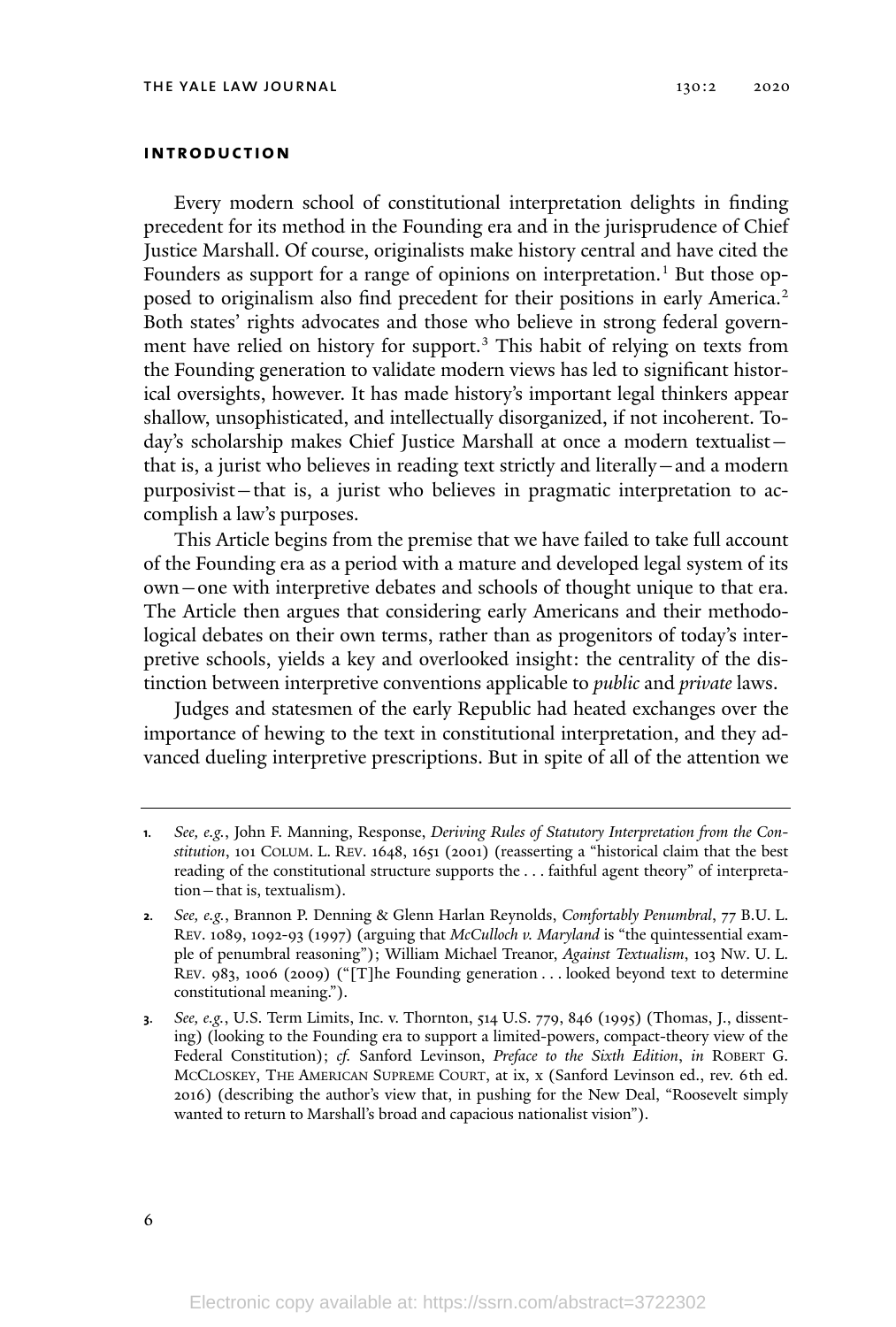have lavished on Hamilton, Jefferson, Madison, Marshall, Story, and their world, this central interpretive debate has remained unexplored. Modern scholarship has misunderstood the terms of the Founders' debate because it sits on an unfamiliar axis. Instead of arguing over whether the Constitution was, for instance, living or static, these early American conversations were part of a decades-long debate over which of two preexisting, well-established paradigms of interpretation was most appropriate for the new Constitution. Without this context, we cannot understand some of the most important and most cited constitutional law precedents from this period. And of course, the Founders' own debate about whether the Constitution should be pragmatically or narrowly construed is highly relevant to any contemporary theorist relying on Founding-era views.

The clearest examples of the two methodologies the Founders saw as their options for how the Constitution should be interpreted can be found in the different rules then applicable to the interpretation of private and public legislation. Although this distinction has now largely fallen by the wayside, federal and state legislatures in the age of Jefferson and Marshall engaged in two different kinds of legislative work. Some of that work involved what they would have called public acts. These were the kinds of laws that make up the bulk of what our legislatures pass today: statutes that enact generally applicable rules. Public acts addressed social ills, set standards for industry, regulated behavior, pursued remedial policies, or committed resources to public projects. 4 The legislative process for such acts was much like the process that we know today: a member might propose a measure, which the assembly would debate before referring it to a special committee that would draft proposed language. After further debate and perhaps an opportunity to consult with constituents or experts, the legislature would pass some version of the bill into law.<sup>5</sup>

But public acts were the exception in early American legislation. As Chief Justice Smith of New Hampshire put it in 1806, the number of statutes "which prescribe rules of civil conduct to the citizens, rules for making and expounding contracts, principles of decision on the questions daily agitated in our

**<sup>4</sup>***. See* WILLIAM J. NOVAK, THE PEOPLE'S WELFARE: LAW AND REGULATION IN NINETEENTH-CENTURY AMERICA 1-2 (1996). Novak writes against the idea that early American governments were laissez-faire, setting out in great detail the range of issues about which there existed pervasive and granular regulation at the state and especially the city level. These types of rules and regulations, in which the government responds to concerns of a public nature, would have all been designated "public" acts.

**<sup>5</sup>***. See* Maeva Marcus & Natalie Wexler, *The Judiciary Act of 1789: Political Compromise or Constitutional Interpretation?*, *in* ORIGINS OF THE FEDERAL JUDICIARY: ESSAYS ON THE JUDICIARY ACT OF 1789, at 13, 14-15 (Maeva Marcus ed., 1992) (discussing the process Congress pursued while crafting the first Judiciary Act, including sending drafts to experts in senators' states).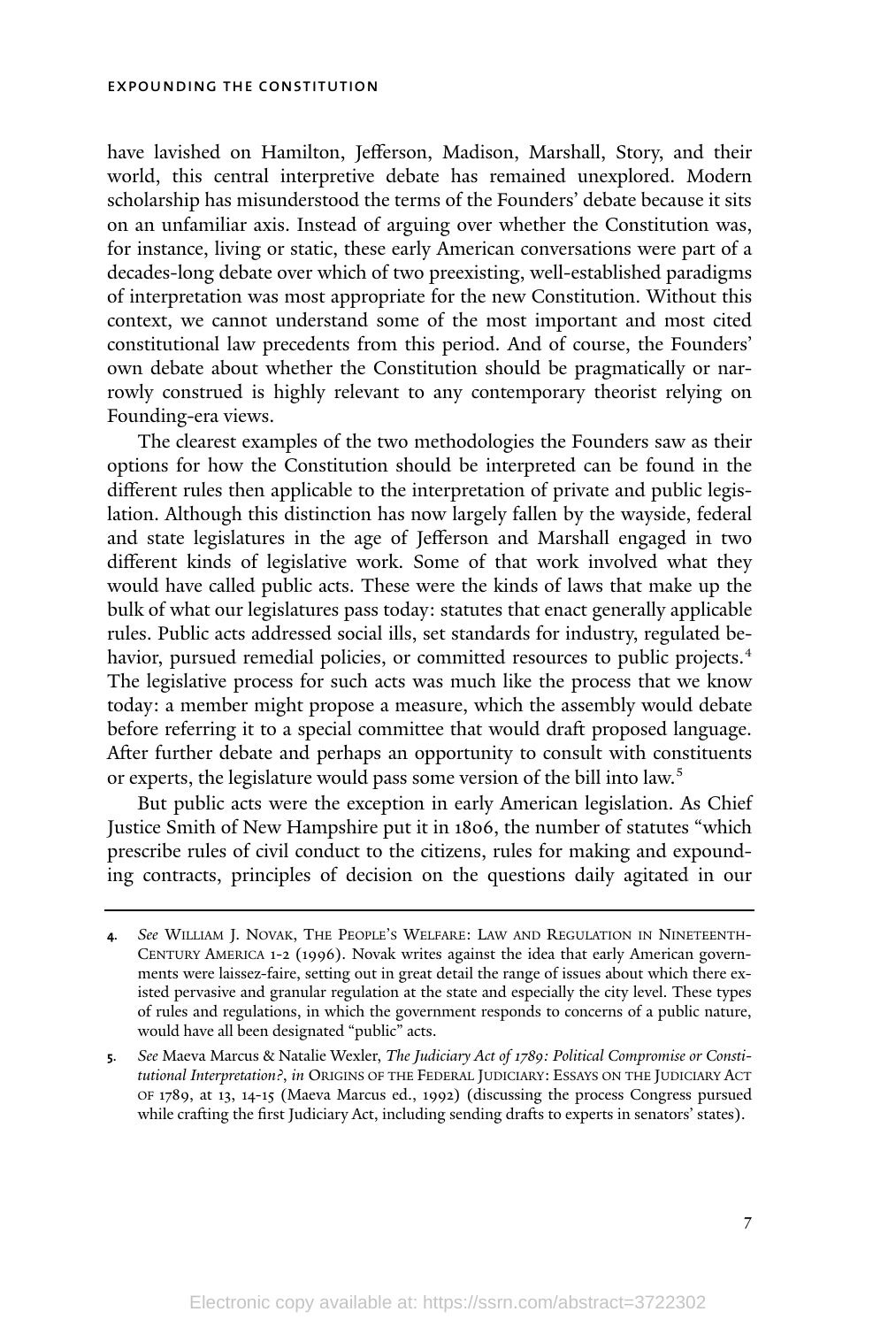courts of justice," was quite "small." 6 Instead, much of the legislative business in Congress and state legislatures of the period was devoted to so-called private acts—also called private bills or private legislation—which fixed or determined the legal rights of particular parties. In fact, it was not unusual for the number of private acts to vastly outstrip the number of public acts in a given statelegislative session.<sup>7</sup>

The central characteristic of private bills was their *specific* character—they determined the legal rights of particular parties in response to particular requests, rather than enacting rules of general applicability. <sup>8</sup> While public acts changed the laws applicable to everybody, private acts usually addressed more targeted concerns. Individuals or groups might petition asking for a special favor—an exemption from some generally applicable law, spot relief for a temporary problem, or the grant of a parcel of state-owned land. The award of a corporate charter or a divorce, for example, would have been granted in an individually debated private act.<sup>9</sup> Many private acts resolved issues that would

**<sup>6</sup>**. Jeremiah Smith, Book Review, MONTHLY ANTHOLOGY & BOS. REV., Mar. 1806, at 138, 138, *quoted in* JOHN PHILLIP REID, CONTROLLING THE LAW: LEGAL POLITICS IN EARLY NATIONAL NEW HAMPSHIRE 160 (2004).

**<sup>7</sup>***. See, e.g.*, Contents, 1813 N.C. Sess. Laws 42 (listing nineteen public laws and ninety-five private laws enacted). Legislatures still pass a very limited number of private laws today. In Congress, however, this amounts to only one or two per year. *See, e.g.*, *Private Laws: 111th Congress*, CONGRESS, https://www.congress.gov/private-laws/111th-congress [https:// perma.cc/P8EV-SAKY].

**<sup>8</sup>**. In some states, published statute books indicated with labels or separate placement in the volume which bills were public and which were private. But legislation was not always so designated, for reasons ranging from impoverished record-keeping practices to the simple belief that the content of the legislation disclosed for itself whether it was a public or private act. Moreover, the status of some legislation was contested. Much more historical work remains to be done on those fascinating borderline cases, which involved, in some states, important corporations and banks. For that matter, historians of the city have noted a transformation over time in the way cities and towns were considered, from private to public, and this transformation is also likely reflected in the methods judges applied when interpreting cities' incorporating legislation. *See* HENDRIK HARTOG, PUBLIC PROPERTY AND PRIVATE POW-ER: THE CORPORATION OF THE CITY OF NEW YORK IN AMERICAN LAW, 1730-1870, at 179-239 (1983); Gerald E. Frug, *Property and Power: Hartog on the Legal History of New York City*, 1984 AM. B. FOUND. RES. J. 673, 677 (reviewing HARTOG, *supra*). What matters for purposes of this Article is that the thinkers I discuss understood the general distinction between public and private legislation and the statutory canons of construction that were applied to the typical bills in each category.

**<sup>9</sup>***. See, e.g.*, Act of Feb. 3, 1787, 1786-1787 Del. Laws 26 (awarding John Fitch a monopoly for the construction and operation of the steamboat); Act of Feb. 14, 1799, 1799 Ga. Laws 78 (incorporating the Savannah Navigation Company to improve navigation along the Savannah River); Ch. 22, 1770 Md. Laws 4 (confirming a contract between Nehemiah Tilghman and Solomon Townsend); Ch. 1, 1769 Md. Laws 1 (naturalizing Peter Haldimand); Act of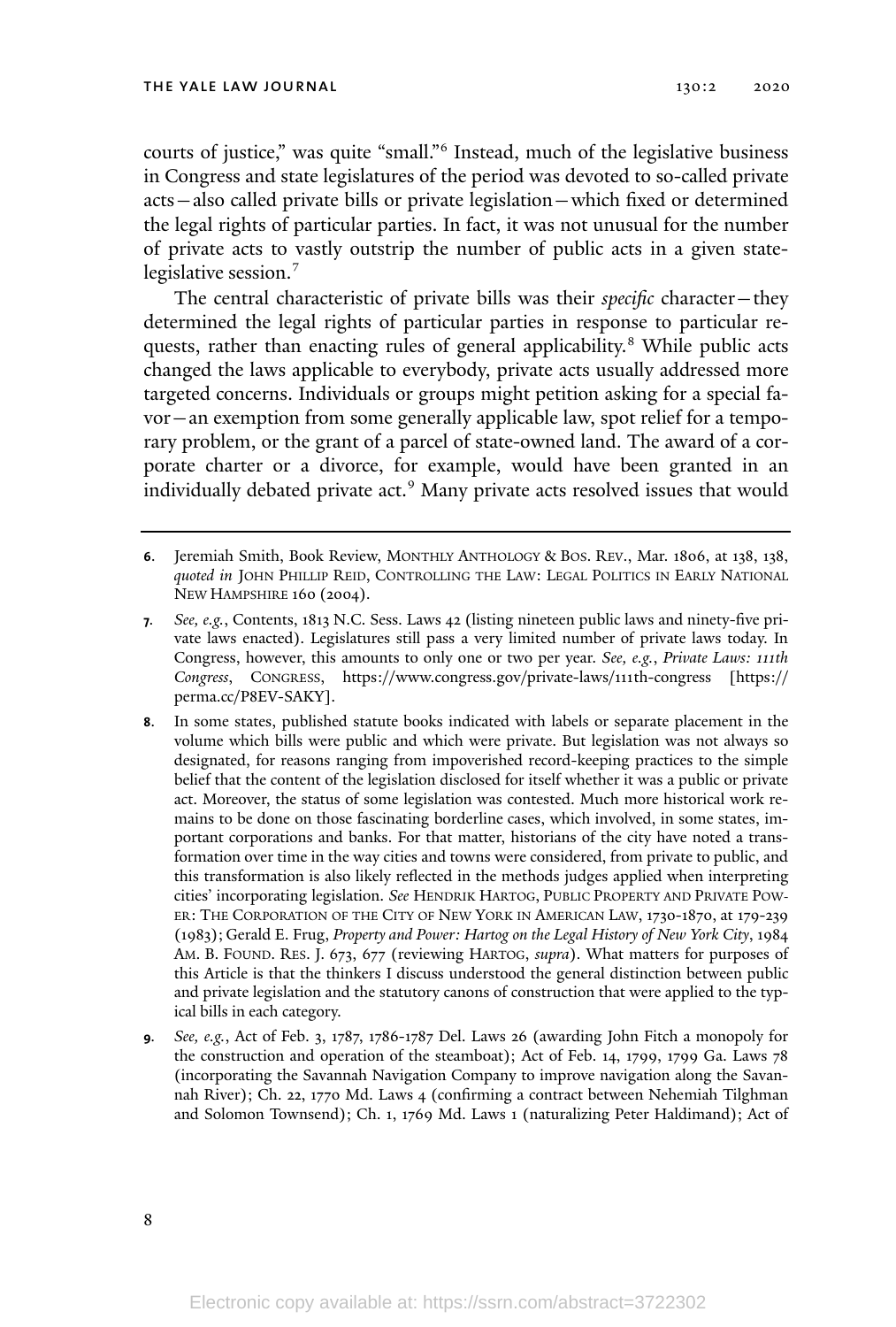today be handled by an agency or court. Early American states and the federal government also used private acts to secure private investment in projects that a government today would simply undertake itself. For example, a petitioner might offer to build and maintain a needed road in exchange for the exclusive right to collect tolls, or he might invest in new technology like steam-powered ferries in exchange for the exclusive right to all ferryboat traffic on the Hudson River.<sup>10</sup> In an era of low institutional and bureaucratic capacity, governments used the private-act process to induce private parties to perform needed public services.<sup>11</sup>

In keeping with the highly specific character of these laws, the process for adopting private acts often differed from that used for adopting public legislation. A petitioner would often include affidavits in his or her request, and legislatures would sometimes hear evidence and even cross-examine witnesses before voting on a bill. <sup>12</sup> Private legislation could embody a bargain between the

Sept. 20, 1793, ch. 4, 1793 Mass. Acts 22 (authorizing James Osgood, guardian of Jane Osgood, to sell land belonging to her deceased father for Jane's benefit); Act of Nov. 29, 1794, ch. 504, 1794 N.J. Laws 959 (authorizing John Perry to make conveyances to George Budd and Adam Inger from the estates of William and Jonathan Sleeper); Act of Mar. 17, 1797, 1797 N.Y. Laws 48 (paying Nicholas Aldridge to release his claim to lands conveyed to him by the state); Act of Mar. 19, 1774, ch. 51, 1774-1775 N.Y. Laws 82 (enabling Lewis Morris and John Sickles to build a bridge across the Harlem River); Act of Sept. 11, 1761, ch. 1154, 1761 N.Y. Laws 395 (naturalizing 150 people); 1813 N.C. Sess. Laws 42 (listing a range of private acts); Act of Nov. 18, 1782, ch. 41, 1782-1783 Pa. Laws 81 (providing relief to a jailed debtor); Act of Feb. 20, 1768, ch. 576, 1759-1776 Pa. Laws 279 (incorporating an insurance company); Act of Dec. 7, 1791, ch. 41, 1791 Va. Acts 18 (authorizing Francis Thornton to build a toll bridge across the Rappahannock River).

**<sup>10</sup>**. Act of Mar. 27, 1798, ch. 55, 1798 N.Y. Laws 215, 216.

**<sup>11</sup>**. Scholars have made fascinating discoveries about early America by attending to this type of early American lawmaking. *See* Maggie McKinley, *Petitioning and the Making of the Administrative State*, 127 YALE L.J. 1538, 1538 (2018) (arguing that "[m]uch of what we now call the modern 'administrative state' grew out of the petition process" and its resulting private bills "in Congress"). *See generally* Christine A. Desan, *Remaking Constitutional Tradition at the Margin of the Empire: The Creation of Legislative Adjudication in Colonial New York*, 16 LAW & HIST. REV. 257 (1998) (discussing the colonial New York legislature's use of the petition process and resulting private lawmaking to siphon substantive areas of law away from the courts).

**<sup>12</sup>***. See, e.g.*, Act of May 10, 1770, 1770 Conn. Pub. Acts 352 (establishing procedures for the consideration of petitions, prayers, and memorials to the general assembly); Act of Feb. 21, 1778, ch. 14, 1778 N.J. Laws 29 (granting Mr. Stiles's petition to divorce Abigail, on account of his "being no longer able to endure the Misconduct, Extravagance, Drunkenness, Lewdness and Adultery" for which his wife had become infamous, after an "examination of witnesses" established her guilt); JOURNAL OF THE PROCEEDINGS OF THE LEGIS.-COUNCIL OF THE STATE OF N.J. 18 (11th Sess. 1786) ("The House resumed the Consideration of the Bill, intitled 'An Act to repeal an Act, intitled, An Act for remedying certain Defects in the Testa-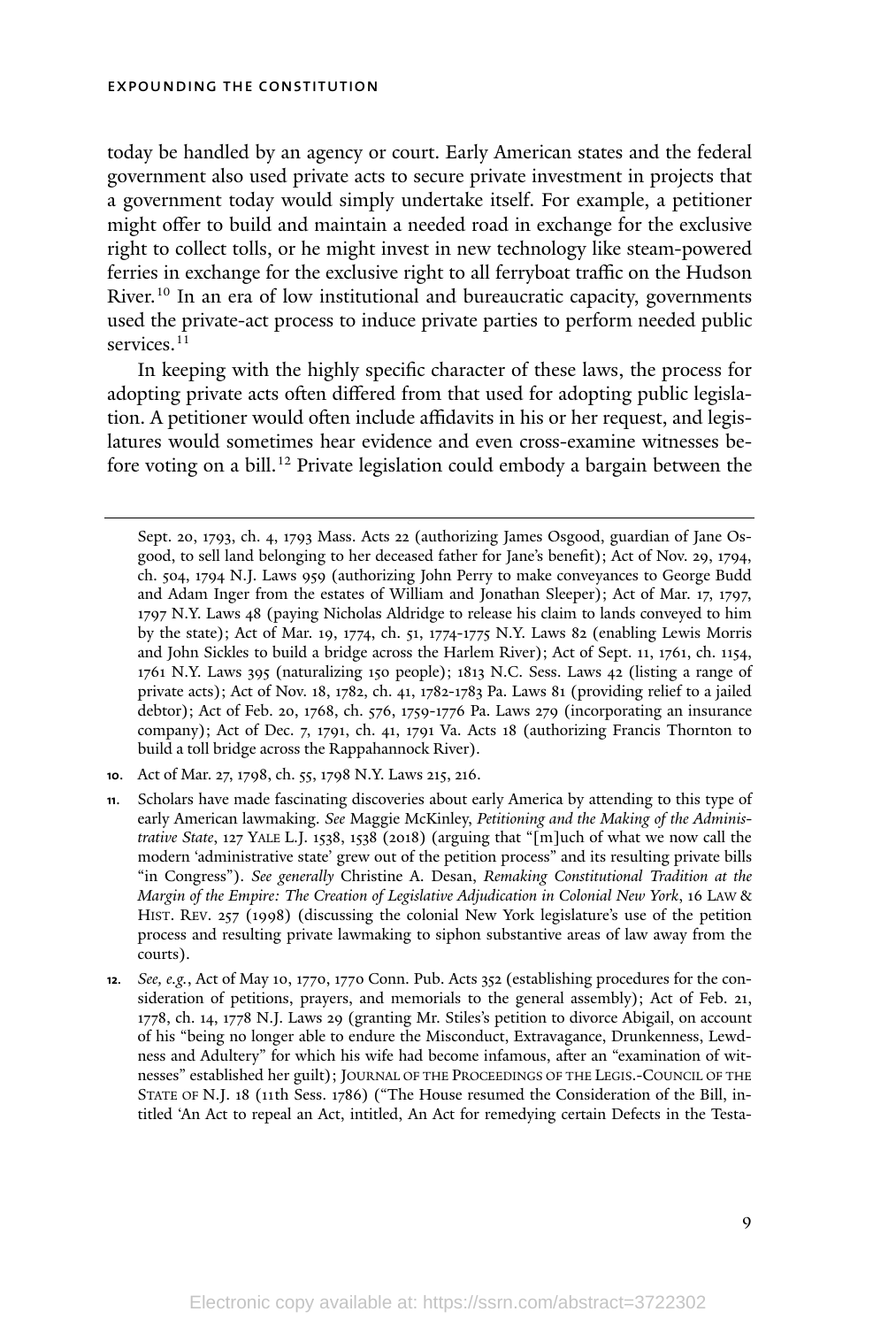legislature and a private party—selling government land in exchange for payment, for instance—but it did not always take a bargained-for form. It could also be simply a matter of sovereign grace.

The Founding generation understood different types of legislation to entail different methods of interpretation. In brief, public laws received broad, purpose-directed interpretations while private acts received strict, literal interpretations. The Federal Constitution of 1787 was a novel legal instrument, but American lawyers did not make up new principles of interpretation out of whole cloth. They made use of conventions of interpretation already in common use. Disagreements over how to interpret the Constitution were, therefore, also disagreements about which form of written law provided the *best analogy*. This is the critical context for some of the most famous and formative moments in early American legal history. The debate over whether the Constitution was a compact among the states or whether it sprang from the assembled people was, at bottom, a debate over whether it was more like a legislative bargain memorialized in a private act or whether it was more like a public act announcing the law of the land. The principles of interpretation that flowed from this distinction supplied the doctrinal heritage for the opposing sides in the first arguments about constitutional interpretation, including those concerning the Bank of the United States, the Alien and Sedition Acts, and internal improvements.

Understanding this essential framework brings the most important precedents of the era into sharper view. <sup>13</sup> It allows us to fully appreciate Marshall's

ment and Last Will of Thomas Shreve, late of the County of Salem, deceased, and to establish and confirm the said Testament and Last Will;' and proceeded to the Hearing of the Parties: The Parties not having gone through their Evidence, the further Consideration of the said Bill was postponed until To-morrow Morning ten o'Clock." The next day, Wednesday, November 15, 1786, the Journal states that the House resumed consideration of the Bill, the parties went through their evidence, and the "Bill was ordered a third reading.").

**13**. The central goal of this Article is to uncover an intellectual history that allows us to better understand the most important precedents of early America. But understanding how the Founding generation thought about constitutional interpretation has significance for other ongoing debates as well. For instance, a new group of originalist scholars says that we should not just focus on the Framers' intent or original public meaning but rather should follow the interpretive methodology of the Framers themselves. *See* John O. McGinnis & Michael B. Rappaport, *The Constitution and the Language of the Law*, 59 WM. & MARY L. REV. 1321, 1411 (2018) (arguing that "original-methods originalism offers the best understanding of originalism" because the Founders used legalisms and referred to legal interpretive principles during drafting and ratification); John O. McGinnis & Michael B. Rappaport, *Original Methods Originalism: A New Theory of Interpretation and the Case Against Construction*, 103 NW. U. L. REV. 751 (2009); *see also* Stephen E. Sachs, *Originalism as a Theory of Legal Change*, 38 HARV. J.L. & PUB. POL'<sup>Y</sup> 817, 821 (2015) (arguing for "'original-*law* originalism': the view that the Constitution should be read according to its *original legal content*, whatever that

10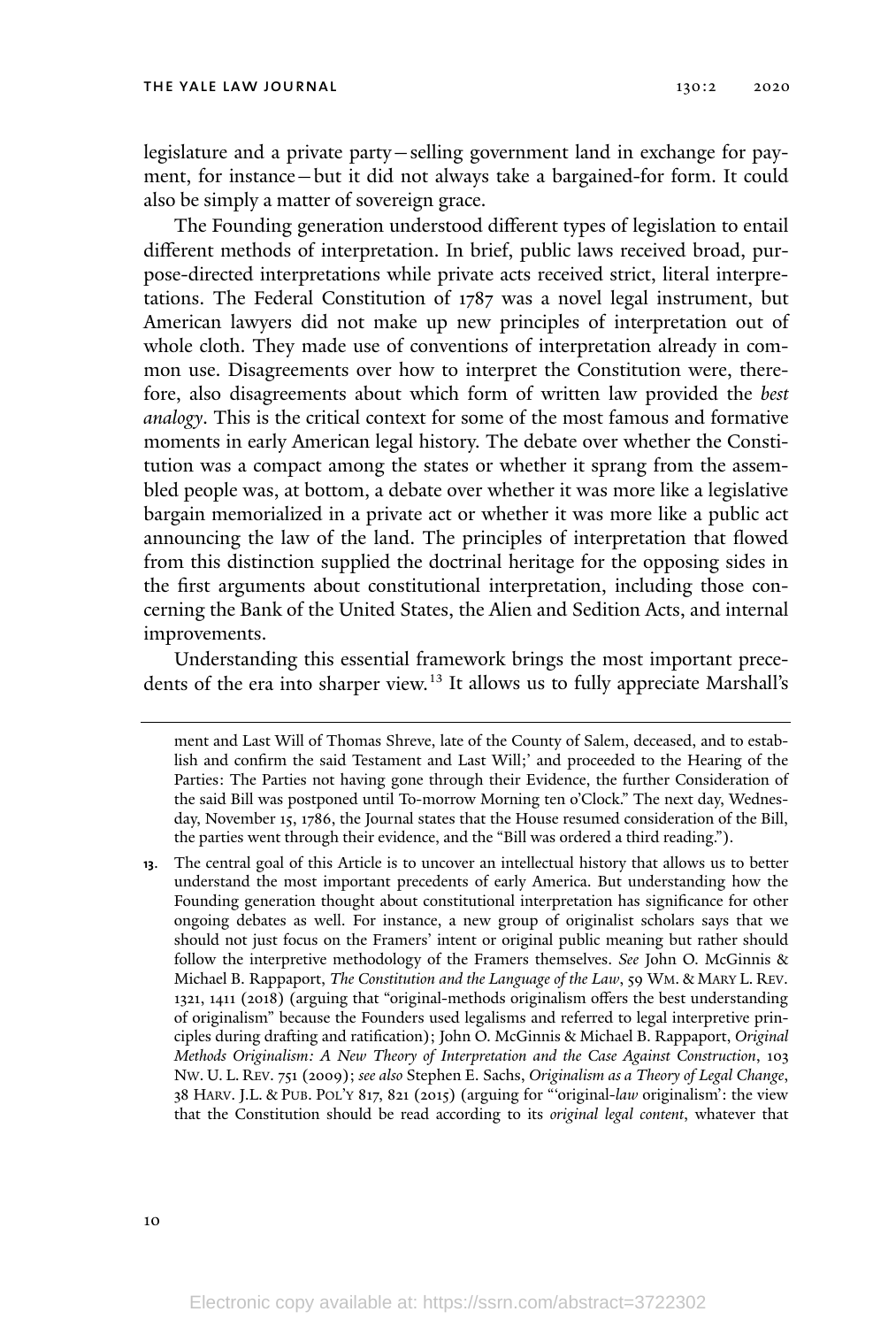statesmanship in *Marbury v. Madison*, <sup>14</sup> to understand the stakes of *Martin v. Hunter's Lessee*, <sup>15</sup> and to get Marshall right in *McCulloch v. Maryland*. <sup>16</sup> What did Marshall mean when he declared that "it is a *constitution* we are expounding"? <sup>17</sup> To whom was he speaking? This statement, coming at the end of a paragraph advocating broad principles of interpretation, committed the Court to one side of an ongoing debate over how the Constitution must be characterized. <sup>18</sup> As this Article explains, Marshall meant that he saw the Constitution as the ultimate public law. The interpretive principles he applied followed directly from that premise.<sup>19</sup>

Part I outlines the distinctions early Americans drew between private and public statutes and the rules of statutory interpretation applicable to each category. These insights contribute to conversations in the field of statutory interpretation.<sup>20</sup> Part I shows how the Founders understood their own law of statu-

might have been" by "read[ing] the document's text . . . according to the rules of the time, legal and otherwise, for turning enacted text into law").

- **<sup>16</sup>**. 17 U.S. (4 Wheat.) 316 (1819).
- **<sup>17</sup>***. Id*. at 407.
- **<sup>18</sup>***. See id.* Marshall took office as Chief Justice in the midst of this ongoing argument. If it were a physical brawl, we would picture him entering a room in which chairs were flying, with inkpots and other missiles strewn on the floor, picking up a chair as a shield, and finding a weapon of his own. Well, now it's 2020, and the room has been emptied and turned into a museum exhibit—and Marshall's footprints remain imprinted on the carpet. Much legal scholarship involves standing in that room and wondering, why did the great John Marshall take such a circuitous path? Was he pirouetting, because he was such a special genius? Or did men in the olden days just "walk funny"? One of the projects of legal history is to refuse to take legal opinions as though they announce a context-free gospel, and to instead recover the furniture that littered the room. Legal history makes visible all of the obstacles that explain a chosen path. Quite simply, the debate over whether the Constitution was more like public or private legislation was one of those big obstacles that the Marshall Court could not pass through. The Court worked around it or confronted it. It was always there.
- **<sup>19</sup>**. This Article is in conversation with one of the most influential articles of the 1980s, H. Jefferson Powell, *The Original Understanding of Original Intent*, 98 HARV. L. REV. 885, 894- 902 (1985), which also argued that the Founders applied different interpretive conventions to different types of law*. See generally* Caleb Nelson, *Originalism and Interpretive Conventions*, 70 U. CHI. L. REV. 519, 571-76 (2003) (grappling with the implications of Powell's article for originalism). But Powell did not seem to appreciate the differences, central to this Article, between the principles of interpretation applied to private and public acts. Instead, he argued that the Federalists sought to apply an undifferentiated set of statutory-interpretation principles to the Constitution, while Jeffersonian Republicans sought to apply the interpretive methodology used for private contracts.
- **20**. The only other major work on these early American methods has been in the context of a debate between John Manning and Bill Eskridge over whether early American judges prac-

**<sup>14</sup>**. 5 U.S. (1 Cranch) 137 (1803).

**<sup>15</sup>**. 14 U.S. (1 Wheat.) 304 (1816).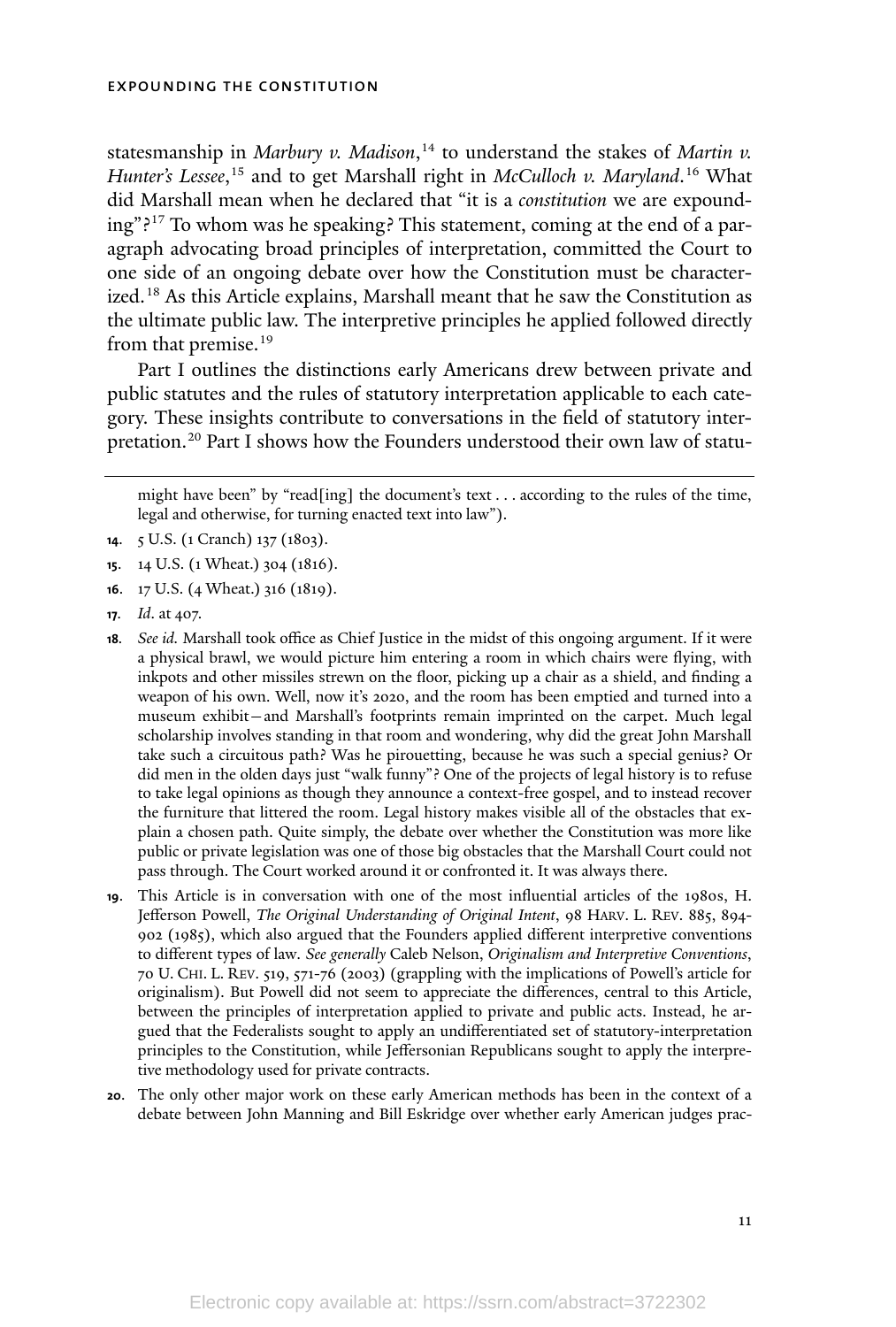tory interpretation and why different rules applied to different types of laws. As that Part explains, the motivations for these rules were tied to characteristics of the laws themselves and far divorced from the modern obsession with the metes and bounds of the judicial role.

As Part I explains, however, these two paradigms of interpretation were not limited to the statutory-interpretation context. The rationale justifying strict interpretation of private acts applied to other legal instruments, like treaties. And, many thought, the rationale behind broad, equitable construction of public acts applied to the new Federal Constitution. The purpose of Part I is not to suggest that the Founders thought the new Constitution *was* legislation. The point is to highlight the two paradigms of interpretation in the Founding era's legal vocabulary using statutory interpretation, a common application of those paradigms. When deciding which paradigm of interpretation should apply to the new Constitution, they were deciding which other legal instruments provided the best analogies.

Part II explains the relevance of these paradigms to the Founding generation's debates over constitutional interpretation. It argues that proponents of the view that the Constitution was a "compact"—whether they used the language of treaty, contract, or legislative bargain—were arguing that the Constitution was subject to the rules of interpretation applicable to private legislation. Scholars have mostly treated the connection between the compact theory and strict construction as self-evident, failing to demonstrate why the designation as a compact, on its own, necessitated a narrow interpretive lens. I argue that the "compact" term signaled that the same quality justifying strict construction in the private act or treaty context—namely, the limited delegation of power by a sovereign—obtained with the new constitution. That is why the term entailed strict construction. And that is why the term also imported the rest of the suite of rules applicable to private acts, including attention to legislative history (known now as "original intent") and a preference for amendment to fix defects.<sup>21</sup>

ticed textualist or pragmatic interpretation of legislation. *See* William N. Eskridge, Jr., *All About Words: Early Understandings of the "Judicial Power" in Statutory Interpretation, 1776- 1806*, 101 COLUM. L. REV. 990, 995-96 (2001); John F. Manning, *Textualism and the Equity of the Statute*, 101 COLUM. L. REV. 1, 91 (2001). *But see* Farah Peterson, *Interpretation as Statecraft: Chancellor Kent and the Collaborative Era of American Statutory Interpretation*, 77 MD. L. REV. 712, 715 (2018) (suggesting that neither scholar fully accounted for how the judicial role has changed).

**<sup>21</sup>**. Along the way, I raise a methodological point: to understand a word like "compact," it is not enough to understand its dictionary definition, or even its linguistic context. A scholar must also understand its intellectual history. *Cf.* DANIEL T. RODGERS, CONTESTED TRUTHS: KEY-WORDS IN AMERICAN POLITICS SINCE INDEPENDENCE (1987) (demonstrating brilliantly that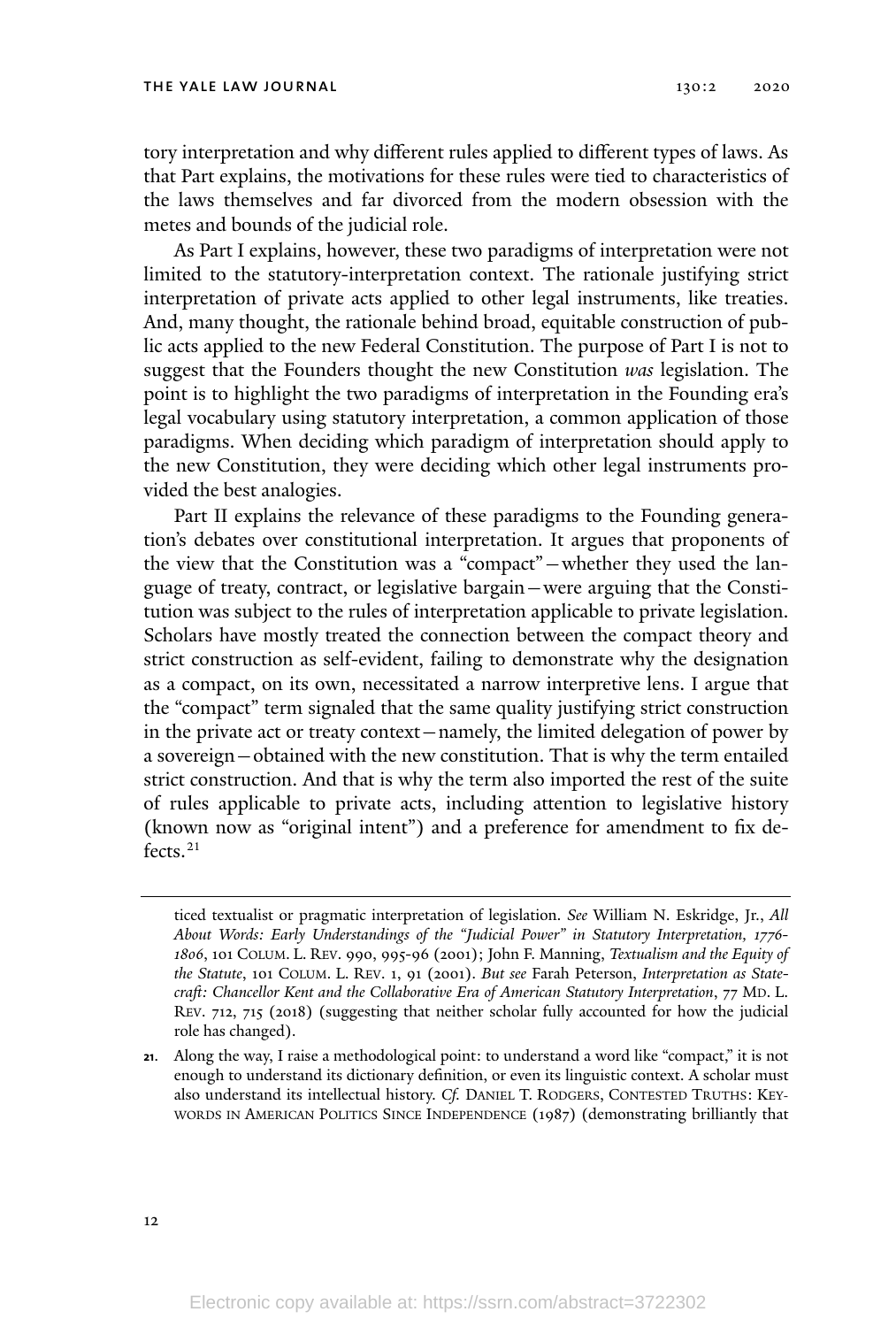Part III uses this framework to reevaluate cases on every Constitutional Law syllabus, including *Marbury v. Madison*, *Martin v. Hunter's Lessee*, *McCulloch v. Maryland*, and *Cohens v. Virginia*. <sup>22</sup> This Article demonstrates that an early American debate over whether the written Constitution should be interpreted according to the rules applicable to public or private legislation underlies each of these major moments in early American legal history. The insights of Part III should change how these cases are taught, because they reveal a key intellectual thread connecting these cases to each other and help to place them in the context of the broader legal culture of their time.

Part IV connects these insights to contemporary theoretical debates. As this Article explains, the public-act analogy was a leading view during the Founding era. Those who believed that the Constitution should be construed using the rules commonly applied to public legislation assumed that courts would read its provisions to respond to new problems and conditions that its drafters and ratifiers could not have foreseen.<sup>23</sup> The historical pedigree of this dynamic, flexible approach should challenge those who claim that a narrow, restrictive reading of the Constitution is more faithful to the Framers' intent.

Part IV also presses a methodological point too often overlooked in contemporary debates over how early American lawyers and judges approached

**<sup>22</sup>**. 19 U.S. (6 Wheat.) 264 (1821).

words have their own intellectual history). And because we are talking about an era in which lawyers trained in apprenticeships, and not in schools, the intellectual context found in learned texts is not enough. It is also important to know a word's *practice* context. We must ask, what would a lawyer in practice at this time have understood this word to mean? What were the litigation strategies, the precedential connotations, the arguments and counterarguments, that a word or phrase would have suggested to a late eighteenth-century or early nineteenth-century lawyer? This Article explores the word "compact" in these terms. In the process, it demonstrates that these types of questions cannot be answered out of a dictionary, whatever its vintage.

**<sup>23</sup>**. This insight will be relevant to law-and-literature and living-constitutionalism theorists. *See, e.g.*, Sanford Levinson, *Law as Literature*, 60 TEX. L. REV. 373, 390-91 (1982) (arguing that the Constitution admits many readings which could transform the political order); *see also* James Boyd White, *Law as Language: Reading Law and Reading Literature*, 60 TEX. L. REV. 415, 416-18 (1982) [hereinafter White, *Law as Language*] (arguing that it is "absurd to speak as if the meaning of a text were always simply there to be observed and demonstrated in some quasi-scientific way"). *See generally* BRUCE ACKERMAN, W<sup>E</sup> THE PEOPLE: FOUNDA-TIONS 39-44 (1991) (concluding that constitutional law is "a relatively autonomous part of our culture," but that periods of extraordinary mobilization have led to "acts of constitutional creation that rivaled the Founding Federalists' in their scope and depth"); JAMES BOYD WHITE, THE LEGAL IMAGINATION (1973) [hereinafter WHITE, LEGAL IMAGINATION] (arguing that legal language can shift and reconstitute legal practice); Bruce Ackerman, *Interpreting the Women's Movement*, 94 CALIF. L. REV. 1421, 1421, 1425-27 (2006) (contending that social movements can shift culture and, over time, change constitutional interpretation).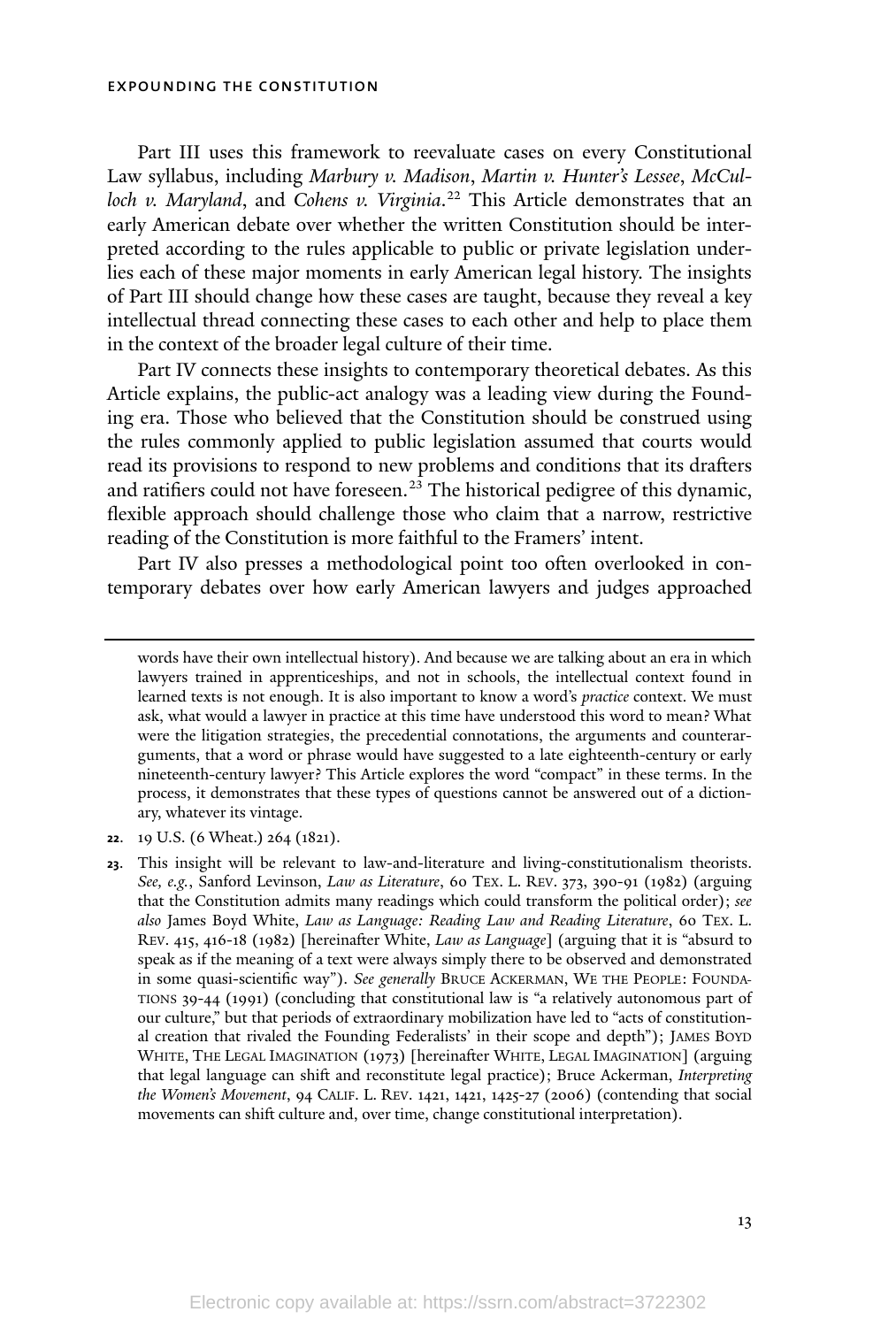problems of interpretation. It argues that an anachronistic focus on early federal courts has limited scholarship in this area. Because only the state courts had a broad range of jurisdiction and because of their relative prestige and importance, state courts collected the greatest legal talent. The influence of some state-court judges during the nineteenth century rivaled that of any Supreme Court Justice. <sup>24</sup> State-level sources are therefore critical to understanding the mainstream of American legal thought of this era.

Like the unwarranted focus on federal courts, a preoccupation with contemporary interpretive debates risks distorting our reading of the historical record. If our purpose is to discover what the Framers really thought, we must take early American jurists seriously as sophisticated legal thinkers with their own culturally and historically specific views.

### **i. early american statutes and two paradigms of founding-era interpretation**

"On the abstract principles which govern courts in construing legislative acts, no difference of opinion can exist," Chief Justice Marshall wrote in 1805.<sup>25</sup> "It is only in the application of those principles that the difference discovers itself."<sup>26</sup> As divided as judges and scholars now are on theories of statutory interpretation, this statement could not be made in seriousness today. Yet the same basic interpretive methods existed in the early Republic. A scholar looking to support the claim that the Founders were textualists will find plenty of evidence in the record; a scholar countering that claim will find plenty of interpretation that looks purposive and pragmatic as well. <sup>27</sup> But if the same methodologies existed then, how could Marshall have thought there were "no difference[s] of opinion" on the principles of statutory interpretation? The answer is that judges consistently applied these different methods to different categories of legislation. The difference of opinion, if there was one, often concerned not which method should apply, but what kind of statute was at issue.

**<sup>24</sup>***. See, e.g.*, Peterson, *supra* note 20, at 717 ("In his own time and for the generation that followed, James Kent's jurisdiction was more important to American law than John Marshall's.").

**<sup>25</sup>**. United States v. Fisher, 6 U.S. (2 Cranch) 358, 386 (1805).

**<sup>26</sup>***. Id.*

**<sup>27</sup>***. Compare* Manning, *supra* note 20, at 8-9 (arguing that evidence from the Founding era cannot be read in support of purposivism), *with* Eskridge, *supra* note 20, at 995-98 (arguing that it can).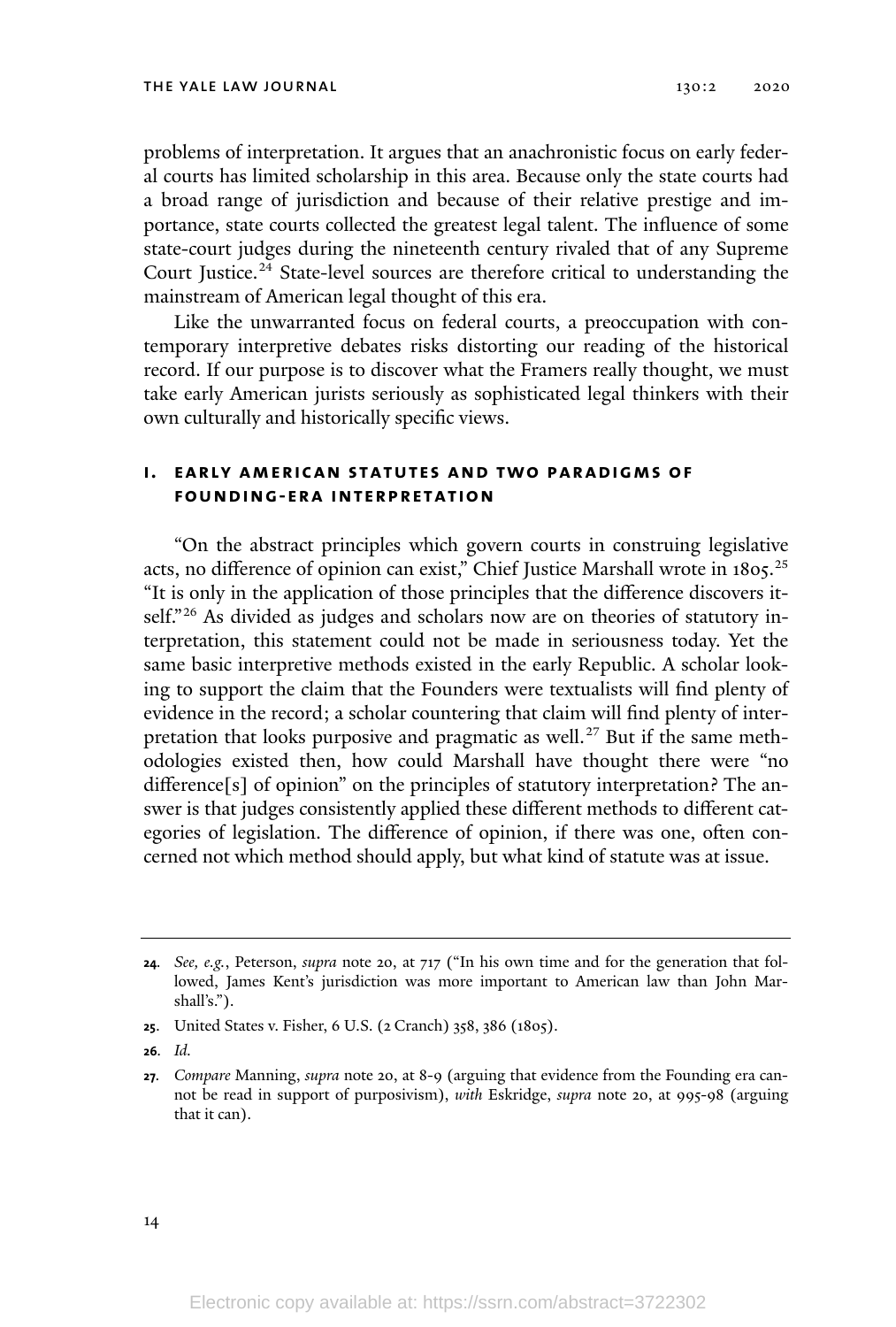Lawyers and judges of the late-eighteenth and early-nineteenth centuries distinguished between "private acts" and "public acts."<sup>28</sup> "Special or private acts are rather exceptions than rules, being those which only operate upon particular persons, and private concerns," Blackstone explained.<sup>29</sup> A law "to prevent spiritual persons from making leases for longer terms than twenty one years, or three lives, is a public act; it being a rule prescribed to the whole body of spiritual persons in the nation."<sup>30</sup> On the other hand, "an act to enable the bishop of Chester to make a lease to A. B. for sixty years . . . concerns only the parties and the bishop's successors; and is therefore a private act."<sup>31</sup> Fortunatus Dwarris gave a similar explanation in his 1835 treatise on statutes: "[p]ublic acts relate to the kingdom at large" whereas "private acts" "concern only a particular species, thing, or person" or relate only "to certain individuals or to particular classes of men." 32

The rules for interpreting each type of legislation were so different that a decision about categorization could easily determine the outcome of a case. Most laws were easy to classify as one type or the other. But there were instances, as when a statute concerned a large but discrete group of people, it became "difficult to draw the line between a public and private act . . . . "33 Litigation involving statutes like these often included lengthy, learned, and clever arguments from counsel over the statute's taxonomy. <sup>34</sup> Alexander Hamilton made a throwaway argument to this effect in *Rutgers v. Waddington*, a case in which he represented a loyalist property owner seeking compensation for confiscations during the Revolutionary War.<sup>35</sup> The argument that the statute was a private act because it targeted a discrete class of people was a long shot, but a sophisticated lawyer like Hamilton thought it was worth making.

**<sup>35</sup>**. Alexander Hamilton, Brief No. 6, *in* 1 THE LAW PRACTICE OF ALEXANDER HAMILTON: DOC-UMENTS AND COMMENTARY 362, 387 (Julius Goebel, Jr. ed., 1964).

**<sup>28</sup>***. See, e.g.*, Jones v. Maffet, 5 Serg. & Rawle 523, 533 (Pa. 1820) ("The distinction between public and private acts is great.").

**<sup>29</sup>**. 1 WILLIAM BLACKSTONE, COMMENTARIES \*86.

**<sup>30</sup>***. Id.*

**<sup>31</sup>***. Id.*; *see also* RICHARD BURN, BURN'<sup>S</sup> ABRIDGMENT, OR THE AMERICAN JUSTICE 129 (Dover, N.H., Eliphalet Ladd 2d ed. 1792) (describing the distinction between "general acts of parliament" on the one hand, and "private acts of parliament" on the other).

**<sup>32</sup>**. FORTUNATUS DWARRIS, A GENERAL TREATISE ON STATUTES; AND THEIR RULES OF CON-STRUCTION 3 (Phila., John S. Littell 1835).

**<sup>33</sup>**. 1 JAMES KENT, COMMENTARIES ON AMERICAN LAW 429 (N.Y.C., O. Halsted 1826).

**<sup>34</sup>***. See, e.g.*, ARGUMENTS AND JUDGMENT OF THE MAYOR'S COURT OF THE CITY OF NEW-YORK IN <sup>A</sup> CAUSE BETWEEN ELIZABETH RUTGERS AND JOSHUA WADDINGTON 14-15 (N.Y.C., Samuel Loudon 1784) [hereinafter ARGUMENTS AND JUDGEMENT OF THE MAYOR'<sup>S</sup> COURT].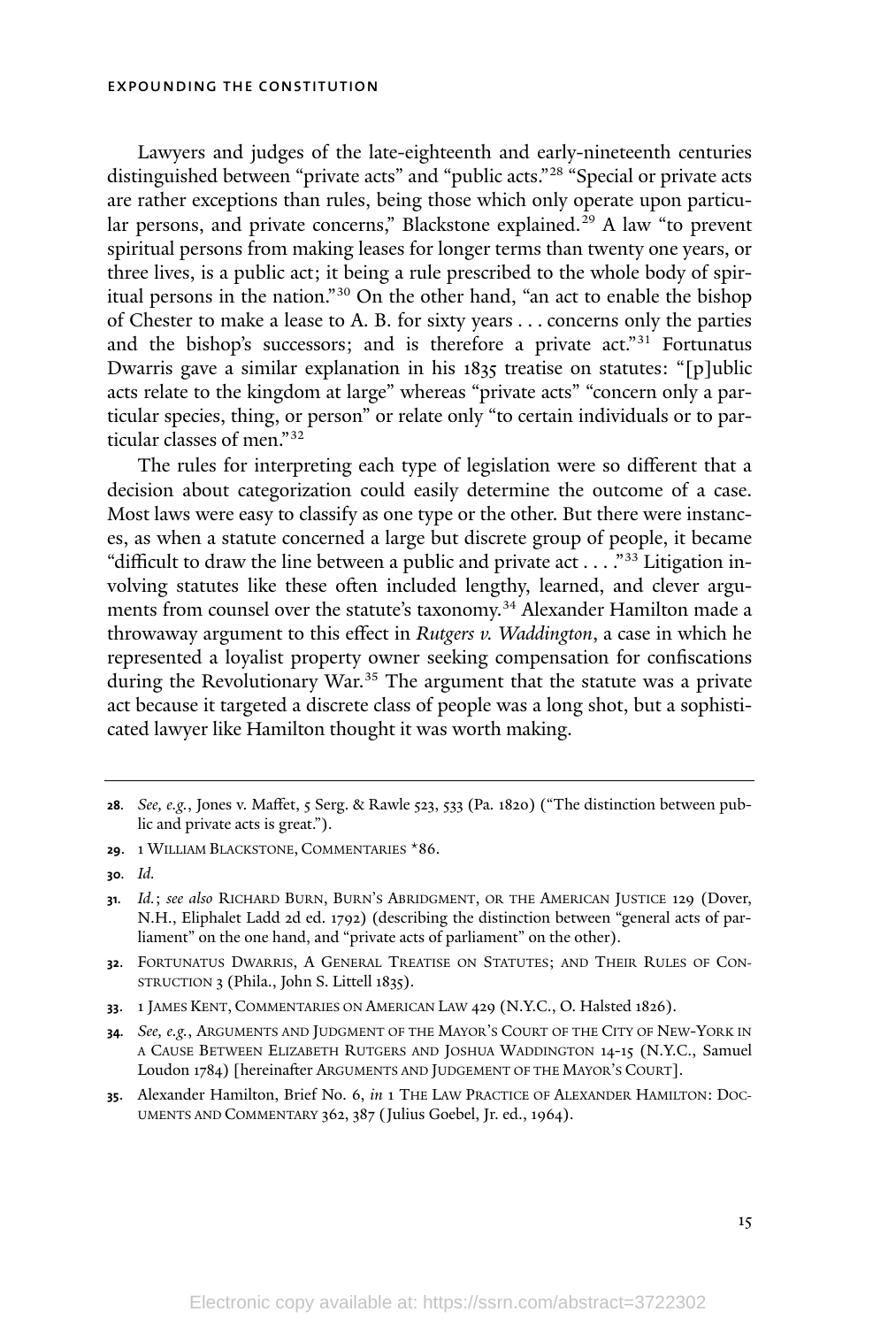THE YALE LAW JOURNAL 130:2 2020

Private statutes, which often involved grants of land or the award of a monopoly or other thing of value, committed the state's property or power and created vested rights. <sup>36</sup> Courts interpreting this type of statute focused on discerning the subjective understanding and intentions of the legislative grantors and petitioning grantees. Public acts, by contrast, were the law of the land, forward-looking guidelines construed to address both the mischief that inspired them and whatever circumstances might arise in the same vein.

### *A. Private Acts Received Strict Interpretations; Public Acts Received Broad and Purpose-Oriented Interpretations.*

If the style of interpretation applicable to private acts had a theme, it was the comparison of private legislation to contracts and other private-law transactions. Indeed, some courts resisted treating private acts as laws at all. Only "[c]onfusion" would "arise[]" "from considering these acts of the legislature as

**<sup>36</sup>**. When I presented an earlier draft of this Article, I was asked whether this provides any insights for scholarship on vested-rights doctrine. In brief, what scholars call the vested-rights doctrine arose shortly after the Founding in reaction to the rapidly expanding power of state legislatures. *See* Gordon S. Wood, *The Origins of Vested Rights in the Early Republic*, 85 VA. L. REV. 1421, 1434-35 (1999); *see also* GORDON S. WOOD, THE CREATION OF THE AMERICAN RE-PUBLIC 1776-1787, at 403-13 (1998) (describing early American anxieties about legislative power); Edward S. Corwin, *Basic Doctrine of American Constitutional Law*, 12 MICH. L. REV. 247, 255-56 (1914) (discussing the vested-rights doctrine as a protection against the legislature). Recent scholarship on the meaning of the Due Process Clause has fueled a new interest in the doctrine. *See* Nathan S. Chapman & Michael W. McConnell, *Due Process as Separation of Powers*, 121 YALE L.J. 1672, 1737-38 (2012); Ryan C. Williams, *The One and Only Substantive Due Process Clause*, 120 YALE L.J. 408, 423-24 (2010). Rooted in natural-law concepts, the doctrine was initially concerned with retroactive legislation affecting rights that had "vested," and, some argue, it expanded over the course of the nineteenth century to take on broader connotations. *See* Edward S. Corwin, *Doctrine of Due Process of Law Before the Civil War*, 24 HARV. L. REV. 366, 383-85 (1911). This Part adds important context. In the context of early American legislation, the concept of "vested rights" would have been relevant to the kind of rights created under private, rather than public, legislation. The core case in which a right could be said to have "vested" would be a property grant under a private statute, and rights created by public legislation would require increasingly tricky legal reasoning. An interesting project would be to explore how, when, and why this core of easy cases expanded over time. On a related note, a good starting point for thinking about the difficult but meaningful distinction early Americans drew between the type of legislation that trenched on private property, triggering a duty to compensate the owner, and the type of law that, as a public act, merely regulated private property in the public interest, is Bill Novak's interpretation of *Commonwealth v. Alger* in *The People's Welfare*. *See* NOVAK, *supra* note 4, at 19-20.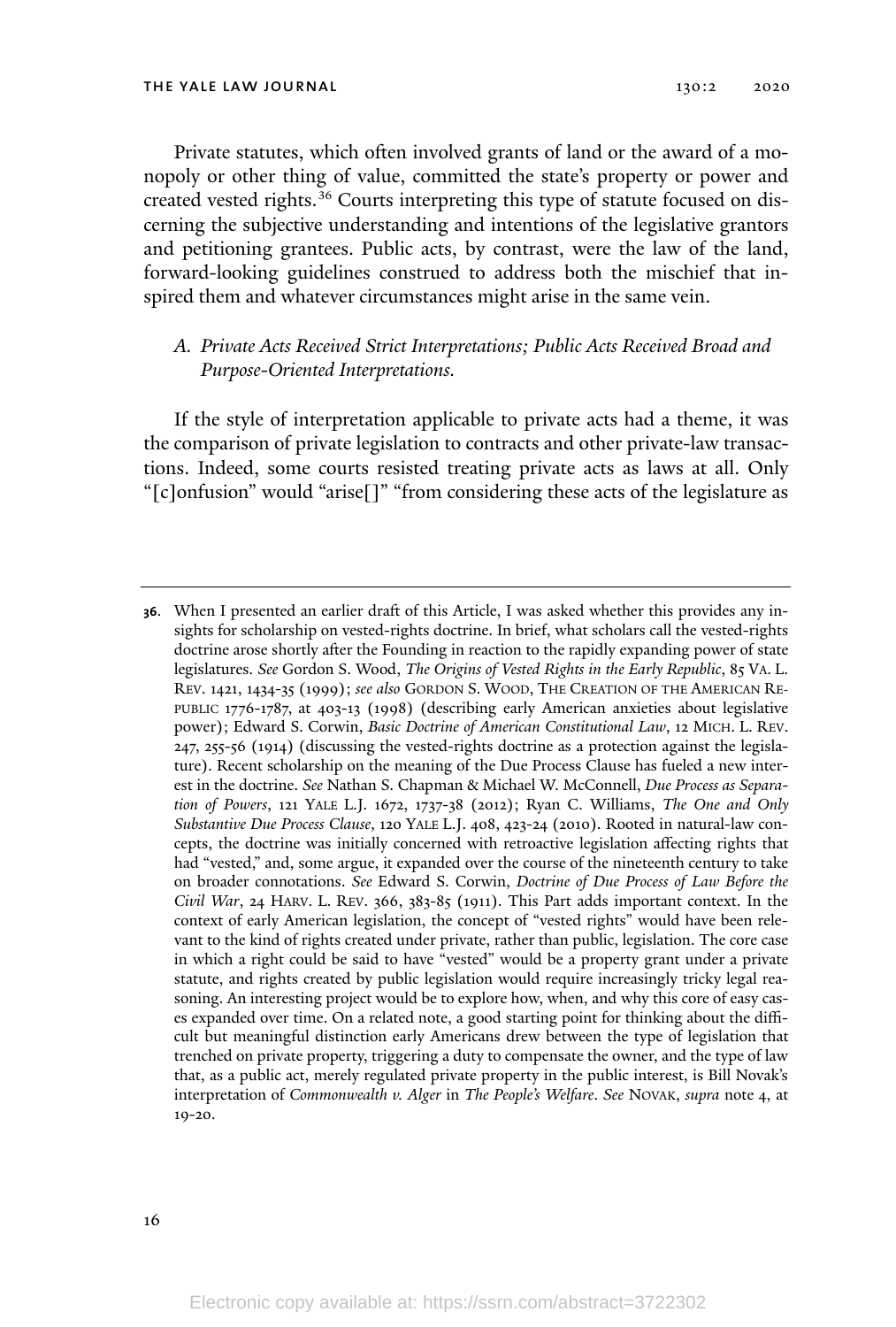laws; whereas they are grants," a Massachusetts court explained in the 1820s.<sup>37</sup> A private bill, the court counseled, was like a "contract" and should be construed that way.<sup>38</sup> New York's highest court reminded litigants in 1811 that "a law thus made . . . is yet looked upon more as a private conveyance, than as the solemn act of the legislature." <sup>39</sup> Pennsylvania's Supreme Court said the same in a 1822 case. <sup>40</sup> A private act, that court summarized, is "a compact, the parties to which" are the beneficiaries "and the state."<sup>41</sup>

Like a party to a private contract or conveyance, a legislature that passed a private act conferred rights on its beneficiaries that could not simply be revoked or cast aside by future legislatures. <sup>42</sup> Chief Justice Marshall underscored the point in *Fletcher v. Peck*, a suit that centered on the Georgia legislature's effort to repeal a previous legislature's grant of territory to several private companies. Georgia asserted that "one legislature is competent to repeal any act which a former legislature was competent to pass; and that one legislature cannot abridge the powers of a succeeding legislature." <sup>43</sup> Chief Justice Marshall disagreed. This "principle" is "correct[]" "so far as it respects general [or public] legislation," he explained.<sup>44</sup> But a private act was different: "[I]f an act be done under a law, a succeeding legislature cannot undo it. The past cannot be re-

**<sup>39</sup>**. Catlin v. Jackson *ex dem.* Gratz, 8 Johns. 520, 556 (N.Y. 1811) (quoting 2 BLACKSTONE, *supra* note 29, at \*346); *see also* Donelly v. Vandenbergh, 3 Johns. 27, 40 (N.Y. 1808) (opinion of Spencer, J.) (stating that private laws should be interpreted similarly to contracts).

**<sup>40</sup>***. In re* St. Mary's Church, 7 Serg. & Rawle 517, 559-60 (Pa. 1822) ("[I]t is rather a private conveyance than a solemn act of legislation.").

**<sup>41</sup>***. Id.* at 560.

**<sup>43</sup>**. Fletcher v. Peck, 10 U.S. (6 Cranch) 87, 135 (1810).

**44***. Id*.

**<sup>37</sup>**. Proprietors of Charles River Bridge v. Proprietors of Warren Bridge, 24 Mass. (7 Pick.) 344, 445 (1829), *aff 'd*, 36 U.S. (11 Pet.) 420 (1837).

**<sup>38</sup>***. Id.* at 443. In fact, private acts were to be even more narrowly construed than contracts between individuals. As the court explained, "in governmental grants nothing passes by implication," while a private subject's grant by private contract might include more than what is explicitly expressed if necessary for the operation of the grant. *Id*. at 469. Because private acts often created vested rights, for instance by granting a monopoly or conveying land, they tended to diminish the resources and discretion available to future legislators. Because they amounted to a limitation on the people's future power, courts held that "[n]o restraint upon this authority can be raised by implication." *Id.* at 471; *see also* Whetcroft v. Dorsey, 3 H. & McH. 357, 388 (Md. 1795) ("[A]s the act under which the proceedings were had is a *private* act, the authority delegated by it must be strictly pursued . . . .").

**<sup>42</sup>***. See, e.g.*, Trs. of Dartmouth Coll. v. Woodward, 17 U.S. (4 Wheat.) 518, 650 (1819) (holding that the private charter of Dartmouth College "is a contract, the obligation of which cannot be impaired, without violating the constitution of the United States").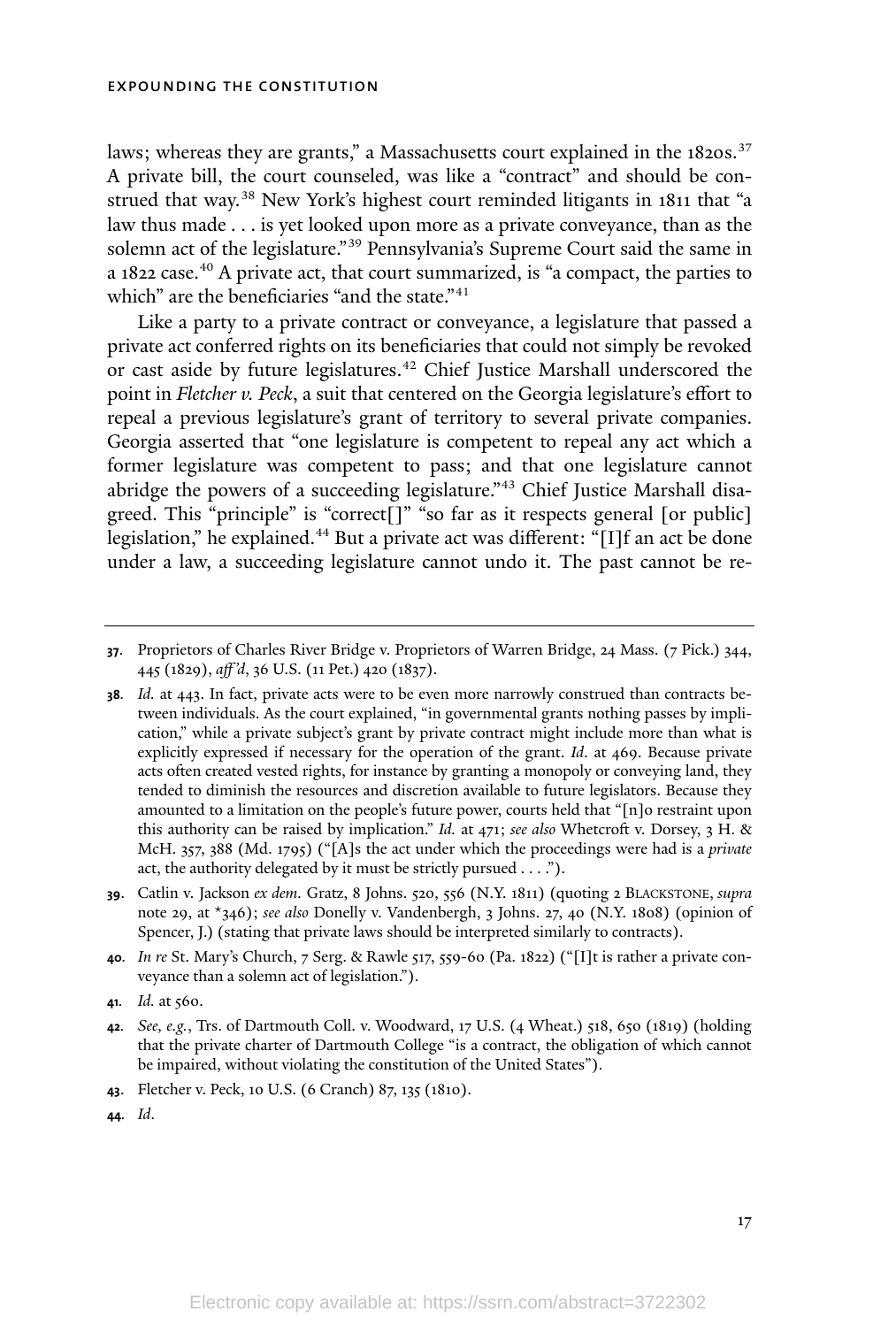called by the most absolute power." <sup>45</sup> Once a legislature granted away title to state lands, it was out of the people's hands forever.

Private acts could also constrain sovereign authority in another way. Many private acts were public-private bargains that granted public rights for private consideration. Thus, in 1798, New York's legislature granted Robert Livingston a monopoly over the business of ferrying passengers across the Hudson "to the end that [he] may be induced to proceed in an experiment which if successful promises important advantages to this State." <sup>46</sup> That choice took certain options off the table for the people of New York. If another inventor came along with a faster, safer steamboat, the state would have had nothing left to offer. Nor could New York establish its own public steamboat shuttle to compete with Livingston's monopoly.

The fact that they relinquished or constrained the sovereign people's power is one reason private acts were subject to narrowing rules of construction. While private contracts were usually construed against the grantor, the opposite was true of private statutes. <sup>47</sup> In the *Charles River Bridge* case, Justice Baldwin traced this principle to the common-law rule that royal grants should be construed against the grantee. It would be "difficult to assign a good reason," he contended, "why a grant by a colony or state, should be so construed as to impair the right of the people to their common property, to a greater extent in Massachusetts, than a grant by the king would in England."<sup>48</sup> The states, no less than the king, were entitled to the benefit of that prerogative to protect the people from disadvantageous bargains. Chief Justice Taney built on this point in his opinion: "The continued existence of a government would be of no great value," he contended, "if, by implications and presumptions, it was disarmed of the powers necessary to accomplish the ends of its creation; and the functions it was designed to perform, transferred to [private] hands." <sup>49</sup> The "abandonment" of public authority "ought not to be presumed," therefore, where "the deliberate purpose of the state to abandon it does not appear."<sup>50</sup>

**<sup>48</sup>**. *Charles River Bridge*, 36 U.S. (11 Pet.) at 650 (Baldwin, J., concurring).

**<sup>45</sup>***. Id.*

**<sup>46</sup>**. Act of Mar. 27, 1798, ch. 55, 1798 N.Y. Laws 215, 216.

**<sup>47</sup>***. See* Proprietors of Charles River Bridge v. Proprietors of Warren Bridge, 24 Mass. (7 Pick.) 344, 469 (1829) (opinion of Morton, J.), *aff 'd*, 36 U.S. (11 Pet.) 420 (1837) (stating that "the king's grant shall not enure to any other intent than that which is precisely expressed in the grant" (quoting 2 BLACKSTONE, *supra* note 29, at \*248)).

**<sup>49</sup>***. Id.* at 548.

**<sup>50</sup>***. Id.*; *see also* Jackson *ex dem.* Clark v. Reeves, 3 Cai. 293, 303 (N.Y. Sup. Ct. 1805) ("[I]t is a general rule of law, that in the exposition of governmental grants, that construction, when the terms are inexplicit, shall be adopted which is least favourable to the grantee."); City of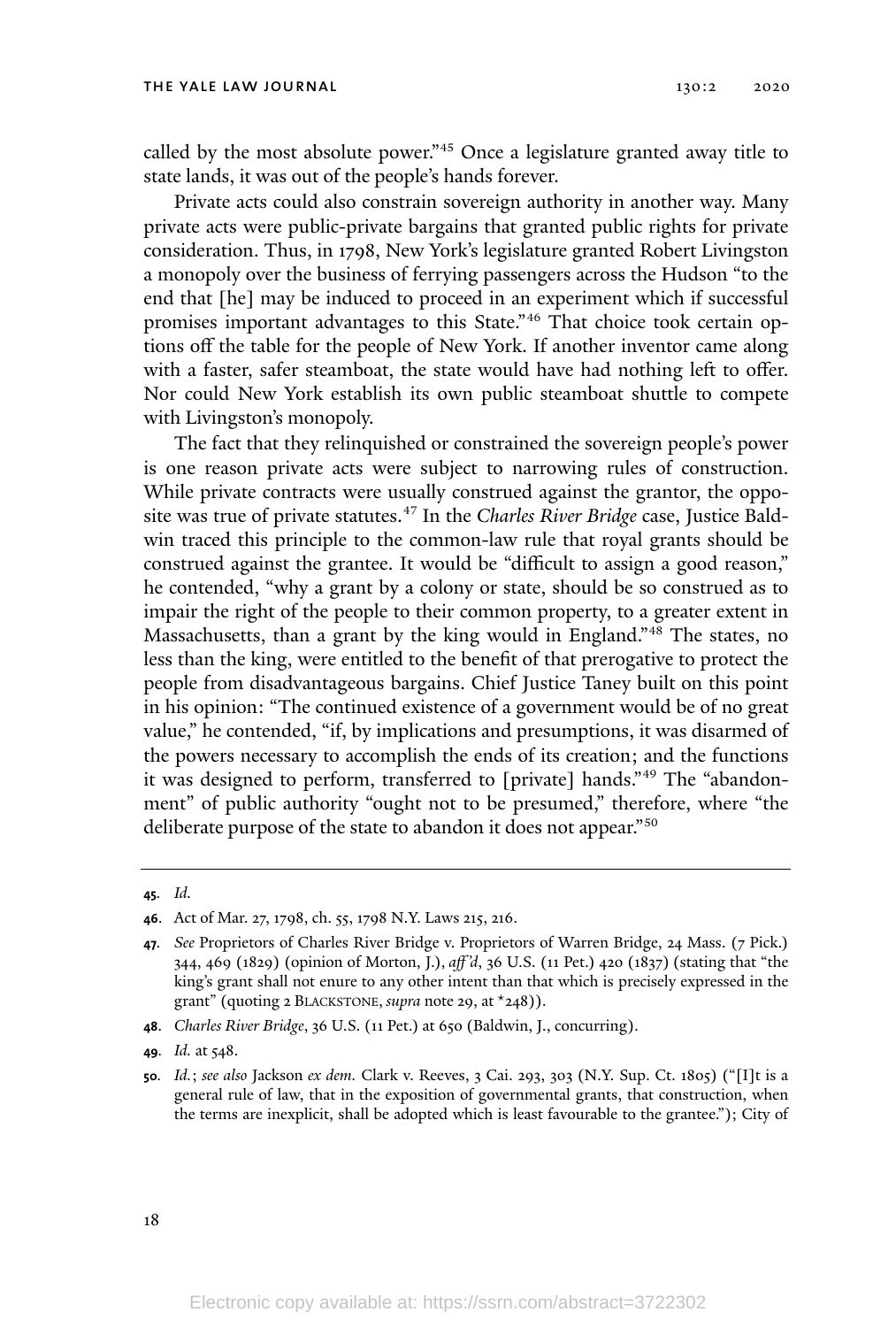These guiding principles were echoed in state courts across the young Republic. As Chancellor Kent explained in a New York case, when an act did not "concern[] the public," but was a matter of "mere private convenience and profit," it "ought to be strictly construed, and not carried beyond the plain letter of the act." <sup>51</sup> Private statutes "ought to receive a strict and limited construction," agreed a member of the Massachusetts high court, and "ought not to be extended by implication," but instead must be "construed . . . strictly." <sup>52</sup> In all these cases, "a sound and wholesome rule of construction" was that private acts "are not to be enlarged by doubtful implications" or "extended by construction beyond [the] clear and obvious meaning." <sup>53</sup> In these laws, "nothing passes by implication" and the legislature is "not to be presumed" to have "granted farther than the express words of the grant will warrant." <sup>54</sup> A court in Maine agreed that a "private act or grant . . . must be construed by a careful examination of its language."<sup>55</sup> When a private act granted certain privileges or powers, the act "should be literally pursued," said a Maryland advocate in a case he won for his client in 1795, "otherwise all acts done in virtue thereof are deemed void." 56

In fact, so tied were courts to the precise language of private acts that many American jurisdictions followed the British rule requiring that a private act be set forth in its entirety in the pleadings. This was an era before statutes were

- **<sup>52</sup>***. Charles River Bridge*, 24 Mass. at 469-70 (opinion of Morton, J.).
- **<sup>53</sup>***. Id.* at 476-77 (opinion of Wilde, J.).
- **<sup>54</sup>***. Id.* at 469-70 (opinion of Morton, J.); *see also* People *ex rel.* Att'y Gen. v. Utica Ins. , 15 Johns. 358, 383 (N.Y. Sup. Ct. 1818) ("[A]n incorporated company have no rights except such as are specially granted, and those that are necessary to carry into effect the powers so granted. Many powers and capacities are tacitly annexed to a corporation duly created; but they are such only as are necessary to carry into effect the purposes for which it was established. The specification of certain powers operates as a restraint to such objects only, and is an implied prohibition of the exercise of other and distinct powers.").
- **<sup>55</sup>**. Thomas v. Mahan, 4 Me. 513, 517 (1827).
- **<sup>56</sup>**. Whetcroft v. Dorsey, 3 H. & McH. 357, 368 (Md. 1795); *see also* Wilcox v. Sherwin, 1 D. Chip. 72, 83 (Vt. 1797) ("[T]he corporate acts of any town, are to all but the inhabitants, who are members of the corporation, private acts—they are unknown to others. Courts can know nothing of them but by proof. . . . The power of a town, as a corporation, is not general; it is limited both as to the subject matter and the mode of exercising it. For instance, should the inhabitants presume to vote a tax to raise a sum of money, for the purpose of setting up a manufactory, the subject not being within the powers given by law to towns, the vote would be illegal and void."), *overruling recognized by* Blood v. Sayre, 17 Vt. 609, 613  $(1843).$

New-York v. Scott, 1 Cai. 543, 548 (N.Y. 1804) ("No implied grant is contained in the act of the legislature.").

**<sup>51</sup>**. Belknap v. Belknap, 2 Johns. Ch. 463, 471 (N.Y. Ch. 1817).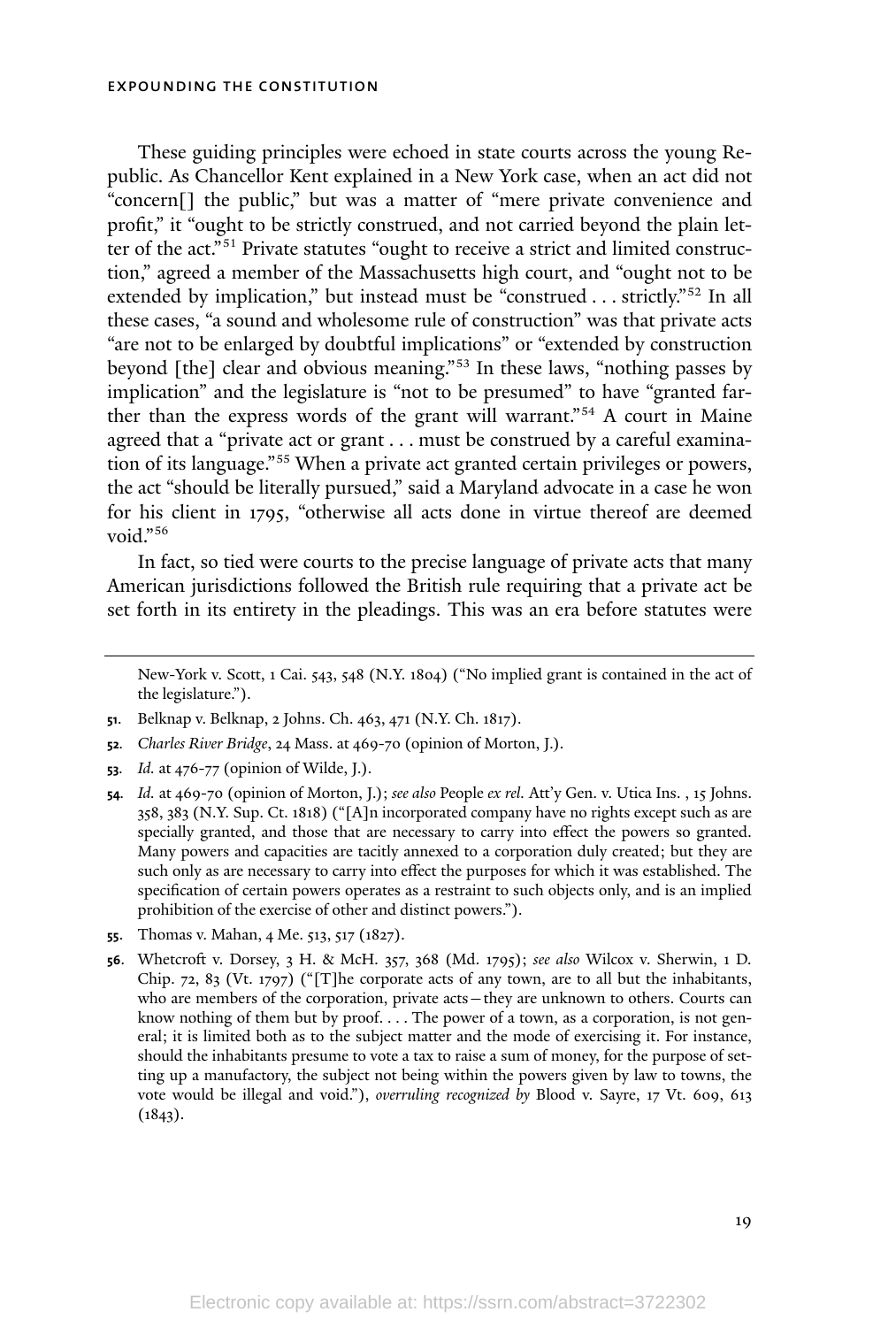reliably published and disseminated, and even where they were, publications often left out private acts. As Pennsylvania's Supreme Court explained, when the laws under consideration were "private acts," those "contain[ing] grants, privileges and immunities to an individual," then it is "his interest and his duty, as they are the muniments of his private rights, to have the strongest possible evidence of their existence."<sup>57</sup> Some courts refused to take cognizance of the private act if it had not been adequately pleaded.<sup>58</sup>

Courts faced with public acts approached the business of interpretation differently. Rather than hewing to the text, they sought to effectuate the *purpose* of those laws, even if that required going against their literal meaning. That approach flowed from the contemporary understanding of the role of public acts. All nonpenal public statutes were thought of as "remedial"—that is, they were intended to address some defect in the common law.<sup>59</sup> "There are three points to be considered in the construction of all remedial statutes," Blackstone explained in a passage often cited by American jurists: "the old law, the mischief, and the remedy . . . and it is the business of the judges so to construe the act, as to suppress the mischief, and advance the remedy."<sup>60</sup> In other words, a Pennsylvania court explained, "the reason which induced the Legislature to make such acts as take away the common law," provides "the rule by which the acts ought to be construed." <sup>61</sup> When construing this kind of statute, explained Chancellor Kent of New York, it was appropriate for judges to take into account "the immense pressure of the public interest."<sup>62</sup> All such "acts

**<sup>57</sup>***.* Jones v. Maffet, 5 Serg. & Rawle 523, 534 (Pa. 1820).

**<sup>58</sup>***. See, e.g.*, *Whetcroft*, 3 H. & McH. at 364, 384 (counsel arguing that if the legislature's private act is not properly entered into the record, the defendant "might as well have referred to a decree of the national convention of *France*, or a mandate of the empress of *Russia*" and the court agreeing that "[i]f the defendant pleads a private act of the legislature, it must appear on the record"); Bank of Utica v. Smedes, 3 Cow. 662, 682-83 (N.Y. 1824) (stating that "the rule is inflexible, that a private statute must be set forth at large in pleading," and citing cases to that effect); Jenkins v. Union Tpk. Rd., 1 Cai. Cas. 86, 92-93 (N.Y. Sup. Ct. 1804) ("The first point to be determined, is, the class to which the act of the legislature, on which this action has been brought, is to be assigned; if a public act, every part of it is, in legal intendment, in the knowledge of the court, *as the general law of the land.* If a private act, it can only be so far attended to, as the parties, by their pleadings, have made it an object of judicial conusance."); *see also Maffet*, 5 Serg. & Rawle at 534 (explaining that officially printed statutes are prima facie evidence of the law).

**<sup>59</sup>**. 13 CHARLES PETERSDORFF, A PRACTICAL AND ELEMENTARY ABRIDGEMENT OF THE CASES 193 n.\* (N.Y.C., W.R.H. Treadway 1831).

**<sup>60</sup>**. 1 BLACKSTONE, *supra* note 29, at \*87. For jurists quoting this passage, see, for example, *Lloyd v. Urison*, 2 N.J.L. 212, 217-18 (Sup. Ct. 1807).

**<sup>61</sup>**. Levinz v. Will, 1 U.S. (1 Dall.) 430, 434 (Pa. 1789).

**<sup>62</sup>**. Jerome v. Ross, 7 Johns. Ch. 315, 342 (N.Y. Ch. 1823).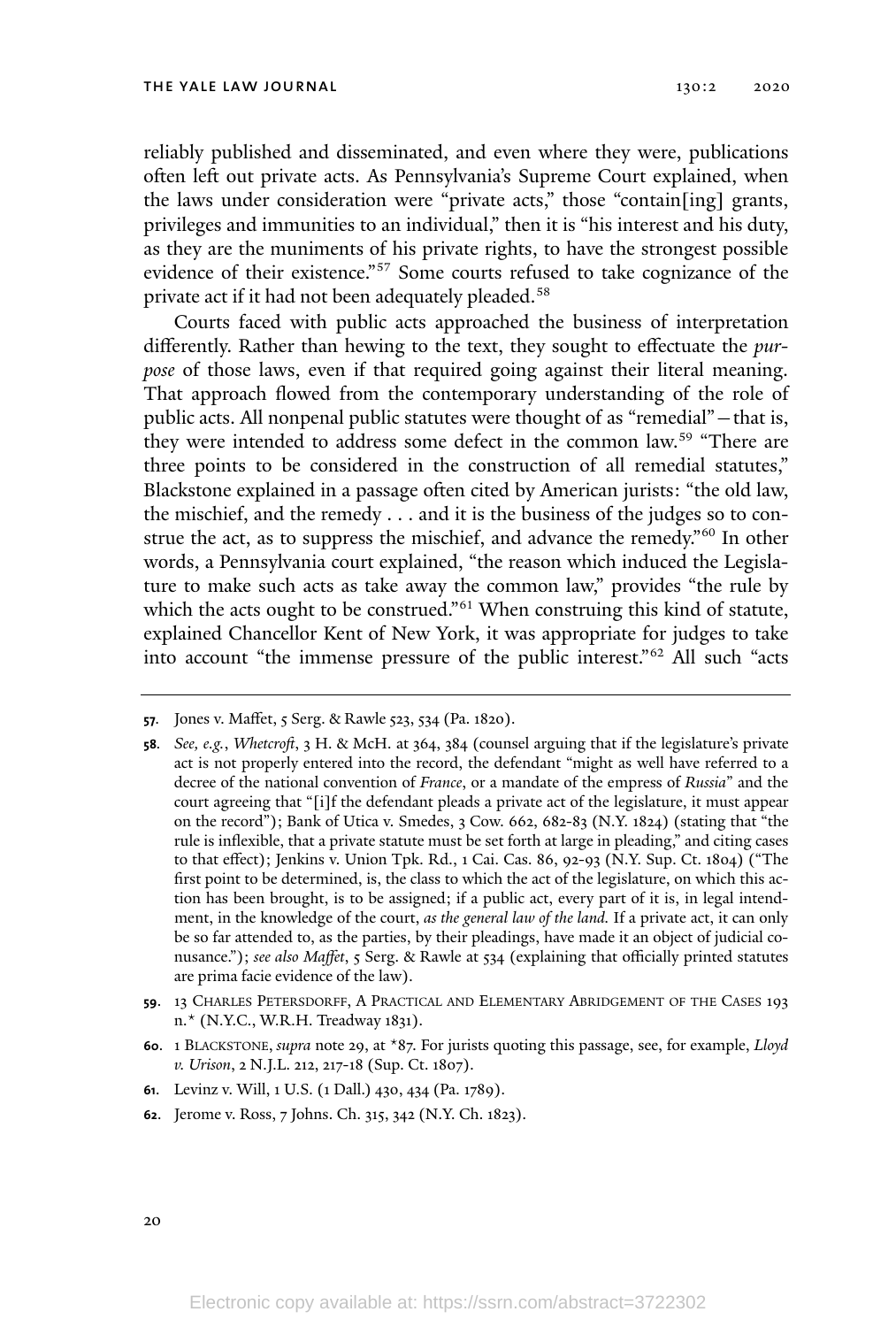made *pro bono publico*," that is, in service of the public welfare, "are to have a liberal construction," said the New Jersey Supreme Court.<sup>63</sup>

Indeed, when interpreting public acts, "courts of law" "almost invariably pursu[ed] the spirit and meaning of law, in preference to the strict letter."<sup>64</sup> As New York's highest court explained, it would be a mistake to rely on the words of the statute without regard to "the cause or necessity of making the statute" and sometimes "other circumstances" that gave the statute context.<sup>65</sup> Only through examining this context could a court find the statute's true "intention" which "ought to be followed, . . . although such construction seem contrary to the letter of the statute."<sup>66</sup> Using a typical formulation applicable to the interpretation of public acts, and public acts only, the court summarized: "A thing which is within the intention of the makers of a statute is as much within the statute as if it were within the letter," whereas "a thing which is within the letter

**<sup>63</sup>**. State v. Helmes, 3 N.J.L. 1050, 1061 (1813). This rule sometimes even extended to "highly penal statutes" which were "often taken by intendment," that is, interpreted beyond the express language in order to effectuate their intention. *Id*. While the canon that penal statutes should be strictly construed was often cited, New Jersey's court was correct to point out that penal statutes were also on occasion broadened to effectuate their purpose. *See* Pierce v. Hopper (1720) 93 Eng. Rep. 503, 504-09; 1 Strange 249, 250-58 (stating arguments of counsel and citations to such an effect); *see also* Fox v. Hills, 1 Conn. 295, 299-300 (1815) (expanding a statute punishing fraudulent conveyance to prohibit a conveyance that would defeat the claims of a *judgment* creditor even though the statute's text only protected the claims of contract creditors); State v. Walker, 4 N.C. (Taylor) 661 (1817) (holding that even though the indictment for forgery under the forgery statute was insufficiently proven, no appeal would be taken, because the defendant was still guilty of forgery as defined under the common law); Stewart v. Keemle, 4 Serg. & Rawle 72, 73-74 (Pa. 1818) ("Even in the construction of penal statutes, the expression has been departed from in order to comply with the manifest spirit and interest of the law. . . . Even tenderness to criminals does not require such a construction of words, perhaps not absolutely clear, as would tend to destroy and evade the very end and intention of the statute."); ARGUMENTS AND JUDGMENT OF THE MAYOR'<sup>S</sup> COURT, *supra* note 34, at 15 ("That even in the construction of a penal statute the *intention* [of the legislature] is to be regarded . . . [and] [t]hat a court ought so to construe a statute as not to suffer it to be eluded.").

**<sup>64</sup>**. *Lloyd*, 2 N.J.L. at 218.

**<sup>65</sup>**. People *ex rel.* Att'y Gen. v. Utica Ins., 15 Johns. 358, 380 (N.Y. 1818); *cf.* Dorsey's Lessee v. Hammond, 1 H. & J. 190, 192 (Md. Gen. Ct. 1801) (concerning a *private* act, and holding that "the court cannot resort to, or draw any aid from circumstances or facts extrinsic the grant, unless there is some ambiguity or uncertainty in the description of the person who is to take or the thing which is to pass" (emphasis omitted)), *rev'd*, 1 H. & J. 201 (Md. 1803).

**<sup>66</sup>***. Utica Ins.*, 15 Johns. at 380-81; *see also* Marshall v. Lovelass, 1 N.C. (Cam. & Nor.) 412, 435 (Super. Ct. Law & Eq. 1801) (stating that when the makers' "intent" may be "discovered from the cause or necessity of making an act," that intent "must be followed with reason and discretion in the construction of an act, although against the letter of it").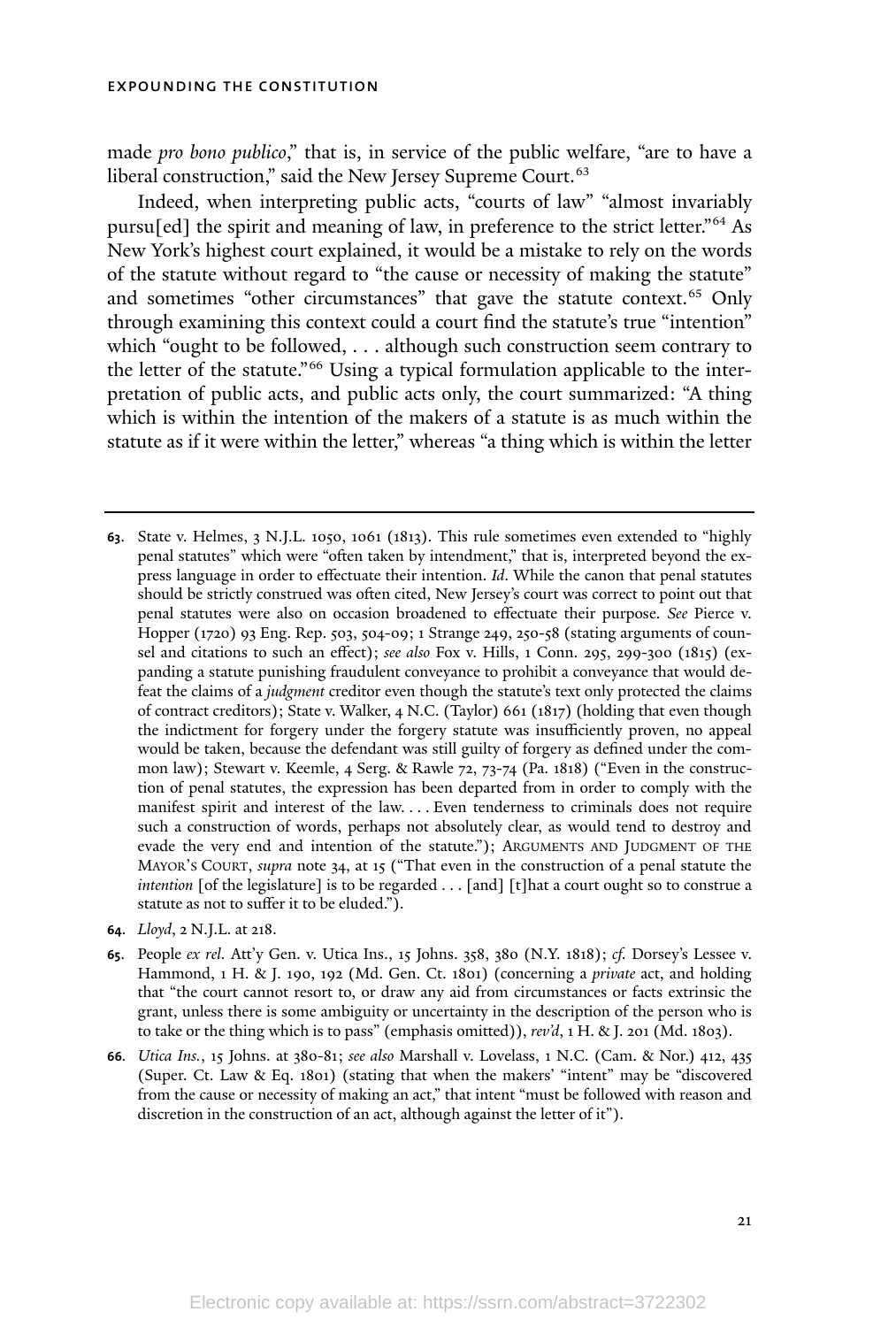of the statute, is not within the statute, unless it be within the intention of the makers." 67

Once judges identified the legislators' purposes, they often resorted to equitable interpretation to effectuate those purposes. That meant that they felt free to depart from the language of the statute if it did not fit their understanding of the statute's spirit or, "[i]n doubtful cases," to "enlarge the construction of an act of Assembly" so as to complete the legislature's remedial work.<sup>68</sup> Judges did not hesitate to extend statutory language to cover circumstances they thought to be "within" the scope of "the mischief" the legislature had meant to address, "even should its letter not explicitly authorize it." <sup>69</sup> It seemed only natural, ex-

- **<sup>67</sup>***. Utica Ins.*, 15 Johns. at 381. H. Jefferson Powell argued that the Founders believed that the "'intent' of any legal document is the product of the interpretive process and not some fixed meaning that the author locks into the document's text at the outset." Powell, *supra* note 19, at 910. Cases dealing with public-act interpretation likely drove this conclusion. Responsive articles, including Caleb Nelson's *Originalism and Interpretive Conventions*, have chronicled just how much conversation, both critical and admiring, Powell's thesis provoked. *See, e.g.*, Nelson, *supra* note 19 at 524-25 (citing, among other work, HARRY H. WELLINGTON, INTER-PRETING THE CONSTITUTION: THE SUPREME COURT AND THE PROCESS OF ADJUDICATION 50-51 (1990); Barry Friedman & Scott B. Smith, *The Sedimentary Constitution*, 147 U. PA. L. REV. 1, 29 (1998); Laura Kalman, *Border Patrol: Reflections on the Turn to History in Legal Scholarship*, 66 FORDHAM L. REV. 87, 94 & n.48 (1997); Richard S. Kay, *Adherence to the Original Intentions in Constitutional Adjudication: Three Objections and Responses*, 82 NW. U. L. REV. 226, 281 (1988); Charles A. Lofgren, *The Original Understanding of Original Intent?*, 5 CONST. COMMENT. 77, 79 (1988)); *see also* Robert G. Natelson, *The Founders' Hermeneutic: The Real Original Understanding of Original Intent*, 68 OHIO ST. L.J. 1239, 1242-43 (2007) (participating in the conversation chronicled by Nelson, *supra* note 19); Logan E. Sawyer III, *Principle and Politics in the New History of Originalism*, 57 AM. J. LEGAL HIST. 198, 207 n.76 (2017) (explaining the place of Powell's article in the intellectual history of modern originalism). In fact, there is evidence on both sides of the question because the thesis was too broadly stated. It is true that the Founders would have expected judges to apply an idealized intent to a public law and that, at the time of framing and ratification, many Americans thought a written Constitution was more like a public law. It is not true, however, that Americans would have expected judges to treat "any legal document" that way. Private acts, treaties, and contracts were subject to stricter rules of interpretation.
- **<sup>68</sup>**. Levinz v. Will, 1 U.S. (1 Dall.) 430, 434 (Pa. 1789); *see also* Stewart v. Foster, 2 Binn. 110, 121 (Pa. 1809) (stating that courts must "carry into execution the true intention of the lawgivers, and . . . in some instances, to attain this end, the words of the law have been enlarged, and in other instances, restricted").
- **<sup>69</sup>***. Ex parte* Leland, 10 S.C.L. (1 Nott & McC.) 460, 466 (S.C. Const. Ct. App. 1819); *see also* Moore's Ex'rs v. Gwathmey, 5 Ky. (2 Bibb) 334, 334 (1811) ("It would be a rigid construction of this act to confine its provisions to those who sue or are sued in their own right. The act is a remedial one, and ought to receive a liberal construction. The mischief intended to be remedied, was the delay in the administration of justice. Claims against executors or administrators, being within the mischief, ought to be embraced by the remedy."); Hersha v. Brenneman, 6 Serg. & Rawle 2, 4 (Pa. 1820) (" $[I]$ f . . . rigidity of construction were to pre-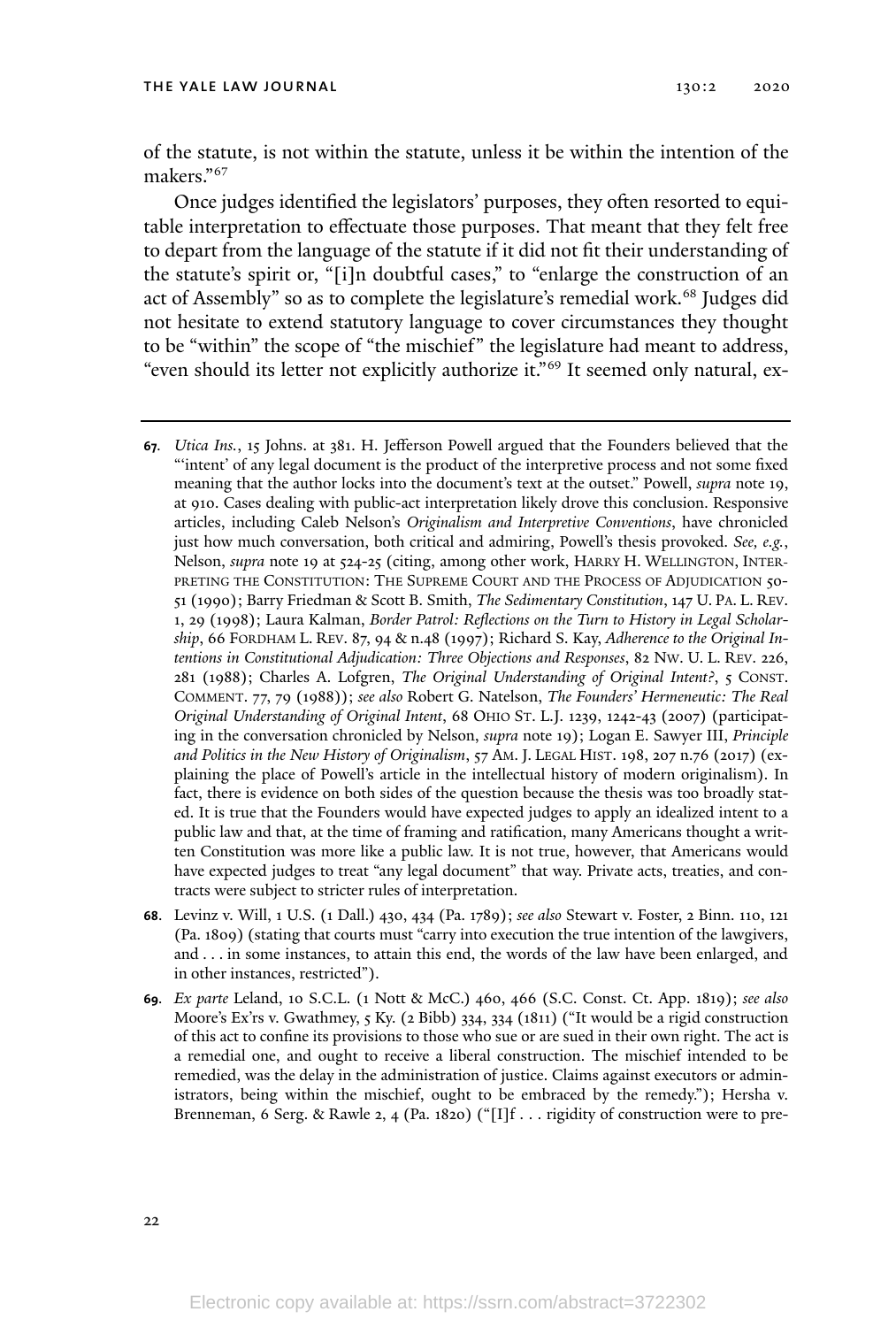plained Vermont's eminent jurist Nathaniel Chipman, that judges should play a role that in effect contributed to the legislative process, as "judges, from the nature of their official employment, are informed of the difficulties, which arise in the interpretation of the laws, and of those cases, in which they prove deficient, unequal, or unjust in their operation." 70

Judges also took it upon themselves to weave smoothly together legislative innovations and common law norms. In doing so, they refused to "impute[] to the Legislature" meanings that were "pregnant with . . . absurdity and inconveniency."<sup>71</sup> Instead, although "[t]he words of the Act" would "seem to warrant" one result, a court might hold that "the absurdities of that construction incline us to a different one."<sup>72</sup> When the words of a statute suggested an unjust result, a judge might explain that "[r]espect for the legislature forbids me to entertain an opinion that such was their real intention."<sup>73</sup>

## *B. Courts Interpreting Private Acts Looked to the Subjective Intentions of the Actual Legislators; Courts Interpreting Public Acts Looked to the Intentions of an Idealized Legislature.*

Courts sought to discover the legislature's intent in all statutoryinterpretation cases. But "intent" meant very different things depending on

vail, it would prevent grandchildren from petitioning the Court," a potential class of beneficiaries of the law under consideration that, "[a]lthough not within the words, . . . are so entirely within the equity of the act."); Dilliard v. Tomlinson, 15 Va. (1 Munf.) 183, 211 (1810) (opinion of Roane, J.) ("I will not bottom myself upon the *mere letter* of the statute . . . and obstinately contend for a construction which is reprobated by the actual nature of the subject."); Browne v. Turberville, 6 Va. (2 Call) 390, 403 (1800) (opinion of Lyons, J.) ("It is a rule in the construction of statutes, that the intention, when it can be discovered, must be followed with reason and discretion, although the interpretation may seem contrary to the letter of the statute."). Public-act cases often cited Heydon's Case (1584) EWHC Exch. J 36, [3]; 76 Eng. Rep. 637, 638-9; 3 Co. Rep. 7 a, 7 b-8 a ("[T]he office of all the Judges is always to make such [] construction as shall suppress the mischief, and advance the remedy, and to suppress subtle inventions and evasions for continuance of the mischief, and *pro privato commodo*, and to add force and life to the cure and remedy, according to the true intent of the makers of the Act, *pro bono publico*.").

**<sup>70</sup>**. NATHANIEL CHIPMAN, SKETCHES OF THE PRINCIPLES OF GOVERNMENT 126 (Rutland, Vt., J. Lyon 1793). For more on this tendency, see generally Peterson, *supra* note 20.

**<sup>71</sup>**. Lewis v. Maris, 1 U.S. (1 Dall.) 278, 288 (Pa. Ct. Err. & App. 1788).

**<sup>72</sup>**. Laws v. Davis, 1 Del. Cas. 256, 259 (Ct. Com. Pl. 1800).

**<sup>73</sup>**. Stewart v. Keemle, 4 Serg. & Rawle 72, 74 (Pa. 1818); *see also* Waln v. Shearman, 8 Serg. & Rawle 357, 360 (Pa. 1822) ("[G]eneral expressions are sometimes to be modified where they are inconsistent with other parts of the same law, or of other laws on the same subject; or where they would produce a degree of injustice not to be attributed to the legislature.").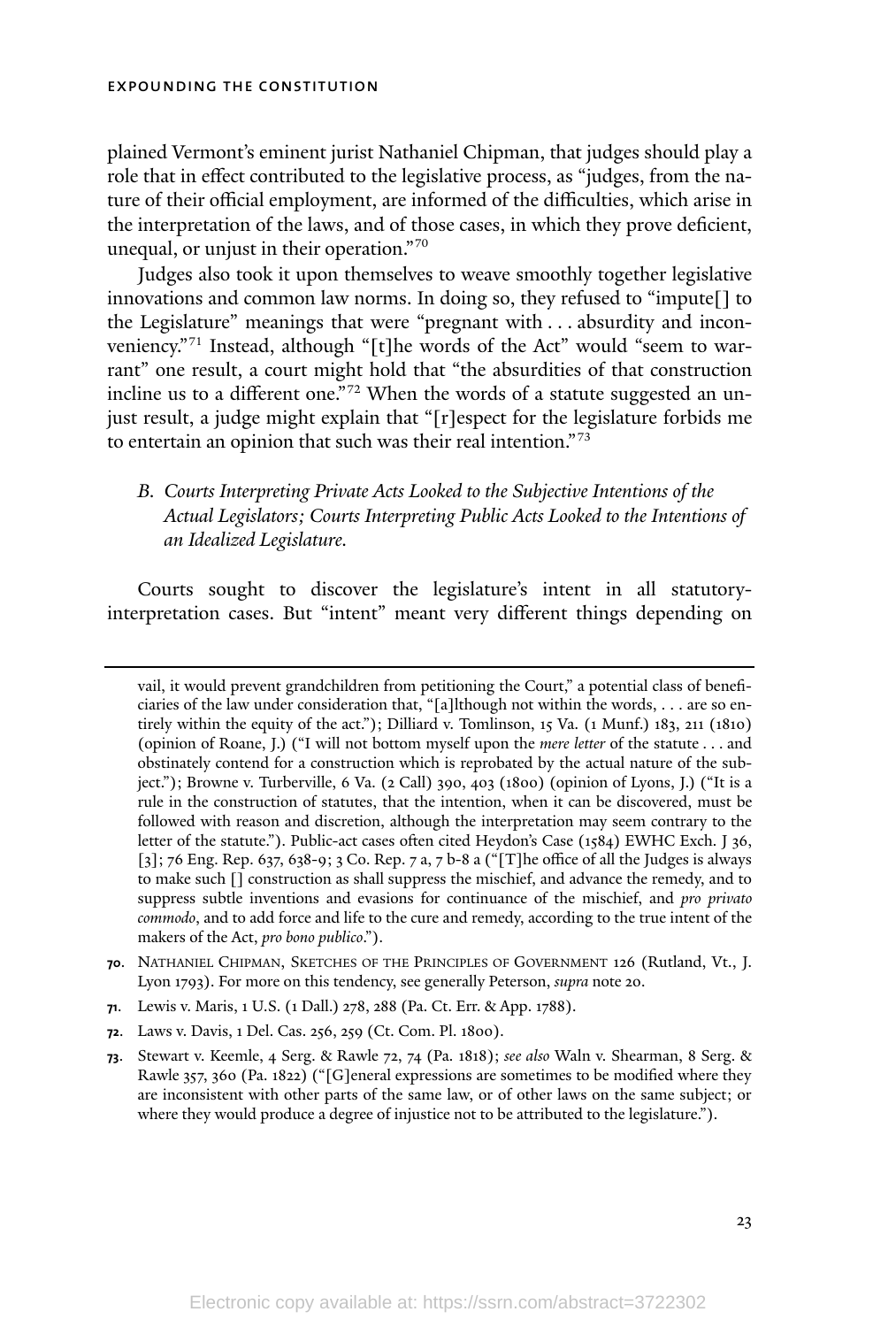whether the act in question was public or private. When interpreting a private act, judges looked for the particular motives of the legislators who had passed the bill. Just as in a case involving a "contract[] of individuals," courts considering such acts sought "to effectuate" "the intention of parties."<sup>74</sup> And because, like a private contract, a private statute involved the "assent of two or more minds," "a private act," like a private contract, "must be construed by a careful examination of its language, and by no other mode."<sup>75</sup>

This had important consequences beyond whether a court would read the text broadly or narrowly. Whereas a judge would construe a public act to align with and incorporate other laws on the same topic, the *in pari materia* rule could not aid the interpretation of a private act. That is because the meaning of a private act was no more than whatever the original petitioner and the legislature acting on his petition would have understood it to be, a court explained. It made little sense to require an "individual" to "look into and carefully examine the language of other grants and private acts, in order to ascertain the true meaning of the" one "made for his own benefit." <sup>76</sup> Instead, courts must restrict themselves to ascertaining "the fair and honest intention of the parties," "by resorting to the provisions of the act itself," and "without affixing to words or expressions any other than the meaning which they ordinarily bear."<sup>77</sup>

When interpreting public acts, by contrast, courts reasoned from the presumed intent of an idealized legislator. Their method was "to suppose the law maker present, and . . . ask[] him the question—did you intend to comprehend this case? Then you must give yourself such answer as you imagine, he being an upright and reasonable man, would have given." <sup>78</sup> Read enough of these cases and one gets to know this imagined "reasonable legislator" very well: he was respectful of common-law norms and also learned enough in the law to avoid creating costly inconsistencies, unexplained windfalls, and senseless hardships. The resulting interpretation might go well beyond the text of the act. But if this "imagin[ary]," "upright and reasonable" "law maker" would have meant the words "to comprehend this [interpretation]," the court could "safely hold the case to be within the equity of the statute; for while you do no more than he would have done, you do not act contrary to but in conformity with the statute."<sup>79</sup>

**76***. Id.* (emphasis omitted).

**79***. Id.*

**<sup>74</sup>**. Donelly v. Vandenbergh, 3 Johns. 27, 40 (N.Y. 1808).

**<sup>75</sup>**. Thomas v. Mahan, 4 Me. 513, 516-17 (1827).

**<sup>77</sup>***. Id.* at 517.

**<sup>78</sup>**. ARGUMENTS AND JUDGMENT OF THE MAYOR'<sup>S</sup> COURT, *supra* note 34, at 16.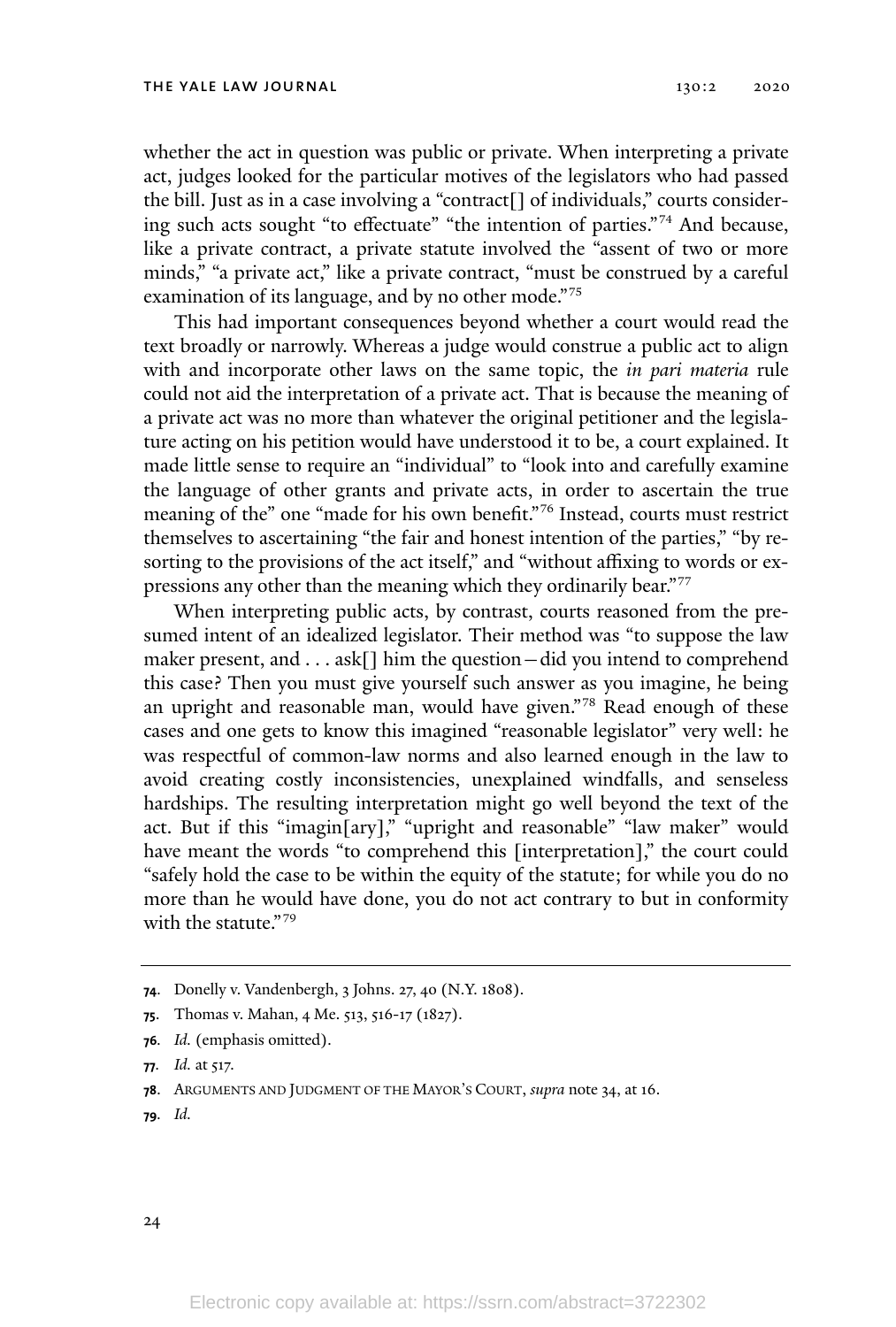Sometimes fealty to this idealized intent required broadening narrow statutory language; other times it required making exceptions to statutes that had none on their face. As Justice Wilson explained, "[i]n making laws, it is impossible to specify or to foresee every case," and so judges "interpreting them" should construe an exception to a law in "those cases . . . which the legislator himself, had he foreseen them, would have specified and excepted."<sup>80</sup> Only this method led to the "true and sound construction" of a public act, because it grounded interpretation in "the spirit of the law, or the motive which prevailed on the legislature to make it."<sup>81</sup>

## *C. Legislative History Was Never Relevant to the Interpretation of a Public Act but Could Sometimes Be Helpful when Interpreting a Private Act.*

No matter the type of law at issue, the ordinary rule of statutory interpretation was that "[t]he meaning of the legislature must be eviscerated from the act itself" with no regard to "the declaration of individual members." <sup>82</sup> Legislative history was "unallowable," Attorney General William Wirt affirmed, "in the construction of a legislative act of a general and public nature."<sup>83</sup> But because a private act was "in truth, rather of the nature of a contract . . . than an act of legislation," Wirt said, the rule could bend. <sup>84</sup> Just as an ambiguous term in a contract might be explained with parol evidence, the legislative record could sometimes cast light on a difficult word in a private act. In other words, it should be "allowable to look into the circumstances which led to that contract and formed its basis." <sup>85</sup> In an appropriate case, materials such as "the petition and report of the committee, on which the act is founded, may throw some light on its construction."<sup>86</sup>

"To determine the nature and effect" of private acts, Connecticut's Supreme Court explained in 1816, "we must consider the object of the party, and the intent of the legislature," in part through an examination of the legislative record. <sup>87</sup> "Though some words may be used which might be proper in the grant

**81***. Id.*

**<sup>80</sup>**. 2 JAMES WILSON, THE WORKS OF THE HONOURABLE JAMES WILSON, L.L.D. 260 (Bird Wilson ed., Phila., Bronson & Chauncey 1804).

**<sup>82</sup>**. People *ex rel.* Att'y Gen. v. Utica Ins., 15 Johns. 358, 371 (N.Y. 1818) (argument of counsel).

**<sup>83</sup>**. Claim of the Representative of Henry Willis, 5 Op. Att'y Gen. 752, 753 (1823).

**<sup>84</sup>***. Id*.

**<sup>85</sup>***. Id.*

**<sup>86</sup>***. Id.*

**<sup>87</sup>**. Chalker v. Dickinson, 1 Conn. 510, 514 (1816).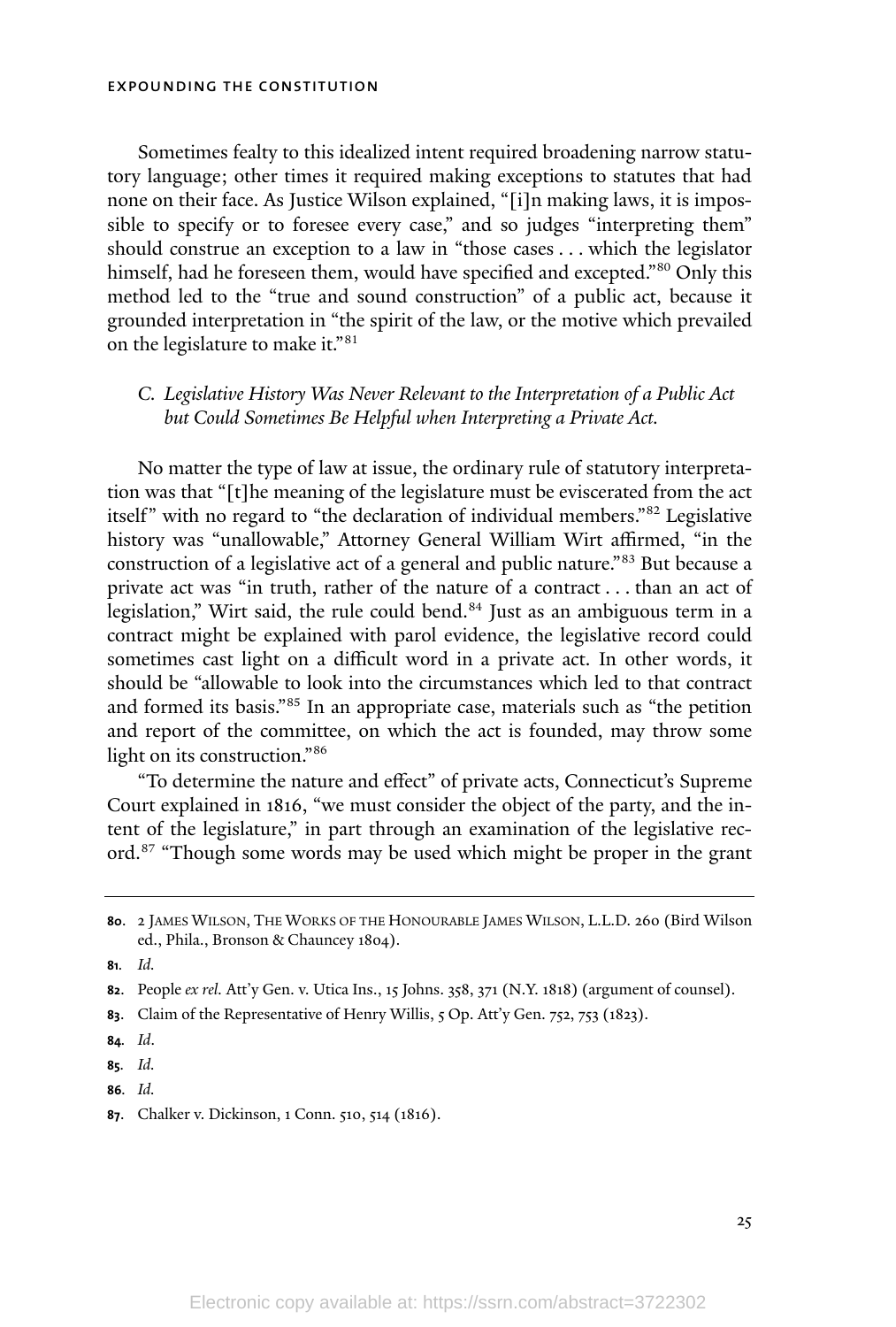of exclusive rights, yet these may be explained by the allegation in the memorial" that is, in the petition or affidavit the citizen had submitted to the legislature, "and we must take into view all that is said to ascertain the intent."<sup>88</sup> Legislative materials also played a role in the rarer cases alleging that the beneficiary of a private act had taken advantage of the legislature. In these cases, litigants tried to void a private act by proving that a petitioner had "obtained" the act "upon fraudulent suggestions." <sup>89</sup> Courts were open to these arguments. Given the tendency of legislatures to "pass[] such acts . . . on the bare suggestion of the applicants," explained a New York court, it only made sense to hew to the practice of granting relief whenever "the suggestions on which the act is passed are proved fraudulent." 90

*D. Beneficiaries of Private Acts Had to Apply to the Legislature to Cure Any Defects; when a Public Act Required Amendment, Courts Sometimes Supplied One Themselves.*

Another important distinction between public and private statutes was the attitude courts took toward the possibility of amendment. Courts required private citizens, corporations, and even towns and cities, to apply to the legislature for amendments to their private acts if they required an iota of power or privilege that extended beyond the terms of their original grant.<sup>91</sup> By contrast, when a public statute needed updating, judges sometimes did that work through equitable interpretation instead of referring the law back to the legislature. As Justice Wilson's guidance on interpretation highlighted, courts interpreting public acts would add or subtract language to account for problems or

**<sup>88</sup>**. *Id.* at 514; *see also id.* at 518 ("In construing the resolve, we have, doubtless, a right to recur to the recital, which precedes it, and the memorial, upon which it is founded, precisely as we might, in any case, consult the preamble of a statute.").

**<sup>89</sup>***.* Jackson v. Nestles, 3 Johns. 115, 132 (N.Y. Sup. Ct. 1808).

**<sup>90</sup>**. Catlin v. Jackson, 8 Johns. 520, 557 (N.Y. 1811).

**<sup>91</sup>**. *See, e.g.*, Goszler v. Corp. of Georgetown, 19 U.S. (6 Wheat.) 593, 597 (1821) (noting that "[a] Corporation," such as the town of Georgetown, "can make such contracts only as are allowed by the acts of incorporation"); Johnson v. Hills, 1 Root 504, 504 (Conn. Super. Ct. 1793) (recognizing that "if" the beneficiary of a private act believes his act is poorly drawn, "the legislature will correct it"). While such rules were consistent over this period, the distinction between what was thought of as public and private legislation did evolve. The evolution in how Americans thought about cities and towns, and whether they were private enterprises or entities of public obligation and trust, has been the subject of a fascinating book. HARTOG, *supra* note 8, at 179-239; *see also* Frug, *supra* note 8, at 677. The methods judges applied to interpret the relevant statutes are another way to measure the evolution of the public/private distinction in the history of the city and in other contexts.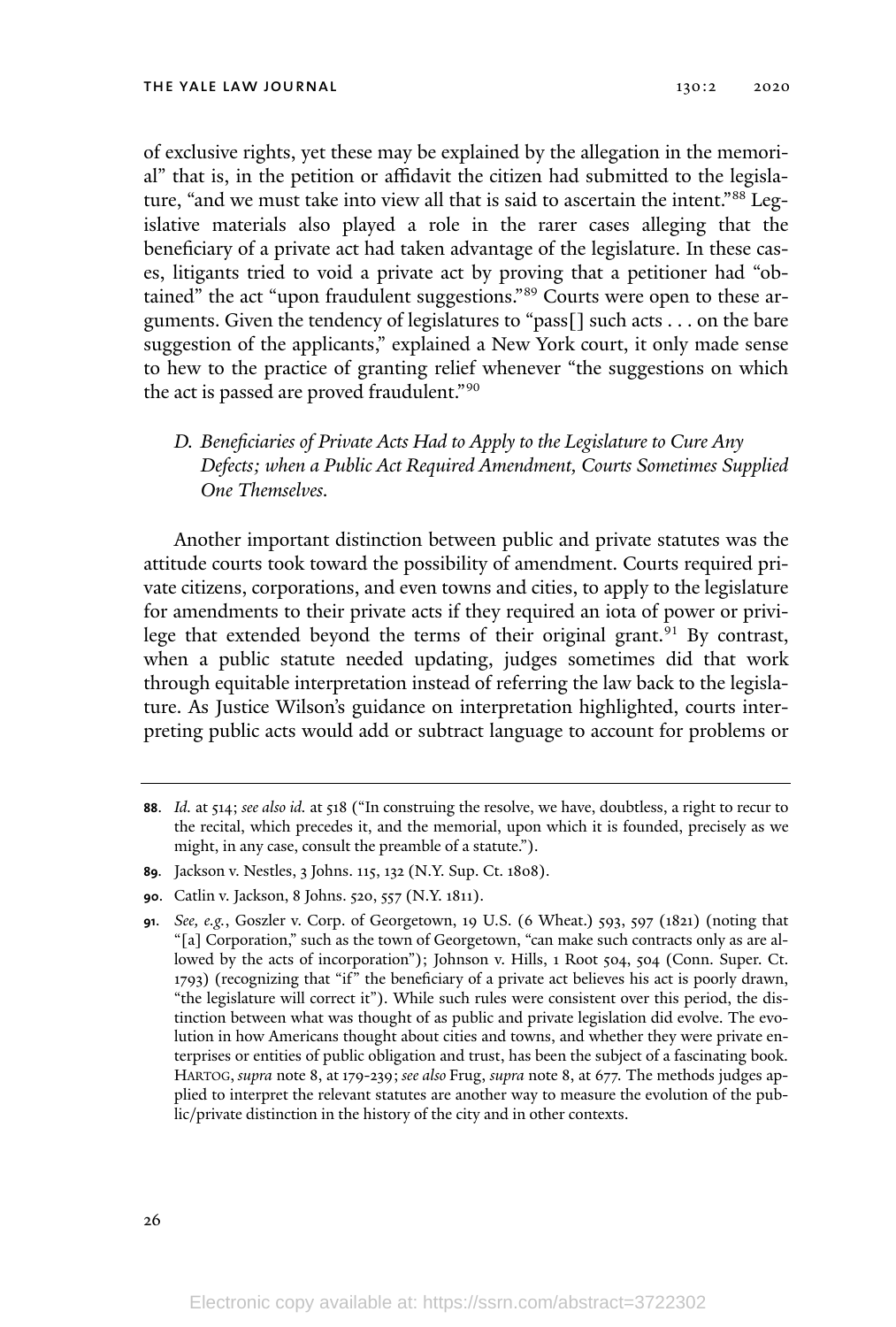opportunities that the enacting legislature may not have "foreseen." <sup>92</sup> New York's Chancellor Kent decided, more than once, to interpret the statutes authorizing the construction of the Erie Canal to extend the powers state surveyors and other officers needed, or to afford compensation to citizens disrupted by the work, in ways that went beyond what the text of those statutes set out.<sup>93</sup>

To summarize, lawyers and jurists of the late-eighteenth and earlynineteenth centuries drew a meaningful legal distinction between two different types of statutes. Justice Wilson observed that "acts of very different kinds are drawn and promulgated under the same form."<sup>94</sup> Private acts, such as a "law to vest or confirm an estate in an individual" and "a law to incorporate a congregation or other society," were "passed in the same manner" as any "law respecting the rights and properties of all the citizens of the state."<sup>95</sup> But although these were "clothed in the same dress of legislative formality; and are all equally acts of the representatives of the freemen of the commonwealth," it should not "be pretended" that the same legal rules applied to the two types of legislation. <sup>96</sup> The rules applying to each were so distinct that, in cases involving statutory interpretation, categorization often determined the outcome. 97

**<sup>92</sup>**. 2 WILSON, *supra* note 80, at 260.

**<sup>93</sup>***. See, e.g.*, Rogers v. Bradshaw, 20 Johns. 735, 740 (N.Y. 1823) ("We must take expressions in the most extensive sense . . . the sense most suitable to the subject, and best adapted to the facility and success of a great and generous scheme of public policy."); Jerome v. Ross, 7 Johns. Ch. 315, 342 (N.Y. Ch. 1823) ("Statutes made for the public good, and for general and beneficent national purposes, are to receive a very liberal construction, and to be expounded in such a manner, as that they may, as far as possible, attain the end."). *See generally* Peterson, *supra* note 20 (discussing Chancellor Kent's method of interpretation).

**<sup>94</sup>**. 3 JAMES WILSON, THE WORKS OF THE HONORABLE JAMES WILSON 414 (Bird Wilson ed., Phila., Bronson & Chauncey 1804).

**<sup>95</sup>***. Id.*

**<sup>96</sup>***. Id.*

**<sup>97</sup>***. See, e.g.*, Ellis v. Marshall, 2 Mass. 269, 276 (1807) ("The determination of the first point requires that we should ascertain the true nature and character of this legislative proceeding. If it were a public act, predicated upon a view to the general good, the question would be more difficult. If it be a private act, obtained at the solicitation of individuals, for their private emolument, or for the improvement of their estates, it must be construed, as to its effect and operation, like a grant."); *see also* Threadneedle v. Lynam (1675) 86 Eng. Rep. 939, 939; 2 Mod. 57, 57 (holding, in a seriatim opinion, that "this being a private Act is to be taken literally," but "North, Chief Justice, agreed that private Acts which go to one particular thing are to be interpreted literally; but this statute extends to all bishops, and so may be taken according to equity; and therefore he, and Wyndham and Atkins, Justices, held the lease to be good," and a further note adding: "[b]ut this case was argued when Vaughan was Chief Justice; and he, and Ellis, Justice, were of another opinion").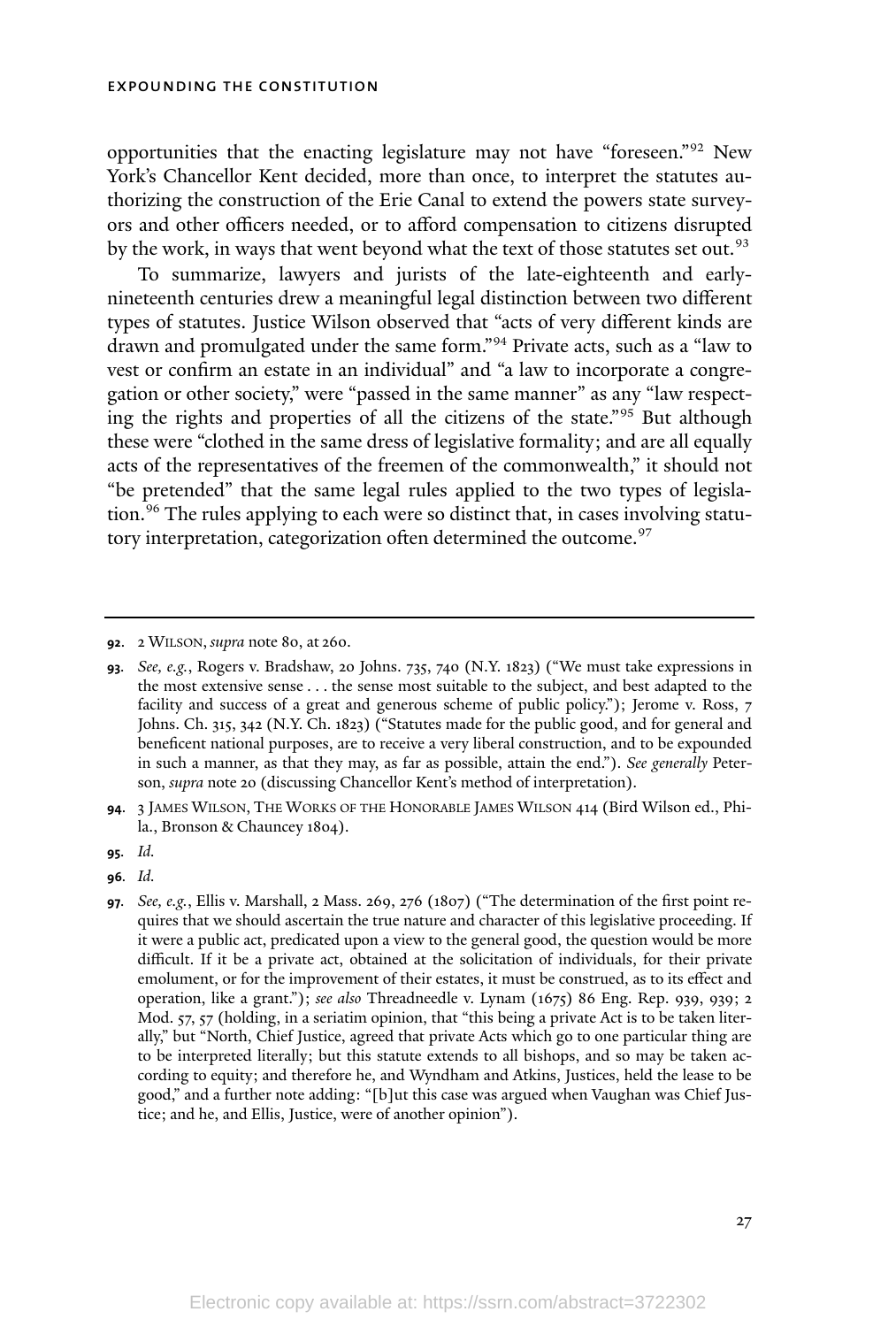The jurisprudential rules I have just described were not invariable nothing is. For one thing, there was some blurring at the edges between the public and private categories, and some kinds of statutes (like those establishing towns and cities) transitioned over time from one category to the other.<sup>98</sup> And there was always the possibility that a lawyer or judge might argue that a particular private act, like one establishing an important bank or accommodation, was so important to the public that it should get public-act treatment. 99 For another, not all judges felt it was their place to alter the language of statutes in the courtroom. In a South Carolina case in 1804, the court split 2-2, with half of the judges eager to apply equitable interpretation to a public act to broaden its terms, and the other half of the judges uncomfortable with broad, atextual interpretation where the words of the statute were unambiguous.<sup>100</sup>

But courts in every American jurisdiction did recognize the distinction between public and private acts.<sup>101</sup> And these rules describe the consistent jurisprudence of the nation's most important jurisdictions, including Massachusetts, Pennsylvania, New York, and Virginia. <sup>102</sup> In other words, Marshall's state-court peers—the nation's leading judges—followed these rules, including the judges of the Supreme Court in Marshall's home state.<sup>103</sup>

**<sup>98</sup>**. HARTOG, *supra* note 8, at179-239; *see* Frug, *supra* note 8, at 677.

- **<sup>101</sup>***. See* Peterson, *supra* note 20, at 717.
- **<sup>102</sup>***. Id.* at 748-60.
- **<sup>103</sup>***. See, e.g.*, Dilliard v. Tomlinson, 15 Va. (1 Munf.) 183, 211 (1810) (opinion of Roane, J.); Browne v. Turberville, 6 Va. (2 Call) 390, 403 (1800) (opinion of Lyons, J.). Although John Marshall's style of statutory interpretation is beyond the scope of this paper, I believe he developed an idiosyncratic statutory-interpretation jurisprudence. *See* Manning, *supra* note 20 at 87, 89 (admitting that "the pre-Marshall Court jurisprudence is largely inconclusive," but finding that "[d]uring the Marshall Court, a more definite interpretive approach began to emerge in relation to the rules of statutory interpretation"); John Choon Yoo, Note, *Marshall's Plan: The Early Supreme Court and Statutory Interpretation*, 101 YALE L.J. 1607, 1615-16 (1992) (arguing that Chief Justice Marshall took disparate strains in the eighteenth-century jurisprudence of statutory interpretation and crafted a new, text-focused method designed to shield the Court from politics). His divergence from his peers is likely due to the superior institutional competence of Congress as compared to the state legislatures, and to the political risks of an atextual statutory interpretation in plain view of his legally savvy political adversaries in successive Republican congressional majorities. That he nevertheless understood the distinctions between public and private acts and their interpretive consequences is obvious from his handling of the private acts at issue in *Fletcher v. Peck* and *Dartmouth College*

**<sup>99</sup>***. See, e.g.*, Rogers v. Bradshaw, 20 Johns. 735, 742 (N.Y. 1823) ("Turnpike roads are, in point of fact, the most public roads or highways that are known to exist, and, in point of law, they are made entirely for public use . . . .").

**<sup>100</sup>**. Marane v. Carroll, 2 S.C.L. (2 Bay) 525, 527 (1804); *see also* Nichols v. Wells, 2 Ky. (Sneed) 255, 259 (1803) ("[I]n their judicial capacity [judges] are bound by settled rules of construction, and it is their duty to declare what the law is and not what it should have been.").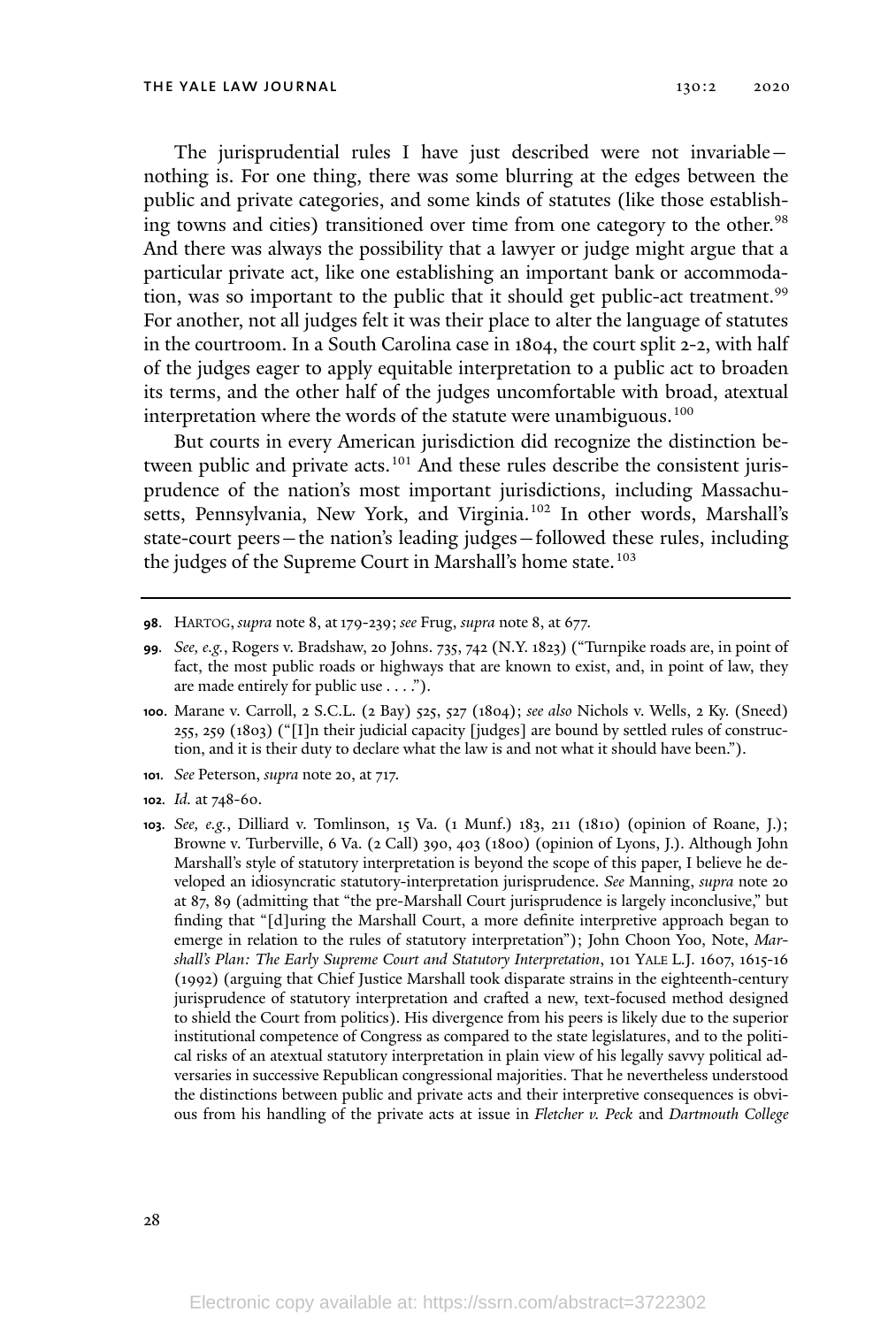## *E. These Rules Describe Two Paradigms of Interpretation with Broader Applications in Founding-Era Jurisprudence.*

These distinct paradigms of interpretation applied more broadly than the statutory-interpretation context. I refer throughout this Article to the "privateact analogy" and the "public-act analogy," but this is shorthand. It makes sense to explain paradigms of interpretation using the distinction between public and private legislation because arguments over a statute's categorization were standard in any early American lawyer's practice. Lawyers arguing over the interpretive principles applicable to the Constitution must have relied on their experience making similar arguments in run-of-the-mill domestic litigation. But these paradigms also explain the Founders' approaches to interpretation in other contexts. And in these other contexts, the choice between broad and strict interpretative methodologies was often based on a judgment about whether the legal instrument in question represented an *exercise* of sovereign authority, which courts should make as effective and as rational as possible, or a *delegation* or "abandonment" of sovereign authority, the extent and details of which "ought not to be presumed."<sup>104</sup>

In treaties, sovereigns delegate or limit their own sovereignty in certain ways. The Founders therefore fit treaties into the category of legal instruments requiring what I am calling private-act interpretation. In *Ware v. Hylton*, an important early treaty case, the first Supreme Court urged that the "intention of the framers of the treaty, must be collected from a view of the whole instrument, and from the words made use of by them to express their intention, or from probable or rational conjectures." <sup>105</sup> And, "[i]f the words express the meaning of the parties plainly, distinctly, and perfectly, there ought to be no other means of interpretation."<sup>106</sup> Strict-construction advocates like St. George Tucker compared the Constitution to a treaty to justify this paradigm of interpretation, what I am calling the "private-act analogy." Tucker made this comparison while citing Vattel's *Law of Nations* for the rule that sovereigns are presumed to have retained all sovereign powers not expressly delegated away. 107

and from his reliance on public-act interpretive principles in other contexts. *See infra* Part III.

**<sup>104</sup>**. Proprietors of Charles River Bridge v. Proprietors of Warren Bridge, 36 U.S. (11 Pet.) 420, 584, 650 (1837).

**<sup>105</sup>**. 3 U.S. (3 Dall.) 199, 239 (1796).

**<sup>106</sup>**. *Id*.

**<sup>107</sup>***. See* EMMERICH DE VATTEL, THE LAW OF NATIONS bk. I ch. 2 § 16 (Charles G. Fenwick trans., Carnegie Inst. of Wash. 1916) (1758); 1 ST. GEORGE TUCKER, BLACKSTONE'<sup>S</sup> COMMEN-TARIES: WITH NOTES OF REFERENCE TO THE CONSTITUTION AND LAWS, OF THE FEDERAL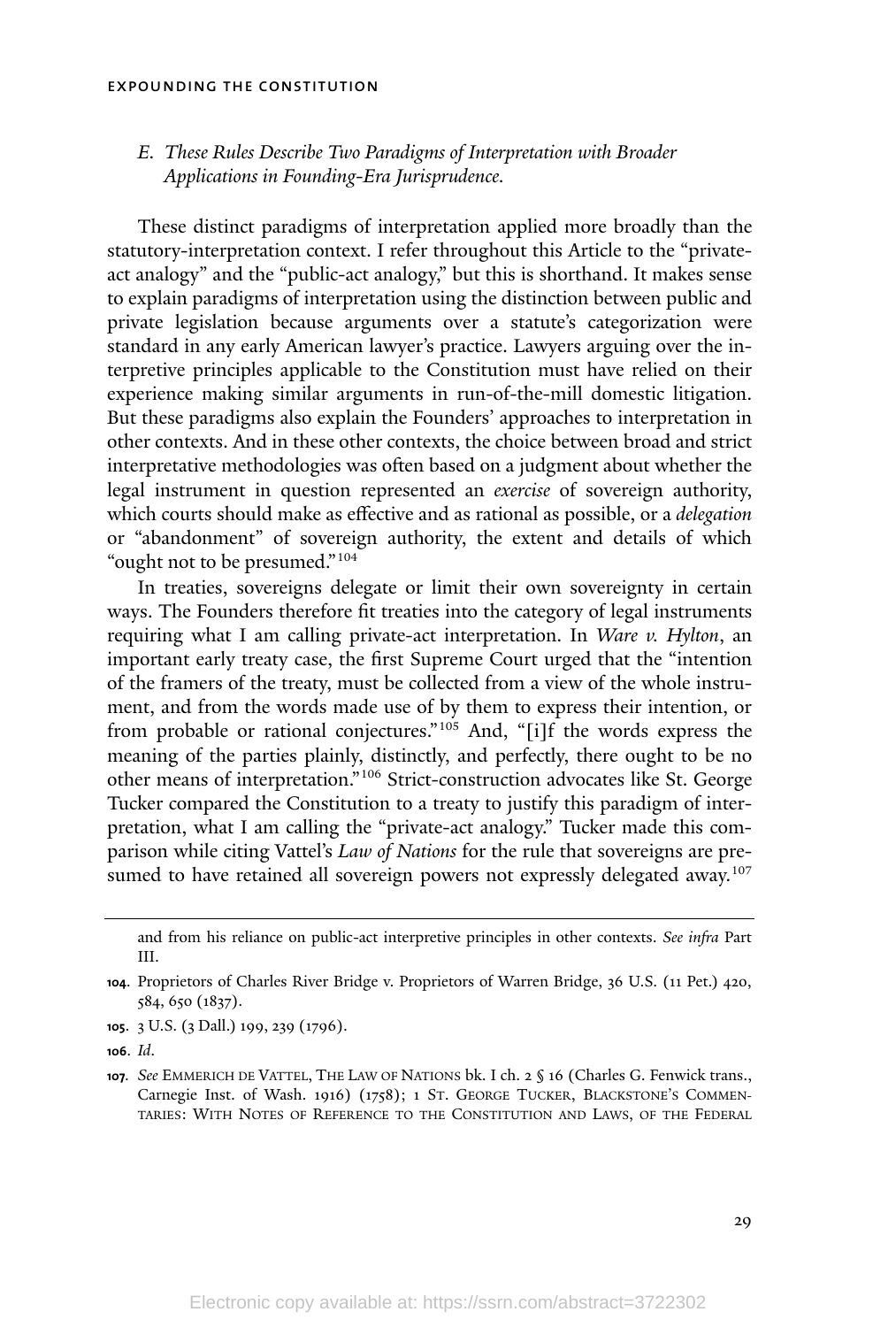Note that this presumption against the derogation of sovereign power is the same principle the Taney Court cited in the *Charles River Bridge* case to explain why a private act must be narrowly construed. <sup>108</sup> The overlap between the rules of interpretation applicable to legal instruments in this broad category could be explicit: a case interpreting a treaty might refer to rules of construction for "a law, treaty, or contract" in one breath. 109

This Article uses "private-act analogy" as its shorthand even though, in some ways, "treaty" might seem a closer fit for the compact theorist's preferred interpretive methodology, especially considering their argument that the Constitution was an agreement that appointed no neutral arbiter among its sovereign parties. "Treaty" also has the attractive quality that it was terminology these theorists themselves used. <sup>110</sup> This Article nevertheless uses "private act" as its shorthand for the paradigm of interpretation Jefferson advocated because the goal here is to uncover and explain interpretive conventions that formed building blocks of Founding-era jurisprudence. The rules of statutory interpretation are a better tool for this task, because they were better developed and provide a clear view of what each side in the early American debate over constitutional interpretation was trying to accomplish. Courts had applied a uniform and coherent methodology to private-act interpretation through decades of uncontroversial litigation, while facing no urgent political pressure to produce particular outcomes. 111

A long, consistent practice of statutory interpretation meant that the conventions applicable to types of legislation were on the tip of the tongue for a lawyer of this era. Furthermore, because of its details, the private-act analogy is more helpful for discerning the metes and bounds of the broader paradigm than a focus on treaty interpretation would be. It is less clear how the law of treaty interpretation would value the recollections of treaty negotiators, in con-

GOVERNMENT OF THE UNITED STATES, AND OF THE COMMONWEALTH OF VIRGINIA app. 151 (The Lawbook Exch. 1996) (1803) (citing DE VATTEL, *supra*, at bk. II, ch. 17, §§ 305, 308 (describing the need to narrowly construe "objectionable" delegations of sovereign power)).

- **<sup>108</sup>***.* 36 U.S. (11 Pet.) at 584, 650.
- **<sup>109</sup>***. See* Green v. Biddle, 21 U.S. (8 Wheat.) 1, 89-90 (1823); *see also* Akhil Reed Amar, *Of Sovereignty and Federalism*, 96 YALE L.J. 1425, 1446-51 (1987) (quoting authorities using the term "treaty").
- **<sup>110</sup>***. See* Amar, *supra* note 109, at 1453 (asserting that Jefferson's "interpretive strategy" was to suggest that the Constitution, as a compact, must be "strictly construed, in accordance with the traditional rule that treaties generally be interpreted narrowly").
- **<sup>111</sup>**. Like private acts, treaties were usually strictly construed. Still, facing a difficult situation in *Schooner Peggy*, Chief Justice Marshall analogized a treaty to public legislation and interpreted the text practicably. *See* United States v. Schooner Peggy, 5 U.S. (1 Cranch) 103, 108-110 (1801).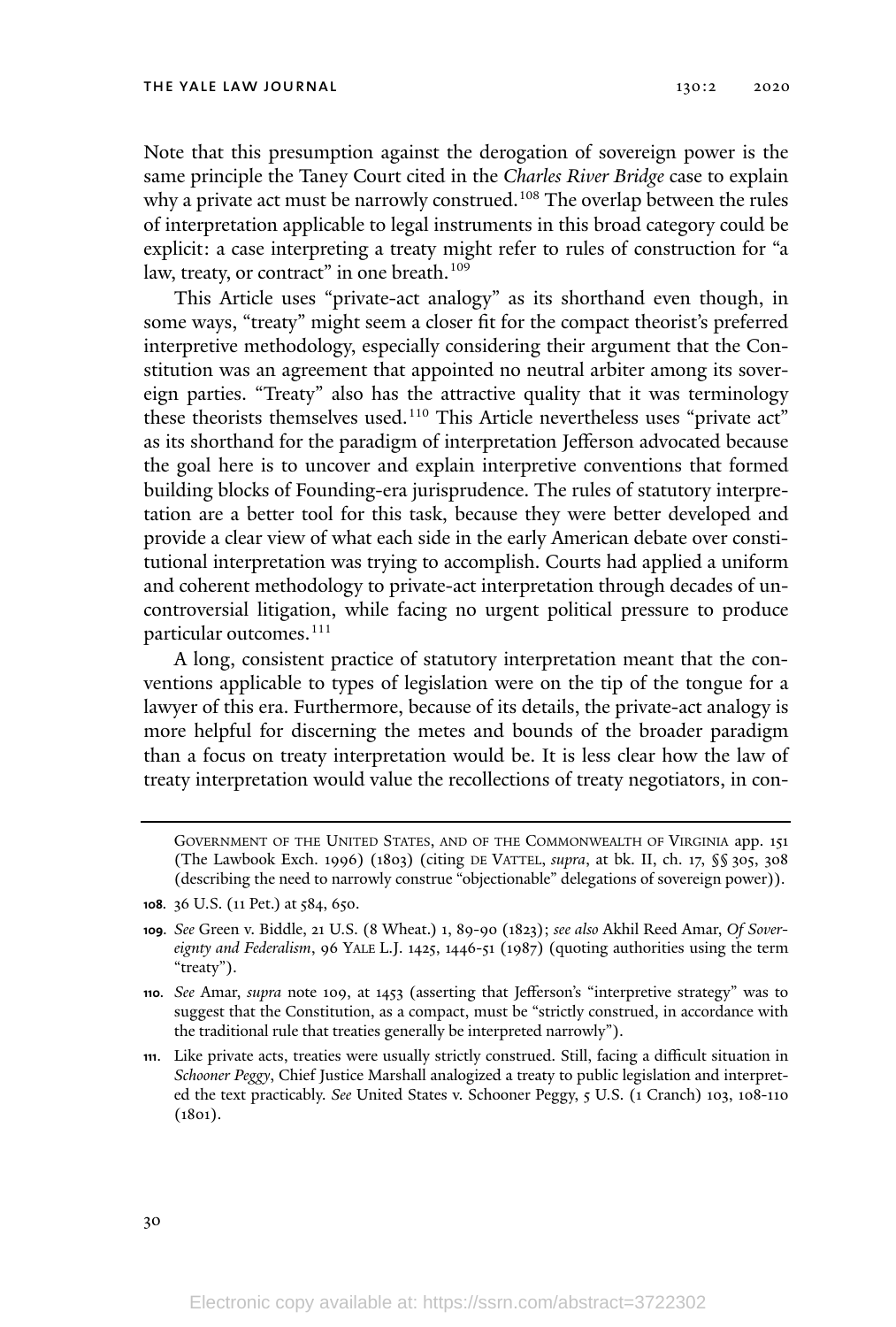trast to the treatment of legislative history in the methodology applicable to private legislation. Nor would it make as much sense to use the treaty analogy to suggest, as some of the compact theorists did, that Federalist arguments amounted to a fraud of the type that risked voiding the law. <sup>112</sup>

That said, I would not like my reader to be distracted by the choice of nomenclature here. <sup>113</sup> This Article contrasts two broad categories of legal instruments and applicable interpretive paradigms, of which public and private legislation are two examples. The question, always, was not whether the Constitution was a public or private act, but which kind of law provided the best *analogy*, and therefore which paradigm of interpretation was most appropriate. A distinction between these two paradigms of interpretation—between interpretation appropriate for "the general law of the land" <sup>114</sup> or interpretation appropriate for a "compact,"<sup>115</sup> a word they sometimes used to describe private acts—would become relevant for the Founding generation's interpretation of the Federal Constitution*.* Just as in litigation over the characterization of statutes, those with different views of federal power devoted their energies to a battle over how the Federal Constitution ought to be characterized. That is because under the jurisprudence of their time, the categorization of written law dictated a suite of case-determinative interpretive tools and choices.

#### **ii. the invention of strict construction**

Hagiographies of the great Chief Justice Marshall assume that he took office before any major interpretations of the Constitution had been offered, and suggest that part of his greatness was that he wrote in clean lines on a blank slate. In fact, Marshall did not have that luxury. Familiar as it was to the Founding generation, it should come as no surprise that the distinction between public and private legislation with its attendant methodological ramifications underlay the formative debates over the Constitution.

**<sup>112</sup>***. See, e.g.*, McCulloch v. Maryland, 17 U.S. (4 Wheat.) 316, 366 (1819) (the State's advocate contending that an expansive interpretation would perpetrate a fraud on "the people, who were lulled into confidence, by the assurances of its advocates, that [the Constitution] contained no latent ambiguity"). Of course, the secessionist impulse seems very in line with the behavior of the jilted party in a breached treaty, but serious talk of secession came only after the period under discussion.

**<sup>113</sup>**. To a hammer, everything looks like a nail. It may very well be that to a statutoryinterpretation expert, everything begins to look like a statute.

**<sup>114</sup>**. Jenkins v. President of Union Tpk. Rd., 1 Cai. Cas. 86, 93 (N.Y. Sup. Ct. 1804).

**<sup>115</sup>***. In re* St. Mary's Church, 7 Serg. & Rawle 517, 559-60 (Pa. 1822).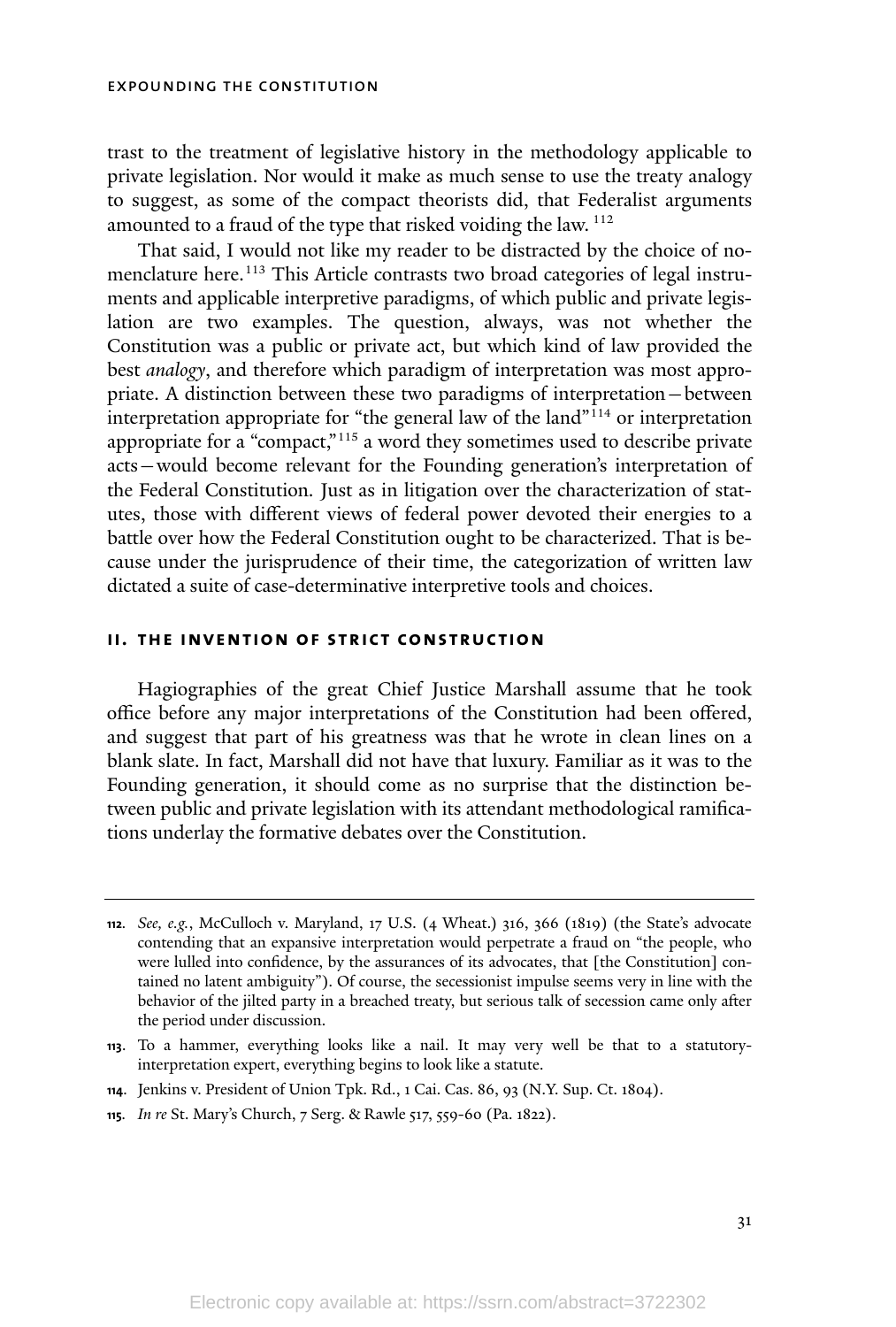During the Convention, James Madison worried that a mere compact among states would leave the union fragile and the federal government weak. He advocated for something that could claim the mantle of the "law of the land" and, after the Convention, the Constitution's Anti-Federalist opponents attacked it on those terms. Both Madison and the Anti-Federalists seemed to understand that the conventions of interpretation applicable to public legislation would apply to the new Constitution. But Madison soon came to regret the public-act analogy he had helped to encourage. As the first Congress debated the Bank of the United States in the shadow of petitions to abolish slavery, he feared that a broad construction of the Constitution could produce a schism between the Northern and Southern states that could threaten the young Republic in its infancy.

In his opposition to the bank proposal, Madison started to describe the Constitution as a grant of limited authority and to reject the use of public-act interpretive conventions. Madison committed to this position after Congress passed the Alien and Sedition Acts. As the federal government began to display the vices of a monarchical system, Madison and Jefferson would argue that the Constitution was a compact to which states had consented on specific terms and from which they could withdraw. The description of the Constitution as a compact among preexisting states made it more like private legislation, that is, a limited delegation of power from a set of sovereigns. Proponents of compact theory sometimes used the language of "treaty," "federation," or "contract," but the consistent legal ramification of their argument was that the strict, textbased interpretive methodology of private-act statutory interpretation must apply. It was this compact theory that would provide the counterpoint for Marshall's nation-building jurisprudence.

#### *A. By the People or by the States: Choosing Between Public and Private Framing*

During the Constitutional Convention, James Madison rejected ratification procedures that would have made the new federal government into a mere league or treaty. He explained that he "considered the difference between a system founded on the Legislatures only, and one founded on the people, to be the true difference between a league or treaty, and a Constitution."<sup>116</sup> And Madison saw two important benefits to making a "Constitution" rather than what Ellsworth called a "compact" "to which the States, by their Legislatures, make

**<sup>116</sup>**. 2 THE RECORDS OF THE FEDERAL CONVENTION OF 1787, at 93 (Max Farrand ed., 1911) (emphasis omitted).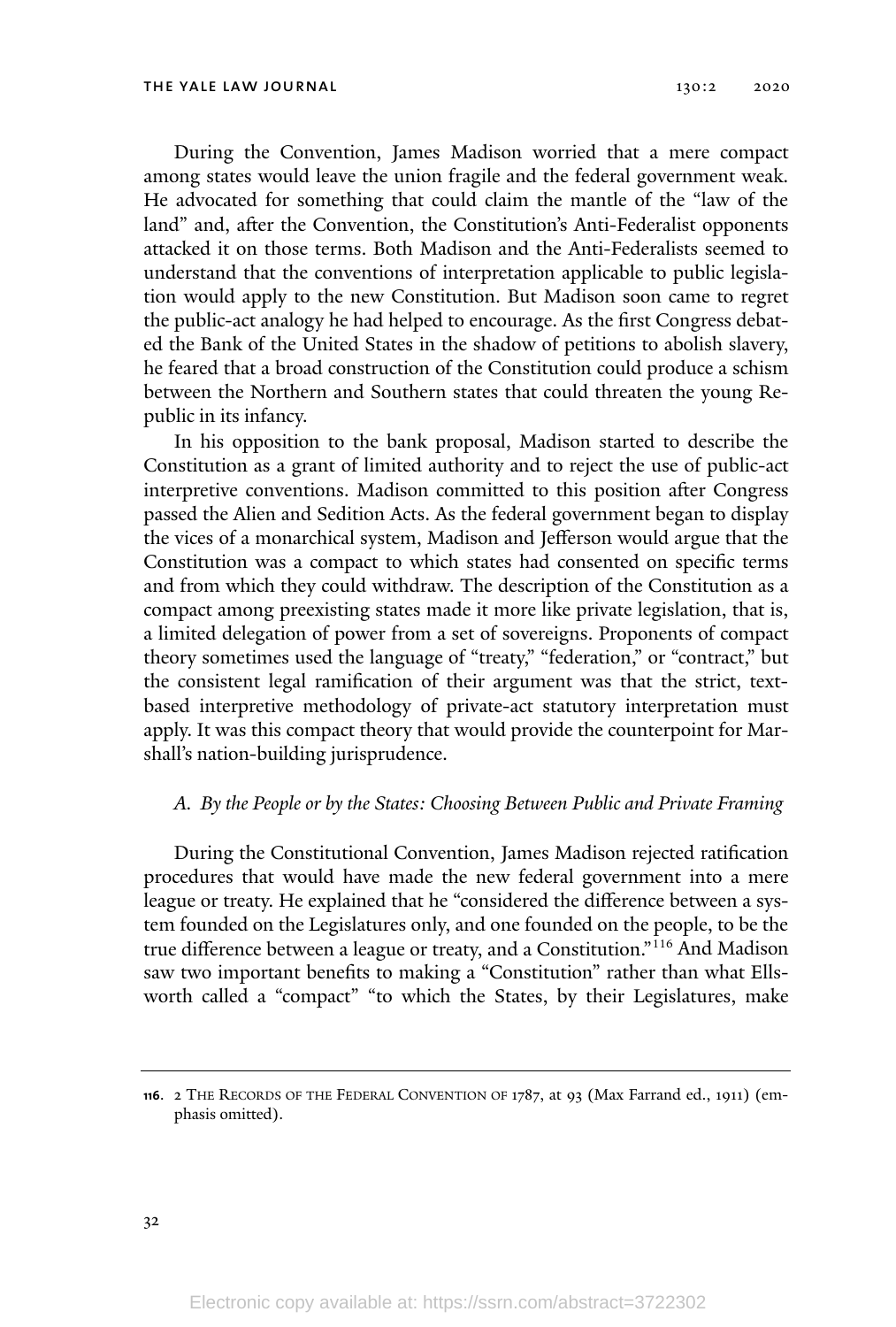themselves parties."<sup>117</sup> The first was that a compact made the union too contingent. "The doctrine laid down by the law of Nations in the case of treaties," Madison explained, "is that a breach of any one article by any of the parties frees the other parties from their engagements."<sup>118</sup> If the Constitution were more like a treaty among the states, a violation by any one of them would throw the entire project into peril. "In the case of a union of people under one constitution," by contrast, an isolated breach would not undermine the fundamental law.<sup>119</sup>

The second, related advantage was that a true constitution would bind legislatures as a mere compact could not. While "a law violating a treaty ratified by a preexisting law, might be respected by the Judges as a law, though an unwise or perfidious one," Madison explained, "[a] law violating a constitution established by the people themselves, would be considered by the Judges as null & void."<sup>120</sup> Only a general law of this kind could support judicial review.

The Constitution's Anti-Federalist opponents warned that these supposed advantages contained the seeds of tyranny. The Constitution's plan made courts the final arbiters of its meaning, and if the Constitution were interpreted "according to the rules laid down for construing a law,"<sup>121</sup> its text would be subject to broad "equitable construction."<sup>122</sup> Article III, they worried, empowered judges "to explain the constitution according to the reasoning spirit of it, without being confined to the words or letter."<sup>123</sup> "The constitution itself strongly countenances such a mode of construction," Brutus warned.<sup>124</sup> The expansive wording of the preamble would encourage courts "to give such a meaning to the various parts, as will best promote the accomplishment of the end." <sup>125</sup> Because only a wide "latitude of interpretation" would "most effectually promote the ends the constitution had in view," it was anyone's guess "how

**<sup>121</sup>**. Essays of Brutus, *No. XI*, N.Y. J. (Jan. 31, 1788), *reprinted in* 2 THE COMPLETE ANTI-FEDERALIST 417, 419 (Herbert J. Storing ed., 1981).

- **<sup>124</sup>**. Essays of Brutus, *No. XI*, *supra* note 121, at 420-21.
- **<sup>125</sup>***. Id*. at 421.

**<sup>117</sup>**. JAMES MADISON, JOURNAL OF THE FEDERAL CONVENTION 413 (n.p., E.H. Scott ed., 1893) (1840) (quoting Oliver Ellsworth).

**<sup>118</sup>***. Id.* at 416.

**<sup>119</sup>***. Id*.

**<sup>120</sup>**. 2 THE RECORDS OF THE FEDERAL CONVENTION OF 1787, *supra* note 116, at 93.

**<sup>122</sup>***. Id.* at 421.

**<sup>123</sup>***. Id.* at 419. Brutus's arguments and the Federalists' response are discussed in detail in Eskridge, *supra* note 20, at 1047-57.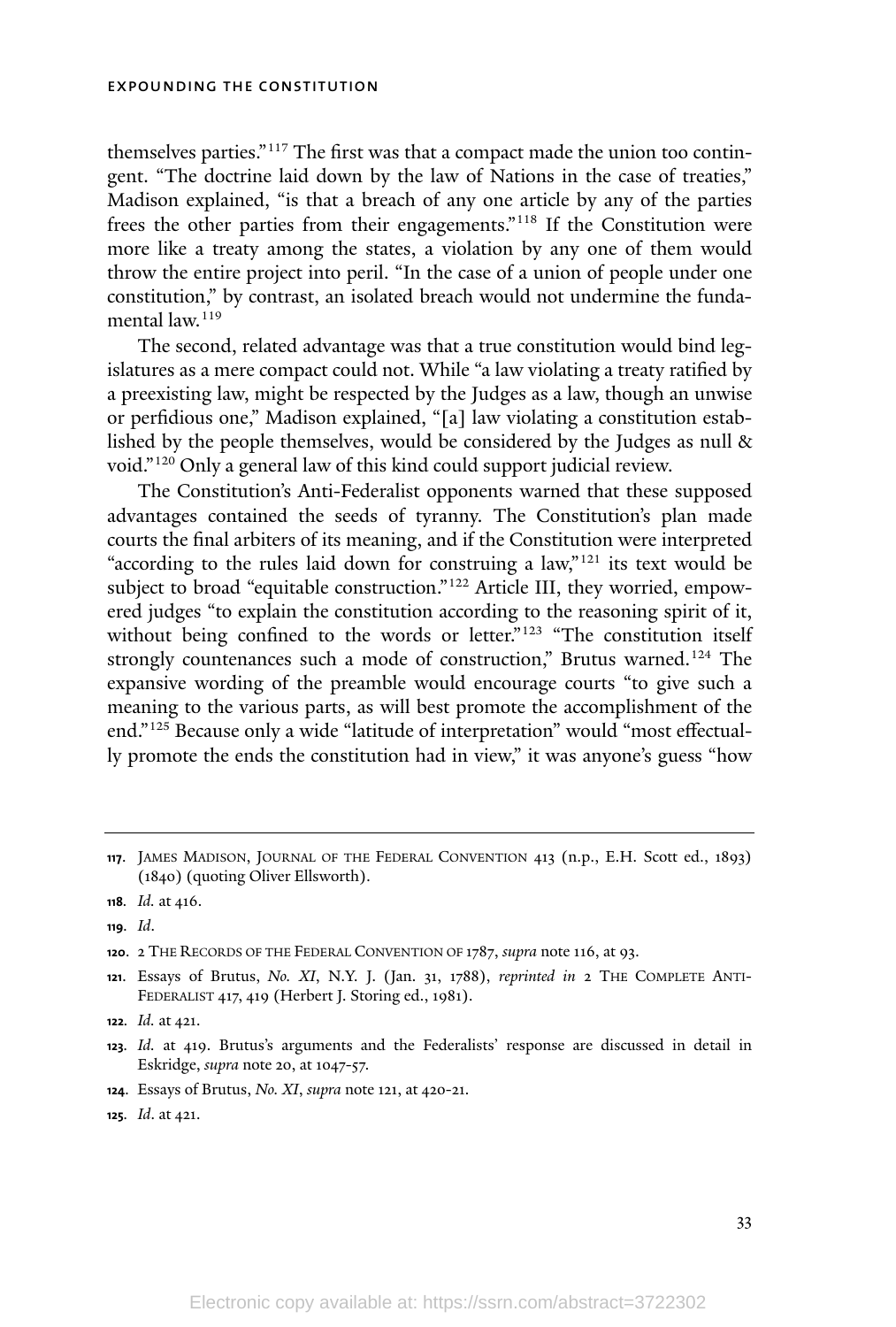this manner of explaining the constitution will operate in practice." <sup>126</sup> As Anti-Federalists argued in the state-ratification conventions, phrases like "necessary and proper" and "general welfare" were so vague that they provided no practical limits to judicial or congressional construction.<sup>127</sup>

The Federalist response was not exactly a denial. The federal courts would have no "greater latitude in this respect than may be claimed by the courts of every State," said Hamilton—cold comfort for the critics, given the latitude we have seen those courts possessed.<sup>128</sup> And while Hamilton urged that "there is not a syllable in the plan under consideration which DIRECTLY empowers the national courts to construe the laws according to the spirit of the Constitution," he admitted "that the Constitution ought to be the standard of construction for the laws."<sup>129</sup>

During the first session of the first term of Congress, Madison also assumed that the Constitution would be subject to broad construction. Madison agreed with the Anti-Federalist view that the enumeration of Congress's powers could not, by itself, impose any meaningful restraints. When he explained the utility of a Bill of Rights in June 1789, he said that while "it is true" that the powers of the federal government "are directed to particular objects," the Constitution had still created a government of very broad power.<sup>130</sup> "[E]ven if Government keeps within those limits, it has certain discretionary powers with respect to the means, which may admit of abuse," because the "Necessary and

**<sup>126</sup>***. Id.*

**<sup>127</sup>***. See, e.g.*, Essays of Brutus, *No. I*, N.Y. J. (Oct. 18, 1787), *reprinted in* 2 THE COMPLETE ANTI-FEDERALIST, *supra* note 121, at 363, 367 ("The powers given by" the Necessary and Proper Clause "are very general and comprehensive, and it may receive a construction to justify the passing almost any law"); *see also* GEORGE MASON, OBJECTIONS TO THE CONSTITUTION OF GOVERNMENT FORMED BY THE CONVENTION (1787), *reprinted in* 2 THE COMPLETE ANTI-FEDERALIST, *supra* note 121, at 11, 13 (detailing Mason's objections to the Constitution); 4 THE DEBATES IN THE SEVERAL STATE CONVENTIONS ON THE ADOPTION OF THE FEDERAL CON-STITUTION 55-56 (Jonathan Elliot ed., Washington, D.C. Jonathan Elliot 1836) (quoting Timothy Bloodworth's objections to Congress's power over elections) [hereinafter ELLIOT'<sup>S</sup> DEBATES]; ELLIOT'<sup>S</sup> DEBATES, *supra*, at 136-39 (quoting Samuel Spencer's objections to the broad jurisdiction of the federal courts); ELLIOT'<sup>S</sup> DEBATES, *supra*, at 71 (quoting John Steele's objections).

**<sup>128</sup>**. THE FEDERALIST No. 81 (Alexander Hamilton) (Avalon Project ed., 2008), AVALON PROJECT, https://avalon.law.yale.edu/18th\_century/fed81.asp [https://perma.cc/T5MH-9L6T].

**<sup>129</sup>***. Id*.

**<sup>130</sup>**. 1 ANNALS OF CONG. 455 (1789) (Joseph Gales ed., perm. ed. 1834) (statement of Rep. Madison).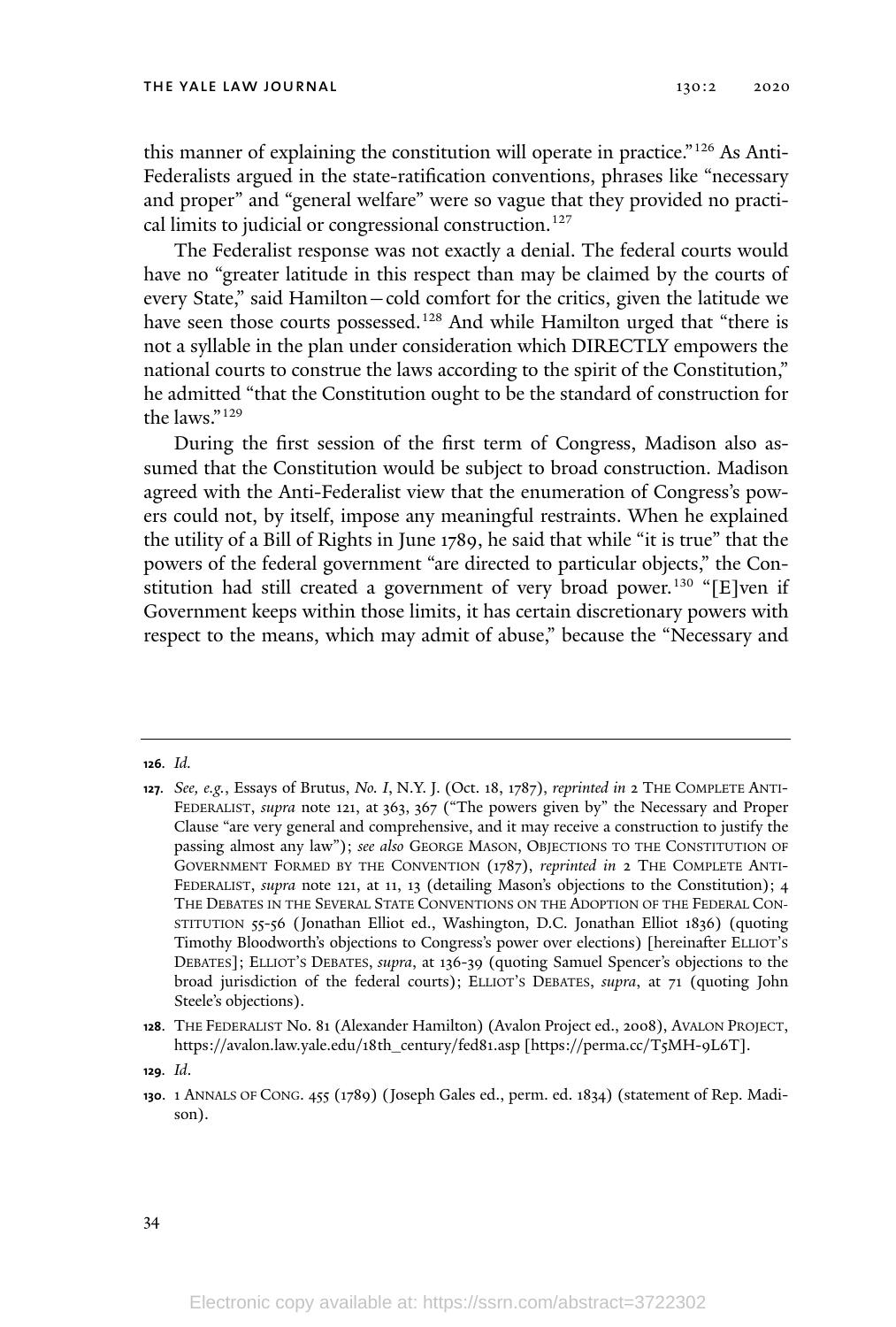Proper" Clause "enables" Congress "to fulfil every purpose for which the Government was established."<sup>131</sup>

Madison's 1789 belief that the Constitution imposed no limits on the means Congress could employ to pursue the ends enumerated in Article I is the very opposite of the position he would take during discussion of the First Bank Bill two years later, and indeed, his position on constitutional interpretation during his presidency. In comments on the Bill of Rights in 1789, he explained that because the decision as to what was necessary and proper was "for them to judge," Congress had the power to decide that "general warrants," or some other abusive course of action, were "necessary to collect the revenue."<sup>132</sup> A Bill of Rights, he explained, would place some outer limits on Congress's choice of the means it might use to effectuate its enumerated powers, limits that Madison seems to have then believed were not already intrinsic to the plan of government.

But some of the concerns of the Constitution's critics would begin to trouble Madison. William Smith, a delegate to South Carolina's ratification convention, urged that the Tenth Amendment be revised to say that "powers not *expressly* delegated to the United States by the Constitution, nor prohibited by it to the States, are reserved to the States respectively, or to the people."<sup>133</sup> Including the word "expressly," he hoped, would rein in Congress's "powers not delegated by [the] Const[itutio]n.," and "go a great way in preventing Congress from interfering with our negroes." <sup>134</sup> "[O]therwise" Congress "may even within the 20 years by a strained construction of some power embarrass us very much." <sup>135</sup> The word "expressly" did not make it into the final draft. And it soon became clear that Smith had been right to worry.<sup>136</sup> The first Congress received a petition from Benjamin Franklin, as president of the Pennsylvania Society for the Abolition of Slavery, that advanced a broad, purpose-directed interpretation of the Constitution. The abolitionists read the Constitution's preamble to vest Congress with "many important & salutary Powers" for "promoting the Wel-

**<sup>131</sup>**. *Id.*

**<sup>132</sup>***. Id.*

**<sup>133</sup>**. Letter from William L. Smith to Edward Rutledge (Aug. 10, 1789) (emphasis added), *in* CREATING THE BILL OF RIGHTS: THE DOCUMENTARY RECORD FROM THE FIRST FEDERAL CON-GRESS 273, 273 (Helen E. Veit, Kenneth R. Bowling & Charlene Bangs Bickford eds., 1991).

**<sup>134</sup>***. Id*.

**<sup>135</sup>***. Id*.

**<sup>136</sup>***. See generally* SEAN WILENTZ, NO PROPERTY IN MAN: SLAVERY AND ANTISLAVERY AT THE NA-TION'<sup>S</sup> FOUNDING (2018) (arguing the Constitution created a governmental structure that enabled antislavery forces to defeat slave interests).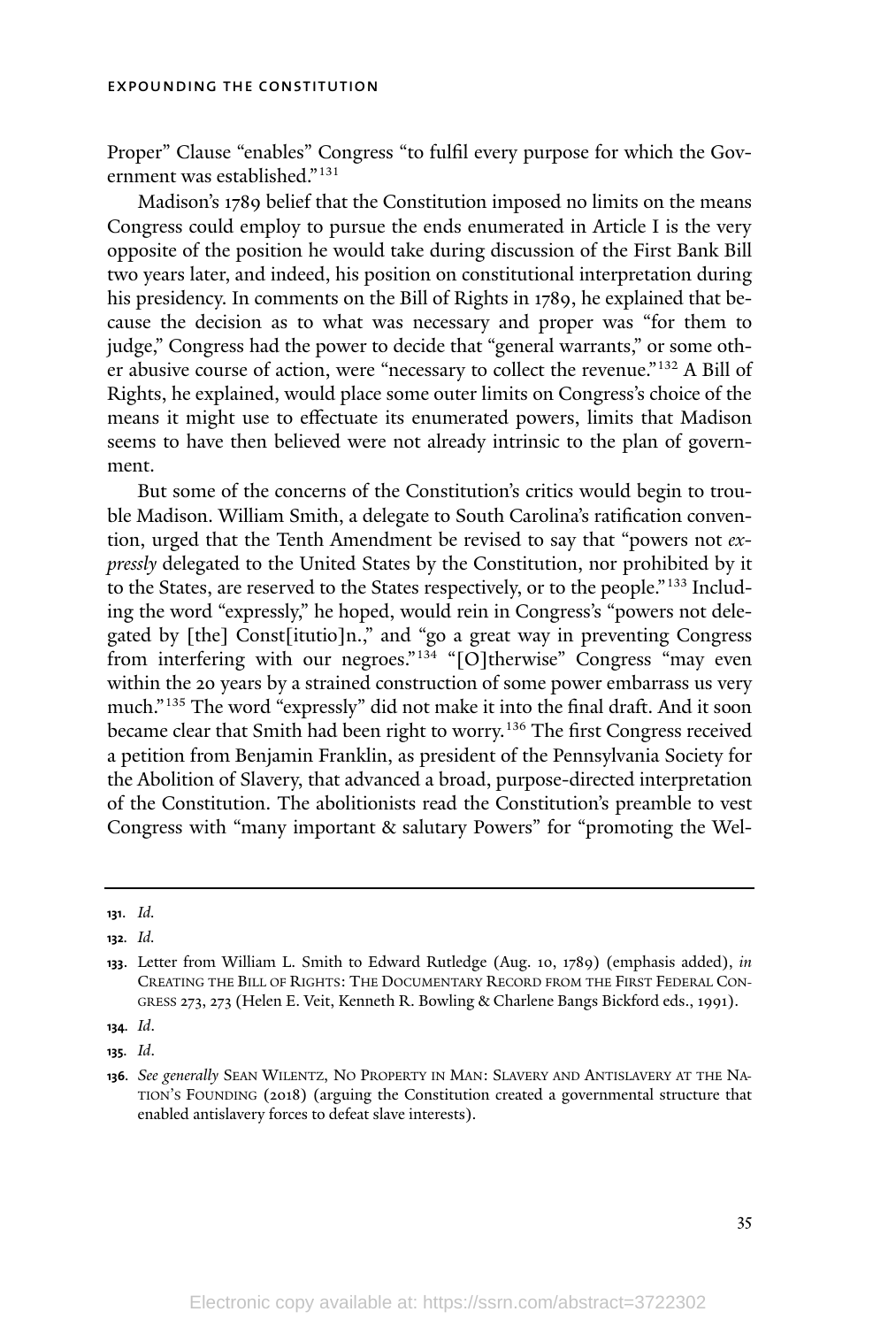fare & securing the blessings of liberty to the People of the United States."<sup>137</sup> The petition urged "that these blessings ought rightfully to be administered, without distinction of Colour, to all descriptions of People," and that therefore Congress ought to "[s]tep to the very verge of [its] Powers" to stop "every Species of Traffick in the Persons of our fellow Men." 138

While some Congressmen objected to reading this petition on the grounds that it urged an unconstitutional measure, others were in favor. One congressman mused that "[p]erhaps in our Legislative capacity, we can go no further than to impose a duty of ten dollars"<sup>139</sup> on the importation of slaves, so as to make it less profitable. But he believed that Article III courts were not as limited as Congress. "I do not know how far I might go, if I was one of the Judges of the United States, and those people were to come before me and claim their emancipation . . . ."<sup>140</sup> He added, "I am sure I would go as far as I could."<sup>141</sup> A Southern congressman growled in response that he "believe[d] his judgement would be of short duration in Georgia," and that "perhaps even the existence of such a Judge might be in danger." $142$ 

#### *B. The Bank of the United States and the Emergence of the Private-Act Analogy*

It was in this context that the first arguments over the Constitution's categorization emerged. In early 1791, in the third session of that same term, Congress considered the constitutionality of a bill to establish the First Bank of the United States. It was there that James Madison debuted what would be an enduring set of arguments for strict construction. Between the first and the third sessions of that term, the transformation of Madison's views on how the Constitution should be interpreted could hardly have been more dramatic. Alexander Hamilton would counter with an eloquent defense of purpose-directed interpretation.

The abolitionist petitions had established the true stakes of the Bank Bill. To admit that Congress had the power to establish a bank was to admit that the Constitution invited broad interpretation—broad enough, perhaps, to threaten

**<sup>137</sup>**. Petition from the Pennsylvania Abolition Society, February 3, 1790, *in* 2 A NECESSARY EVIL? SLAVERY AND THE DEBATE OVER THE CONSTITUTION 212, 212 (John P. Kaminski ed., 1995) (emphasis omitted).

**<sup>138</sup>***. Id*. (emphasis omitted).

**<sup>139</sup>**. 2 ANNALS OF CONG. 1242 (1790) (statement of Rep. Scott).

**<sup>140</sup>***. Id*.

**<sup>141</sup>***. Id*.

**<sup>142</sup>***. Id.* (statement of Rep. Jackson).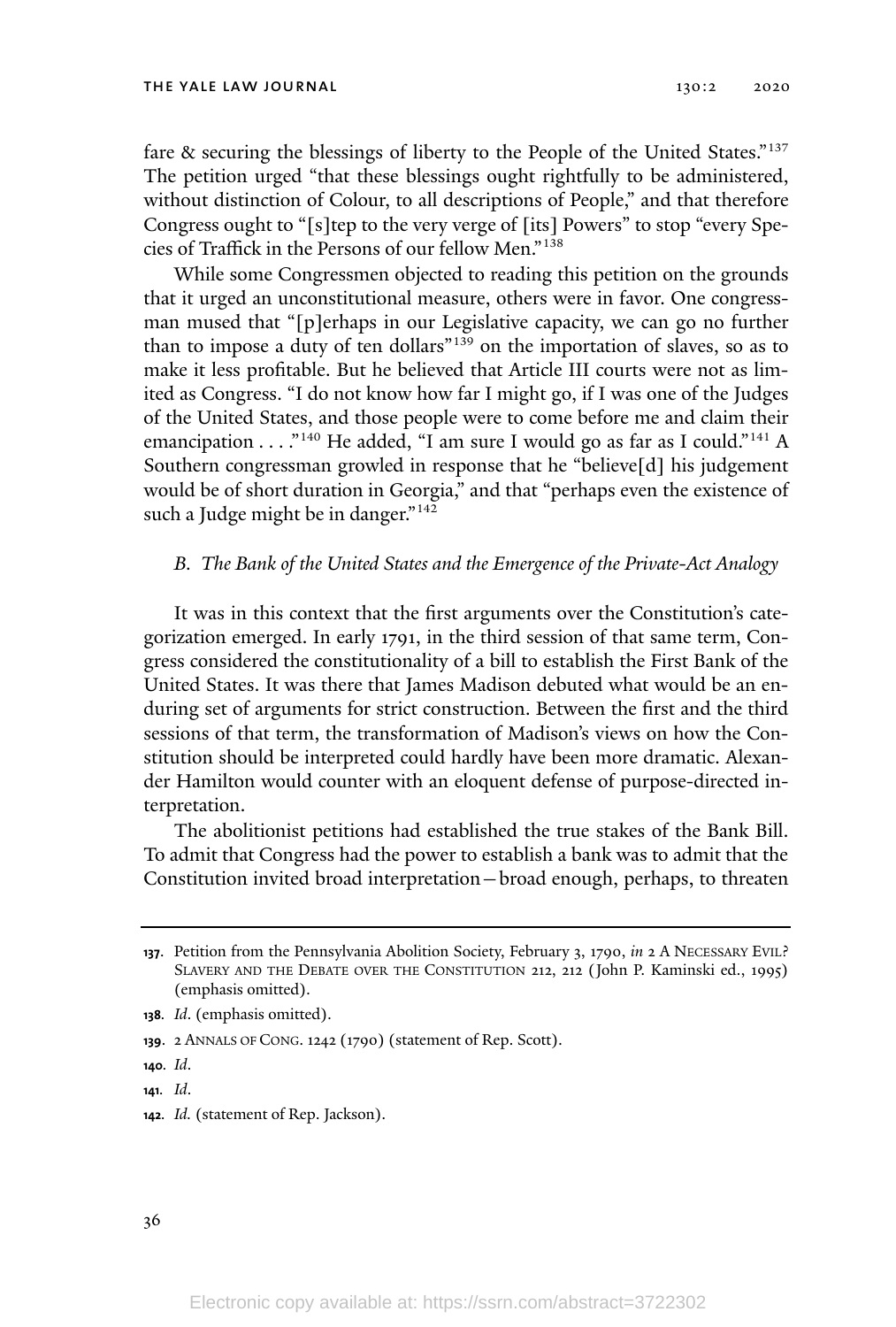Southern slavery. That is why the question of interpretive methodology was at least as important to the combatants in the bank debate as their substantive dispute over the bill. And it may be why voting on the bill split along sectional lines, with nineteen of the twenty House votes against the bank from Southern states. 143

Madison began his attack on the Bank Bill with the textual arguments advanced by its supporters. These readings, he contended, "destroy[ed]" what he called "the essential characteristic of the government, as composed of limited and enumerated powers."<sup>144</sup> The General Welfare Clause was meant for raising taxes and could not justify establishing a bank. Nor could the Necessary and Proper Clause "give an unlimited discretion to Congress."<sup>145</sup> And "the preamble to the Constitution," in setting out broad purposes, seemed to have "produced a new mine of power" in contravention of rules discouraging the use of prefatory language "for such a purpose." 146

But Madison's arguments went beyond the Constitution's words. He pressed a theory of constitutional interpretation that closely tracked the framework used for private legislation. Madison described the Constitution as "a grant of particular powers only" that entailed certain "rules" for its "right interpretation." <sup>147</sup> Like a lawyer in a case over a private act, he urged that the "meaning of the parties to the instrument, if to be collected by reasonable evidence, is a proper guide." <sup>148</sup> Accordingly, he read selections from the ratification debates to show that the state conventions had expected the Constitution to grant limited and well-defined powers. And just as though he were arguing over a private act, he referred to its legislative history, recalling "that a power to grant charters of incorporation had been proposed to the general convention and rejected."<sup>149</sup> Congress's incorporation of the Northwest Territory, he said, uncomfortably, should not weigh against this perspective because it "was a case *sui generis*, and therefore cannot be cited with propriety." 150

**<sup>144</sup>**. 2 ANNALS OF CONG.1947 (1791) (statement of Rep. Madison, Feb. 2, 1791).

**<sup>150</sup>***. Id.* at 2011 (statement of Rep. Madison, Feb. 8, 1791).

**<sup>143</sup>**. This insight is from John Mikhail, *Fixing Implied Powers in the Founding Era*, 34 CONST. COMMENT. 507, 515 (2019) (reviewing JONATHAN GIENAPP, THE SECOND CREATION: FIXING THE AMERICAN CONSTITUTION IN THE FOUNDING ERA (2018)).

**<sup>145</sup>***. Id.* at 1946*.*

**<sup>146</sup>***. Id*. at 2009 (statement of Rep. Madison, Feb. 8, 1791).

**<sup>147</sup>***. Id*. at 1945 (statement of Rep. Madison, Feb. 2, 1791).

**<sup>148</sup>***. Id.* at 1946.

**<sup>149</sup>***. Id.* at 1945.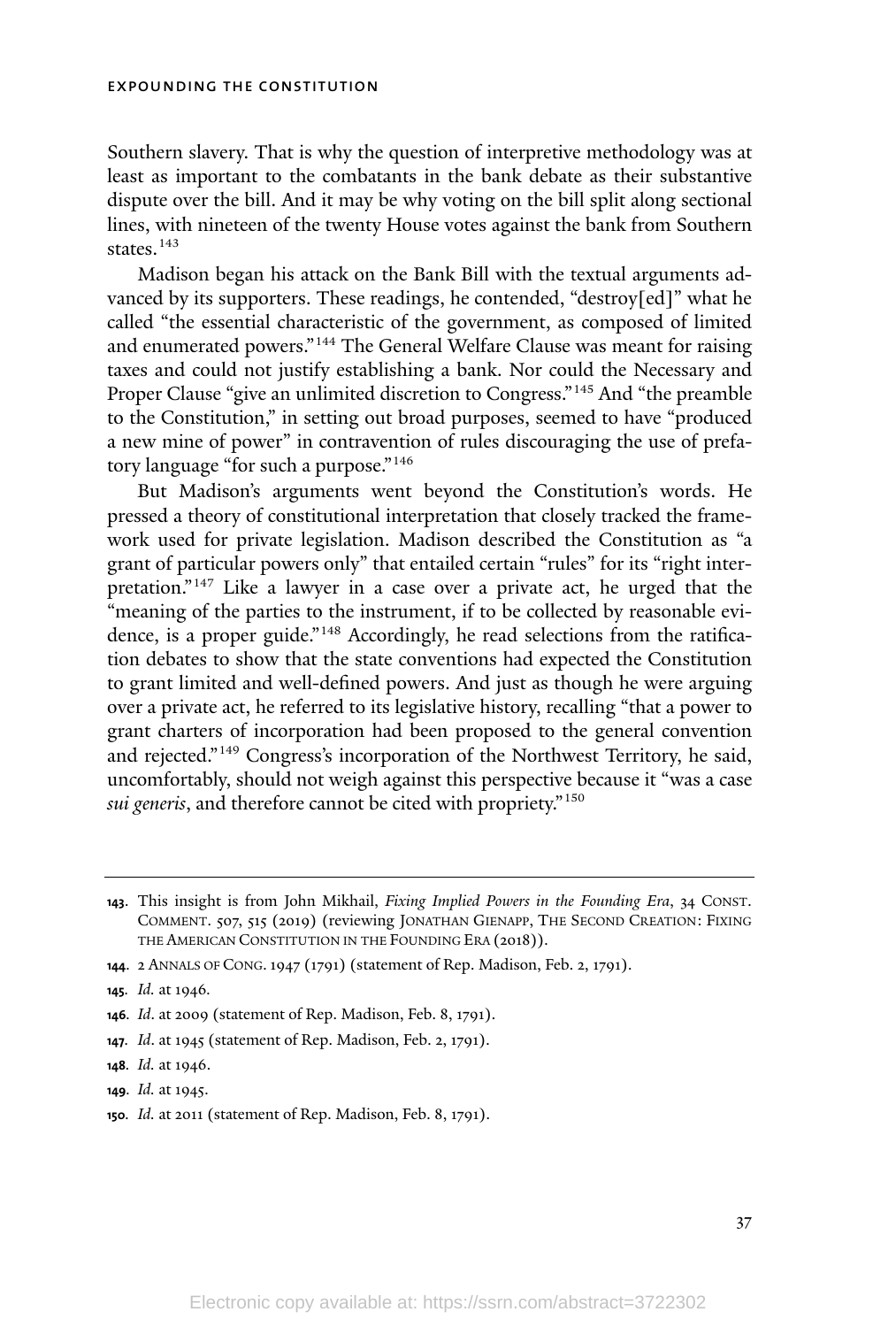Madison pressed his theme, warning that incorporating a bank required an unacceptable "latitude of interpretation."<sup>151</sup> "[T]he doctrine of implication is always a tender one,"<sup>152</sup> he argued, and something as fundamental as congressional authority could not be "deduced by implication." <sup>153</sup> Madison did not shrink from the consequences of his theory: "Had the power of making treaties . . . been omitted, however necessary it might have been," he argued, "the defect could only have been lamented, or supplied by an amendment of the Constitution." <sup>154</sup> If this bill were possible, he said, Congress's power could "reach every object of legislation, every object within the whole compass of political economy." <sup>155</sup> No one listening could have failed to think of slavery when he warned that the Bank Bill "establishes a precedent of interpretation, levelling all the barriers which limit the powers of the General Government, and protect those of the State Governments." 156

Secretary of State Thomas Jefferson attached a copy of Madison's speech to his formal opinion of counsel recommending that President Washington veto the Bank Bill after it passed in Congress. In that opinion, Jefferson warned Washington that a principle was at stake that went beyond the bank issue: "To take a single step beyond the boundaries thus specially drawn around the powers of Congress, is to take possession of a boundless field of power, no longer susceptible of any definition."<sup>157</sup> Jefferson argued that "the Constitution allows only the means which are '*necessary*,' not those which are merely 'convenient,'" and that "[i]f such a latitude of construction be allowed to this phrase as to give any non-enumerated power, it will go to every one, for there is not one which ingenuity may not torture into a *convenience* in some instance *or other*."<sup>158</sup>

In his reply, Secretary of the Treasury Alexander Hamilton opposed what amounted to a private-act analogy with arguments that clearly envisioned the Constitution as a public act, subject to expansive principles of interpretation. It was here that Hamilton developed the interpretation of the Necessary and Proper Clause that Marshall would invoke in *McCulloch*. A bank, Hamilton contended, was merely the means of achieving some end. "If the end be clearly

**<sup>151</sup>***. Id.* at 1949 (statement of Rep. Madison, Feb. 2, 1791).

**<sup>152</sup>***. Id.* at 1948.

**<sup>153</sup>***. Id*. at 1950.

**<sup>154</sup>***. Id.*

**<sup>155</sup>***. Id.* at 1949.

**<sup>156</sup>***. Id*. at 1951.

**<sup>157</sup>**. Thomas Jefferson, *Opinion on the Constitutionality of the Bill for Establishing a National Bank* (Feb. 15, 1791), *in* 19 THE PAPERS OF THOMAS JEFFERSON 275, 276 (Julian P. Boyd ed., 1974).

**<sup>158</sup>***. Id.* at 278.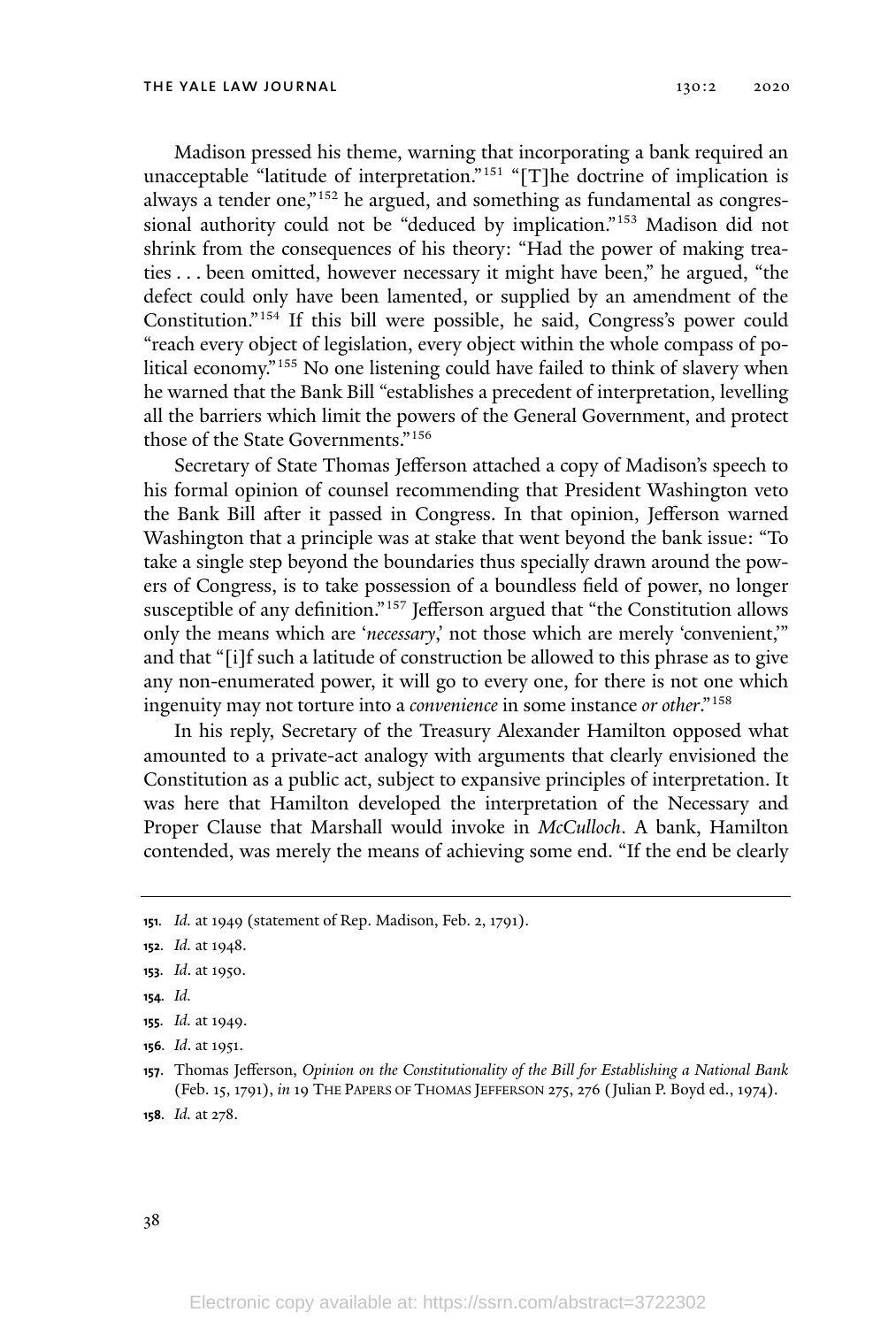comprehended within any of the specified powers, & if the measure have an obvious relation to that end, and is not forbidden by any particular provision of the constitution—it may safely be deemed to come within the compass of the national authority."<sup>159</sup> Hamilton's "chief solicitude," he said, arose "from a firm persuasion, that principles of construction like those espoused by" Jefferson "would be fatal to the just & indispensable authority of the United States."<sup>160</sup> Instead, like any act written in service of the public welfare, it must be given a broad interpretation. The "sound[er]" principle was "that the powers contained in a constitution of government, especially those which concern the general administration of the affairs of a country, its finances, trade, defence &c ought to be construed liberally, in advancement of the public good."<sup>161</sup>

Hamilton saw nothing in the nature of the federal government to render the *pro bono publico* principle inapplicable. To say that this was a government of enumerated powers, he argued "is nothing more than a consequence of this republican maxim, that all government is a delegation of power." <sup>162</sup> The degree of that delegation "is a question  $\ldots$  to be made out by fair reasoning  $\&$  construction, upon the particular provisions of the constitution—taking as guides the general principles and general ends of government."<sup>163</sup> Of course, "[t]he moment the literal meaning is departed from, there is a chance of error and abuse. And yet an adherence to the letter of its powers would at once arrest the motions of the government."<sup>164</sup> That liberal constructions left greater room for error "may be a prudential reason for caution in practice," he said, "but it cannot" dictate a "rule of restrictive interpretation."<sup>165</sup>

Hamilton also rejected Jefferson's legislative-history claim that the power to grant corporate charters had been considered and dropped by the Constitutional Convention. "[W]hatever may have been the intention of the framers of a constitution, or of a law, that intention is to be sought for in the instrument itself, according to the usual & established rules of construction." <sup>166</sup> After all,

- **<sup>160</sup>***. Id.* at 97.
- **<sup>161</sup>***. Id.* at 105.
- **<sup>162</sup>***. Id.* at 100.
- **163***. Id.*
- **<sup>164</sup>***. Id.* at 106.
- **<sup>165</sup>***. Id.* at 105.
- **<sup>166</sup>***. Id.* at 111.

**<sup>159</sup>**. Alexander Hamilton, *Final Version of an Opinion on the Constitutionality of an Act to Establish a Bank* (Feb. 23, 1791), *in* 8 THE PAPERS OF ALEXANDER HAMILTON 97, 107 (Harold C. Syrett, Jacob E. Cooke, Jean G. Cooke, Cara-Louise Miller, Dorothy Twohig & Patricia Syrett eds., 1965).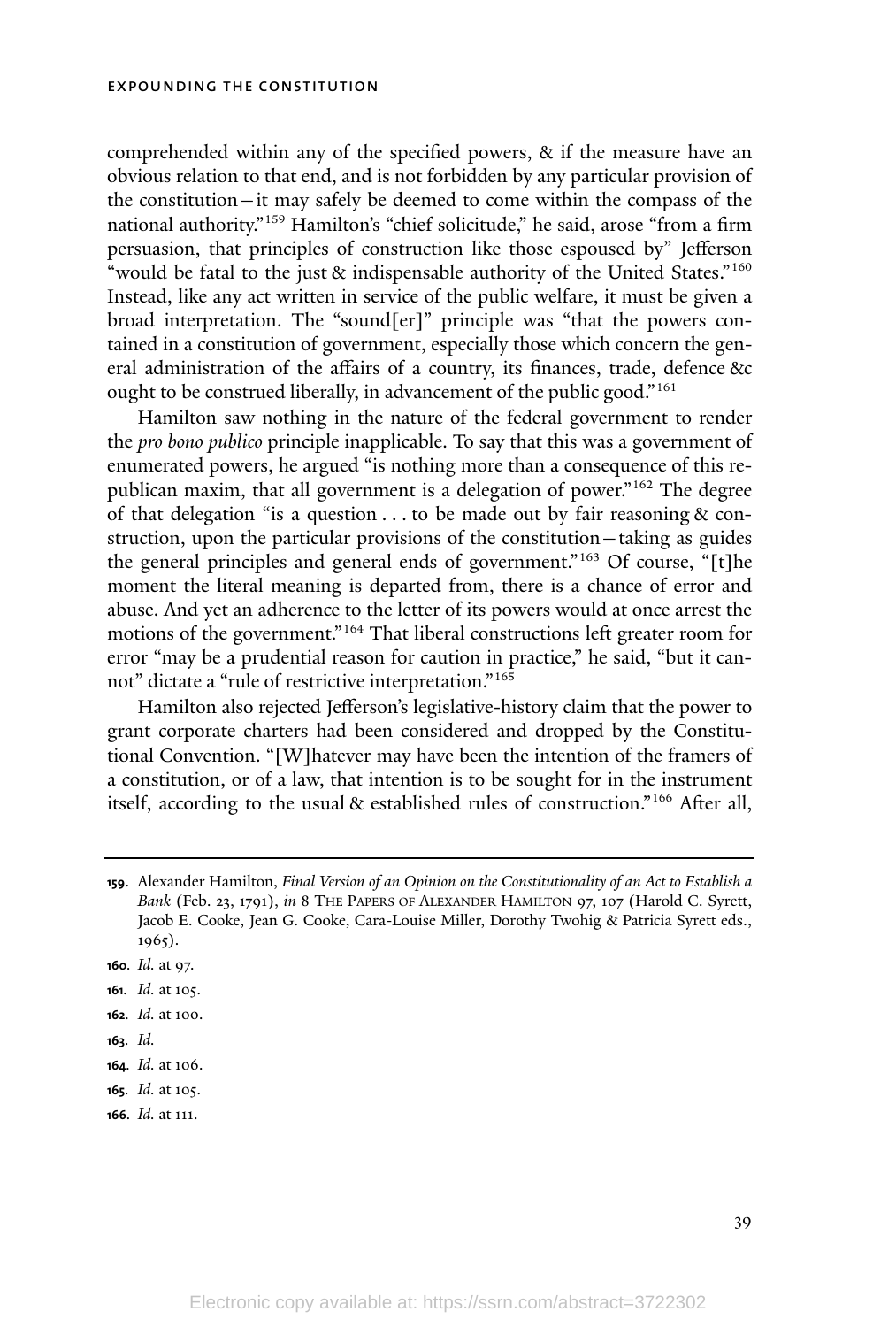"[n]othing is more common than for laws to *express* and *effect*, more or less than, what was intended."<sup>167</sup> The meaning was "deducible by fair inference from the whole or any part of the numerous provisions of the constitution of the United States," and "arguments drawn from extrinsic circumstances, regarding the intention of the convention, must be rejected."<sup>168</sup> In Hamilton's view, just as in a dispute over the meaning of a public act, the meaning of the Constitution's Framers did not matter.

# *C. The Alien and Sedition Acts and Compact Theory*

Madison and Jefferson's argument for strict construction took on new urgency with the Alien and Sedition Acts. These statutes, Republicans asserted, undermined the basic ethic of republican government, replacing freedom of the press, state-based authority, and friendliness to the immigrant with monarchical authoritarianism. To make matters worse, members of the federal judiciary behaved as though they were a part of the executive branch, seeking out "sedition" even where local district attorneys failed to find indictable offenses.<sup>169</sup> Their resort to private-act rules of construction was no longer just a clever stratagem to avoid conflict over slavery; the compact theory now offered a rationale for state authority to interpret and enforce the Constitution at a time when the federal government seemed out of control.

Madison and Jefferson wrote the Virginia and Kentucky Resolutions, statements by each of those state legislatures rejecting the Alien and Sedition Acts as a dangerous overreach. The Resolutions asserted that states, as parties to a compact, had the right to interpret what the Constitution said and, if necessary, to repudiate what they saw as violations of that compact. Madison's Virginia Resolutions began by urging that Virginia "views the powers of the federal government, as resulting from the compact to which the states are parties." <sup>170</sup> Jefferson's Kentucky Resolutions likewise explained that the Consti-

40

**<sup>167</sup>***. Id*.

**<sup>168</sup>***. Id.*

**<sup>169</sup>***. See* JAMES MORTON SMITH, FREEDOM'S FETTERS: THE ALIEN AND SEDITION LAWS AND AMER-ICAN CIVIL LIBERTIES 342-44 (1956) (discussing Justice Chase's pursuit of Republican printers in Baltimore).

**<sup>170</sup>**. James Madison, *Virginia Resolutions of 1798*, *reprinted in* 17 THE PAPERS OF JAMES MADISON 185, 189 (David B. Mattern, J.C.A. Stagg, Jeanne K. Cross & Susan Holbrook Purdue eds., 1991).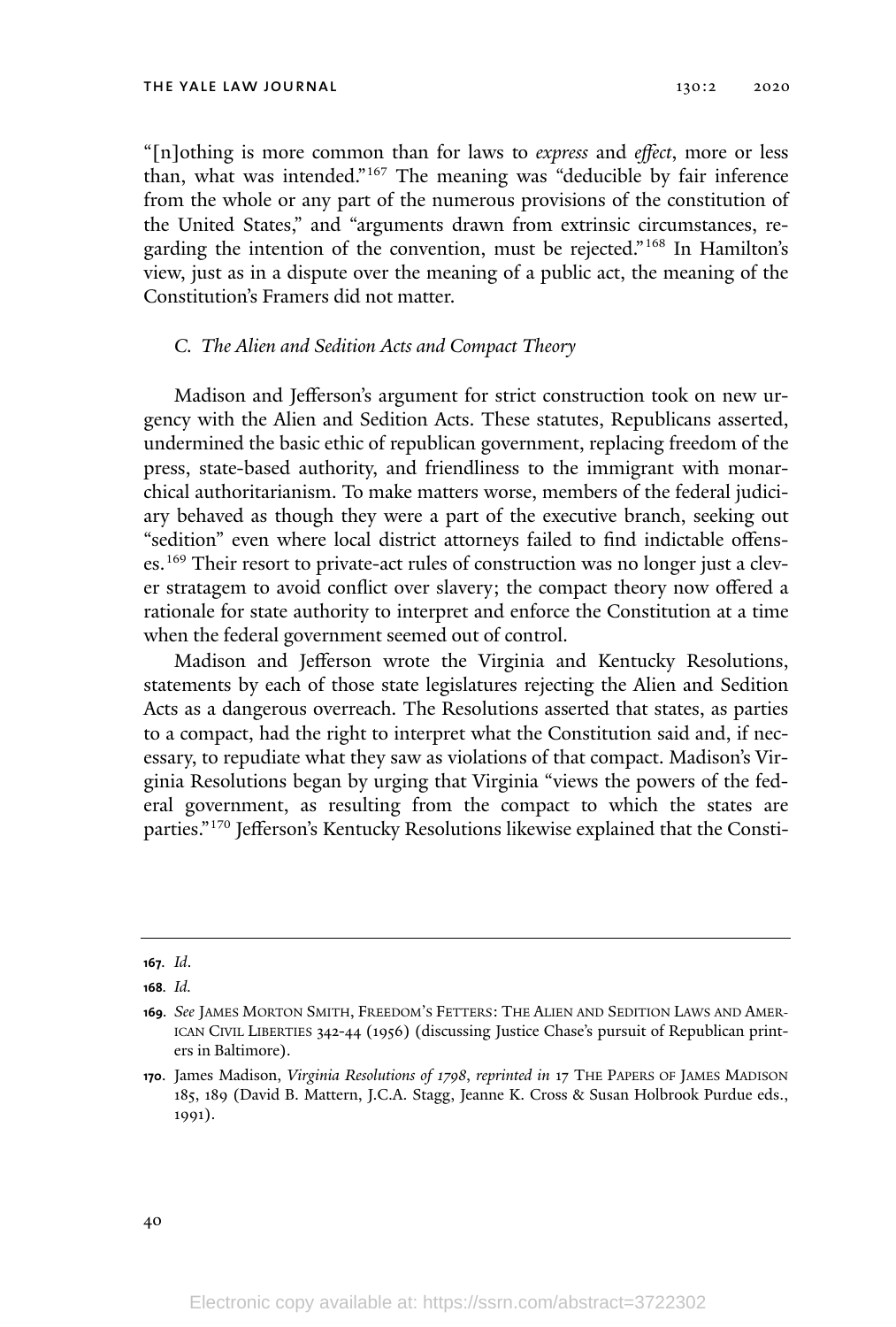tution was a "compact" made "for special purposes" and of "definite powers," to which "each state acceded as a state, and is an integral party."<sup>171</sup>

By casting the Constitution as a delegation of authority from existing sovereigns, the Resolutions suggested the fitness of private-act rules of construction. Like powers conferred by legislative bargain, the federal government's powers were "limited by the plain sense and intention of the instrument constituting that compact," and its actions were "no further valid than they are authorized by the grants enumerated in that compact." <sup>172</sup> The Virginia Resolutions deprecated the tendency of the federal government "to enlarge its powers by forced constructions of the constitutional charter which defines them," particularly its "design to expound certain general phrases" broadly.<sup>173</sup> The "construction applied by the General Government" to the "General Welfare" and "Necessary and Proper" Clauses, agreed the Kentucky Resolutions, "goes to the destruction of all the limits prescribed to their power by the Constitution."<sup>174</sup> The language of the Constitution should be read narrowly, Jefferson argued. Its "words" were "meant . . . to be subsiduary only to the execution of the limited powers," and "ought not to be so construed as themselves to give unlimited powers." <sup>175</sup> The Constitution should instead be understood, Jefferson wrote, "according to the plain intent and meaning in which it was understood and acceded to by the several parties."<sup>176</sup>

Interpreting the Constitution this way also meant that states were not bound to accept acts they determined were unconstitutional. This point was implicit in Madison's statement for the State of Virginia, which denied the constitutionality of a Congressional statute and insisted that it was the state's duty to oppose it. The Kentucky Resolutions made this point explicit, arguing that the federal "[g]overnment created by this compact was not made the exclusive or final judge of the powers delegated to itself; since that would have made its discretion, and not the constitution, the measure of its powers."<sup>177</sup> Neither Congress, nor the federal judiciary had final say on what the law is. Instead, "as in all other cases of compact among parties having no common Judge, *each party has an equal right to judge for itself*" both whether there had been any "*infrac-*

**<sup>177</sup>***. Id.* at 550 (emphasis omitted).

**<sup>171</sup>**. Thomas Jefferson, *Kentucky Resolutions of 1798*, *reprinted in* 30 THE PAPERS OF THOMAS JEF-FERSON 550, 550 (Barbara B. Oberg ed., 2003).

**<sup>172</sup>**. Madison, *supra* note 170, at 189.

**<sup>173</sup>***. Id*.

**<sup>174.</sup>** Jefferson, *supra* note 171, at 552-53.

**<sup>175</sup>***. Id.* at 553.

**<sup>176</sup>***. Id*.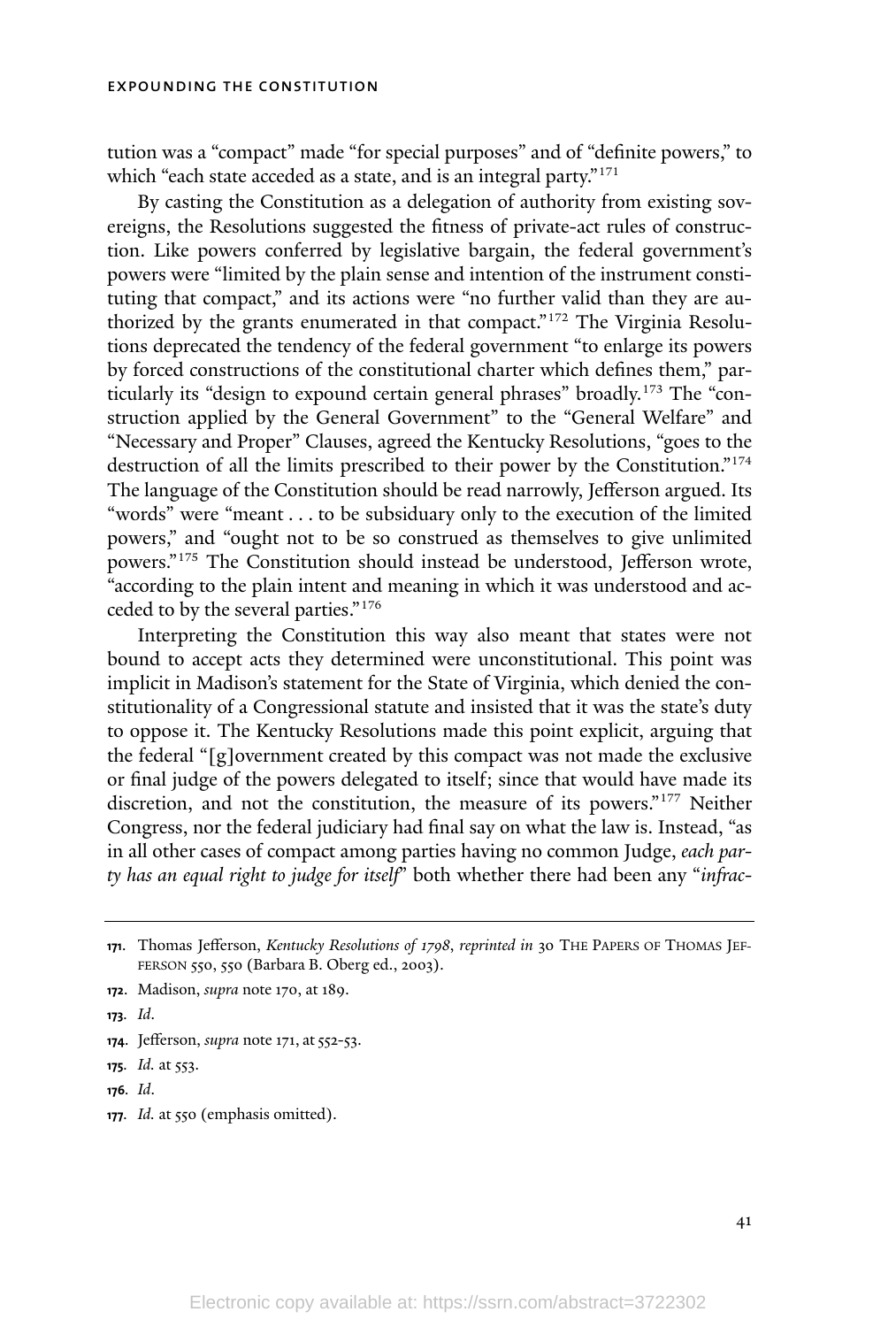*tions*" of the Constitution and also the appropriate "*mode and measure of redress*."<sup>178</sup>

The Resolutions' embrace of compact theory completed the emergence of a strict-constructionist alternative to Federalist jurisprudence. It also represented a dramatic about-face for Madison. Madison had understood the practical differences between creating a Constitution subject to public-act interpretation and creating a "compact." He had helped choose a mode of ratification that he believed would lead to a public-act Constitution in order to opt into certain benefits, like judicial review, and in order to avoid the weaknesses of a "compact," including the possibility of state nullification. But what Madison must have believed, if not during the debate over the Bank of the United States, then certainly by the time he wrote the Virginia Resolutions in 1798, was that the Convention had left him the leeway to change his position. He came to the view that the choice he, along with the majority of the Convention, made to ratify the Constitution through popular conventions, had not been written back into the text of the Constitution itself. Therefore, the text remained open to interpretation as either generally applicable law serving the public welfare or a compact of enumerated powers.

In the Virginia Resolutions, Madison committed to the compact characterization and he derived a rule of strict construction from that premise. He proffered the view that just as in a private act or treaty, the states had given up a small, well-defined portion of their sovereignty for certain expected benefits. Accordingly, the extent of the states' grant must be construed against the grantee. Republicans saw the election of 1800 as a ratification of the position that the Virginia and Kentucky Resolutions articulated. For the next two decades and more, the Resolutions would stand as the orthodox Republican position on constitutional interpretation.

Into the 1810s, public debate over the government's powers under the Federal Constitution continued to demonstrate the centrality of the distinction between these public-act and private-act paradigms of interpretation. Because members of Congress, as well as presidents, believed that it was their duty "in the first instance" to judge the constitutionality of the laws they debated before voting,<sup>179</sup> arguments about interpretive principles cropped up in every important political controversy, whether or not the controversy made it into court for resolution. Disputes over whether Congress could fund internal improvements turned on this, for example. An advocate of an internal-improvements bill, urging a broad construction, rejected "refined arguments on the Constitu-

**<sup>178</sup>***. Id.* (emphasis added).

**<sup>179</sup>**. 36 ANNALS OF CONG. 1297 (1820) (statement of Rep. Cushman).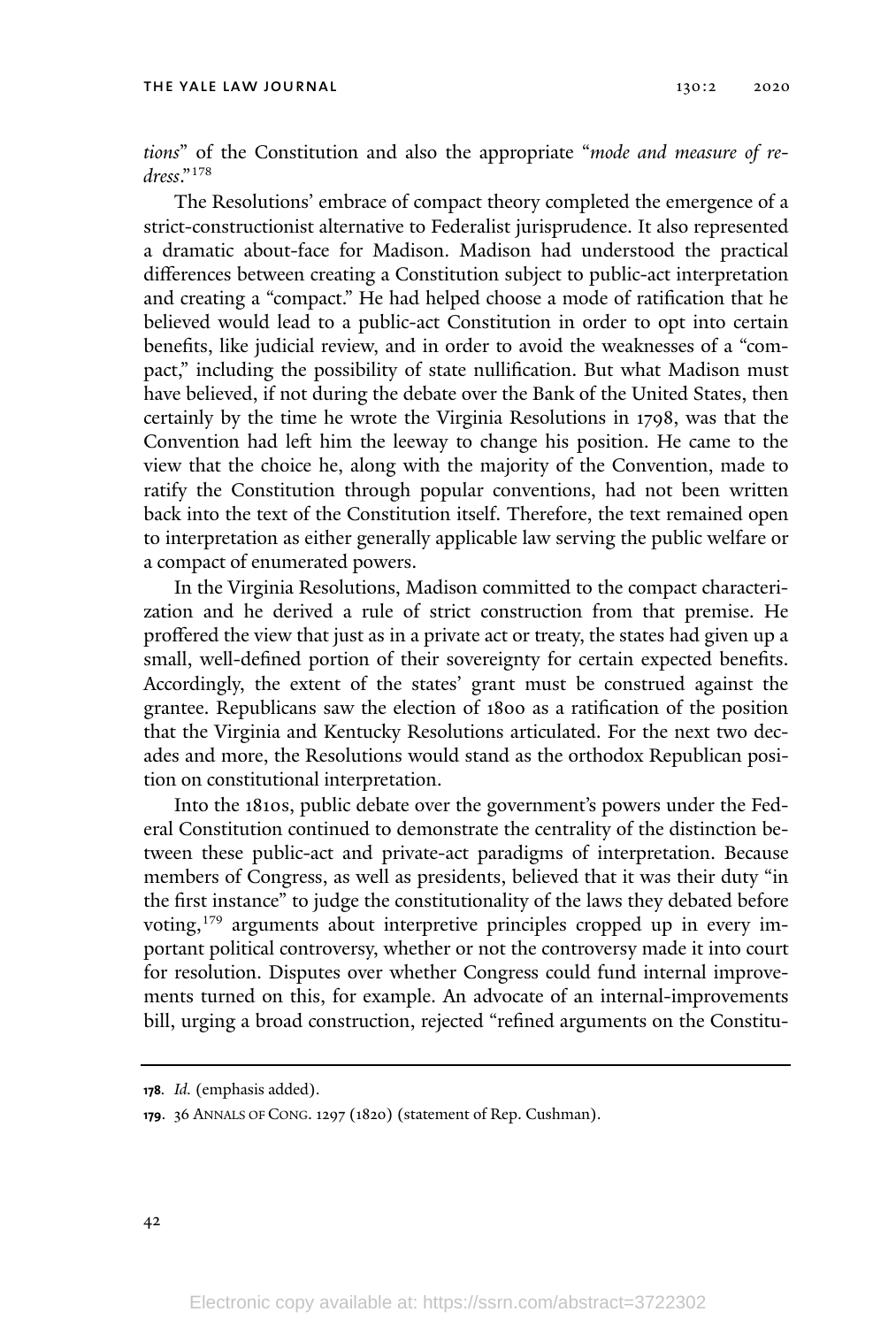tion," an "instrument" that was "not intended as a thesis for the logician to exercise his ingenuity on."<sup>180</sup> The Constitution should instead be "construed with plain, good sense." <sup>181</sup> Congress must have "constructive powers" under the Constitution, said Henry Clay, the bill's architect, as "[m]an and his language are both imperfect."<sup>182</sup> The Constitution was written for broad public purposes and "we cannot foresee and provide specifically for all contingencies."<sup>183</sup>

James Pindall, one of a minority of Federalists from Virginia, explained that men on each side of the question viewed the Constitution "in different and very dissimilar aspects." <sup>184</sup> "Whilst those" like himself "who affirm our power to construct roads consider the Constitution as a modification of the social compact, defining and conferring legislative powers," he thought that "gentlemen on the other side, who deny the power in question, seem to be out of humor whenever the instrument is viewed in any other than its federative character, or, as . . . a treaty between independent Powers."<sup>185</sup> The "rules of interpretation, as applied" to each of these "are different as to their latitude of operation" in that "a treaty shall receive a more restrained construction, with regard to granted powers."<sup>186</sup>

When he vetoed the bill authorizing internal improvements, President Madison also rejected the broad construction of the Constitution it relied upon. The power to fund improvements, Madison said, could not be derived from the "General Welfare" clause. <sup>187</sup> Doing so "would have the effect of giving to Congress a general power of legislation, instead of the defined and limited one hitherto understood to belong to them."<sup>188</sup> Admitting this power, he believed, required "an inadmissible latitude of construction." <sup>189</sup> "[T]he permanent success of the Constitution depends on the definite partition of powers between the General and State Governments," and "no adequate landmarks would be left by the constructive extension of the powers of Congress, as proposed in the

**<sup>180</sup>**. 30 ANNALS OF CONG. 855 (1817) (statement of Rep. Calhoun).

**181***. Id.*

**183**. *Id*.

**<sup>184</sup>**. *Id.* at 1340 (statement of Rep. Pindall).

**185***. Id*.

**186***. Id*.

**<sup>182</sup>**. 32 ANNALS OF CONG. 1362 (1818) (statement of Rep. Clay).

**<sup>187</sup>**. 30 ANNALS OF CONG. 212 (1817) (quoting U.S. CONST. art. I, § 8, cl. 1) (veto message of President Madison).

**<sup>188</sup>***. Id*.

**<sup>189</sup>***. Id*.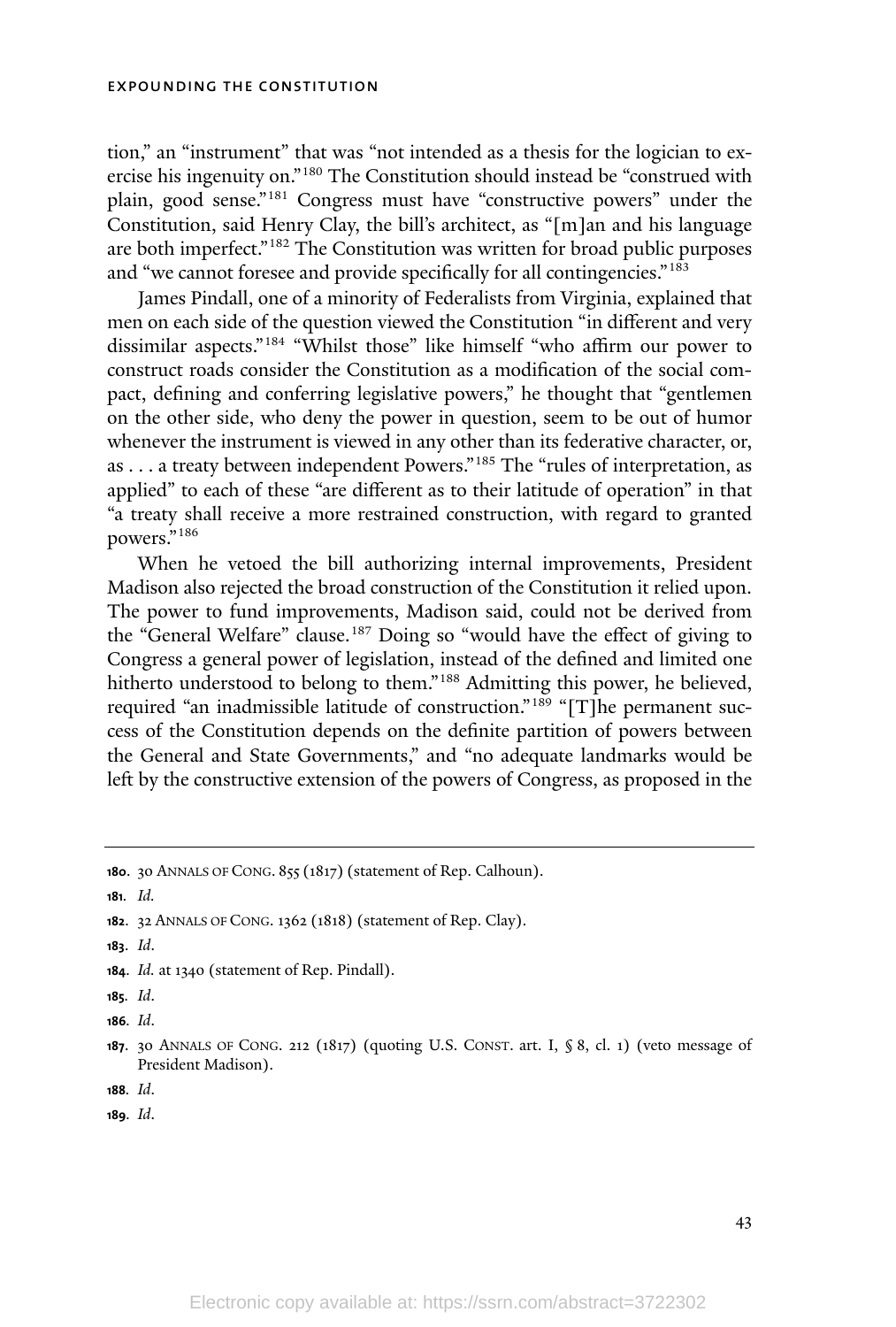bill."<sup>190</sup> Madison's successor, James Monroe, echoed this argument when he took office shortly thereafter. And just as a judge would advise a party attempting a power beyond the scope of the limited grant in a private act, Monroe suggested "the adoption of an amendment to the Constitution."<sup>191</sup> Only by amendment would Congress achieve "the right in question."<sup>192</sup>

As in the controversy over the Bank Bill, slavery protectionism remained a motivating force for those opponents of internal improvements who urged the private-act analogy. North Carolina Senator Nathaniel Macon asked a fellow North Carolinian to reconsider his support for internal improvements in these terms: "I must ask you to examine the constitution of the U.S. . . . and then tell me if Congress can establish banks, make roads and canals, whether they cannot free all the Slaves in the U.S." <sup>193</sup> He asked his colleague to moderate his "love of improvement" and "thirst for glory" with "sober discretion and sound sense." <sup>194</sup> Because legislation for internal improvements would only be possible under the public-act analogy, there was no safe way to pursue it. "If Congress can make canals, they can with more propriety emancipate."<sup>195</sup>

In the 1819 Missouri crisis as well, these familiar arguments about constitutional construction reemerged in the dispute over whether Congress had the power to condition the admission of Missouri on an antislavery restriction. Of course Congress could, said advocates of the restriction. They inferred Congress's power to do so from "the language used in the preamble," in which the people "declare[d]" that they had "establish[ed] the Constitution" to "promote the general welfare." <sup>196</sup> This language clearly indicated that equitableinterpretation principles applied. Congress must construe the people's "written instructions, in the exercise of a sound discretion, applying general expressions of [their] will to particular cases, and in adapting to exigencies, as they arise, such measures as best comport with the known character of [their] Government."<sup>197</sup> Only when Congress was "guided by [its] own judgement and discretion, enlightened and assisted" not only by the "letter" but by the "spir-

**<sup>190</sup>***. Id*.

**<sup>191</sup>**. 31 ANNALS OF CONG. 18 (1817) (first annual message of President Monroe).

**<sup>192</sup>**. *Id*.; *see also supra* Section I.D (discussing the differing attitudes toward the possibility of legislative amendment in the private- and public-act interpretive paradigms).

**<sup>193</sup>**. Noble E. Cunningham, Jr., *Nathaniel Macon and the Southern Protest Against National Consolidation*, 32 N.C. HIST. REV. 376, 380 (1955) (quoting Macon's letters to Bartlett Yancey).

**<sup>194</sup>***. Id*.

**<sup>195</sup>***. Id*.

**<sup>196</sup>**. 36 ANNALS OF CONG. 1294 (1820) (statement of Rep. Cushman).

**<sup>197</sup>***. Id.* at 1295.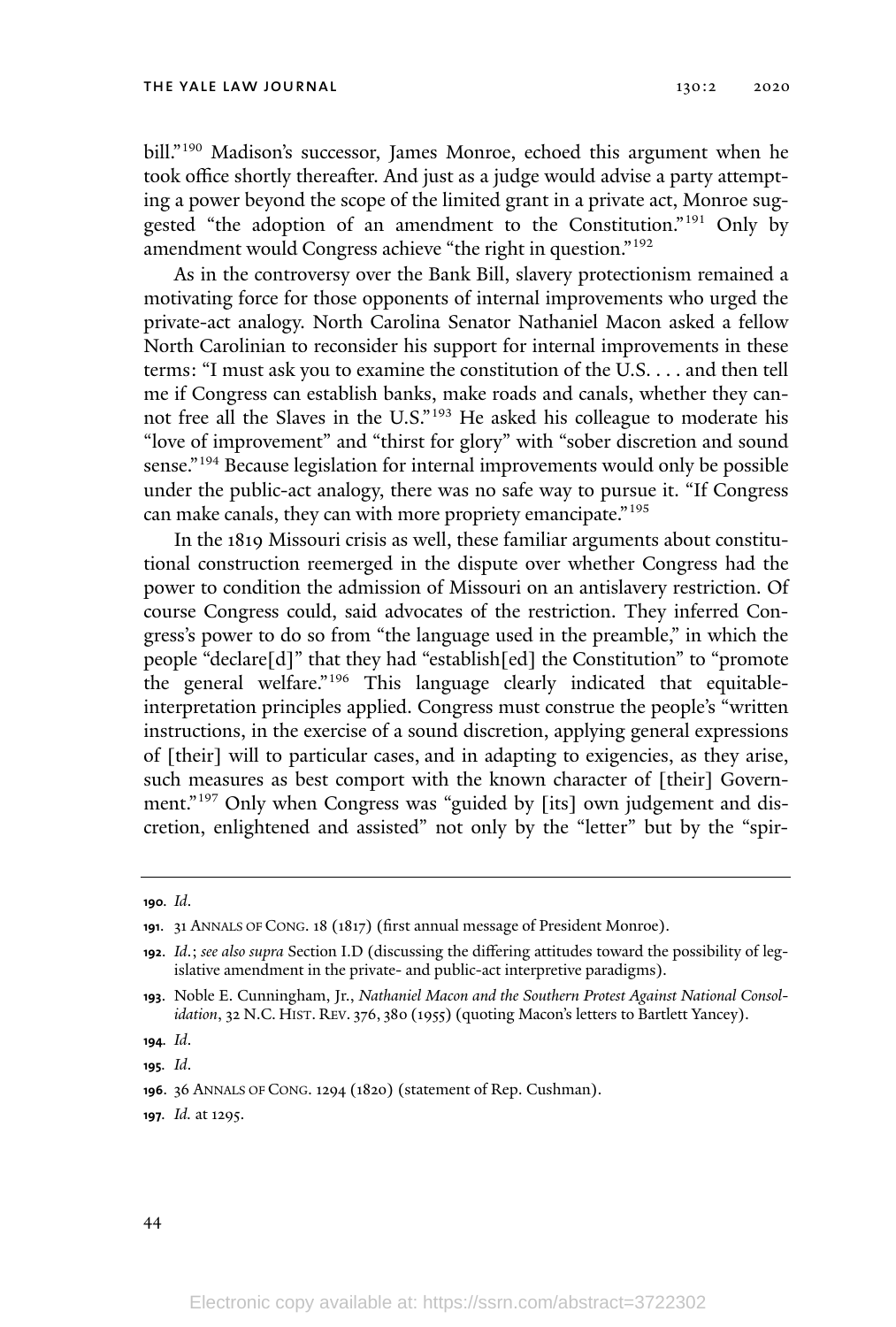it . . . of the Constitution," along with "the wisdom of the ages and the jurisprudence of nations," could the Constitution remain "competent not only to ordinary, but to extraordinary exigencies."<sup>198</sup> Instead of the stricter private-act rule that would favor state power, therefore, "[i]n doubtful cases the construction ought to be in favor of the *grantee*."<sup>199</sup> Only such broad constructions were "adapted to give permanency and strength to the system."<sup>200</sup>

On the other side of the Missouri question, arguments for strict construction mingled with the broader conversation over the policy, economics, and even the morality of slavery. Senator William Smith of South Carolina scoffed at the idea that slavery was un-Christian, pointing out that the Old Testament positively endorsed slavery and that Jesus Christ countenanced it. He accused the antislavery contingent of "giv[ing] the Scriptures an implied construction, as different from its literal sense, as they had that of the Constitution of the United States."<sup>201</sup> And he rejected the claim that "slavery is against the spirit of the Christian religion," asking, "[w]hen, and by what authority, were we taught to separate the positive laws of God from the Christian religion?"<sup>202</sup> The antislavery position amounted to "select[ing] such laws for our obedience as we find suited to our inclinations and our policy only, and abrogat[ing] the others." <sup>203</sup> He expressed a fervent hope that no priests "had given in to this ungodly opinion, that they could pare down the Old and New Testaments, so as to make a *convenient* religion of them instead of an unerring one." <sup>204</sup> With the word "convenient," he echoed Jefferson's and Madison's critiques of Hamilton's position on the First Bank of the United States. Jefferson had complained that the Federalist interpretation of the Constitution transformed the "necessary and proper" restriction on congressional power into a grant of any power that is "merely 'convenient.'" <sup>205</sup> This wording could not have been a coincidence in 1820, just after Marshall reasserted Hamilton's original position in *McCulloch v. Maryland*, and just after Marshall's opinion suffered incisive criticism on this point in the national press.<sup>206</sup>

- **<sup>205</sup>**. Jefferson, *supra* note 157, at 278.
- **206***. See infra* Section III.C.

**<sup>198</sup>***. Id.* at 1296.

**<sup>199</sup>**. *Id*. at 1297.

**<sup>200</sup>***. Id.* (emphasis added).

**<sup>201</sup>**. 35 ANNALS OF CONG. 270 (1820) (statement of Sen. Smith).

**<sup>202</sup>***. Id.*

**<sup>203</sup>***. Id.*

**<sup>204</sup>**. *Id*. (emphasis added).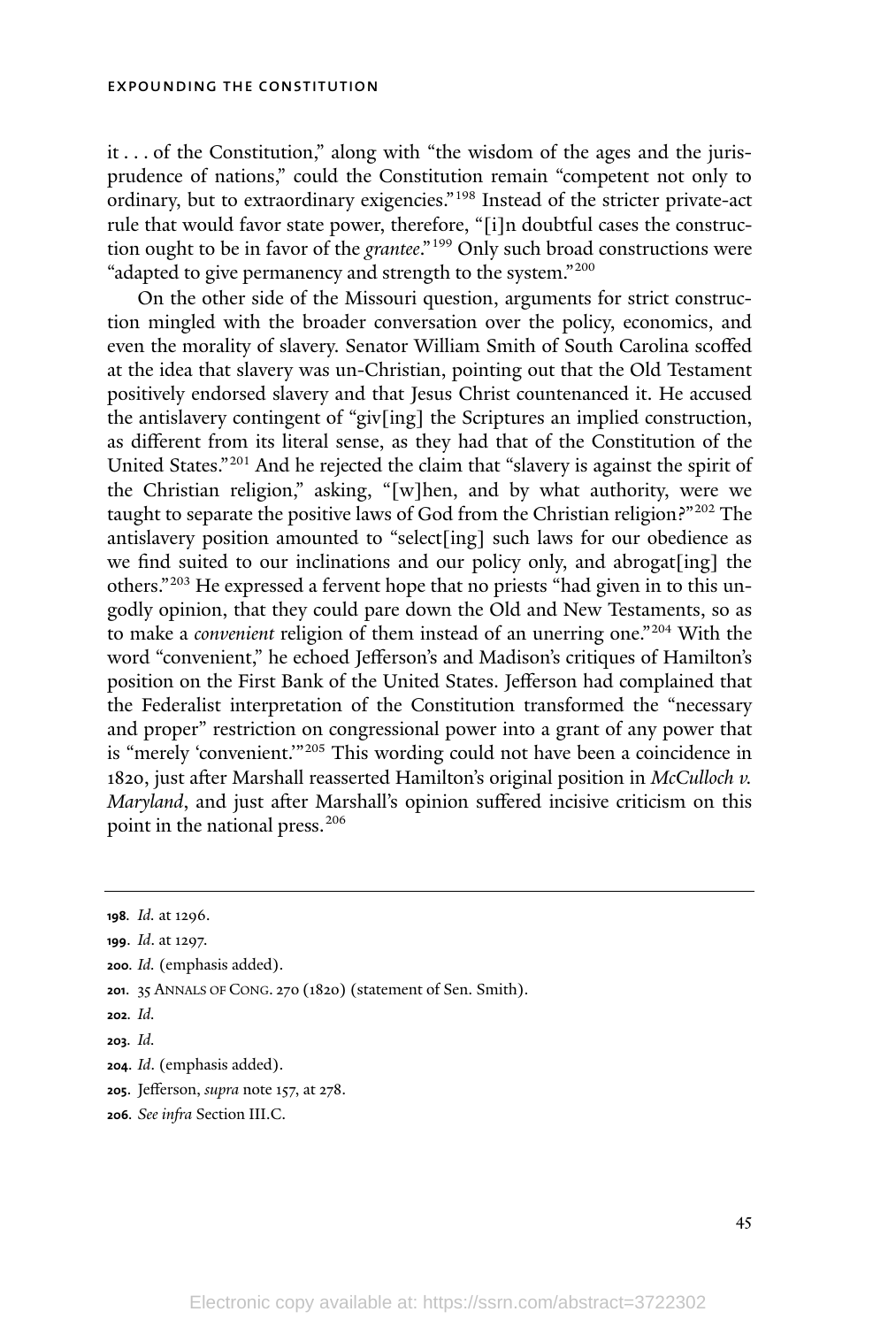As a lawyerly maneuver, these arguments about construction worked because they drew on a familiar distinction among categories of law that, in the statutory-interpretation context, contained detailed, well-defined sets of rules for interpretation. Jefferson and Madison knew what they were doing when they urged that the Constitution must be categorized as a "compact." Hamilton had made this move in his private practice and would have understood its implications. <sup>207</sup> Indeed, so would any other lawyer of this era. The Virginia and Kentucky Resolutions represented an intellectually compelling interpretation of the Federal Constitution, one against which Marshall would spend his whole career writing. Marshall's jurisprudence, asserting a public-act interpretation of the Constitution, must be read in the context of this forceful private-act alternative.

# **iii. doctrinal implications: the marshal l court and constitutional interpretation**

John Marshall took office in 1801 in the midst of this heated debate, and it would shape the leading constitutional decisions of his long tenure. As we have seen, the question of how to characterize the Constitution was not only about the scope of federal authority, but specifically about the role of federal courts in national governance. If the Constitution were subject to private-act interpretive rules, then judges applying it would be "mere machine[s]" totally lacking in interpretive discretion.<sup>208</sup> But if the Federal Constitution were the "law of the land"—that is, something akin to a public act, then judges would have a role to play in molding federal authority to achieve its broad objectives.

One cannot understand the Marshall Court's jurisprudence, or Marshall's efforts to establish the Court as a co-equal branch of a powerful national government, without this context. In its major cases, the Marshall Court committed to the position that the Constitution should be interpreted as though it were public legislation. That is not to say that Marshall's position emerged fully formed with *Marbury*. The Court and Marshall himself evolved in response to a changing political environment from a cautious beginning to a period of imperial expansion, followed ultimately by a notable retrenchment. This periodization of the Marshall Court, reflecting the ebb and flow of the Court's relationship to other powerful institutions, helps explain all of Marshall's jurisprudence. But it is particularly crucial to an account of his constitutional

**<sup>207</sup>***. See supra* notes 34-35 and accompanying text.

**<sup>208</sup>**. Letter from Thomas Jefferson to Edmund Pendleton (Aug. 26, 1776), *in* 1 THE PAPERS OF THOMAS JEFFERSON 503, 505 (Julian P. Boyd ed., 1950).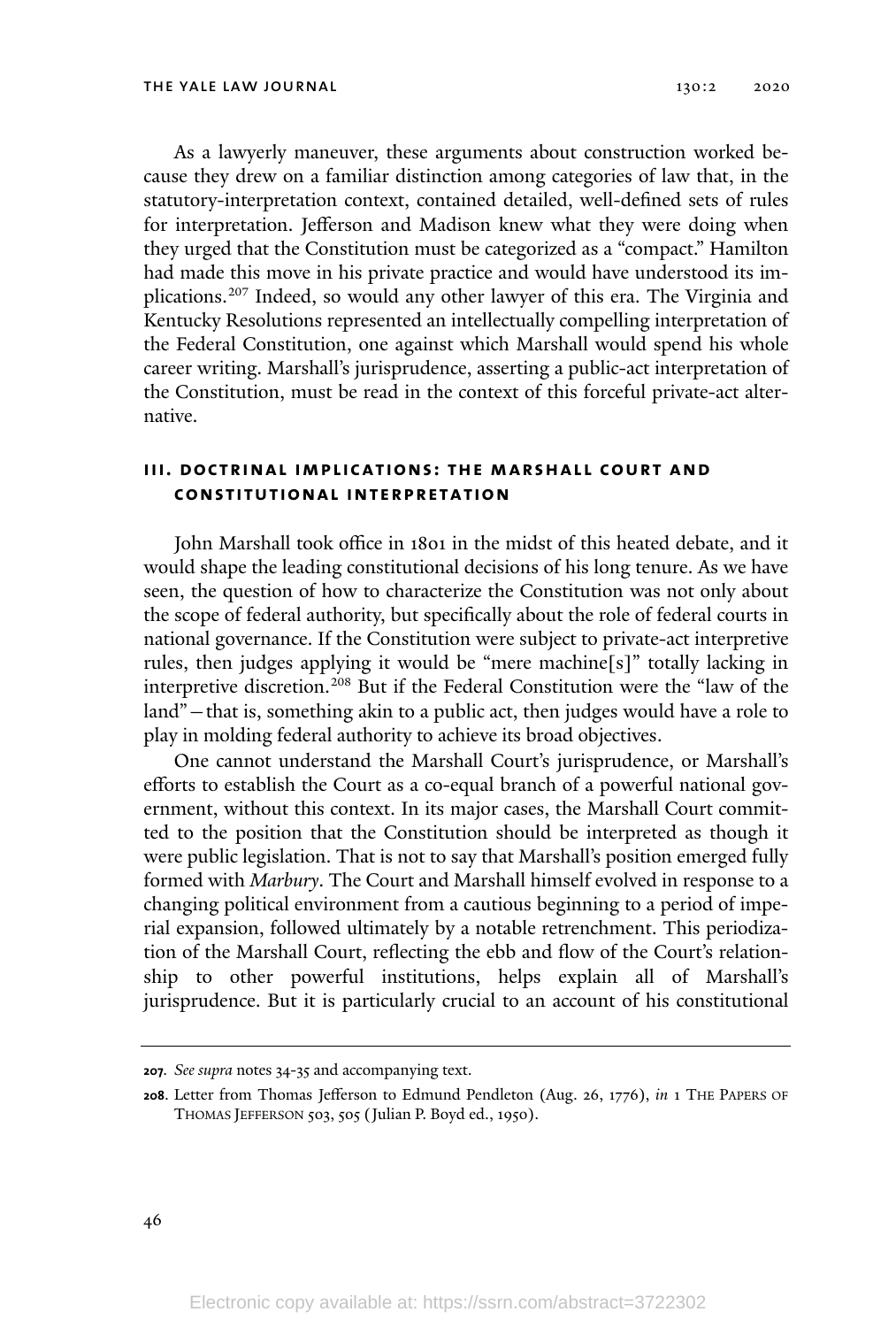decisions because the Supreme Court's main detractors and institutional competitors were committed to the private-act analogy.

# *A. Drawing the Lines of Battle:* Marbury v. Madison

The Marshall Court would make its first foray into the interpretive debate I have described in *Marbury v. Madison.*<sup>209</sup> Coming as it did just after the Republican ascendancy in the executive and legislative branches, the *Marbury* case posed more of a risk to the Court's power than an opportunity. Yet in a case about judicial authority under the Constitution, the Court could not altogether avoid the question of how the Constitution should be characterized. In a peerless work of institutional diplomacy, Marshall acknowledged and answered Jefferson's anxieties about the public-law interpretation of the Constitution while leaving room for the muscular public-law conception of the Constitution the Court would embrace when more hospitable political conditions emerged a decade later.

The conventional black-letter interpretation of *Marbury* as the work of an imperial court establishing the power of judicial review ignores its historical context.<sup>210</sup> The basic facts are familiar to any law student: the Judiciary Act of 1801 gave John Adams the opportunity to appoint a slew of judicial officers and judges on the eve of Jefferson's inauguration. These "midnight appointments" were made with such haste that some of the commissions remained undelivered when Jefferson took office. Jefferson instructed his Secretary of State, James Madison, not to deliver them, effectively depriving the appointees of their jobs. Marbury, one of the midnight appointees, petitioned the Supreme Court for a writ of mandamus directing the administration to deliver his commission.<sup>211</sup> But that is not all.

*Marbury* arose at a time when the Court found itself under attack from the executive and legislative branches. Jefferson, who only a few years earlier had written the Kentucky Resolutions with their strict private-act reading of the Constitution, joined hostility to Marshall's politics with personal dislike. A new Republican majority in Congress began a campaign to purge Adams's Federalist judicial appointees. Amid heated debates over efforts to repeal the 1801 Judi-

**<sup>209</sup>**. 5 U.S. (1 Cranch) 137 (1803).

**<sup>210</sup>***. See, e.g.*, BRUCE ACKERMAN, THE FAILURE OF THE FOUNDING FATHERS: JEFFERSON, MAR-SHALL, AND THE RISE OF PRESIDENTIAL DEMOCRACY 189 (2005); Akhil Reed Amar, Marbury*, Section 13, and the Original Jurisdiction of the Supreme Court*, 56 U. CHI. L. REV. 443, 445 (1989); William W. Van Alstyne, *A Critical Guide to* Marbury v. Madison, 18 DUKE L.J. 1, 1  $(1969).$ 

**<sup>211</sup>***. See* Van Alstyne, *supra* note 210, at 3-6.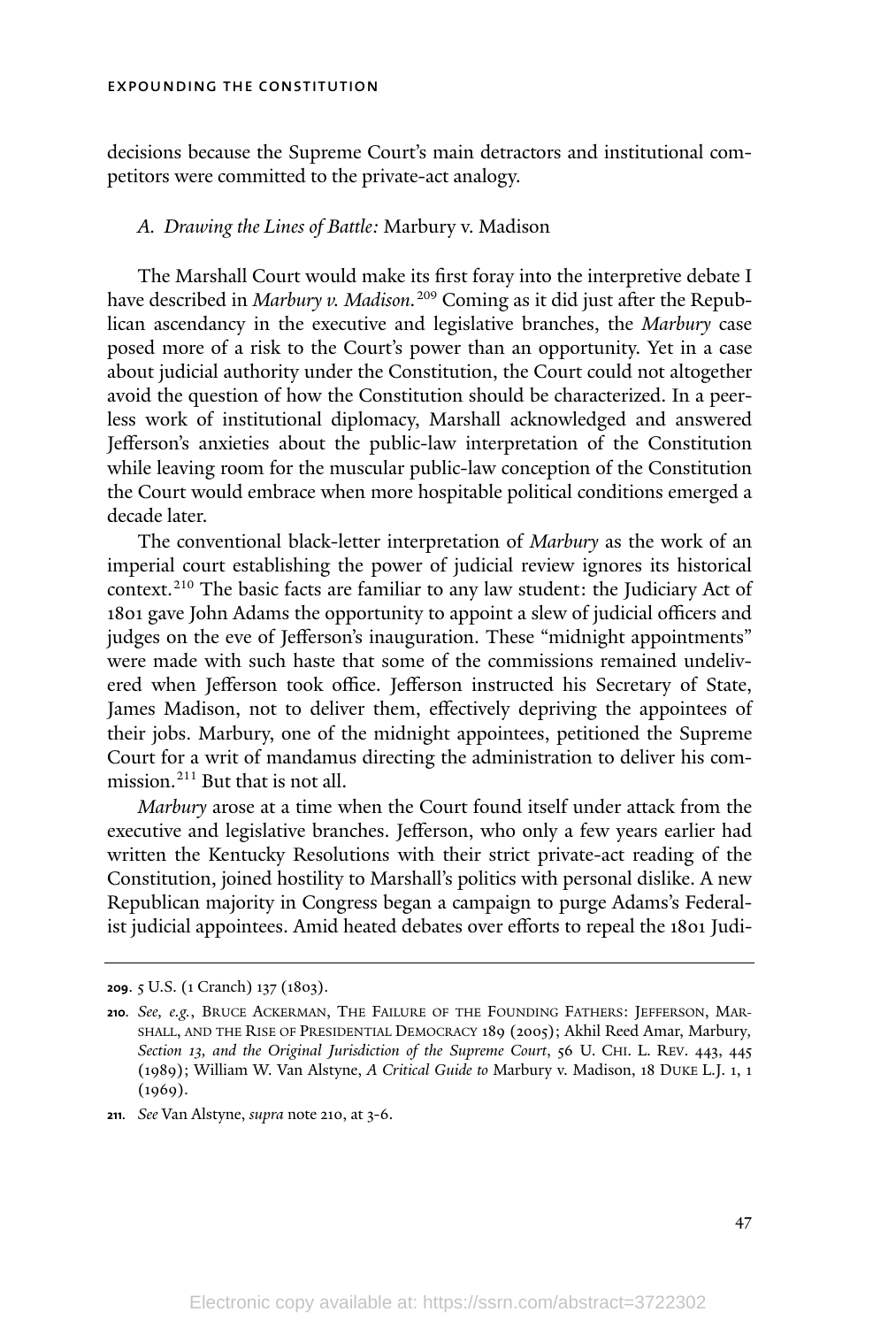ciary Act, Federalists warned Republicans that the Supreme Court could strike down their proposed legislation. Republicans responded by threatening to impeach any judge who tried. Some Republicans went so far as to advocate a constitutional amendment to limit federal judges' tenure and provide for their appointment and removal by the legislature.<sup>212</sup> When the repeal legislation passed, it included a provision canceling the next two Supreme Court sittings in an effort to deny Marshall's Court the opportunity to review the bill before it went into effect.<sup>213</sup>

Unsurprisingly, when the Court finally met to consider *Marbury*, Marshall was eager to *avoid* confrontation with Congress and the executive branch. Indeed, the most-remembered words of his opinion, that it is "emphatically the province and duty of the judicial department to say what the law is," was not the bold declaration of interpretive supremacy we read into it today.<sup>214</sup> Rather, it explained why Marshall could not simply exercise the mandamus authority set out in the Judiciary Act of 1789 to give Marbury his commission. He meant to establish no more than that the "courts, *as well as other departments*," are bound to consider and respect the limits of the Constitution notwithstanding contrary legislation. <sup>215</sup> And Marshall concluded that the Act's grant of mandamus authority was unconstitutional.

*Marbury* was a balancing act—more a piece of political advocacy than a legal ruling. Its major accomplishment was that it shielded the federal judiciary from the political fallout of the election of 1800. Along the way, Marshall was careful to pay tribute to each of America's warring factions: he soothed the Federalists by castigating President Jefferson's actions as illegal and unjust, while also reassuring Jefferson that the Court was powerless to stop him. This was the jurisprudence of self-preservation. Jefferson may not have liked the opinion—he would, a few years later, irascibly instruct his Attorney General to "stop citing that case as authority."<sup>216</sup> But as the opinion did not actually command or enjoin any action—as it failed to *do* anything—Jefferson was able to ignore it.

**<sup>215</sup>***. Id.* at 180 (emphasis added).

**<sup>212</sup>***. See* RICHARD E. ELLIS, THE JEFFERSONIAN CRISIS: COURTS AND POLITICS IN THE YOUNG RE-PUBLIC 41-45 (1971).

**<sup>213</sup>***. Compare* Judiciary Act of 1802, ch. 31, § 1, 2 Stat. 156, 156 (repealed 1826), *with* Judiciary Act of 1801, ch. 4, § 1, 2 Stat. 89, 89 (repealed 1802).

**<sup>214</sup>**. *Marbury*, 5 U.S. (1 Cranch) at 177.

**<sup>216</sup>***. See* R. KENT NEWMYER, THE TREASON TRIAL OF AARON BURR: LAW, POLITICS, AND THE CHARACTER WARS OF THE NEW NATION 41 (2012).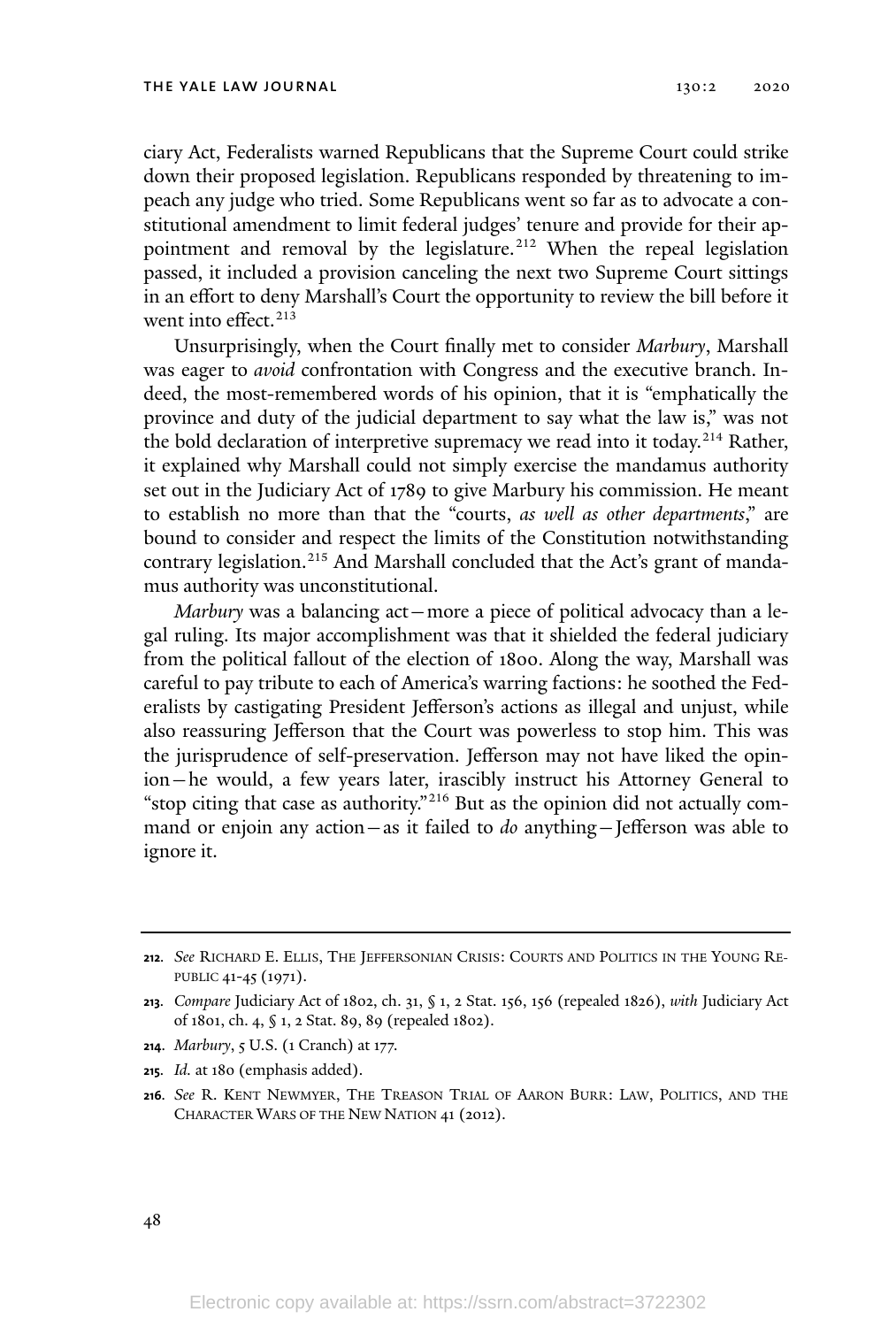The opinion also showed Marshall walking the line between the public-act and private-act interpretations of the Constitution that Jefferson and Hamilton had so ably asserted. Jefferson's early view of the Constitution imposed extreme limits on federal government. In 1798, Jefferson explained that the Alien and Sedition Acts were unconstitutional in part because he thought Congress could not define crimes not expressly listed in the Constitution without an amendment. <sup>217</sup> His view of the Constitution as a "compact" dictated this stringency, in line with well-established rules for interpreting private legislation. These views also accorded with his long-held mistrust of judicial discretion even in the context of public-act interpretation. He once said that to "relieve the judges from the rigour of the text, and permit them, with pretorian discretion, to wander into its equity," risked making "the whole legal system . . . incertain."<sup>218</sup> And he particularly deprecated Lord Mansfield, whose "seducing eloquence" had managed "to persuade the [English] courts of Common law to revive the practice of construing their text equitably."<sup>219</sup> While Jefferson moderated his position after winning the presidency, these earlier views maintained their adherents, particularly among politically powerful Republicans from Virginia.

These views on the role of courts and the nature of the Constitution could not place Jeffersonians further from the arch-Federalist Hamilton's position that the Constitution, as the "law of the land," must be interpreted like other public acts. Where Jefferson deprecated Mansfield, Hamilton profoundly admired his brand of equitable interpretation. <sup>220</sup> In Hamilton's view, judges must interpret the Constitution to effectuate their understanding of the "general principles and general ends of governments," restricted only by their own "pruden[ce]" and "caution."<sup>221</sup> Stripped of its throat-clearing caveats and subtlety, equitable interpretation of public statutes often amounted to an opportunity for judges to play a role in governance. Applied to the Constitution, it

**<sup>221</sup>**. Hamilton, *supra* note 159, at 100. Additionally, for an example of a contemporaneous use of equitable interpretation in the interpretation of public statutes, see Peterson, *supra* note 20, at 714-15.

**<sup>217</sup>**. Jefferson, *supra* note 171, at 550-51.

**<sup>218</sup>**. Letter from Thomas Jefferson to Philip Mazzei (Nov. 28, 1785), *reprinted in* 9 THE PAPERS OF THOMAS JEFFERSON 67, 71 (Julian P. Boyd ed., 1954).

**<sup>219</sup>***. Id.*

**<sup>220</sup>**. 3 THE LAW PRACTICE OF ALEXANDER HAMILTON: DOCUMENTS AND COMMENTARY 92-93 (Julius Goebel, Jr. & Joseph H. Smith eds., 1980). Hamilton thought of Lord Mansfield as a man of "profound learning, clear intellect, and admirable judgement," as well as "wisdom and purity," who, having "adorned the jurisprudence of England," deserved "the reverence of his own age" and "the admiration of posterity." *Id.*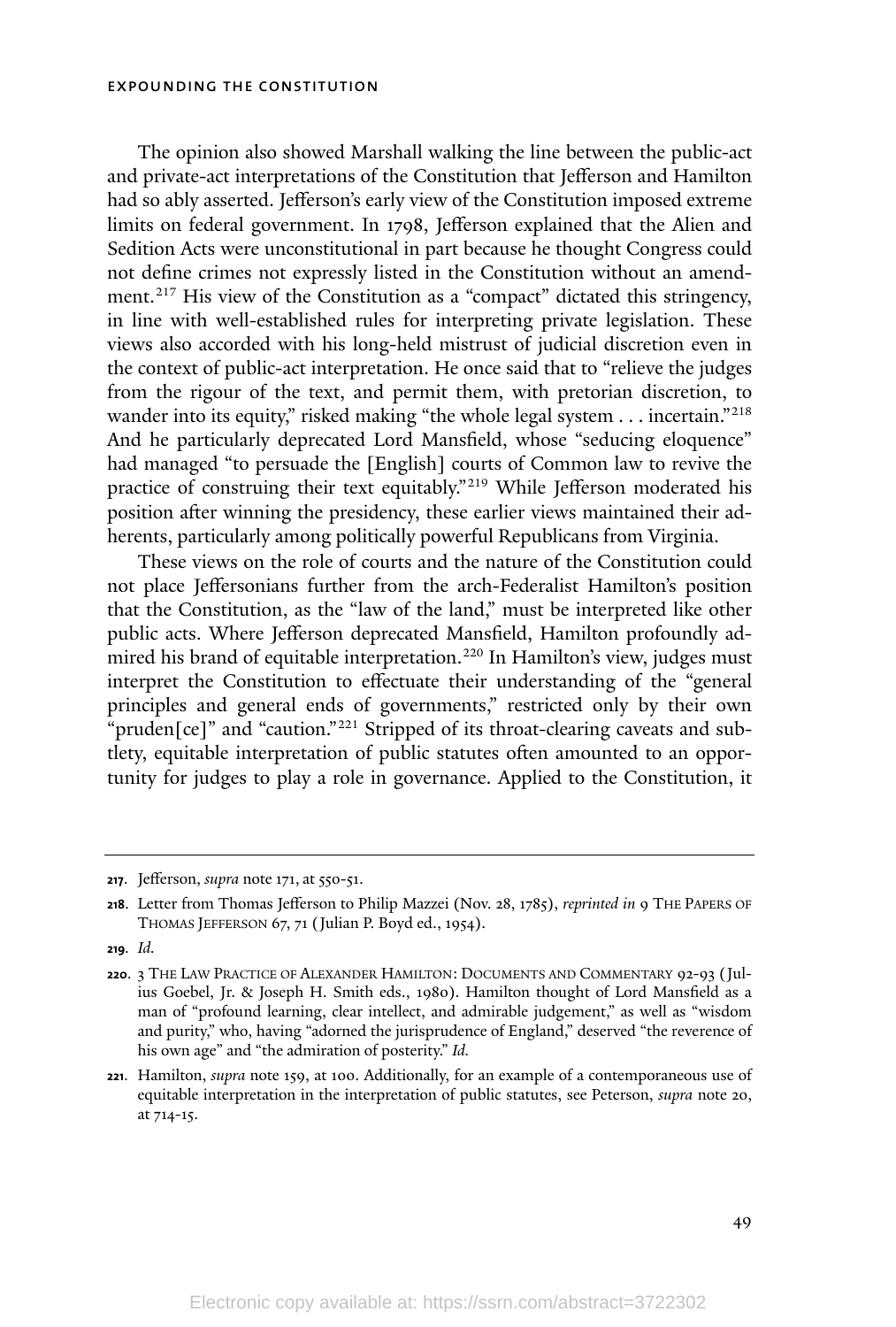would allow judges to avoid difficulties or seize opportunities the Constitutional Convention had failed to anticipate.

Part of the genius of Marshall's *Marbury* opinion was that it reassured Jeffersonians on this score. While praising Lord Mansfield as a "very able judge," Marshall explained that American judges did not enjoy the same latitude as their British counterparts. The writ of mandamus, as Mansfield defined it, was a tool to be deployed "upon reasons of justice[,] . . . upon reasons of public policy, to preserve peace, order and good government," and "upon all occasions where the law has established no specific remedy, and where in justice and good government there ought to be one."<sup>222</sup> It belonged to a style of judicial governance and latitude of discretion that Hamilton admired and Jeffersonians feared. When Marshall quoted Lord Mansfield's description of the writ and then explained how the Constitution barred him from exercising the same powers, he signaled to Jefferson that his Court was safe. He signaled that he would read the Constitution as a text that constrained discretion, rather than inviting it, even where justice appeared to require a different result. In doing so, Marshall suggested—without making any promises—that there was something to distinguish his view of the Constitution from Hamilton's.

*Marbury* showed Marshall's skill as a conciliator, a role he learned to play during his formative experiences as a leading Federalist in Virginia. He tended to argue about politics by seeking to assuage his opponents' concerns rather than questioning their premises. <sup>223</sup> This is what he was doing when he reassured Jeffersonians that he could not exercise the powers of a Lord Mansfield. This is what he was up to when he said that as a textual matter, as a matter of constitutional restriction, he must decline the power to issue writs of mandamus that an earlier Congress had conferred on the Court. But *Marbury* did not commit the Court to the position that the Constitution must be interpreted strictly. And it stopped well short of rejecting equitable interpretation or Hamilton's doctrine of implied powers.

**<sup>222</sup>**. Marbury v. Madison, 5 U.S. (1 Cranch) 137, 169 (1803) (quoting R v. Barker (1762) 97 Eng. Rep. 823, 824-25; 3 Burr. 1265, 1266-67).

**<sup>223</sup>***. See, e.g*., 3 THE DEBATES IN THE SEVERAL STATE CONVENTIONS ON THE ADOPTION OF THE FEDERAL CONSTITUTION 551-562 (Jonathan Elliot ed., Washington, D.C., Jonathan Elliot 1836) (reproducing John Marshall's speech in the Virginia ratifying convention arguing that Anti-Federalists' fears about federal judges were overblown because the judges would not have undue power over the states). *Chisolm v. Georgia* would immediately refute one of the points Marshall made in this speech. *See* 2 U.S. (2 Dall.) 419, 450-51, 466, 467, 479, 480 (1793), *superseded by constitutional amendment*, U.S. CONST. amend. XI (restricting the ability of nonresident individuals to sue a state in federal court).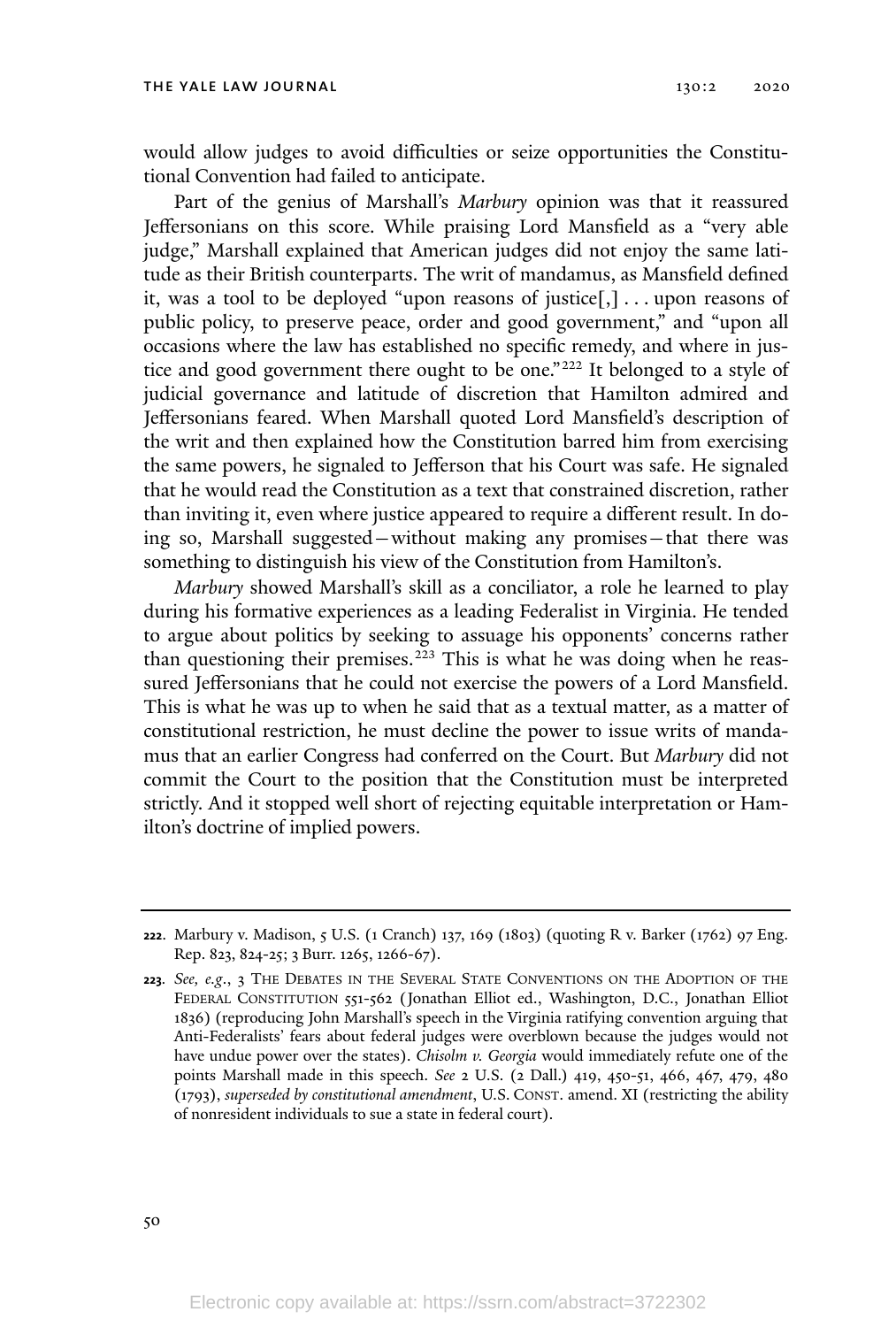*Marbury*'s diffidence in the face of extraordinary political pressure contrasts sharply with the full-throated endorsement of Hamilton's public-law conception of the Constitution that the Marshall Court later offered in *Martin* and *McCulloch*. The comparative boldness of the Court's opinions of the 1810s reflected its partial rapprochement with more moderate Republicans in Congress and the White House. It was a decade in which the Republican Party was broad enough to contain opposites. In the 1810s, "Republican" still described states' rights advocates like John Taylor of Caroline and John Randolph of Roanoke, who could justly be called "more Jeffersonian than Jefferson."<sup>224</sup> But it also described men like Albert Gallatin, the Bank of the United States's biggest booster; Henry Clay, the advocate of internal improvements; and even a Hamiltonian nationalist like Justice Story. This new climate gave the Marshall Court more leeway to assert its authority.

### *B. The Issue Joined:* Martin v. Hunter's Lessee

The Marshall Court would make its first explicit commitment to the Hamiltonian public-law interpretation of the Constitution in *Martin v. Hunter's Lessee*. <sup>225</sup> The case arose when the Virginia Supreme Court refused to follow a Supreme Court decision overturning its interpretation of a federal treaty. The Virginia court issued seriatim opinions rejecting as unconstitutional the Supreme Court's appellate review of state-court judgments.<sup>226</sup> In *Martin*, the Marshall Court responded, reviewing and reversing the Virginia court once again.

The political climate for a muscular defense of federal supremacy would never be more favorable. The Court decided *Martin* in a period of increased patriotic fervor following the War of 1812, as nationalists began to dominate the leadership of the Republican Party in Congress, and just after New England Federalists had earned national opprobrium for the states' rights stance of their Hartford Convention. But the Court's strong opinion, taking advantage of a temporary high-water mark in nationalistic sentiment at the federal level, masked an enduring institutional vulnerability.

The nominal question in *Martin*—whether Virginia's Supreme Court was subject to the Federal Supreme Court's authority—belied the political reality of

**<sup>224</sup>**. C. PETER MAGRATH, YAZOO: LAW AND POLITICS IN THE NEW REPUBLIC—THE CASE OF *FLETCHER <sup>V</sup>. PECK* 40 (1966).

**<sup>225</sup>**. 14 U.S. (1 Wheat.) 304 (1816).

**<sup>226</sup>**. Hunter v. Martin, 18 Va. (4 Munf.) 1, 11, 31 (1815), *rev'd sub nom.* Martin v. Hunter's Lessee, 14 U.S. (1 Wheat.) 304 (1816).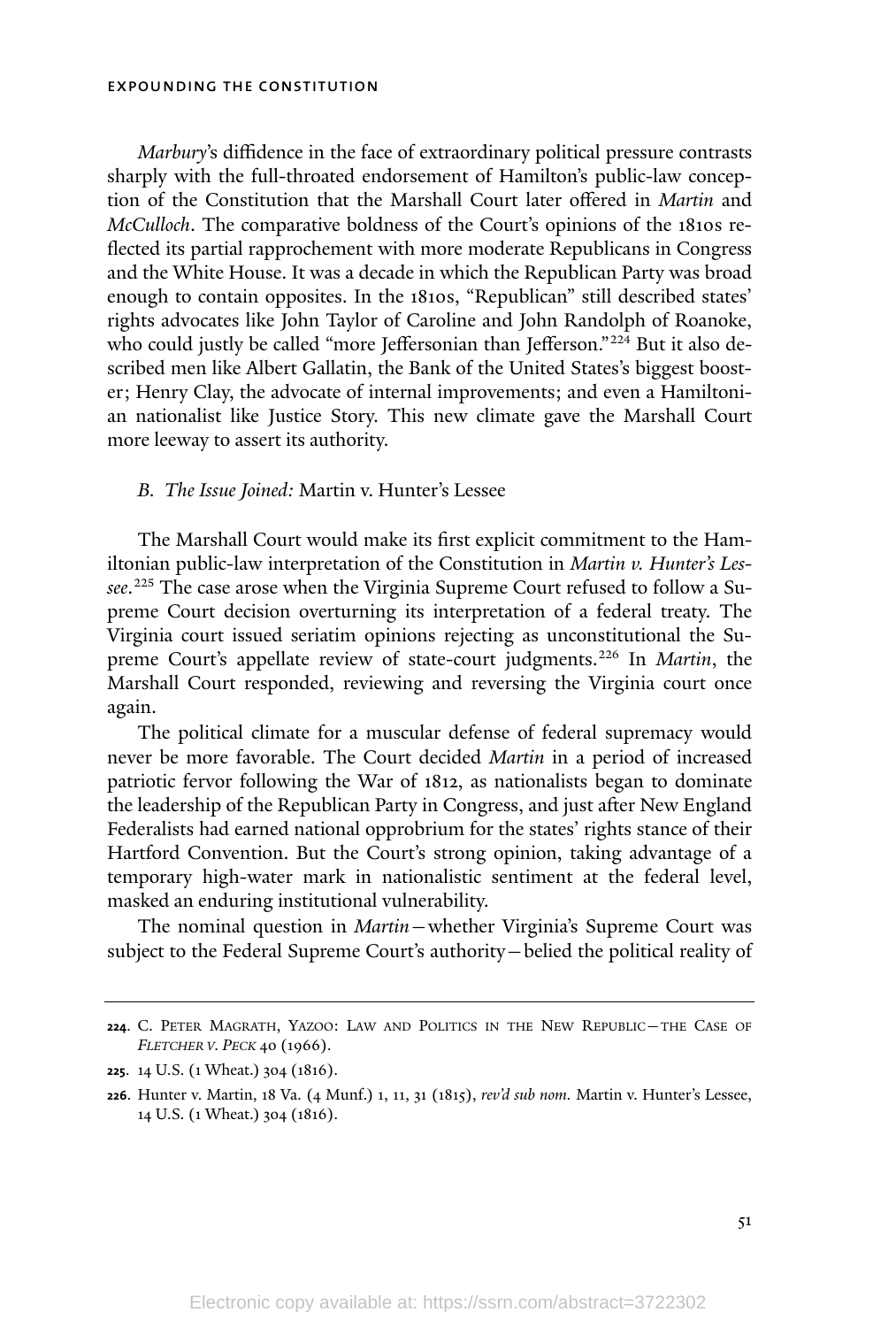the time. The fact was that during this era, Virginia was a competitor, not an inferior, jurisdiction. Virginia's law, and especially the legal opinion its legislature issued in the Virginia Resolutions of 1798, competed with the Supreme Court's for adherents. Justice Story's opinion for the Court reflected that reality. Story did not answer Virginia's defiance in a tone of exasperation; he answered it carefully and in detail, knowing he was speaking to an audience that might be swayed to either side. While Story's opinion is today taught as though it established the principles he contended for,  $227$  as a historical matter, the institutional winner of *Martin v. Hunter's Lessee* is a closer call.

Justice Story's opinion is familiar because it is often taught in constitutional-law courses, and because much of it remains good law. The Virginia opinion Justice Story reversed is not, of course, on the modern law-school syllabus and it is tempting to dismiss the Virginia court's refusal to abide by the Supreme Court's mandate as states' rights defiance. But this casts the Virginia Supreme Court's position as political rather than legal. In fact, Virginia's interpretation of the Constitution was dangerous to the Marshall Court precisely because it was well reasoned and persuasive. Indeed, in terms of legal merit, it would be difficult to choose between the two readings of the Constitution's text and structure. What *Martin* made clear, therefore, was that the text of the Constitution alone did not resolve whether it should be interpreted as though it were public or private legislation.

The strength of Virginia's legal reasoning is worth elaborating upon in some detail. Virginia started with the undisputed premise that federal and state governments had been established by different gatherings of "the people."<sup>228</sup> As a result, they existed as separate sovereigns, drawing on separate sources of legitimacy. The connections between these sovereigns, both positive and restrictive, were set out in detail in the Constitution's text. That text, moreover, had been capped with an interpretive instruction: the Tenth Amendment's injunction that "powers not delegated to the United States by the constitution, nor prohibited by it to the states, are reserved."<sup>229</sup>

The Virginia court read Article III with these principles in mind. It held that Section 2, setting out the Supreme Court's subject-matter jurisdiction and its appellate authority, could not be read in isolation from Section 1, which au-

**<sup>227</sup>***. See, e.g.*, PAUL BREST, SANFORD LEVINSON, JACK M. BALKIN, AKHIL REED AMAR & REVA B. SIEGEL, PROCESSES OF CONSTITUTIONAL DECISIONMAKING 128 (5th ed. 2006) ("[T]he power of the federal courts to review the judgments of state courts and the constitutionality of state legislation has not been seriously questioned since *Martin v. Hunter's Lessee* . . . .").

**<sup>228</sup>**. *Martin*, 18 Va. (4 Munf.) at 14.

**<sup>229</sup>***. Id*. at 21 (opinion of Roane, J.) (quoting U.S. CONST. amend. X).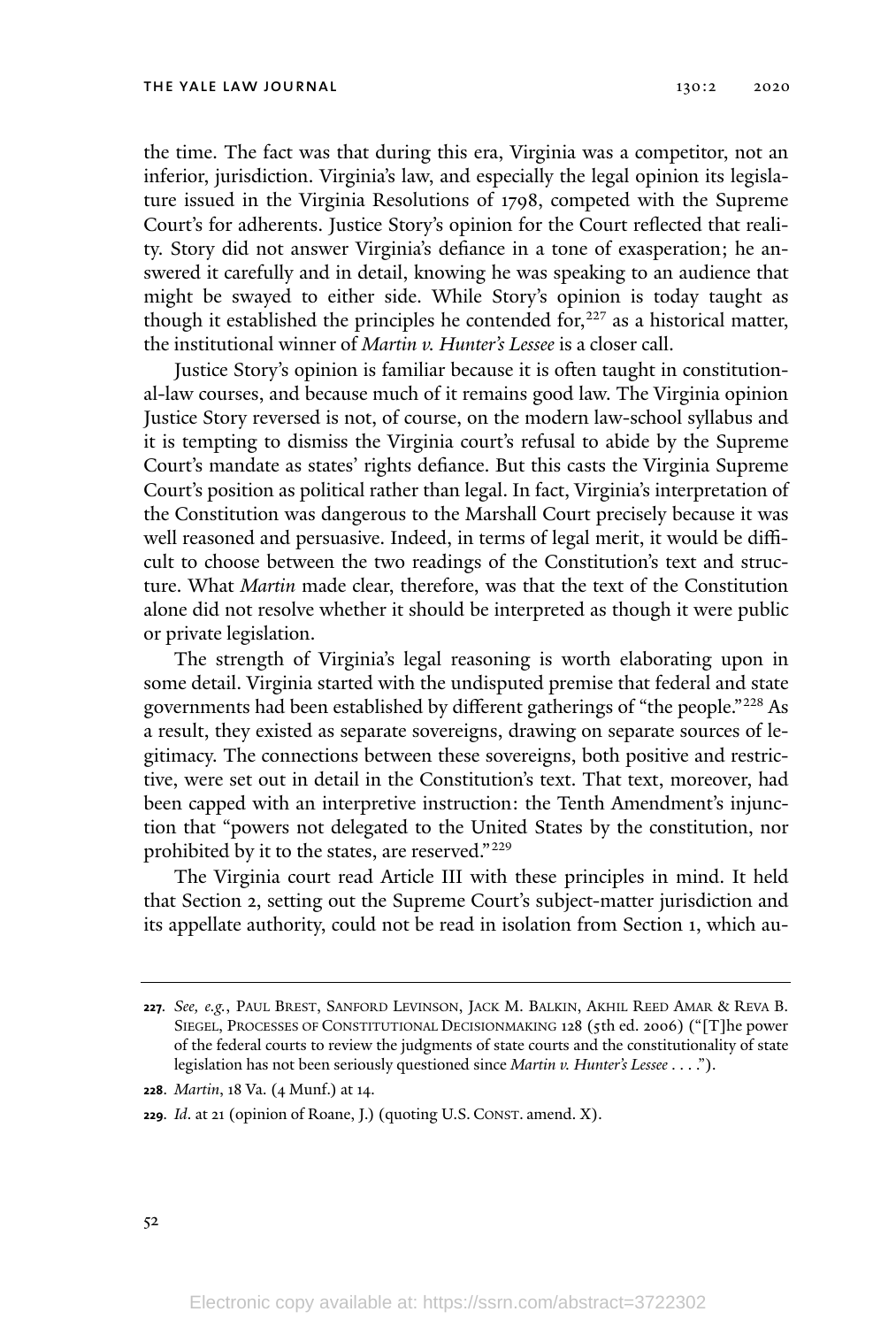thorized creation of lower federal courts. The appellate-jurisdiction provision in Section 2, Virginia explained, conferred a power to review only the judgements of those courts in which Section 1 had vested the entire judicial power of the United States. That meant that the Supreme Court's appellate jurisdiction extended only to cases that *both* concerned the subject matter listed *and* arose in whatever lower federal courts Congress might choose to establish. Any alternative interpretation created an absurdity: the court of one sovereign commanding compliance of the courts of another sovereign. 230

Justice Story would counter in *Martin* that Article III, Section 2 committed "all cases" involving federal law to the Supreme Court's appellate authority, without regard to the originating court.<sup>231</sup> But Virginia argued that this took the words out of their context and, besides, proved too much. The courts of France and Spain might have to interpret a federal statute to settle a contract dispute between their own citizens over a federal land grant, for example. In a case like that one, Story's reading would justify appellate jurisdiction over the courts of France or Spain. And while the states were not as separate from the federal government as France and Spain, their connection to the federal government was defined by the Constitution, which nowhere said that the Supreme Court could review the judgements of state courts. This was a document, Virginia reasoned, whose framers were explicit when they wanted to abrogate state power—for example, in the long list of specific limitations on states' sovereignty in Article I, Section 10. It would be a violation of their oath to uphold the Federal Constitution for Virginia's judges to accept such a dramatic and unnecessary extension of federal power by implication.<sup>232</sup>

Nor did the Virginians see any support for Justice Story's reliance on the Supremacy Clause. Virginia's judges read the Clause to establish a rule of decision that required them to apply the Federal Constitution *as they understood it*. They could not abdicate that duty by following a judgment which they thought to be wrong. The Virginians agreed that their position risked inconsistent interpretations of federal law across the states. But this was a consequence of the Framers' design. The Framers, they reasoned, must have preferred the evil of

**<sup>230</sup>**. In his seriatim opinion, Judge Cabell was sure that entering a judgment on remand from the Supreme Court was no mere ministerial task. But if the Supreme Court could commandeer state judges and direct them to perform judicial duties, it must be because, for those purposes, the state courts served as lower federal courts. This was something the Constitution clearly did not contemplate. If nothing else, state-court judges could not carry out the duties of federal judicial officers because they lacked the salary and tenure protections required by Article III, Section 1. *Id*. at 15 (opinion of Cabell, J.).

**<sup>231</sup>***. Martin*, 14 U.S. (1 Wheat.) at 314 (quoting U.S. CONST. art. III, § 2).

**<sup>232</sup>**. *Martin*, 18 Va. (4 Munf.) 1, at 24-25 (1814) (opinion of Roane, J.).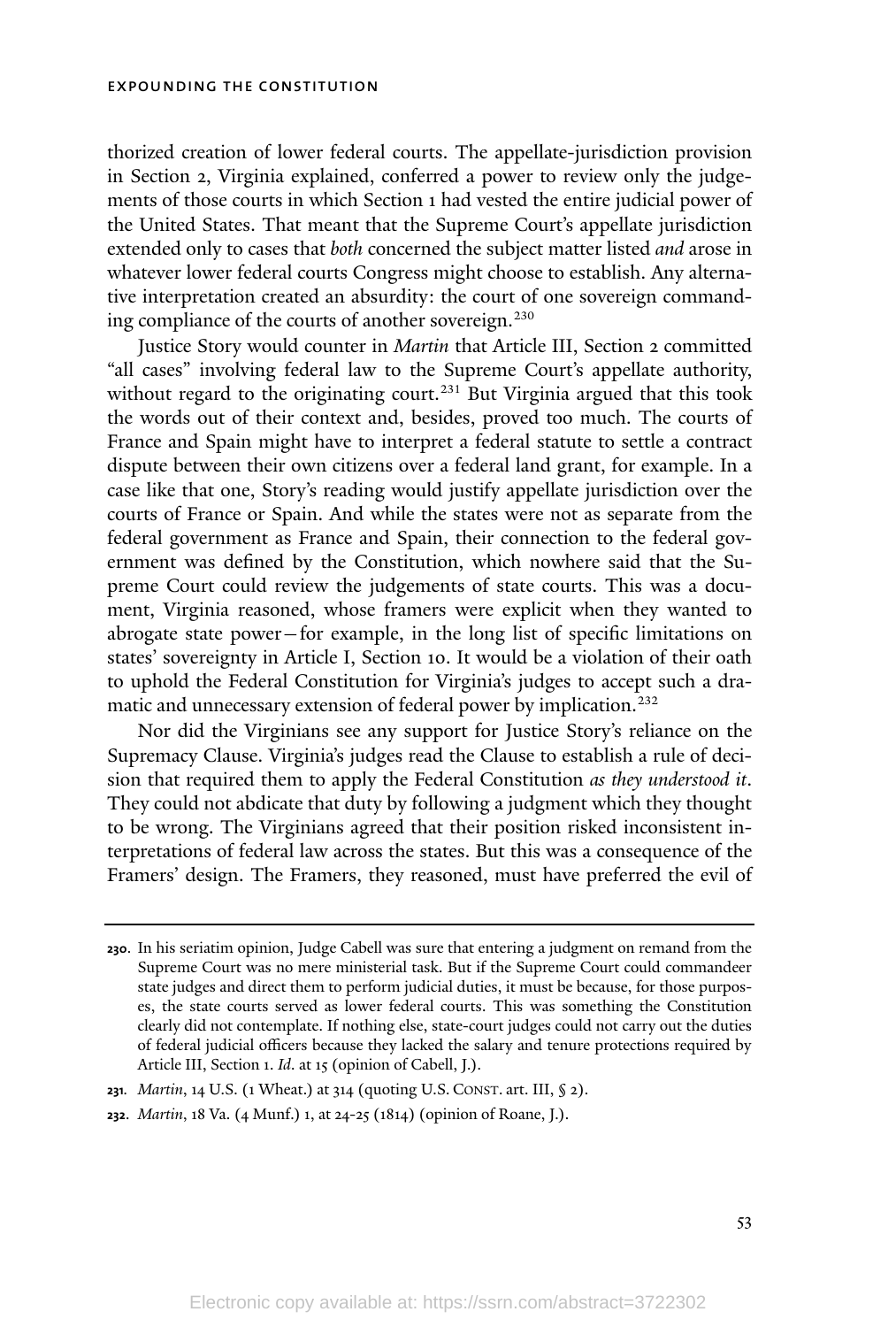inconsistent interpretations of federal law to the evils of centralized control. And if that judgment proved unsound, the answer was a constitutional amendment—not judicial interpretation that stripped power from the states in violation of the text. 233

With *Martin*, the Supreme Court could no longer avoid taking a definitive stance on the nature of the Constitution. The Virginia Supreme Court made it clear that the debate over whether the Constitution was a private or public act had important consequences for the Supreme Court's institutional viability. The Virginia court's vision of the Constitution did not just limit the power of Congress to legislate and the power of the President to enforce federal law. As Virginia explained it, the theory also denied the Supreme Court's authority to interpret conclusively the only body of law within its purview. Instead, as when a compact had pointed out "no common umpire," the states themselves would decide what the Constitution meant and whether its terms had been satisfied. 234

The very strength of Virginia's legal reasoning compelled the Supreme Court to issue a forceful response. Virginia's opinion made it clear that in terms of legal merit, the broad and narrow visions of federal power were in equipoise. Because each was supported by persuasive readings of the Constitution's text, a choice between the two depended upon *characterization*. This characterization might be drawn from the Constitution's history, from the process of ratification, or from prudential or philosophical considerations. But the case for the ideal to which Marshall had committed his life—a strong and flexible central government supported by an authoritative Supreme Court—could not stand on text and structure alone.

This is why each court's opinion began with statements about whether the Constitution was more like public or private law. Judge Spencer Roane of Virginia began by stating that the "powers of the federal government result from the compact to which the *states* are parties," and as such, "are no farther valid, than as they are authorised by the grants enumerated in the compact."<sup>235</sup> It was true that the Supreme Court had reviewed state-court decisions a number of times over the previous decade. But this precedent proved nothing. Roane recalled the man in Aesop's fable who, as evidence of his superiority to a lion, points to the statue of a lion being subdued by a man. If lions could sculpt, the lion retorts, they would show themselves as the victors.<sup>236</sup> The Court's jurisdic-

**<sup>233</sup>***. Id.* at 14 (opinion of Cabell, J.).

**<sup>234</sup>***. Id*., at 29 (opinion of Roane, J.).

**<sup>235</sup>***. Id.* (emphasis added).

**<sup>236</sup>***. Id.* at 29.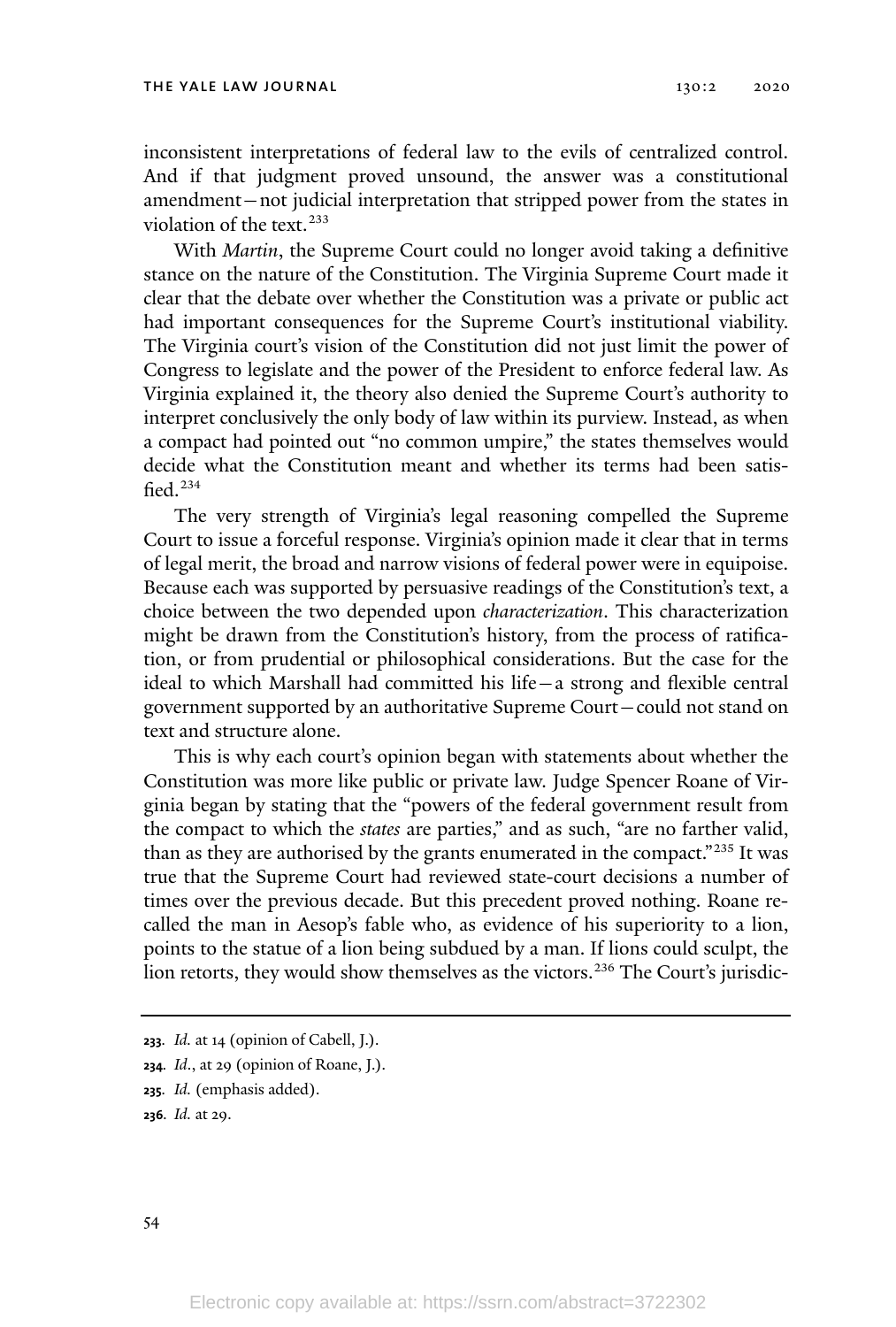tion over state-court judgments had "never received the solemn and deliberate discussion and decision of that tribunal." <sup>237</sup> It had instead been adopted "piecemeal," "under a latitude of construction and discretion in the Court, which is at war with the idea of limited and specified powers, in the general government."<sup>238</sup>

Writing for the Supreme Court, Justice Story rejected the idea that the Constitution was an agreement among the states. He countered with his own origin story: "The constitution of the United States was ordained and established, not by the states in their sovereign capacities," Story said, "but emphatically, as the preamble of the constitution declares, by 'the people of the United States."<sup>239</sup> The Constitution was "the voice of the whole American people solemnly declared" $-$ in other words, the law of the land.<sup>240</sup>

From this characterization, Story derived rules of construction. Like a public act, "[t]he constitution unavoidably deals in general language."<sup>241</sup> "It did not suit the purposes of the people, in framing this great charter of our liberties, to provide for minute specifications of its powers, or to declare the means by which those powers should be carried into execution." <sup>242</sup> Instead, like other public legislation, the Constitution was written with the expectation that judges would mold it as circumstances required. After all, "[i]t could not be foreseen what new changes and modifications of power might be indispensable to effectuate" its "general objects."<sup>243</sup> "The instrument," Story insisted, "was not intended to provide merely for the exigencies of a few years, but was to endure through a long lapse of ages, the events of which were locked up in the inscrutable purposes of Providence."<sup>244</sup> That is to say, it was a law designed for equitable interpretation. It was only "[w]ith these principles in view, principles in respect to which no difference of opinion ought to be indulged," that Story could "proceed to the interpretation of the constitution, so far as regards the great points in controversy." 245

So eager was Justice Story to assert this point about principles of interpretation, he risked muddling his main argument. The specific question presented

**238***. Id.*

- **<sup>240</sup>***. Id.* at 326.
- **241***. Id*.
- **242***. Id*.
- **243***. Id*.
- **244***. Id*.
- **<sup>245</sup>***. Id.* at 327.

**<sup>237</sup>***. Id.*

**<sup>239</sup>**. Martin v. Hunter's Lessee, 14 U.S. (1 Wheat.) 304, 324 (1816).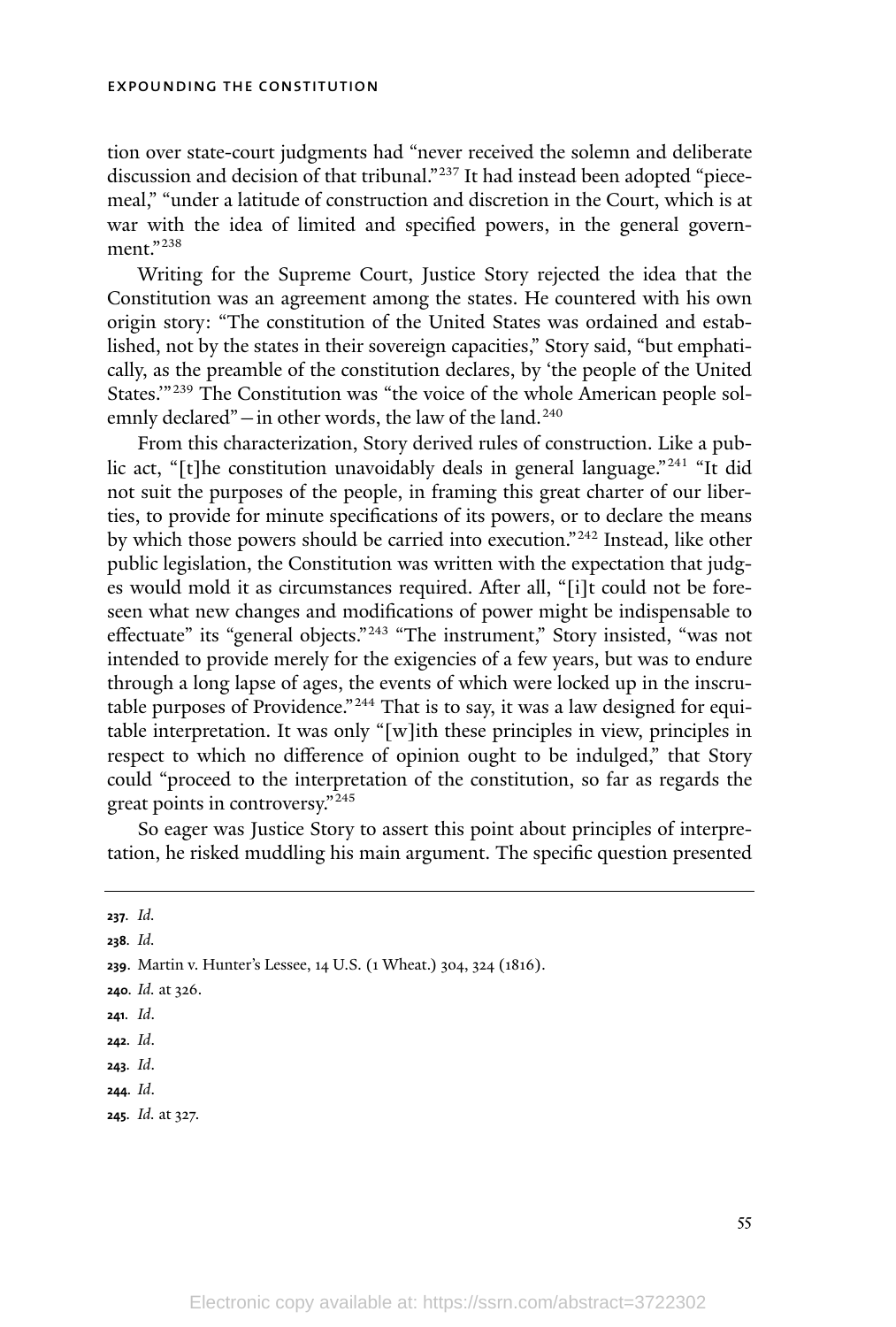was whether section 25 of the Judiciary Act of 1789, the section that said the Supreme Court could review and reverse state-court decisions, was a constitutional exercise of Congress's power. In his introduction setting out the nature of the Constitution and the interpretive principles that should apply, Story suggested that section 25 was constitutional because the Constitution had been broadly framed, "leaving to the legislature, from time to time, to adopt its own means to effectuate legitimate objects, and to mould and model the exercise of its powers, as its own wisdom, and the public interests, should require." 246 This argument, that section 25 was constitutional because the Constitution should be interpreted equitably, was somewhat in tension with the body of his opinion. There, he urged that Supreme Court review of state-court decisions was *required* by specific words in the Constitution, including Article III's instruction that judicial power "shall be vested in one supreme court" and "shall extend to all cases." 247

## *C. The Public-Act Analogy Ascendant:* McCulloch v. Maryland

Marshall, who had recused himself in *Martin*, <sup>248</sup> was eager to assert the Court's position on the characterization of the Constitution himself. He would get his chance in 1819 in *McCulloch v. Maryland*, a case that arose from an agreement between the Bank of the United States and Maryland, a state relatively friendly toward the bank.<sup>249</sup> The question the parties wanted tested was whether Maryland's relatively mild tax on bank notes was constitutional.

At least one historian has suggested that Marshall colluded with the parties to get the case speedily before the Court, and may have intervened to "sharply limit and skew the discussion of the constitutional issue."<sup>250</sup> Before the argument, one of the government's counsel wrote to another saying that he had intended to collaborate on a strategy for the argument but, "I now suppose it will not be necessary, since it is said that little else than the thread bare topics connected with the constitutionality of the Bank will be introduced in to the argu-

**<sup>246</sup>***. Id.* at 326-27.

**<sup>247</sup>***. Id.* at 327 (quoting U.S. CONST. art. III, §§ 1-2).

**<sup>248</sup>**. G. Edward White, *Reassessing John Marshall*, 58 WM. & MARY Q. 673, 685 (2001) (book review).

**<sup>249</sup>**. RICHARD E. ELLIS, AGGRESSIVE NATIONALISM: *MCCULLOCH V. MARYLAND* AND THE FOUNDA-TION OF FEDERAL AUTHORITY IN THE YOUNG REPUBLIC 72, 74 (2007).

**<sup>250</sup>***. Id.* at 75. *But see generally* Mark R. Killenbeck, M'Culloch *in Context*, 72 ARK. L. REV. 35, 36 (2019) (arguing that this account is due for revision).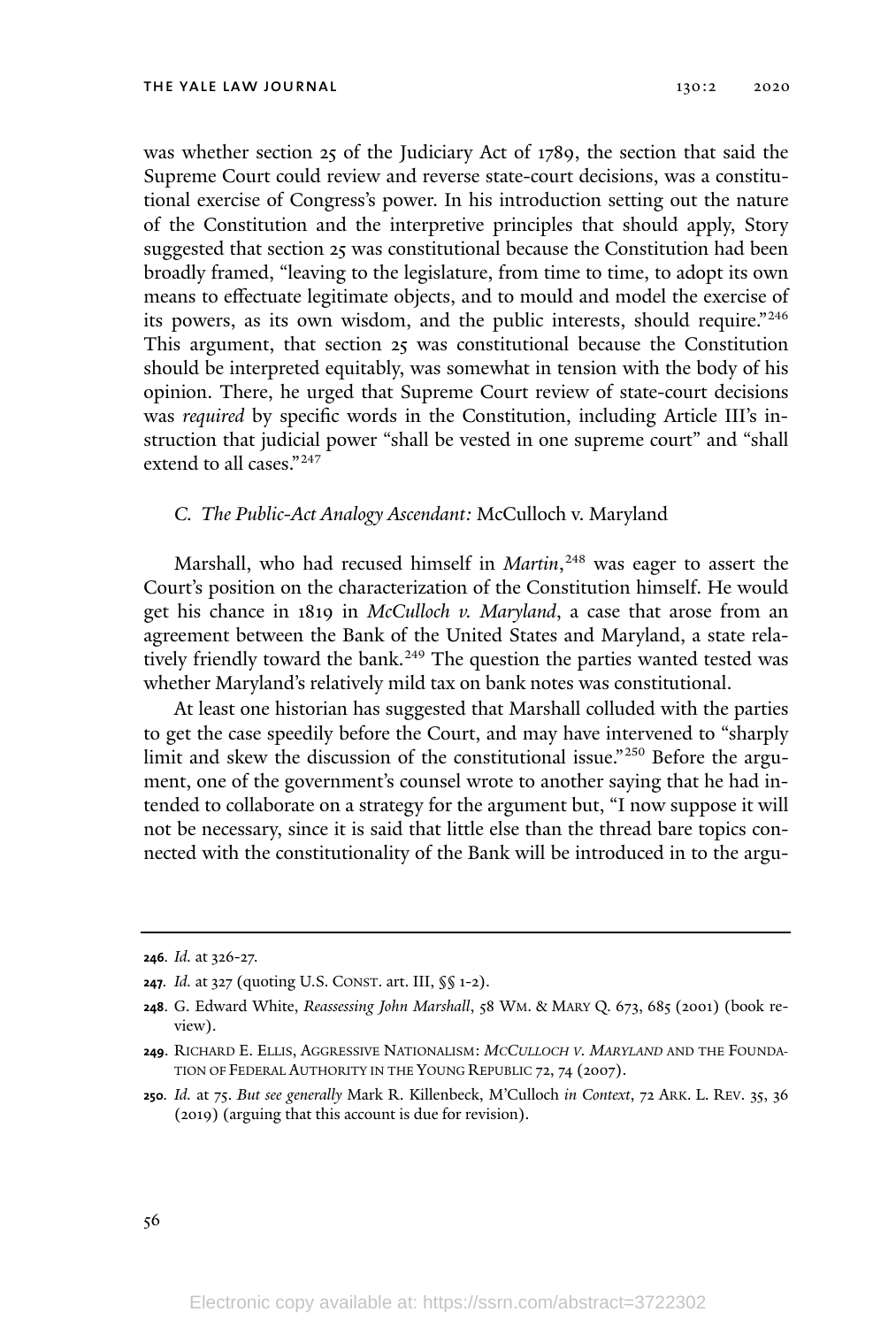ment."<sup>251</sup> The historian Richard Ellis believes that no one except Marshall could have sent them that signal.<sup>252</sup> On the Maryland side, no doubt was raised about the Court's authority to hear the appeal from a state court. Not only did Maryland's lawyers fail to mention the issue so hotly contested in *Martin*, the state had already signaled its readiness to comply with whatever the Court decided.<sup>253</sup> Whether or not Marshall actually helped to construct this case, it is clear that *McCulloch* would provide an unusually clean opportunity for him to intervene into the debate over how the Constitution must be characterized.

Counsel on each side cued up the question. Maryland's counsel "insisted[] that the constitution was formed and adopted, not by the people of the United States at large, but by the people of the respective states."<sup>254</sup> The Constitution was, "therefore, a compact between the states."<sup>255</sup> As such, the Convention crafted the Constitution with "the utmost precision and accuracy," and it was only ratified on the assurance "that it contained no latent ambiguity, but was to be limited to the literal terms of the grant."<sup>256</sup> The appropriate rule of construction, "the only safe rule," as with all private legislation, "is, the plain letter of the constitution; the rule which the constitutional legislators themselves have prescribed in the 10th amendment."<sup>257</sup> Following that rule, counsel for Maryland found that "[t]he power of establishing corporations is not delegated to the United States, nor prohibited to the individual states. It is, therefore, reserved to the states, or to the people."<sup>258</sup> And as with any private act, a court could not construe a remedy if the plain text proved inadequate. If there was an "anomaly" or "imperfection," "neither congress, nor this court, can correct it." <sup>259</sup> The Constitution was like a legislative bargain, a "system . . . established by reciprocal concessions and compromises" that could only be remedied through the amendment process.<sup>260</sup>

For their part, the lawyers for the Bank dutifully made the case that the Constitution was more like a public law by insisting that it "acts . . . by means

**252***. Id.*

**<sup>253</sup>***. Id.* at 72, 74.

- **255***. Id.*
- **<sup>256</sup>***. Id.* at 366.

**<sup>251</sup>**. ELLIS, *supra* note 249, at 76.

**<sup>254</sup>**. McCulloch v. Maryland, 17 U.S. (4 Wheat.) 316, 363 (1819) (argument of Mr. Jones).

**<sup>257</sup>***. Id.* at 374 (argument of Mr. Martin).

**<sup>258</sup>***. Id.*

**<sup>259</sup>***. Id.* at 371 (argument of Mr. Jones).

**<sup>260</sup>***. Id.*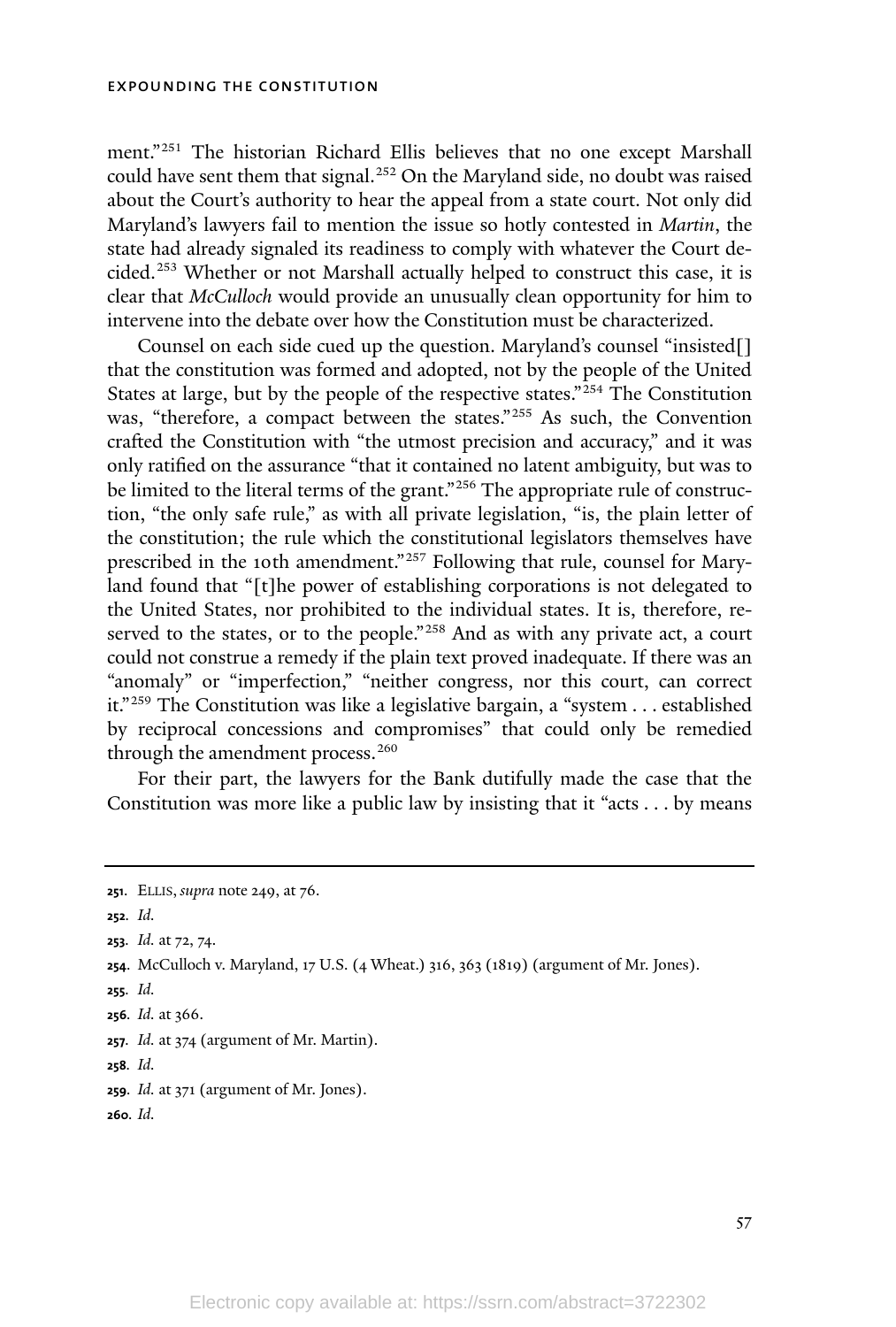of powers communicated directly from the people."<sup>261</sup> It could not be a compact, they maintained, as "[n]o state, in its corporate capacity, ratified it," and "[t]he state sovereignties" were not its "authors."<sup>262</sup> Indeed, that was the point: the central "vice" of the Articles of Confederation, "which the new constitution was intended to reform," was that it dealt with "sovereign states in their corporate capacity."<sup>263</sup> And if this was the mischief the Constitution was intended to redress, it must be interpreted to have fixed that problem, not to have prolonged it. Because the Constitution was meant as an expression of the superior sovereignty of the people themselves, the powers it conferred on the federal government should be construed to include all of "the means of giving [them] efficacy," so long as the means were "fitted to promote . . . the objects of that government."<sup>264</sup>

This analogy to public legislation, with its express appeal to the purposedriven latitude of equitable interpretation, underlay all of the Bank's arguments. Equitable interpretation allowed judges to sometimes ignore, contradict, or go beyond the text in order to effectuate the "spirit" of a public law. Likewise, many of the government's points were not so much arguments *from* the text as they were arguments *about* the irrelevance of the text. "These words, 'necessary and proper,' in such an instrument, are probably to be considered as synonymous," said Daniel Webster. <sup>265</sup> Not only was it surplusage to have used both words, he implied that it was gratuitous to have included either. "Even without the aid" of that clause, "the grant of powers itself necessarily implies the grant of all usual and suitable means for the[ir] execution." <sup>266</sup> Webster's cocounsel William Pinkney made a similar argument about the Supremacy Clause. Although the Constitution had declared both Congress's powers and "the means of executing them" "to be the supreme law of the land," an explicit statement of federal supremacy was unnecessary because it was already dictated by logic, by history, and by the nature of the instrument. <sup>267</sup> The powers of the federal government "must be supreme, or they would be nothing," and so "they would have been such, without the insertion of this declaratory clause."268

**<sup>267</sup>***. Id.* at 378 (argument of Mr. Pinkney).

**<sup>261</sup>***. Id.* at 377 (argument of Mr. Pinkney).

**<sup>262</sup>***. Id*.

**<sup>263</sup>***. Id.*

**<sup>264</sup>***. Id.* at 378.

**<sup>265</sup>***. Id.* at 324 (argument of Mr. Webster).

**<sup>266</sup>***. Id.* at 323-24.

**<sup>268</sup>***. Id.*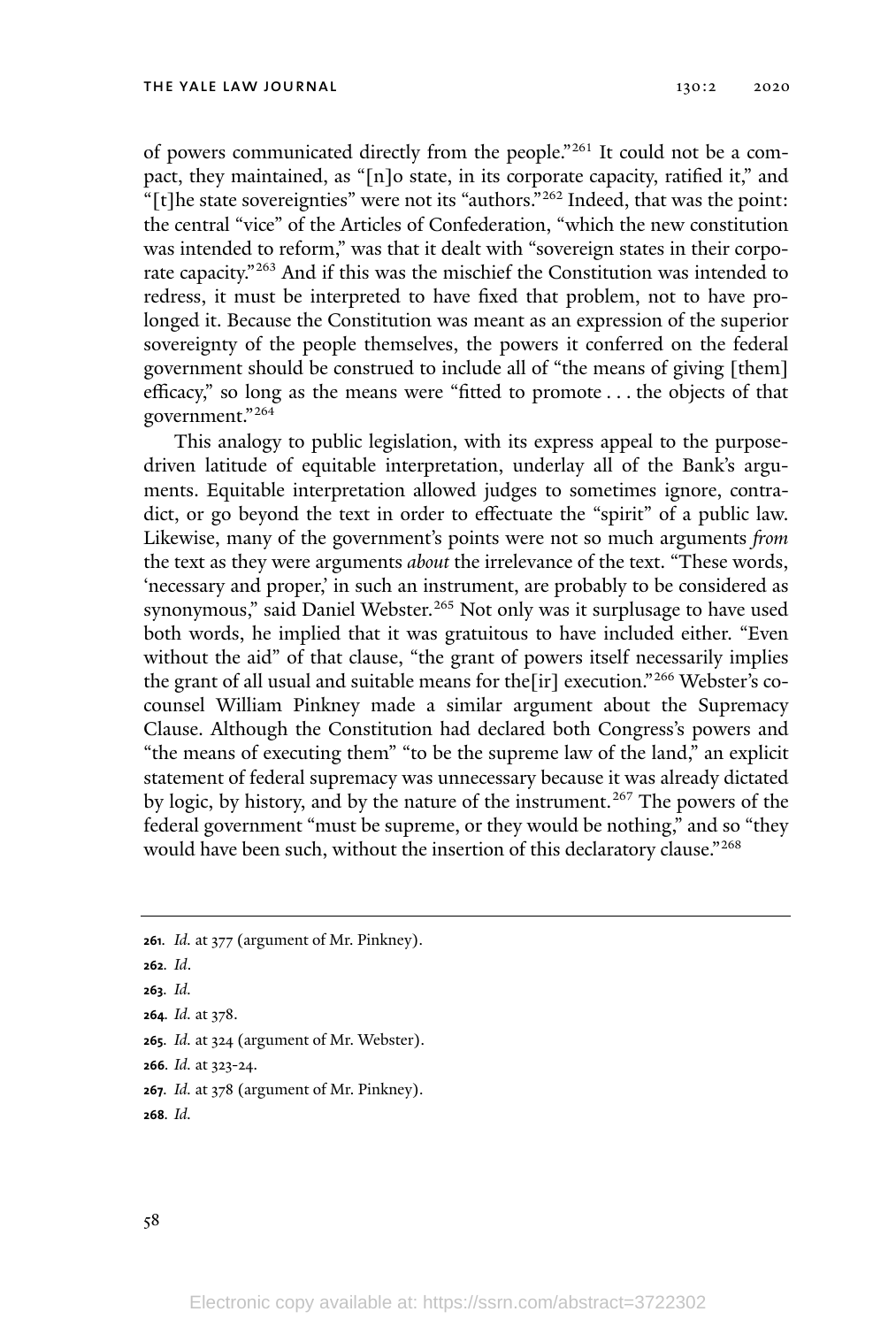The lawyers also made arguments that relied on the Constitution's silence. Given the broad interpretive principles applicable to a law like the Constitution, Pinkney explained:

[A]n express authority to erect corporations generally, would have been perilous; since it might have been constructively extended to the creation of corporations entirely unnecessary to carry into effect the other powers granted . . . . The grant of an authority to erect certain corporations, might have been equally dangerous, by omitting to provide for others, which time and experience might show to be equally, and even more necessary.<sup>269</sup>

By instead avoiding *any* reference to corporations altogether, the Convention made clear that Congress could charter whatever corporations were necessary to effectuate its broad enumerated powers.

The Attorney General made an argument in this same genre. Establishing a banking corporation is only a means to an end, and "an enumeration of this particular class of means, omitting all others, would have been a useless anomaly in the constitution," an instrument whose "whole plan" was marked by "simplicity."<sup>270</sup> The breadth of the Constitution's purposes required a simple text with few details. And a simply written law with broad public purposes must be interpreted as all public law, that is, equitably and flexibly to effectuate those purposes. And so the Constitution's omission of such details as a national bank only added to the proof that Congress had the right to go into banking, if it so chose.

To the modern reader expecting a case about a tax on bank notes, these arguments about the nature of the Constitution may seem disorienting. We enter the scene like a third party entering the kitchen just as a quarrelling couple is trying to decide on breakfast. What will be clear, to even the most hapless houseguest, is that eggs are not the only thing under discussion. Why wasn't *McCulloch* just a dispute over the degree of fit required between the ends enumerated in the Constitution and the means the government can use to reach them? Why was it necessary to go all the way back to the framing of the Constitution and ask whether the states preceded or followed the Union? It was necessary because the debate over whether the Constitution was more like public or private law was latent in every case involving constitutional interpretation.

**<sup>269</sup>***. Id.* at 379.

**<sup>270</sup>***. Id.* at 357-58 (argument of Mr. Wirt).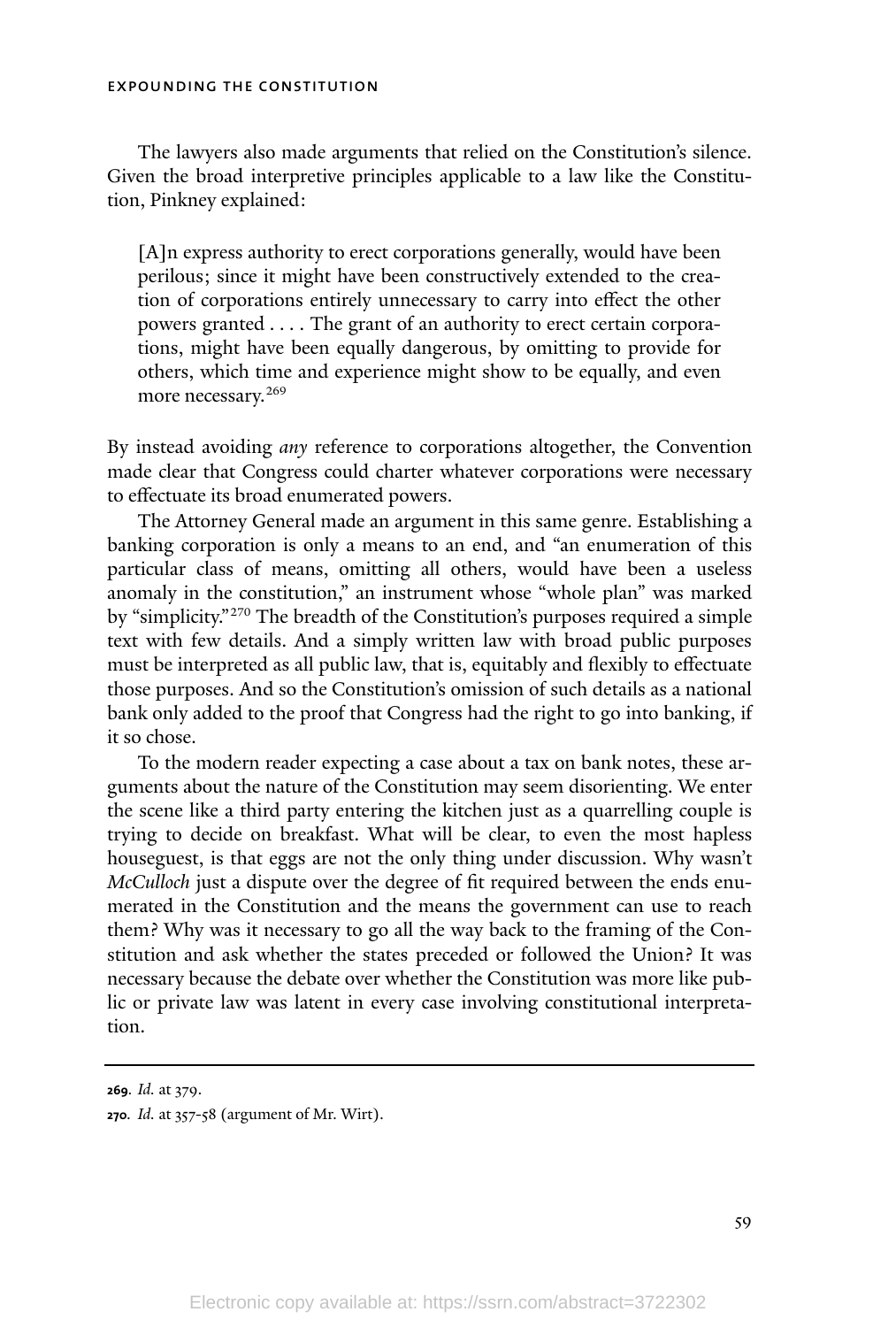This is the critical context for *McCulloch v. Maryland*. Without it, and without understanding the interpretive principles derived from each position, the opinion and arguments of counsel make for odd reading. Although the Bank provided the occasion, any argument about the relative power of the federal and state governments necessarily brought in all of the themes and anxieties of the ongoing debate over characterization. And because that debate proposed incompatible rules of construction, the Court could not discuss the meaning of a single word in the Constitution without exhuming and reanimating the entire argument.

Chief Justice Marshall's opinion in *McCulloch* shows signs of haste. Its best arguments were borrowed from Hamilton, who had devised the "[l]et the end be legitimate" formulation;<sup>271</sup> and from Daniel Webster, who came up with the hyperbolic but catchy aphorism that the "power to tax [is] the power to destroy."<sup>272</sup> Chief Justice Marshall's best textual point—that the Framers had used the phrase "*absolutely* necessary" in Article I, Section 10 to indicate a stricter rule and that therefore the word "necessary" in "necessary and proper" should be construed more loosely—also came from counsel.<sup>273</sup> Even poetic language, like the lovely turn of phrase in his warning that a constitution too strictly construed would be reduced to "a splendid bauble," was, at the time, a cliché. $274$ 

The *McCulloch* opinion also passed by some of Maryland's best points without acknowledgment. Chief Justice Marshall never said why it was "necessary" to establish branches of the national Bank in states that didn't want

60

**<sup>271</sup>***. See* Hamilton, *supra* note 159, at 107 ("If the end be clearly comprehended within any of the specified powers, & if the measure have an obvious relation to that end, and is not forbidden by any particular provision of the constitution—it may safely be deemed to come within the compass of the national authority.").

**<sup>272</sup>***. See McCulloch*, 17 U.S. (4 Wheat.) at 421 (Marshall, C.J.); *id.* at 327 (argument of Mr. Webster).

**<sup>273</sup>***. Id.* at 413-14 (Marshall, C.J.) (borrowing language from Mr. Wirt, *see id.* at 354-55).

**<sup>274</sup>***. Id.* at 421. The word "bauble" was often called into action to describe the trappings of monarchy. *See, e.g.*, *Lines Occasioned by Reading Mr. Paine's Rights of Man*, DAILY ADVERTISER (N.Y.), May 27, 1791, at 2 ("With what contempt must every eye look down, / On that base childish bauble, call'd a crown."); *On Our Interior Relations*, ALB. GAZETTE & DAILY ADVER-TISER, Nov. 3, 1817, at 2 ("A crown is but a glittering bauble; it is the tyranny which it so often covers, that renders it opprobrious."). But the word was also used to dismiss other objects or honors as all flash, no substance. *See, e.g.*, AEDANUS BURKE, CONSIDERATIONS ON THE SOCIETY OR ORDER OF CINCINNATI (1783), *reprinted in* INDEP. CHRON. & UNIVERSAL ADVER-TISER (Bos.), Feb. 5, 1784, at 1 ("But in support of the order [of the Cincinnati], it will be alledged, that the states cannot pay the army, the officers will be contented with this *bauble* . . . . ''Tis like throwing a tub to a whale,' say they.").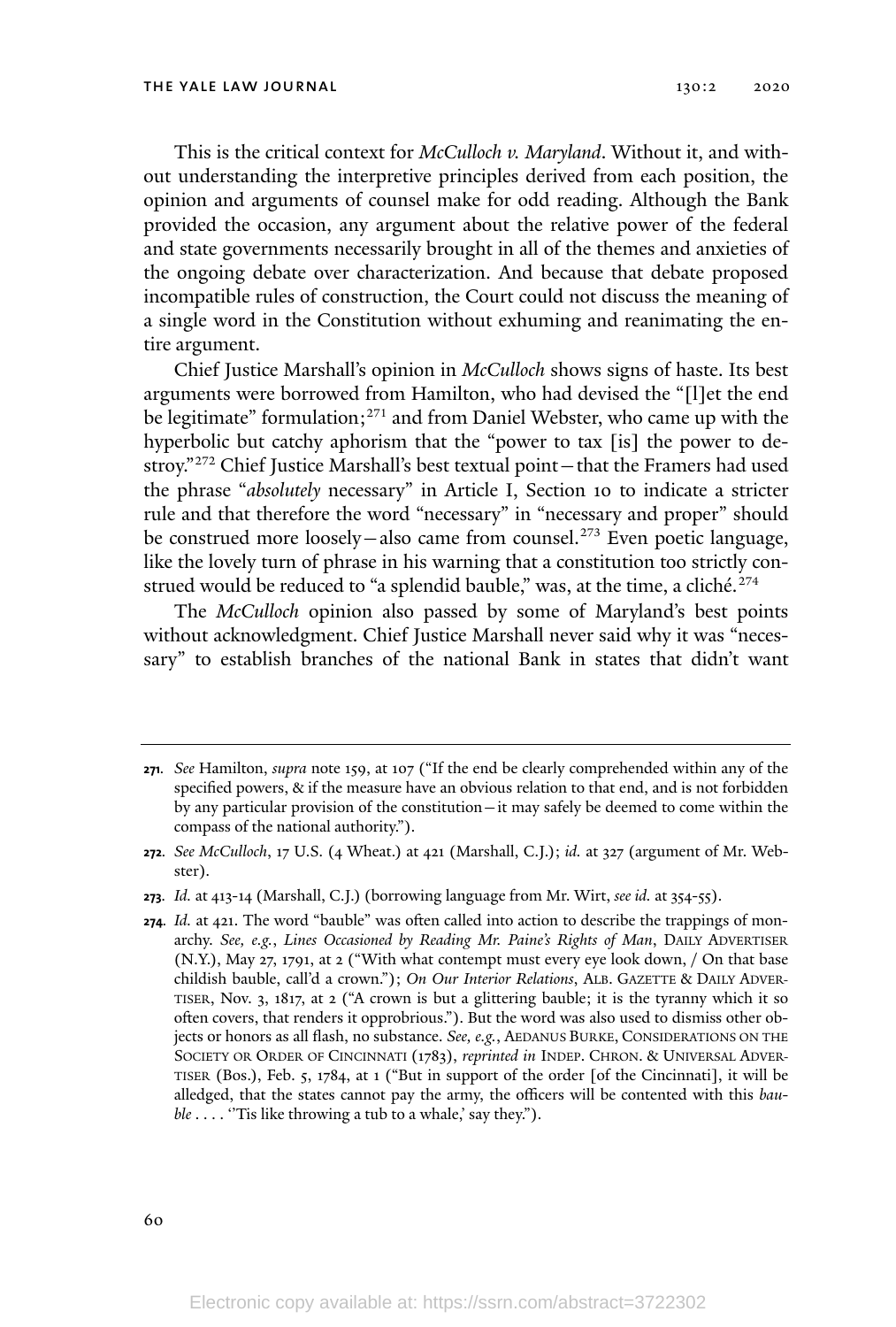them. <sup>275</sup> He never answered the observation that, if the power to establish a bank was implicit in the text, then many of Congress's enumerated powers could also have been left to implication. For instance, the power to levy war must include the power to raise an army, and to levy taxes and borrow money for that purpose. Yet the Constitution spelled out each of these powers. "If, then, the convention has specified some powers, which being only *means* to accomplish the *ends* of government, might have been taken by implication; by what just rule of construction, are other sovereign powers, equally vast and important, to be assumed by implication?" <sup>276</sup> Marshall didn't say. For some of Maryland's other arguments, the Chief Justice vanquished only a paper-tiger version, leaving the harder question unanswered.<sup>277</sup>

Marshall answered other arguments directly, but badly. For instance, Maryland's strongest argument may have been that Article I, Section 10 explicitly restricts states from taxing imports or exports or laying duties on tonnage. That, Maryland insisted, was "the whole restriction, or limitation, attempted to be imposed by the constitution, on the power of the states to raise revenue."<sup>278</sup> This explicit prohibition, combined with the Tenth Amendment's instruction that powers not "prohibited . . . to the States, are reserved to the States," meant that states' "power of taxation is absolutely unlimited in every other respect."<sup>279</sup> Furthermore, records from the ratification debates showed that the issue of state taxation was much debated and that "the states would not have adopted the constitution, upon any other understanding."<sup>280</sup> To this very good argument, Marshall made the rather lame reply that Article I, Section 10's limited abrogation of states' authority to tax *proved* that the federal power created by the Constitution could diminish states' authority to tax in other cases as well.<sup>281</sup>

- **<sup>280</sup>***. Id.* at 376 (argument of Mr. Martin).
- **<sup>281</sup>***. Id.* at 425 (Marshall, C.J.).

**<sup>275</sup>**. Maryland argued that while a national bank might be necessary, a single branch in Washington, D.C., could coin money and lend it to the government in times of need, and that the government could establish other branches in states that welcomed those branches. *McCulloch*, 17 U.S. (4 Wheat.) at 350 (argument of Mr. Hopkinson).

**<sup>276</sup>***. Id.* at 373-74 (argument of Mr. Martin).

**<sup>277</sup>**. Chief Justice Marshall caricatured the strict-construction argument by saying that Maryland's reading of the word "necessary" would prevent the government from deriving an implied power to carry the mail or prosecute mail theft from the enumerated power to establish post offices. *Id.* at 417 (Marshall, C.J.). In fact, the argument was much less extreme.

**<sup>278</sup>***. Id.* at 343 (argument of Mr. Hopkinson).

**<sup>279</sup>***. Id.* at 366, 369 (argument of Mr. Jones) (quoting U.S. CONST. amend. X).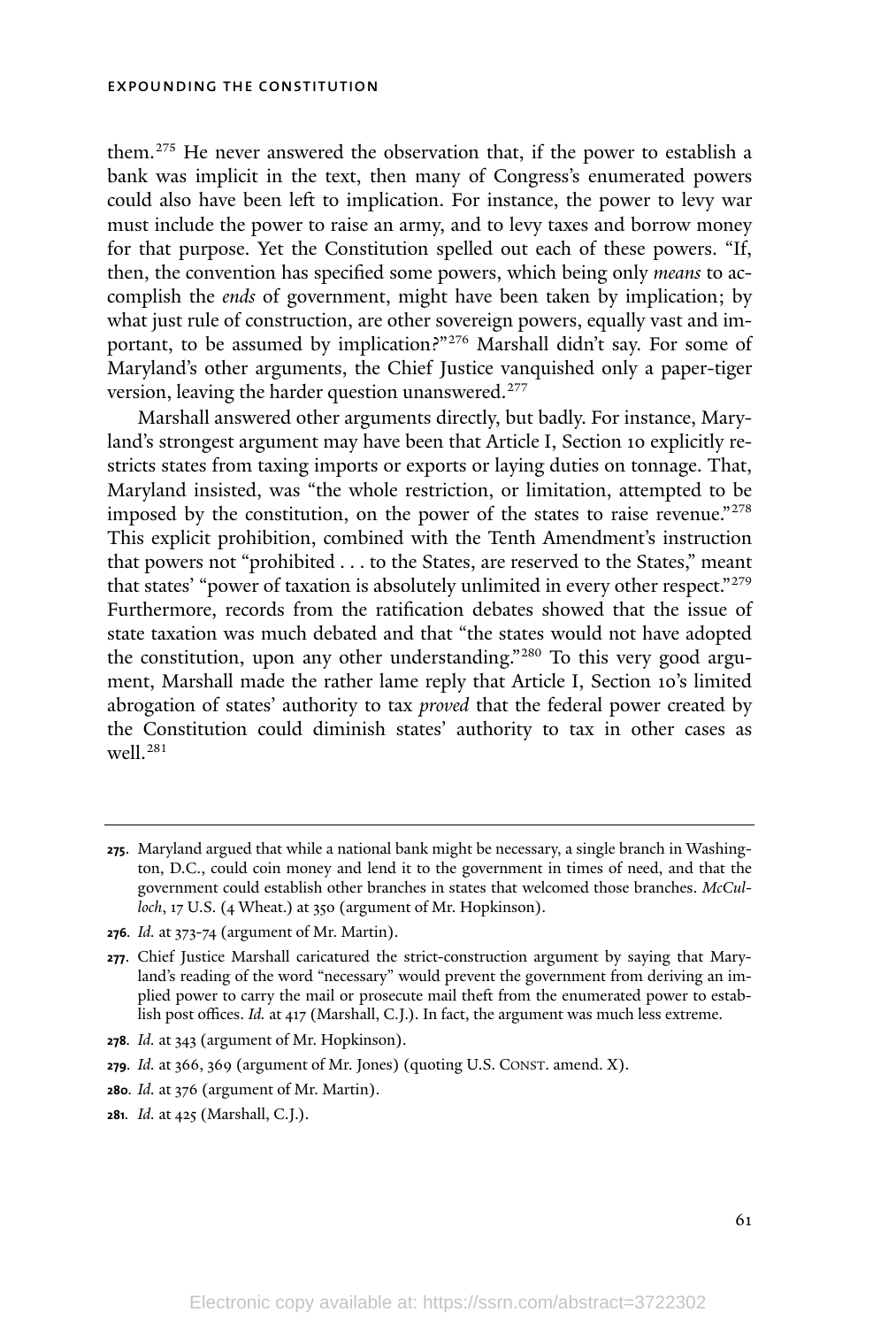The carelessness of these responses seems to underscore that Marshall's priority was not the Bank or Maryland's tax, but rather the overarching character of the Constitution. What Marshall set out to accomplish in *McCulloch v. Maryland* was a strong defense of a public-law interpretation of the Constitution. He began by rejecting the view that the union had been formed by agreement among the states. During the ratification process, he said, "the instrument was submitted to the *people*" and "[f]rom these Conventions the constitution derives its whole authority." <sup>282</sup> At the Conventions, "the people were at perfect liberty to accept or reject" the Constitution, and "their act was final."<sup>283</sup> The Constitution therefore "required not the affirmance, and could not be negatived, by the State governments." <sup>284</sup> From this origin story, he described the government's essential "nature": "It is the government of all; its powers are delegated by all; it represents all, and acts for all."<sup>285</sup> The "neces- $\text{sar}[y]$ " "result" of this essential nature was that this government "is supreme within its sphere of action." 286

Here, Marshall signaled that his argument, like those of the government's attorneys, did not rely on the Constitution's text. Instead, the supremacy of the federal government flowed directly from its origin and "nature." That is why his next move was to overread and modify Article VI. Article VI demonstrated the supremacy of the federal government, he said, "by requiring that the members of the State legislatures, and the officers of the executive and judicial departments of the States, shall take the oath of fidelity" to the Constitution.<sup>287</sup> He then paraphrased the Supremacy Clause to provide that "[t]he government of the United States . . . though limited in its powers, is supreme; and its laws, when made in pursuance of the constitution, form the supreme law of the land, 'any thing in the constitution or laws of any State to the contrary notwithstanding.'" <sup>288</sup> This is, of course, not what the Constitution says. Only the laws made pursuant to the Constitution are supreme, not the government that makes them. And the required oath proves nothing, as Article VI requires both federal and state officials to swear allegiance to the Constitution.<sup>289</sup> It is a subtle point,

*. Id.* at 403 (emphasis added). *. Id.* at 404. **284***. Id. . Id.* at 405. **286***. Id. . Id.* at 406. **288***. Id.* . U.S. CONST. art. VI., cl. 3.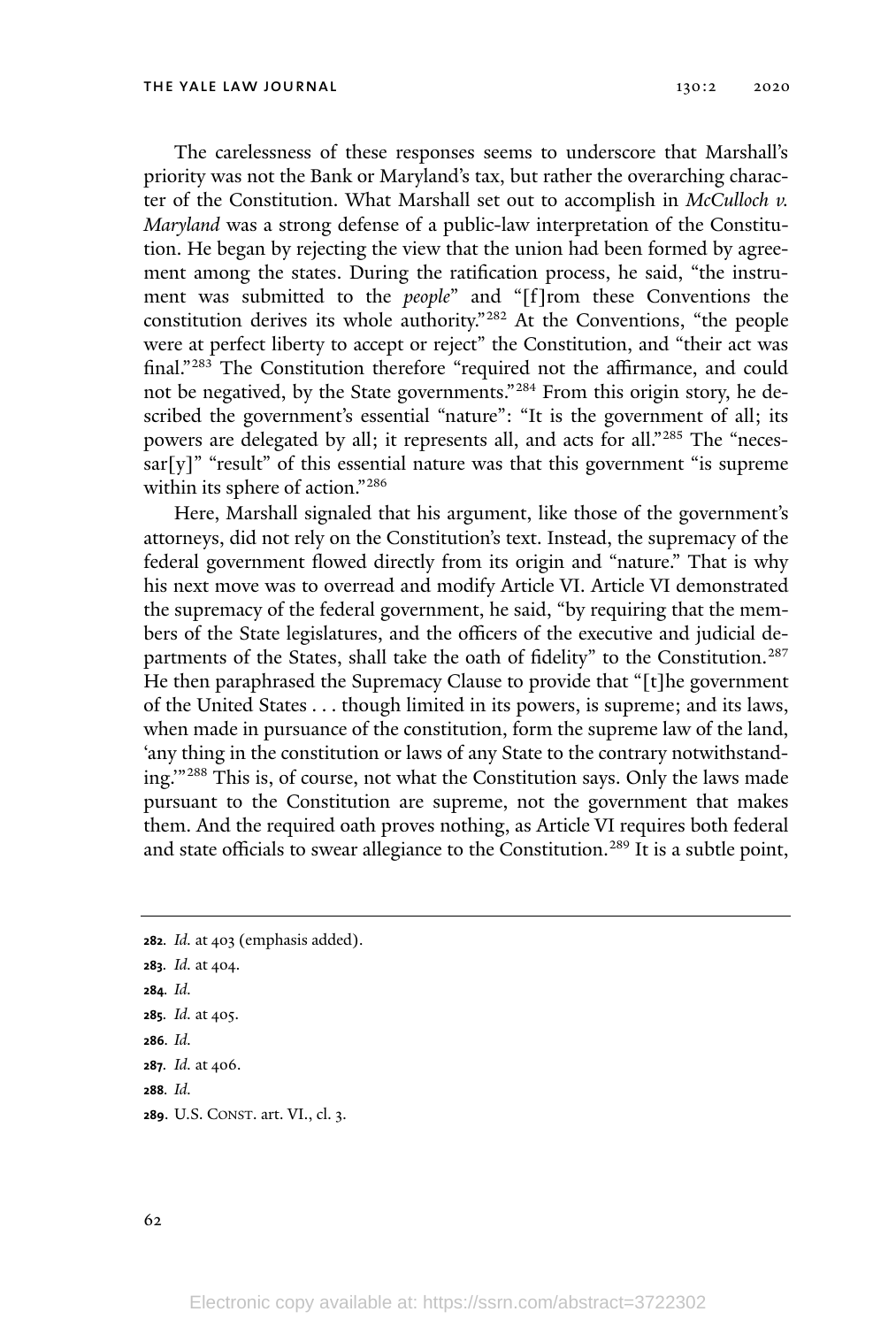but absolutely critical in *McCulloch*, where the issue was which of two rights arguably derived from the Constitution should take priority.

Taking the specific limitations on the state taxing power in Article I, Section 10 together with the reservation of all other powers in the Tenth Amendment, Maryland's right to tax had better grounding in the Constitution's text. Marshall's modification of the Supremacy Clause to invent a hierarchy of governments with the federal government on top was therefore critical to his resolution of the case. In this way, Marshall used the Constitution's origin story to derive a priority principle that was not in the text—indeed, one that the Tenth Amendment arguably refuted.

Marshall could make this kind of argument—a judgment *in spite of* the text—because his account of the Constitution's origin and nature prescribed an equitable interpretation. This characterization transformed the federal government from one that held no powers except those enumerated into a colossus that held all powers except those forbidden. Because the Tenth Amendment did not include the word "expressly," Marshall reasoned that it left "the question, whether the particular power which may become the subject of contest has been delegated to the one government, or prohibited to the other, to depend on a fair construction of the whole instrument."<sup>290</sup> He insisted that the Framers intentionally "omitted to use any restrictive term which might prevent its receiving a fair and just interpretation." <sup>291</sup> "[T]here is no phrase in the instrument," Marshall argued, which "excludes incidental or implied powers; and which requires that every thing granted shall be expressly and minutely described."<sup>292</sup> Marshall's reading created a strange effect: it made the absence of some words more meaningful than the presence of others.

The Constitution's "subject," Marshall said, was "the execution of those great powers on which the welfare of a nation essentially depends." <sup>293</sup> And because such a law could only be a public act, its legislative history was immaterial.<sup>294</sup> Chief Justice Marshall could therefore brush aside arguments that cited state-ratification debates on the issue of taxation and the *Federalist Papers* on the same subject. He did not need to mention the difficult fact that the Constitutional Convention debated and decided *against* giving Congress the power to establish corporations. As with any public act, the actual intent of the legislators was irrelevant; idealized intent was all that mattered. For a law with public

**294***. See supra* Section I.C*.*

**<sup>290</sup>***. McCulloch*, 17 U.S. (4 Wheat.) at 406.

**<sup>291</sup>***. Id.* at 407.

**<sup>292</sup>***. Id.* at 406.

**<sup>293</sup>***. Id.* at 415.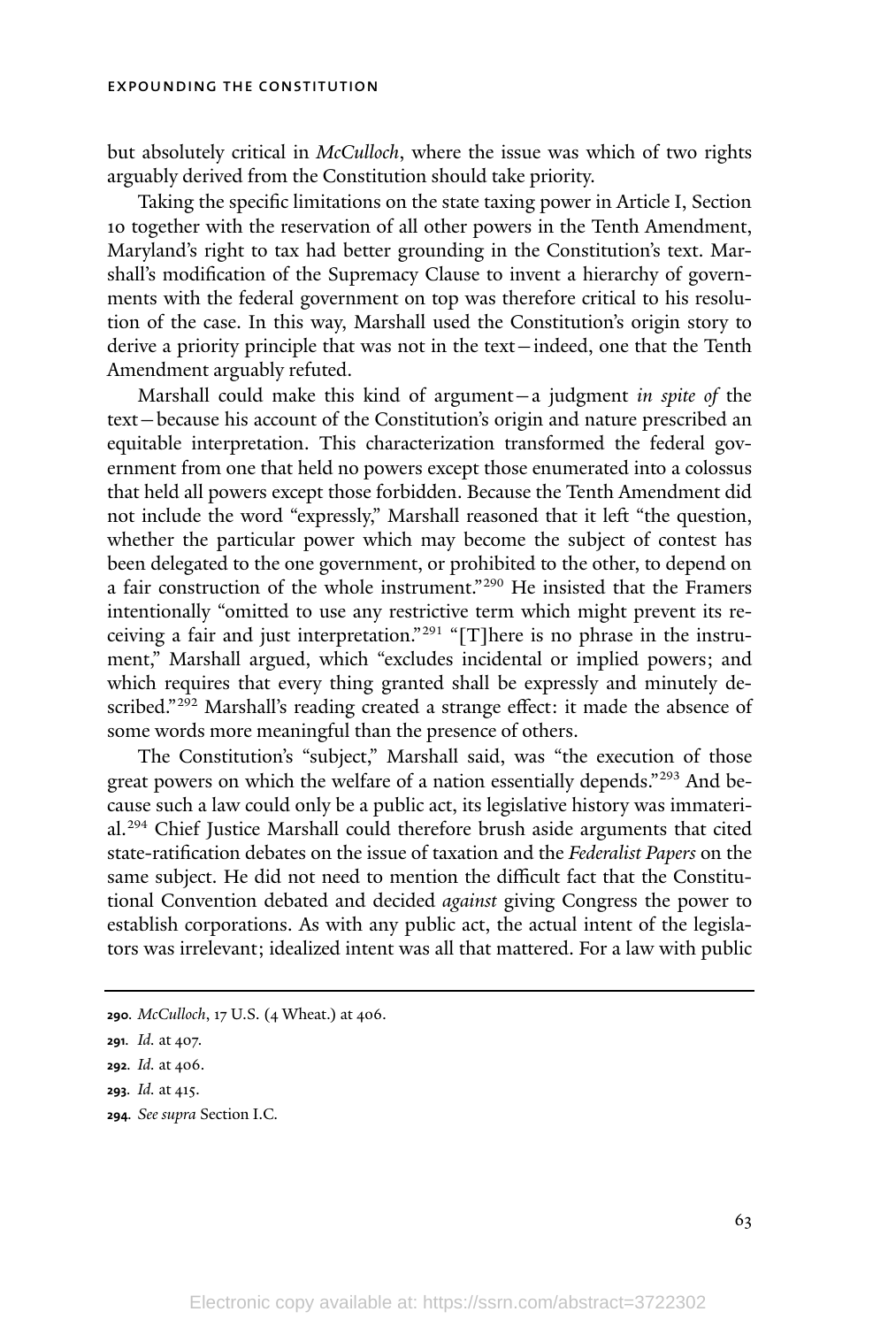welfare as its object, that "intention" "must have been," Marshall argued, "to insure, as far as human prudence could insure, [its] beneficial execution."<sup>295</sup> And like other public acts, it should therefore be read flexibly, to "accommodate" unforeseen "circumstances."<sup>296</sup> The Constitution was "intended to endure for ages to come, and, consequently, to be adapted to the various *crises* of human affairs."<sup>297</sup> It must authorize implied as well as enumerated powers, he argued, because "[t]o have prescribed the means by which government should, in all future time, execute its powers, would have been to change, entirely, the character of the instrument."<sup>298</sup>

When Marshall urged that "we must never forget, that it is a *constitution* we are expounding," he was defending his choice of methodology in terms that would have been unmistakable to his contemporary audience. As the ultimate public law, a constitution demanded a broad, purpose-directed interpretation. Unlike civil-law jurisdictions, which might promulgate their public laws in a "prolix[]" "legal code," American legislatures relied on courts to interpret a smaller body of public legislation equitably and with the benefit of a vast fund of common-law precedent.<sup>299</sup> That is why the Constitution was (he argued) framed in such general terms. The Constitution's character as public-law meant that the text itself was less important to interpretation than its general purposes. It also meant that words could be added or discounted if the text seemed out of step with the law's purposes. To be sure, Marshall had other arguments for his position on the bank controversy. But none was as central. And all of his

**<sup>295</sup>***. McCulloch*, 17 U.S. (4 Wheat.) at 415.

**<sup>296</sup>***. Id.* at 415-16.

**<sup>297</sup>***. Id.* at 415*.*

**<sup>298</sup>***. Id.*

**<sup>299</sup>***. Id.* at 407. Chief Justice Marshall here references a nice turn of phrase from one of the arguments of counsel, who had urged that the Constitution was not designed to be as detailed as a "code of private jurisprudence." *Id.* at 357 (argument of Mr. Wirt). An 1885 treatise defined "private jurisprudence" as the law pertaining to persons, places, or actions, including rights of "*dominium*" and "*obligationes*." JOHN NORTON POMEROY, AN INTRODUCTION TO THE CON-STITUTIONAL LAW OF THE UNITED STATES: ESPECIALLY DESIGNED FOR STUDENTS, GENERAL AND PROFESSIONAL 383 (n.p., 8th ed. 1885). A source closer to Marshall's time suggested "the common law" as a synonym for the "private jurisprudence" of a nation. *Writers on the Conflict of Laws, or Private International Law*, 6 LAW REV. & Q.J. BRIT. & FOREIGN JURIS. 56, 73 (1847). So, "a code of private jurisprudence" would have meant the codification of common law rules, along the lines of what France attempted with the *Code Napoléon*. What Marshall meant by distinguishing the Constitution from a "code" was not, therefore, the distinction I am drawing in this Article between public and private legislation. "Private jurisprudence" seems to have been a term of art, and its codification was something that no British or British-derived common law jurisdiction had yet attempted.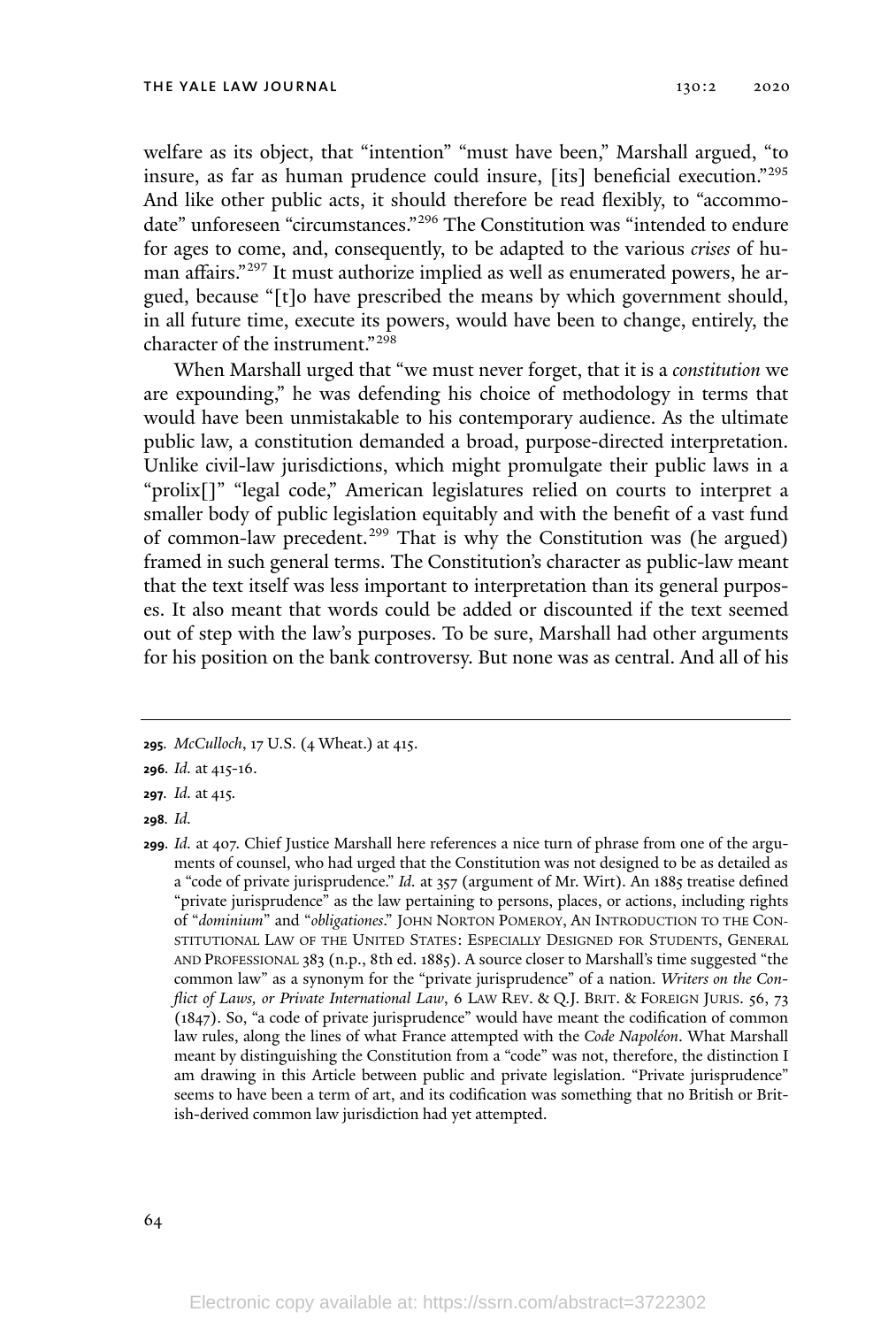arguments on the constitutionality of the Bank ultimately depended on the premise that the Constitution must be read as if it were a public law.

Marshall's commitment to public-law principles of interpretation is underappreciated in part because of the disproportionate importance now assigned to a quote of his that seems in line with modern textualism. In *Sturges v. Crowinshield*, a case decided in that same blockbuster 1819 term, the Court considered whether the Contract Clause restricted state-insolvency laws.<sup>300</sup> Marshall rejected the state's appeals to the "spirit" of the Constitution, arguing that "[i]t would be dangerous in the extreme to infer from extrinsic circumstances, that a case for which the words of an instrument expressly provide, shall be exempted from its operation." <sup>301</sup> Only in extraordinary situations, he said, should the "plain meaning of a provision, not contradicted by any other provision in the same instrument . . . be disregarded, because we believe the framers of that instrument could not intend what they say." <sup>302</sup> All this proves, however, is that Marshall was not immune to the charms of using his states' rights adversaries' own logic to defeat them.

*Sturges*'s broad reading of the Contract Clause must be placed alongside Marshall's reading of the same text in *Dartmouth College*, decided that same term. There, he used the tools of public-law interpretation to reject another states' rights interpretation of the Contract Clause. He refused to accept a narrowing interpretation just because "this particular case was not in the mind of the Convention, when the article was framed, nor of the American people, when it was adopted."<sup>303</sup> The expectations of the actual legislators were unimportant, he urged. Instead, "[i]t is necessary to go farther, and to say that, had this particular case been suggested, the language would have been so varied, as to exclude it, or it would have been made a special exception." <sup>304</sup> In other words, he imagined an idealized legislature and then supplied the answers that legislature would have given. The *Dartmouth College* ruling is not as incompatible with modern textualism as some of his other jurisprudence. But it is also in line with the principles of public-act interpretation, and consistent with the other cases of that term, including *McCulloch*. What *is* inconsistent with modern textualism is that Marshall almost always reached for these text-oriented tools to broaden the Constitution's meaning. When did Marshall ever find that the text of the Constitution *constrained* his discretion?

**304***. Id.*

**<sup>300</sup>**. 17 U.S. (4 Wheat.) 122, 202 (1819).

**<sup>301</sup>**. *Id.* at 202.

**<sup>302</sup>***. Id.* at 202-03.

**<sup>303</sup>**. Trs. of Dartmouth Coll. v. Woodward, 17 U.S. (4 Wheat.) 518, 644 (1819).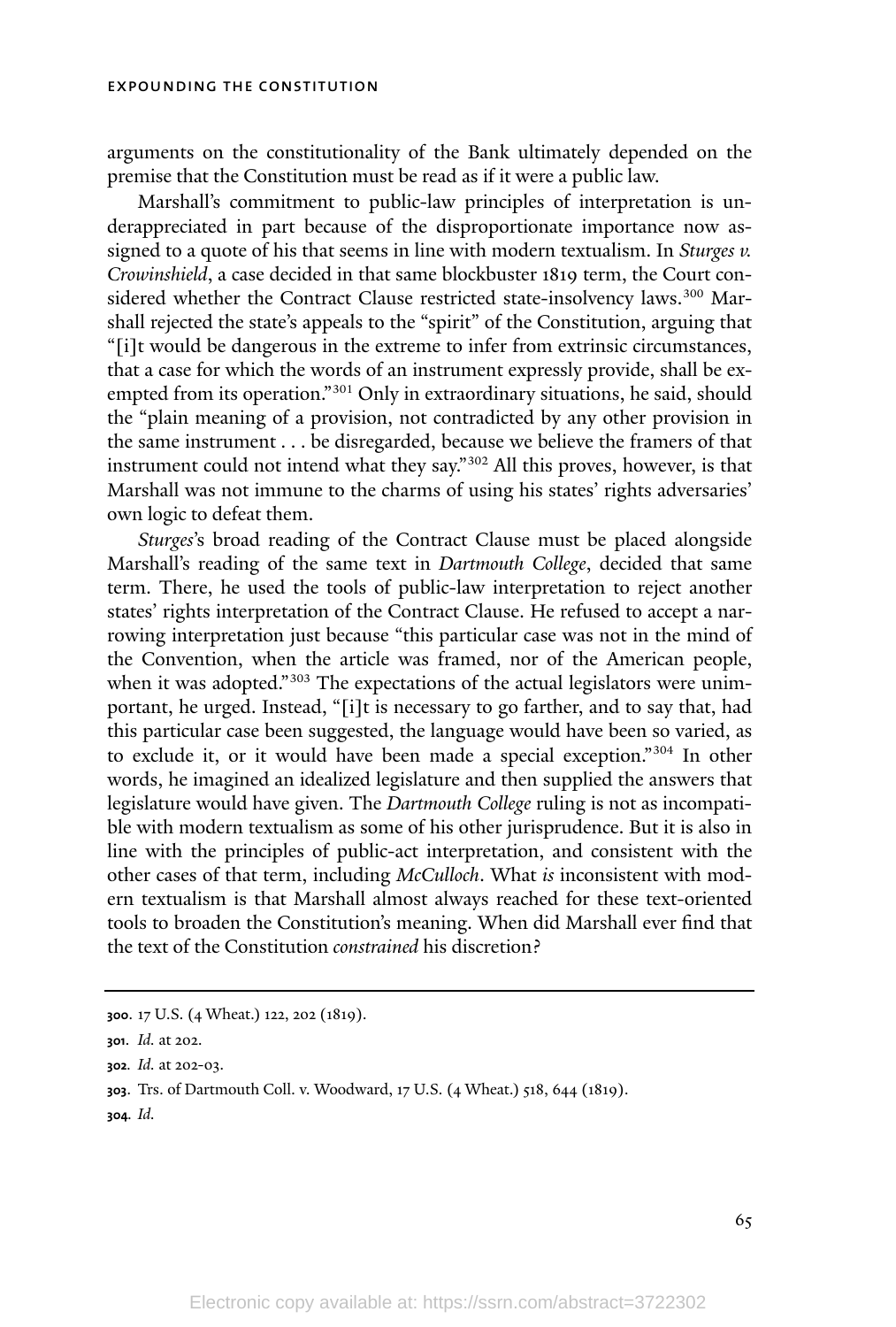Marshall failed to convince his critics. His *McCulloch* opinion came under furious attack in essays published anonymously in a major Republican newspaper. Again, the issue was not the Bank. One of Marshall's anonymous critics, Virginia's Judge William Brockenbrough, said he was "willing to acquiesce in" the existence of the Bank itself. He objected to "the *principles* which brought it into life in the year 1791, and those by which it is supported now by the supreme court." 305

The first of these "dangerous" principles was the denial "that the powers of the federal government [were]  $\ldots$  delegated by the states."<sup>306</sup> Brockenbrough gave a point-by-point counterargument marshalling evidence of the states' involvement in the ratification of the Constitution. Even had an overwhelming majority of the whole people assented to the Constitution, he said, it still would not have bound the people of tiny Rhode Island had they not voted, as a state, to ratify it. And he pointed out that the Constitution could be amended only by recourse to state legislatures. "[T]his doctrine, which denies that the states are parties to the federal compact, was pressed with great zeal" during the Adams administration, when "the Congress . . . by the force of implication passed a sedition law, and vested the President with arbitrary and despotic powers."<sup>307</sup> But the Virginia and Kentucky Resolutions had "exposed and refuted" that "doctrine" and he "did not expect that it would be brought forward at this day under the supposed sanction of the highest judicial authority." 308

Brockenbrough also renewed Virginia's objection to the idea that the Constitution had made the Supreme Court the arbiter of contests between state and federal power. Because Maryland's lawyers in *McCulloch* had not questioned the Court's jurisdiction, Marshall could begin his *McCulloch* opinion with a grandiose, unsupported statement of his own jurisdiction. Marshall's first paragraph affirmed that a "decision" assigning "the conflicting powers of the Government of the Union and of its members" could "be made" "by this tribunal alone," because "[o]n the Supreme Court of the United States has the Constitution of our country devolved this important duty."<sup>309</sup> Judge Brockenbrough found this idea laughable. He cited state-court decisions refuting the position,

**<sup>305</sup>**. Amphictyon, Letter to the Editor, *On the Opinion of the Supreme Court* . . . *. No. 2*, RICH. EN-QUIRER, Apr. 2, 1819, at 3 [hereinafter Amphictyon, *No. 2*]; *see* Eric Tscheschlock, *Mistaken Identity: Spencer Roane and the "Amphictyon" Letters of 1819*, 106 VA. MAG. HIST. & BIOGRAPHY 201, 211 (1998) (identifying Brockenbrough as likely Amphictyon).

**<sup>306</sup>**. Amphictyon, Letter to the Editor, *On the Opinion of the Supreme Court . . . . No. 1*, RICH. EN-QUIRER, Mar. 30, 1819, at 3 [hereinafter Amphictyon, *No.* 1].

**<sup>307</sup>***. Id.*

**<sup>308</sup>***. Id.*

**<sup>309</sup>**. McCulloch v. Maryland, 17 U.S. (4 Wheat.) 316, 400-01 (1819).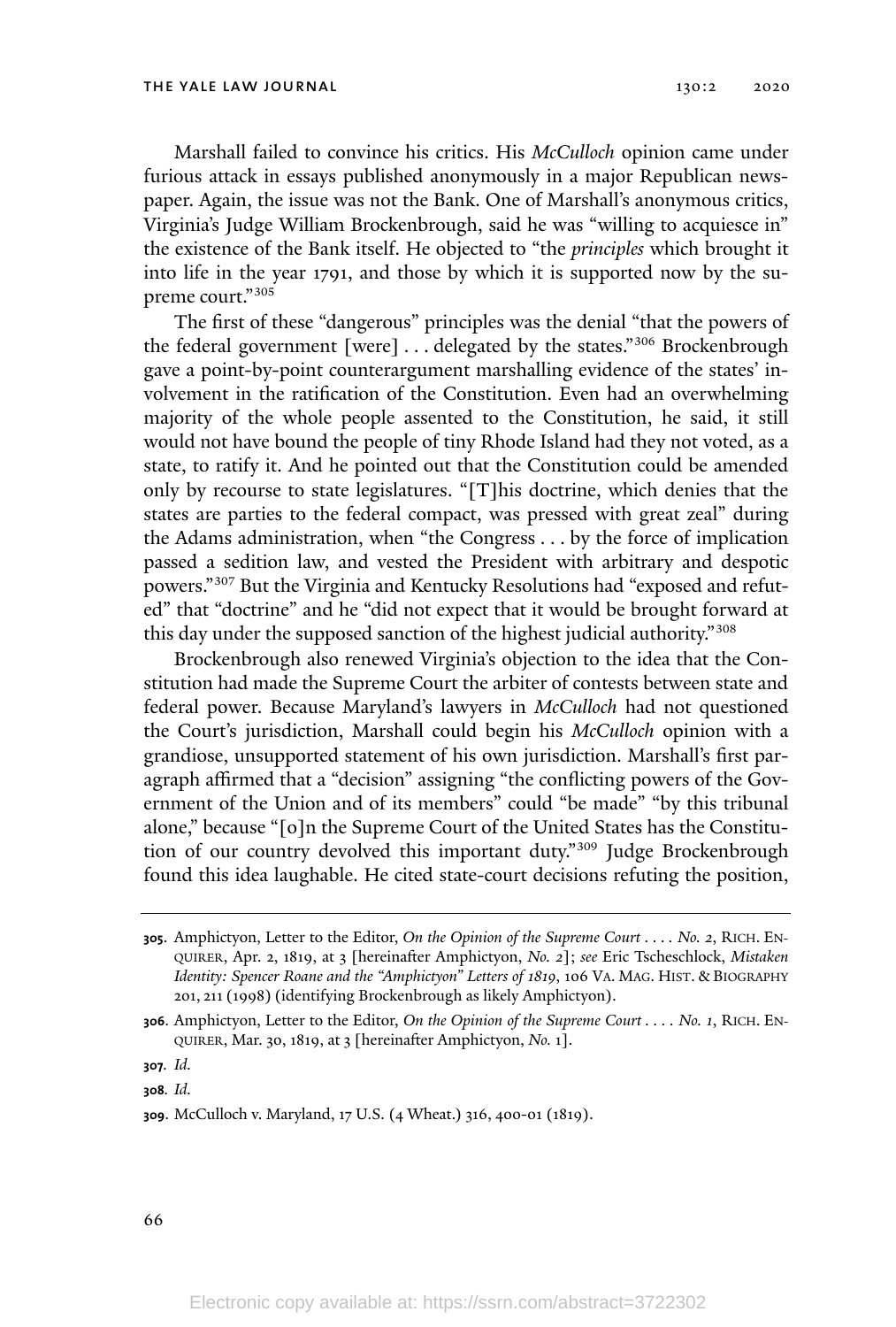including Virginia's *Hunter v. Martin* and a Pennsylvania case, *Respublica v. Cobbett*. <sup>310</sup> He also "humbly" pointed out what he saw as its basic illogic: "[T]he states never could have committed an act of such egregious folly as to agree that their umpire should be altogether appointed and paid by the other party."<sup>311</sup> In his own series of anonymous essays attacking *McCulloch*, Virginia's Judge Spencer Roane agreed. He urged that the "court had no power to adjudicate away the *reserved* rights of a sovereign member of the confederacy, and vest them in the general government."<sup>312</sup> While "[t]he power of the supreme court is indeed great . . . it does not extend to every thing; it is not great enough to *change* the constitution."<sup>313</sup>

The essays also took on what they saw as a "second" dangerous "principle": "that the grant of powers to [the federal] government . . . ought to be construed in a liberal, rather than a restricted sense." <sup>314</sup> Roane dismissed Marshall's carefully constructed distinction between ends specifically enumerated in the Constitution and the implied means used to effectuate them. "That man must be a deplorable idiot, who does not see that there is no earthly difference between an *unlimited* grant of power, and a grant limited in its terms, but accompanied with *unlimited* means of carrying it into execution."<sup>315</sup> Marshall's reading of the words "necessary and proper" as "appropriate, conducive to," or "convenient," had "in effect, expunged those words from the constitution" because there was "no essential difference between" erasing the words "and reading them in a sense entirely arbitrary." <sup>316</sup> This was unacceptable, said Judge Roane. "Great as is the confidence of the nation in all its tribunals, they are not at liberty to change the meaning of our language."<sup>317</sup> And the alarming consequence of this liberal construction was to extend a "general power of attorney to congress."<sup>318</sup>

**318***. Id.* (emphasis omitted).

**<sup>310</sup>**. Amphictyon, *No. 1*, *supra* note 306, at 3 (first citing Hunter v. Martin, 18 Va. (4 Munf.) 1 (1814), *rev'd sub nom.* Martin v. Hunter's Lessee, 14 U.S. (1 Wheat.) 304 (1816); and then citing Respublica v. Cobbett, 3 U.S. (3 Dall.) 467 (Pa. 1798)).

**<sup>311</sup>***. Id.*

**<sup>312</sup>**. Hampden, Letter to the Editor, *Rights of "The States," and of "The People," No. 1*, RICH. EN-QUIRER, June 11, 1819, at 3; *see* Tscheschlock, *supra* note 305, at 211 (identifying Hampden as Roane).

**<sup>313</sup>***.* Hampden, *supra* note 312, at 3.

**<sup>314</sup>**. Amphictyon, *No. 1*, *supra* note 306, at 3.

**<sup>315</sup>**. Hampden, *supra* note 312, at 3.

**<sup>316</sup>***. Id.*

**<sup>317</sup>***. Id.*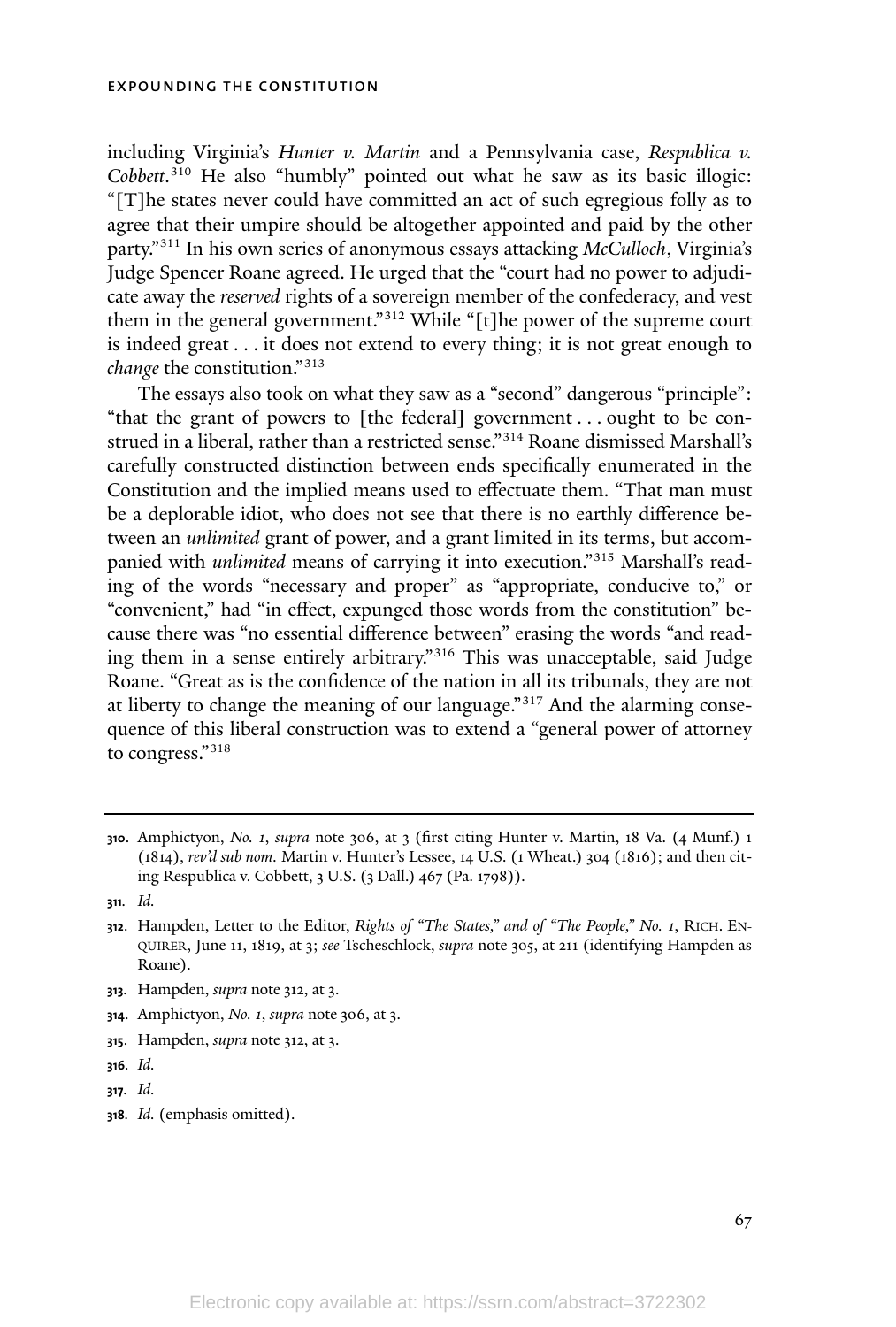The essayists also argued that these dangerous principles were pure dicta: neither a decision about the nation's origin nor one about the principles of construction applicable to the Constitution had been necessary to the resolution of the case. Therefore, the opinion was "extra-judicial" and "not more binding or obligatory than the opinion of any other six intelligent members of the community."<sup>319</sup> Given all of *McCulloch*'s flaws, the essayists "trust[ed] that neither the Congress, nor the President, will consider themselves bound by that decision in any *future* case, but will pursue the true meaning of the constitution, and not usurp powers never granted to them."<sup>320</sup>

Marshall confided in Story that he feared the impact of this criticism. If successful, the private-law analogy would "convert[]" "the constitution . . . into the old confederation." <sup>321</sup> That anxiety prompted Marshall to write his own responsive essays and to publish them under a pseudonym in the newspapers. These anonymous essays in defense of *McCulloch* said little that was new, but they said it in a furious tone. At points, Marshall even descended to ad hominem attacks on his critics. <sup>322</sup> This was not the reaction of a Chief Justice who had, in the words of the typical modern constitutional law casebook, *established* the principles asserted in the Court's *Martin v. Hunter's Lessee* and *McCulloch v. Maryland* opinions. It more closely resembles the flailing of a person who sees his philosophy in decline.

## *D. The Court in Retreat:* Cohens v. Virginia

The assertiveness of *Martin* and *McCulloch* was short lived. By the 1820s, the debate over federal authority began its long shift from legalistic wrangling

**<sup>319</sup>**. Amphictyon, *No. 1*, *supra* note 306, at 3.

**<sup>320</sup>**. Amphictyon, *No. 2*, *supra* note 305, at 2.

**<sup>321</sup>**. Letter from John Marshall to Joseph Story (May 27, 1819), *in* 8 THE PAPERS OF JOHN MAR-SHALL 313, 314 (Charles F. Hobson ed., 1995).

**<sup>322</sup>**. Marshall accused Amphictyon of trying to impose his views on a gullible and excitable public for political gain: "The decision of the Supreme Court . . . has been seized as a fair occasion for once more agitating the publick mind, and reviving those unfounded jealousies by whose blind aid ambition climbs the ladder of power." John Marshall, *A Friend to the Union*, PHILA. UNION (Apr. 24-28, 1819), *reprinted in* JOHN MARSHALL'<sup>S</sup> DEFENSE OF *MCCULLOCH <sup>V</sup>. MARYLAND* 78, 78 (Gerald Gunther ed., 1969). He made the same accusation when responding to Hampden's criticisms, which he also smeared as a "ranting declamation," saying, "[w]hy has Hampden attempted thus plainly to pervert this opinion, and to ascribe to it doctrines which it clearly rejects? He knows well that prejudices once impressed on the public mind, are not easily removed; and that the progress of truth and reason is slow." John Marshall, *A Friend of the Constitution*, ALEXANDRIA GAZETTE (June 30-July 15, 1819), *reprinted in* JOHN MARSHALL'<sup>S</sup> DEFENSE OF *MCCULLOCH <sup>V</sup>. MARYLAND* , *supra*, at 155, 157, 186.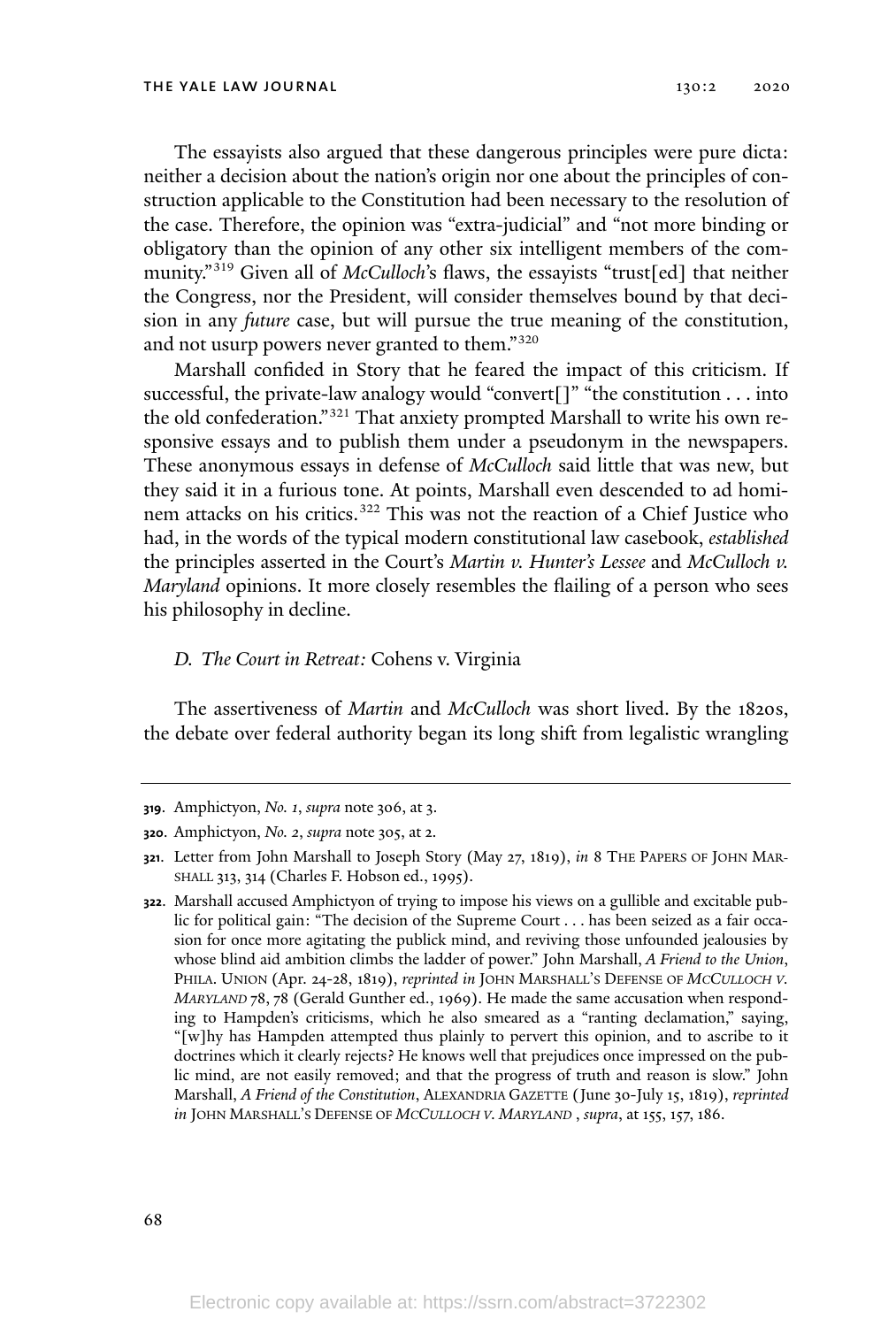to the bitter political dispute that would eventually ignite the Civil War. Marshall's deep concern, and the real vulnerability of his position, was on display in his opinion in *Cohens v. Virginia*. The case should have been straightforward: Congress authorized the Cohen brothers to operate a lottery in Washington, D.C. When they sold tickets in Virginia, they were arrested and convicted of violating state law. Under the rule established in *McCulloch v. Maryland*, the defendants should have won. It was undisputed that Congress had the right to "exercise exclusive Legislation in all Cases whatsoever"<sup>323</sup> in Washington, D.C., and this included the power to create a lottery. To restrict the sales of lottery tickets to D.C. would render Congress's power less effective. Under *McCulloch*, therefore, Congress's power to legislate for D.C. implied a power to protect that legislation from state interference, and Virginia could not restrict the sale of tickets. But Virginia refused even to engage with the *McCulloch* precedent or the merits of the case. The state sent its lawyers to the Supreme Court with instructions to restrict their arguments to the issue ostensibly settled five years earlier in *Martin*: they insisted that the Court lacked jurisdiction to hear appeals from state-court decisions. "[I]f the jurisdiction of the Court should be sustained," they were instructed to "consider their duties as at an end."<sup>324</sup>

Virginia's audacity put Marshall on the defensive. He keenly felt just how precarious his position had become. In a prescient passage, Marshall lamented how the Virginians "maintain that the nation does not possess a department capable of restraining peaceably, and by authority of law, any attempts which may be made, by a part, against the legitimate powers of the whole."<sup>325</sup> This meant "that the government is reduced to the alternative of submitting to such attempts, or of resisting them by force."<sup>326</sup> Not daring to lecture Virginia on its obligation to follow *Martin* and *McCulloch*, he tried an appeal to reason. Was the Supreme Court's appellate jurisdiction over state courts "unreasonable"? Marshall "th[ought] not":

We think that in a government acknowledgedly supreme, with respect to objects of vital interest to the nation, there is nothing inconsistent with sound reason, nothing incompatible with the nature of government, in making all its departments supreme, so far as respects those objects, and so far as is necessary to their attainment. 327

**<sup>323</sup>**. U.S. CONST. art. I, § 8, cl. 17.

**<sup>324</sup>***. Constitutional Question*, 19 NILES' WKLY. REG., Feb. 24, 1821, at 417.

**<sup>325</sup>**. Cohens v. Virginia, 19 U.S. (6 Wheat.) 264, 377 (1821).

**<sup>326</sup>***. Id.*

**<sup>327</sup>***. Id.* at 414-15.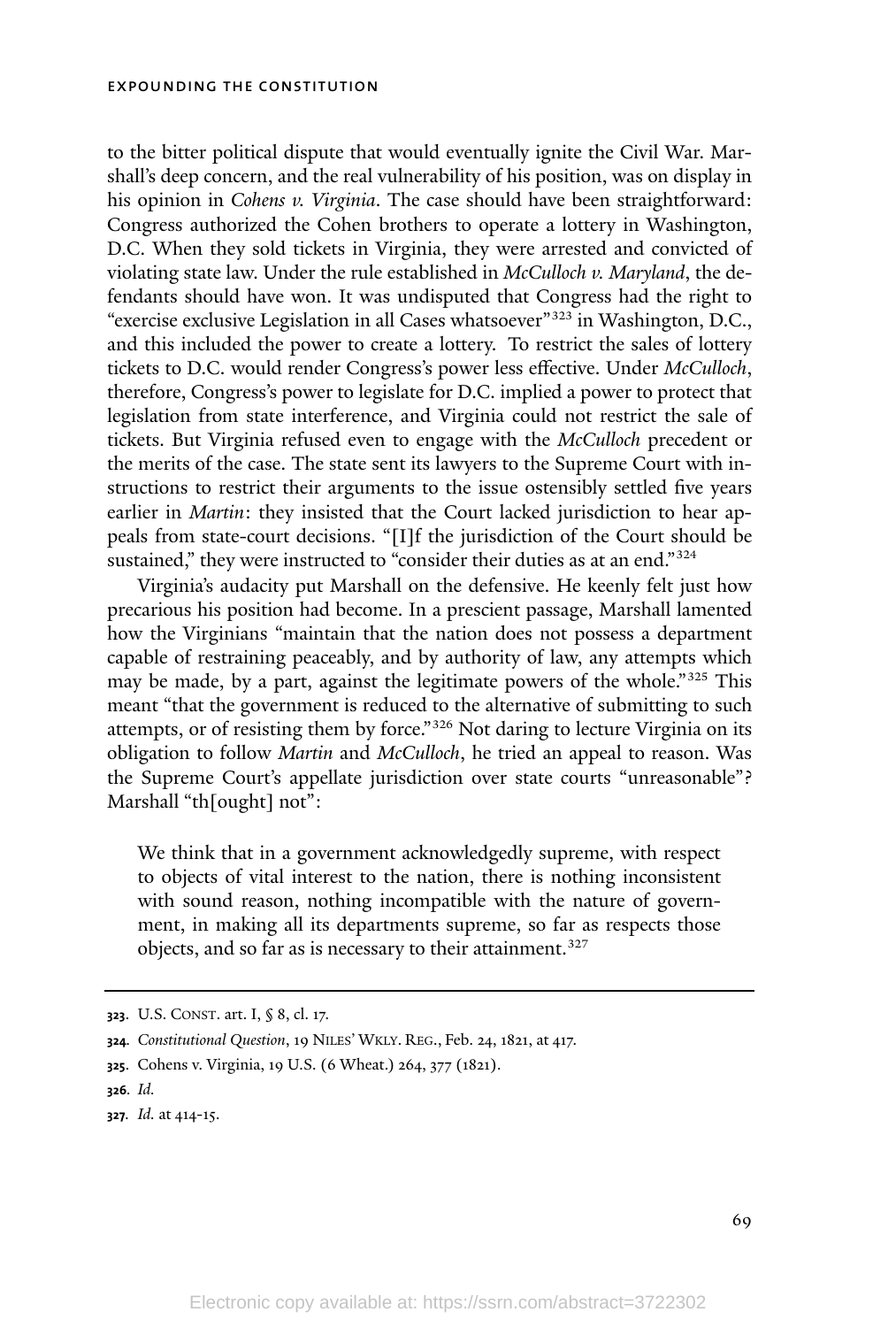Marshall felt less confident in asserting a broad, purpose-directed reading of the text. He did not bother to repeat the trick of reading the supremacy of the federal government into the Supremacy Clause, as he had in *McCulloch*, instead relying on the support of the feeble adverb "acknowledgedly." And in a sign that the attack on his public-act analogy had gotten under his skin, Marshall turned the tables on his critics. He insisted that it was the Virginians who were interpreting the Constitution according to their view of its "spirit" while Marshall hewed to its "words." <sup>328</sup> Marshall then strained to find a reading of the state and federal statutes that would allow him to avoid either striking down Virginia's statute or reversing the decision of a Virginia court. As in *Marbury*, Marshall stated his principles while practicing a form of realpolitik to avoid acknowledging that the Court was powerless to impose its ruling. 329

Marshall did not win the battle over the Constitution's characterization, at least not during his lifetime or for the generation that followed. Recalcitrant states saw the Court's weakness and exploited it. Marshall's "great" opinions came to stand as evidence of the weakness of Marshall's position, the incapacity of the Court, and the validity of alternative interpretations of the Constitution. After the Court handed down *McCulloch*, the State of Ohio refused to repeal the punitive tax law it had enacted to drive the Bank of the United States out of the state. A committee of Ohio's legislature published a legal opinion defending the decision, explaining that it was "not . . . either in theory or in practice, the necessary consequence of a decision of the Supreme Court, that all who claim rights of the same nature with those decided by the court are required to acquiesce."<sup>330</sup> As proof, the committee cited "cases in which the decisions of that tribunal have been followed by no effective consequence."<sup>331</sup> These included *Marbury v. Madison*, in which the Court had decided that Marbury was entitled to his commission. But "Mr. Marbury never did obtain his commission; the person appointed in his place continued to act; his acts were admitted to be valid; and President Jefferson retained his standing in the estimation of the American people."<sup>332</sup> In that case, "[t]he decision of the Supreme Court proved to be to-

**<sup>328</sup>***. Id.* at 422.

**<sup>329</sup>***. See* Mark A. Graber, *The Passive-Aggressive Virtues:* Cohens v. Virginia *and the Problematic Establishment of Judicial Power*, 12 CONST. COMMENT. 67 (1995) (interpreting *Cohens* along these lines).

**<sup>330</sup>***. Right of a State to Tax a Branch of the United States Bank*, 37 ANNALS OF CONG. 1684, 1697 (1821).

**<sup>331</sup>***. Id.*

**<sup>332</sup>***. Id.*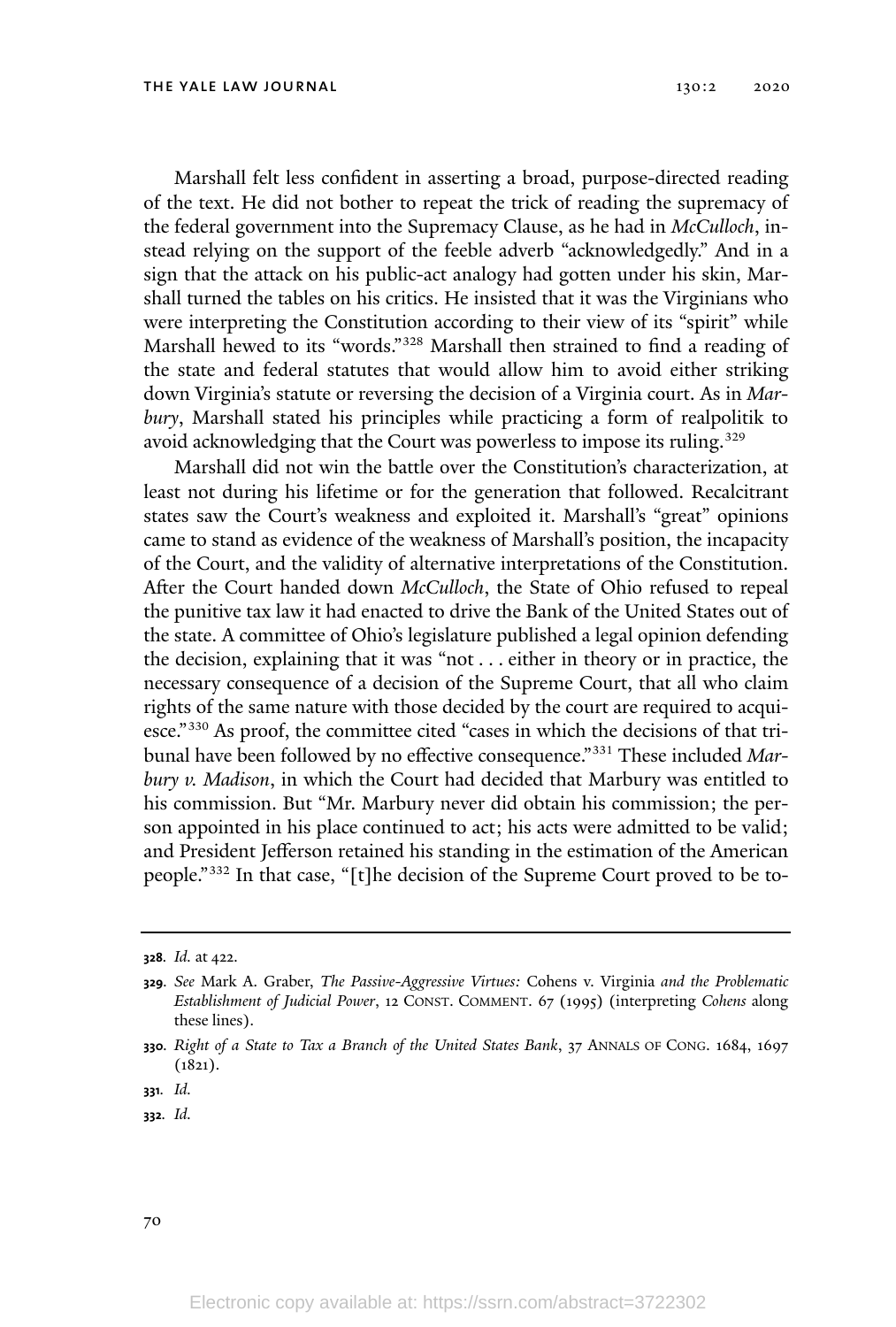tally impotent and unavailing." <sup>333</sup> The same was true of the Court's decision in *Fletcher v. Peck*, where the decision "availed" the winners "nothing, unless as a make-weight in effecting a compromise."<sup>334</sup>

The State of Ohio took these cases as "evidence that, in great questions of political rights and political powers, a decision of the Supreme Court of the United States is not conclusive of the rights decided by it."<sup>335</sup> The bottom line was, "[i]f the United States stand justified in withholding a commission when the court adjudged it to be the party's right," and if, in other cases, the Supreme Court's decision was merely one step along the way to an eventual political resolution, "surely the State of Ohio ought not to be condemned because she did not abandon her solemn legislative acts as a dead letter upon the promulgation of an opinion of that tribunal."336

Over time, some of the principles Virginia had championed gained adherents. In 1832, Andrew Jackson vetoed a bill reauthorizing the Bank of the United States. His veto message repudiated Marshall's grandiose claim, set out in the first paragraph of his *McCulloch* opinion, that the Constitution made the Supreme Court the final authority on constitutional questions. Jackson insisted to the contrary that "[e]ach public officer who takes an oath to support the Constitution swears that he will support it as he understands it, and not as it is understood by others." <sup>337</sup> Nothing the Court had said could convince Jackson that the bank was constitutional or alter his understanding of his resulting duty. This view of his oath aligned Jackson with Virginia's explanation of the Supremacy Clause in *Hunter v. Martin*. Jackson was no advocate of state nullification—he subscribed to no principle that undermined his own power—but his understanding of the Constitution brought him closer to Virginia than to Marshall.

If Marshall's public-act analogy failed, however, it is not because the private-act analogy triumphed. By the end of the 1820s, the position articulated by Thomas Jefferson in 1798 and Spencer Roane in 1814 had become antique. The conversation about federal authority had shifted away from principles of construction and taken on new, more dangerous terms. All along the way, lawyers and judges had hinted at the possibility that disagreements over the Constitu-

**<sup>333</sup>***. Id.*

**<sup>334</sup>***. Id.*

**<sup>335</sup>***. Id.*

**<sup>336</sup>***. Id.*

**<sup>337</sup>**. Andrew Jackson, Veto Message (July 10, 1832), *in* 2 A COMPILATION OF THE MESSAGES AND PAPERS OF THE PRESIDENTS, 1789-1897, at 576, 582 (Washington, D.C., Gov't Printing Office 1896).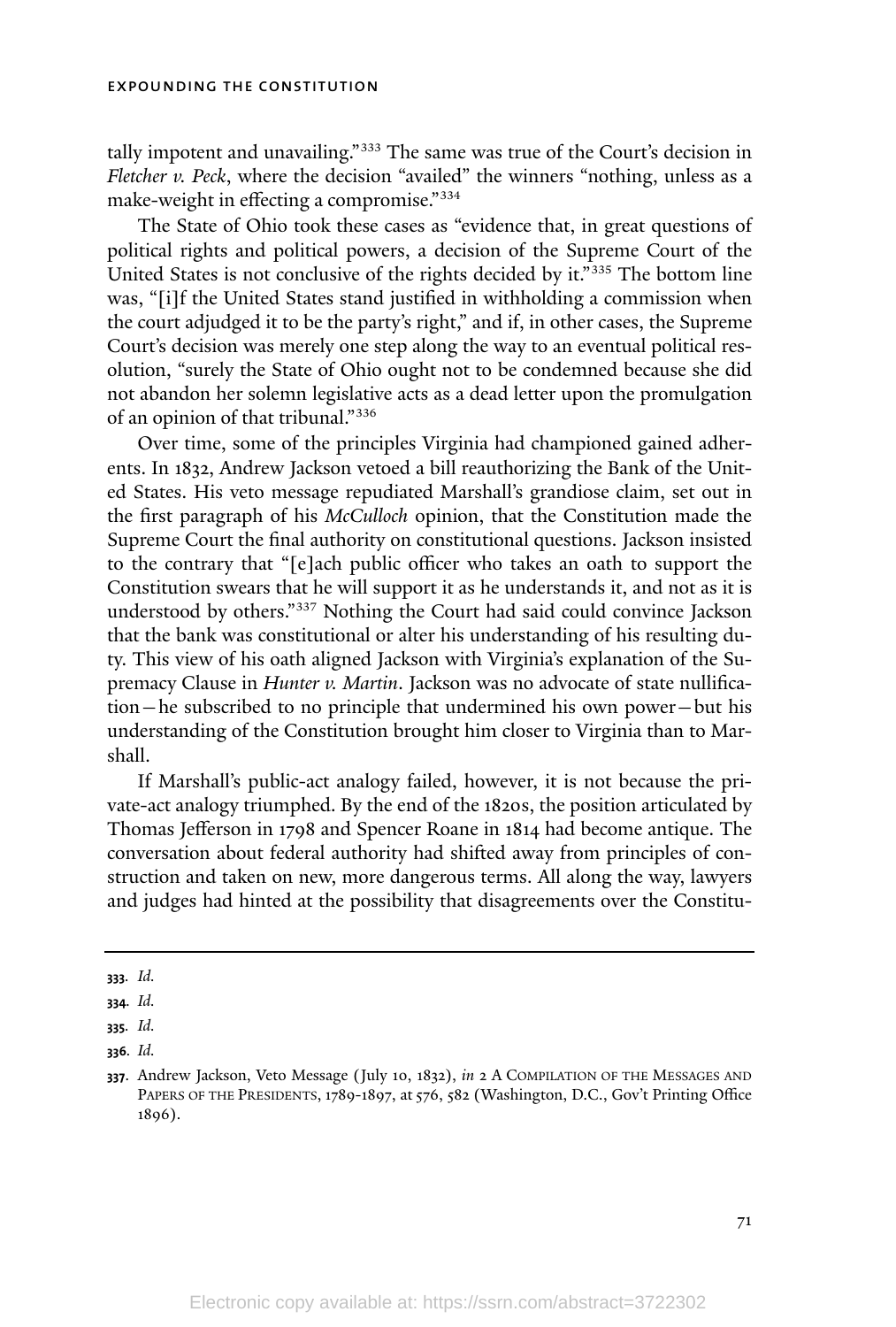tion might result in a serious political break. These cases risked "a conflict between the national and state authorities that may ultimately involve both in one common ruin," said one of the lawyers in *Martin v. Hunter's Lessee*. 338 "The taper of judicial discord may become the torch of civil war, and though the breath of a judge can extinguish the first, the wisdom of the statesman may not quench the latter."<sup>339</sup> Marshall made the same point in *McCulloch*, warning that the questions presented "must be decided *peacefully*, or remain a source of hostile legislation," and "perhaps of hostility of a still more serious nature."<sup>340</sup> *McCulloch*'s critics in Virginia responded with the meager reassurance that Virginia would never use "force to support her doctrines, till other measures have entirely failed."<sup>341</sup>

By 1829, some believed that moment had come. After Congress imposed tariffs that particularly hurt Southern economic interests, South Carolina denied the law's validity in an essay and series of resolutions that looked back to the Virginia and Kentucky Resolutions for precedent. This "Exposition and Protest," written by John C. Calhoun, reasserted the compact theory of the nation's origins. But instead of continuing on to make the familiar argument for private-act principles of interpretation, the essay took another turn. Calhoun urged that the fight over principles of construction was over. The attempt to promote "a rigid rule of construction," while laudable, had failed.<sup>342</sup> Instead, the "decisive proof of our own short experience" had been that "[i]f the minority has a right to select its rule of construction, a majority will exercise the same, but with this striking difference, that the power of the former will be a mere nullity, against that of the latter."<sup>343</sup> Calhoun admitted the "importance" of "a proper system of construction."<sup>344</sup> But he thought it had become "perfectly clear that no system of the kind, however perfect, can prescribe bounds to the encroachment of power." <sup>345</sup> The arena of conflict, he insisted, must shift, and the friends of state prerogative must now admit the truth: "that power can only be met with power." 346

**339***. Id.*

- **<sup>341</sup>**. Amphictyon, *No. 2*, *supra* note 305, at 3.
- **<sup>342</sup>**. Special Comm. of House of Representatives of S.C., Exposition and Protest on the Tariff 29 (Columbia, S.C., D.W. Sims 1829).
- **343**. *Id*.

- **345***. Id.*
- **346***. Id.*

**<sup>338</sup>**. 14 U.S. (1 Wheat.) 304, 320 (1816).

**<sup>340</sup>**. McCulloch v. Maryland, 17 U.S. (4 Wheat.) 316, 400-01 (1819).

**<sup>344</sup>***. Id*.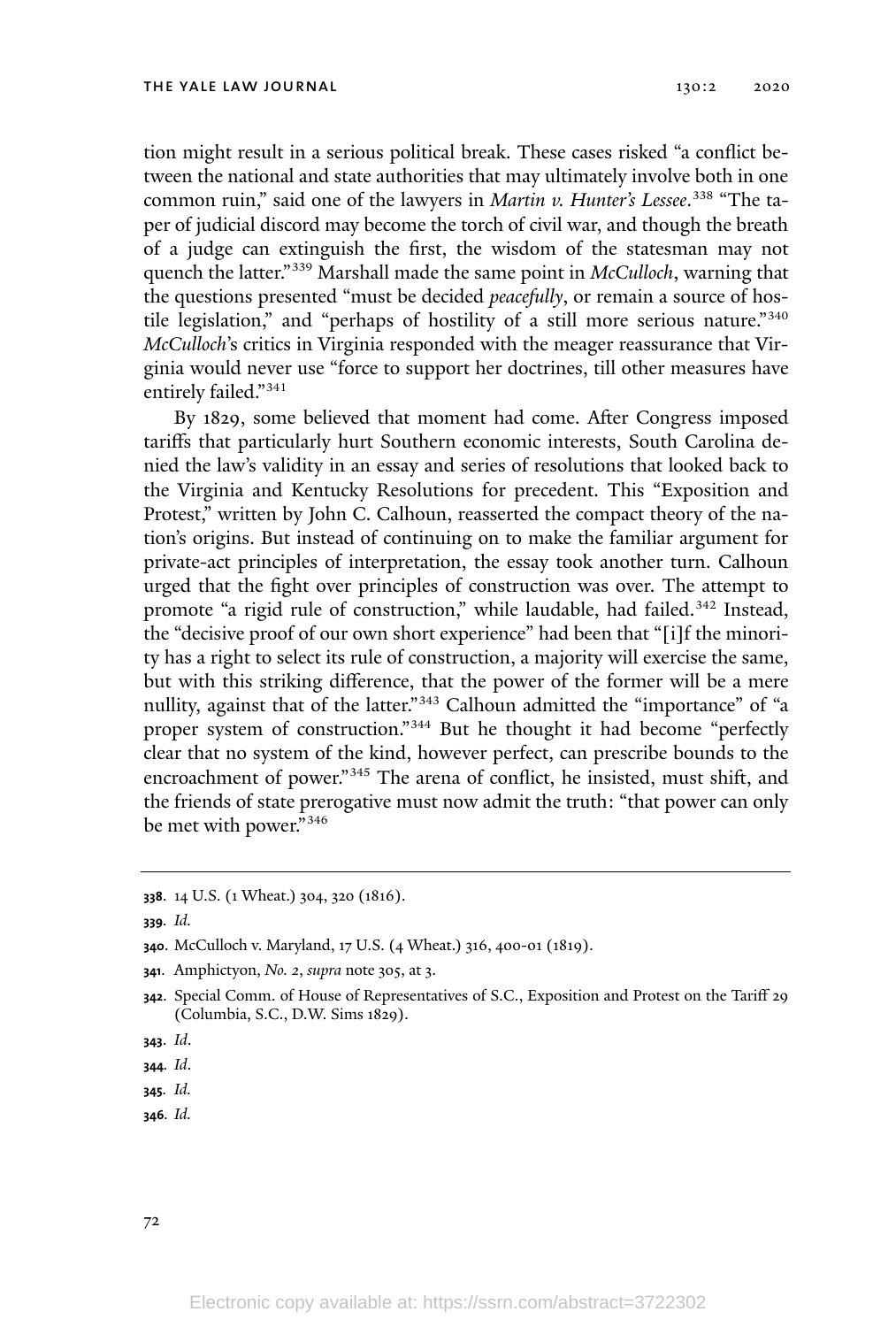## **iv. scholarly and practical implications**

## *A. Statutory Interpretation*

When legal scholars have attended to the fascinating history of statutory interpretation, an overemphasis on current jurisprudential and political debates has sometimes clouded their vision. In a previous generation, legal-process scholars rediscovered the early American tradition of equitable interpretation and promoted it as an example of how purpose-driven interpretation could work within the American constitutional framework.<sup>347</sup> As I have explored in some detail elsewhere, these scholars missed important practical and constitutional differences between the America of the early-nineteenth century and the America of the twentieth.<sup>348</sup> That said, the lessons the legal-process scholars drew were much more direct, and their analysis of early America much more dexterous, than the efforts of those scholars and judges who now try to ally originalism with textualism in statutory interpretation.

Professor William N. Eskridge broke this ground first, when he rediscovered the use of equitable interpretation in the post-ratification decades and held it up as a challenge to Justice Scalia's dual legacy of originalism and textualism.<sup>349</sup> Professor John Manning, a leading disciple of that legacy, took up the challenge. Manning argued that the Founders were indeed textualists and that equitable interpretation was merely "a doctrinal artifact of an ancient English governmental structure, one that had blended governmental powers," and one that had not "translate[d] well into a U.S. Constitution marked by separated powers."<sup>350</sup> After examining the "relatively few federal statutory cases . . . [in] the early volumes of case reports," he thought it "safe to say that the equity of the statute never gained a secure foothold."<sup>351</sup> Eskridge then published a rejoinder, which read a wider range of early American legal sources, including the ratification debates and Chief Justice Marshall's jurisprudence, to argue that

- **<sup>350</sup>**. Manning, *supra* note 20, at 8.
- **<sup>351</sup>***. Id.* at 9.

**<sup>347</sup>***. See, e.g.*, James McCauley Landis, *Statutes and the Sources of Law*, *in* HARVARD LEGAL ESSAYS 213, 214-18 (1934).

**<sup>348</sup>***. See* Peterson, *supra* note 20, at 715*.*

**<sup>349</sup>**. William N. Eskridge, Jr., *Textualism, the Unknown Ideal?*, 96 MICH. L. REV. 1509, 1523-25 (1998).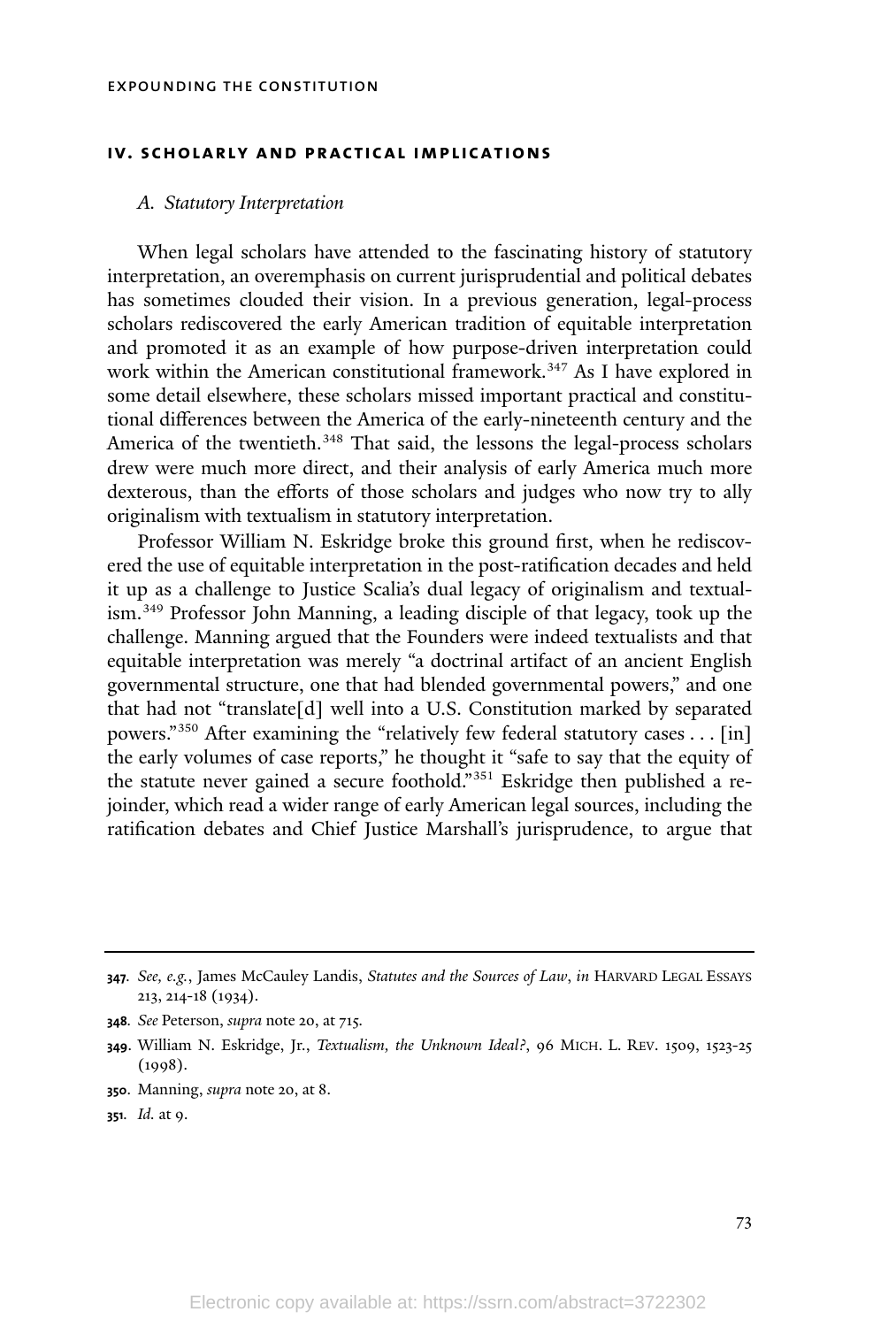#### THE YALE LAW JOURNAL 130:2 2020

Founding-era interpretive methods were more diverse than textualists would like to admit.<sup>352</sup>

Eskridge was right to call textualism's historical bona fides into question, and he would have been right even if he had found no evidence of equitable interpretation in the federal courts. One problem, not limited to investigations of early methods of statutory interpretation, is that scholars often look for their evidence of early American legal practice in the wrong places. The federal courts were specialty institutions, like a court of claims or an admiralty court would be today. Scholars who think of the federal courts as a sort of archetypal court might be misled into trying to use them to learn about early American jurisprudence. But federal courts had very limited jurisdiction, and what jurisdiction they had was so freighted with nonlegal pressure that their decisions cannot properly be understood without reference to their political context.

Under the first Judiciary Act, federal courts could hear only cases in admiralty and cases dealing with citizens of different states, penalties and forfeitures under the laws of the United States, and the small number of federal crimes. 353 There was no "federal question" jurisdiction. An 1801 act both increased the number of federal judges and expanded their jurisdiction,<sup>354</sup> but outgoing Federalists used that act to pack the courts with their own appointees. The federal courts were thereby thrust into party politics and confirmed as dangerous havens for a partisan philosophy that quickly waned in influence. The Jeffersonians repealed the 1801 Act in 1802, and the federal courts' jurisdiction shrank again.<sup>355</sup> Federal courts subsequently gained jurisdiction only to play highly unpopular and politically dangerous roles. For example, they received jurisdiction under a temporary provision after the War of 1812 so that federal customs

74

**<sup>352</sup>**. Eskridge, *supra* note 20, at 995-98; *see also* Jonathan T. Molot, *Reexamining* Marbury *in the Administrative State: A Structural and Institutional Defense of Judicial Power Over Statutory Interpretation*, 96 NW. U. L. REV. 1239, 1253 (2002) ("It is not surprising that Professors Manning and Eskridge would examine the founding materials for evidence of whether the Founders expected judges to serve as subordinates to the legislature or as members of a coordinate branch of government."); Cass R. Sunstein & Adrian Vermeule, *Interpretation and Institutions*, 101 MICH. L. REV. 885, 910 (2003) (describing the debate between Manning and Eskridge as "a fight that can end only in stalemate"). *But see* Victoria F. Nourse, *The Constitution and Legislative History*, 17 U. PA. J. CONST. L. 313, 317 n.21 (2014) (writing of the Manning and Eskridge debate: "The most prominent constitutional debate in statutory interpretation has centered around the nature of the 'judicial power,' an approach which I reject here, as incapable of either resolving the question or of asking the correct question.").

**<sup>353</sup>**. Judiciary Act of 1789, ch. 20, §§ 9, 11, 13, 1 Stat. 73, 76-81.

**<sup>354</sup>**. Judiciary Act of 1801, ch. 4, §§ 7, 11, 2 Stat. 89, 90-92 (providing for circuit judgeships and defining circuit-court jurisdiction) (repealed 1802).

**<sup>355</sup>**. Act of Mar. 8, 1802, ch. 8, §§ 1-2, 2 Stat. 132, 132.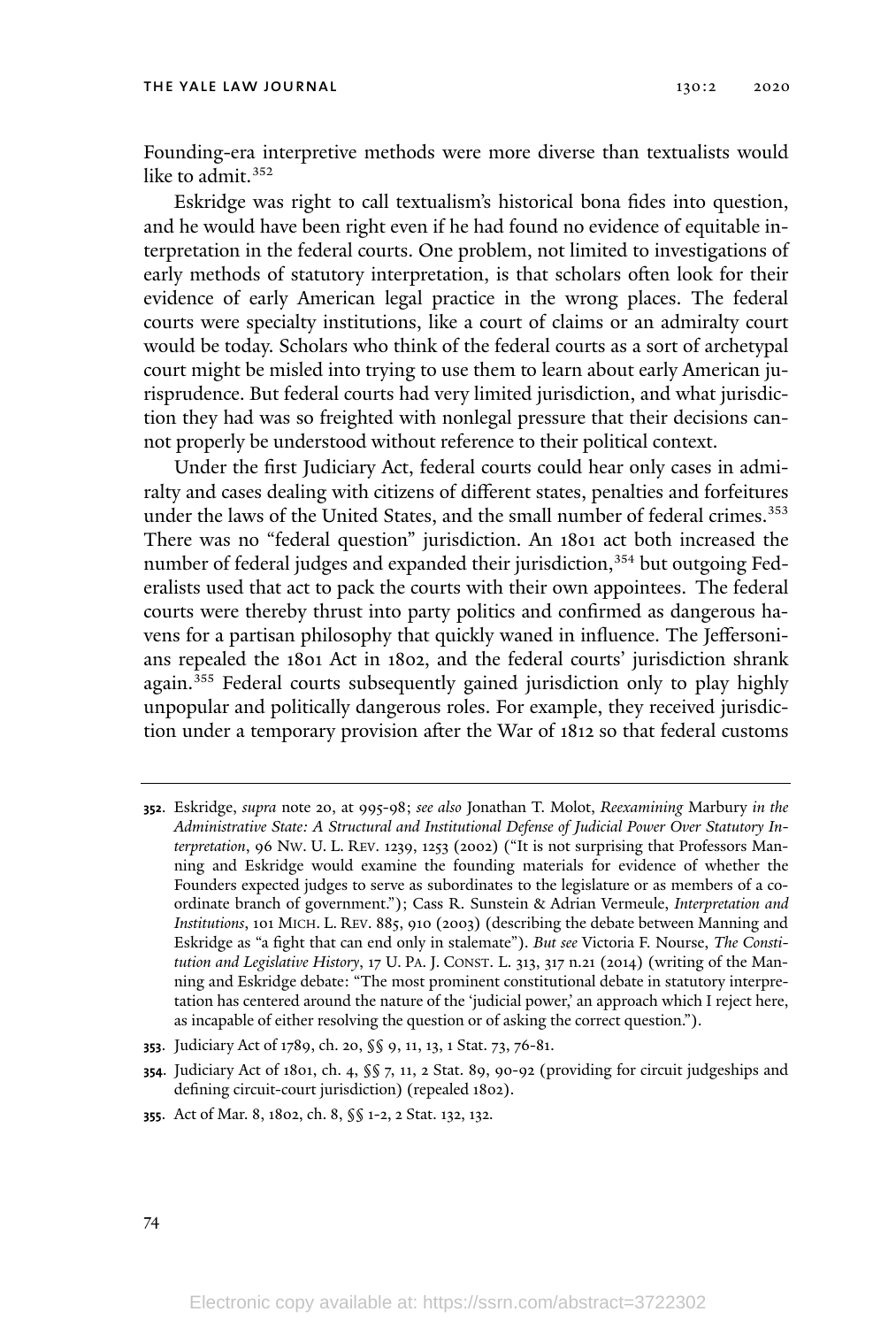collectors could remove their enforcement actions from state courts. <sup>356</sup> They also gained jurisdiction under the 1832 Force Bill in order to allow for suits to enforce tariffs on secessionists in South Carolina. <sup>357</sup> Again, they received jurisdiction under the 1850 Fugitive Slave Act to enforce slave owners' property rights in the North. <sup>358</sup> In other words, lower federal courts often served as outposts of the federal government, which was frequently resented as a foreign and unwelcome intruder in state affairs. At other times, they served as mediators for states with opposing interests. These roles often made Article III courts fora for something better described as diplomacy than law.

Therefore, a scholar trying to learn about historical legal practice using only the federal reporter has given himself an unduly narrowed and idiosyncratic focus. If we want to find out about *jurisprudence* in early America, we have to study the states. Only there can we see the interpretive conventions of this period applied in ordinary cases and by courts of general jurisdiction, and begin to draw conclusions about trends and traditions in early American law. Statecourt jurisprudence provides the best evidence of the legal principles judges and lawyers brought into debates over federal law.

An anachronistic focus on the federal courts has also meant that scholars tend to look at the wrong people. A conceit of some originalist methods, including corpus linguistics and other investigations of public meaning, is a charming but misplaced *democratic* style of engagement with the materials. Some scholars seem to view the legal world of the past, because it is old, as though it were flat, and as though any explanation or argument one can glean from that past has equal value. But to men of the time, it was very obvious that legal talents were not equally distributed. Certain men, including Kent of New York, Ruffin of North Carolina, DeSaussure of South Carolina, Roane of Virginia, Parker of Massachusetts, Smith of New Hampshire, Swift of Connecticut, and Brackenridge of Pennsylvania, along with a handful of others, distinguished themselves and had a disproportionate influence over their peers and over the direction of the law.<sup>359</sup>

- **<sup>357</sup>**. Act of Mar. 2, 1833, ch. 57, §§ 1-3, 4 Stat. 632, 632-34.
- **<sup>358</sup>**. Act of Sept. 18, 1850, ch. 60, §§ 1, 5-7, 9 Stat. 462, 462-64 (repealed 1864).

**<sup>356</sup>**. Act of Mar. 3, 1815, ch. 94, §§ 6, 8, 3 Stat. 231, 233-35 (providing for the Act to last for a year); Act of Feb. 4, 1815, ch. 31, §§ 8, 13, 3 Stat. 195, 198-99 (providing for the Act to last until the end of the War).

**<sup>359</sup>***. See* Peterson, *supra* note 20, at 719-20. I obviously disagree with Willard Hurst's assertion that "on the bench, Marshall alone" exerted "individual influence" over the direction of legal change. JAMES WILLARD HURST, THE GROWTH OF AMERICAN LAW: THE LAW MAKERS 17-18 (1950).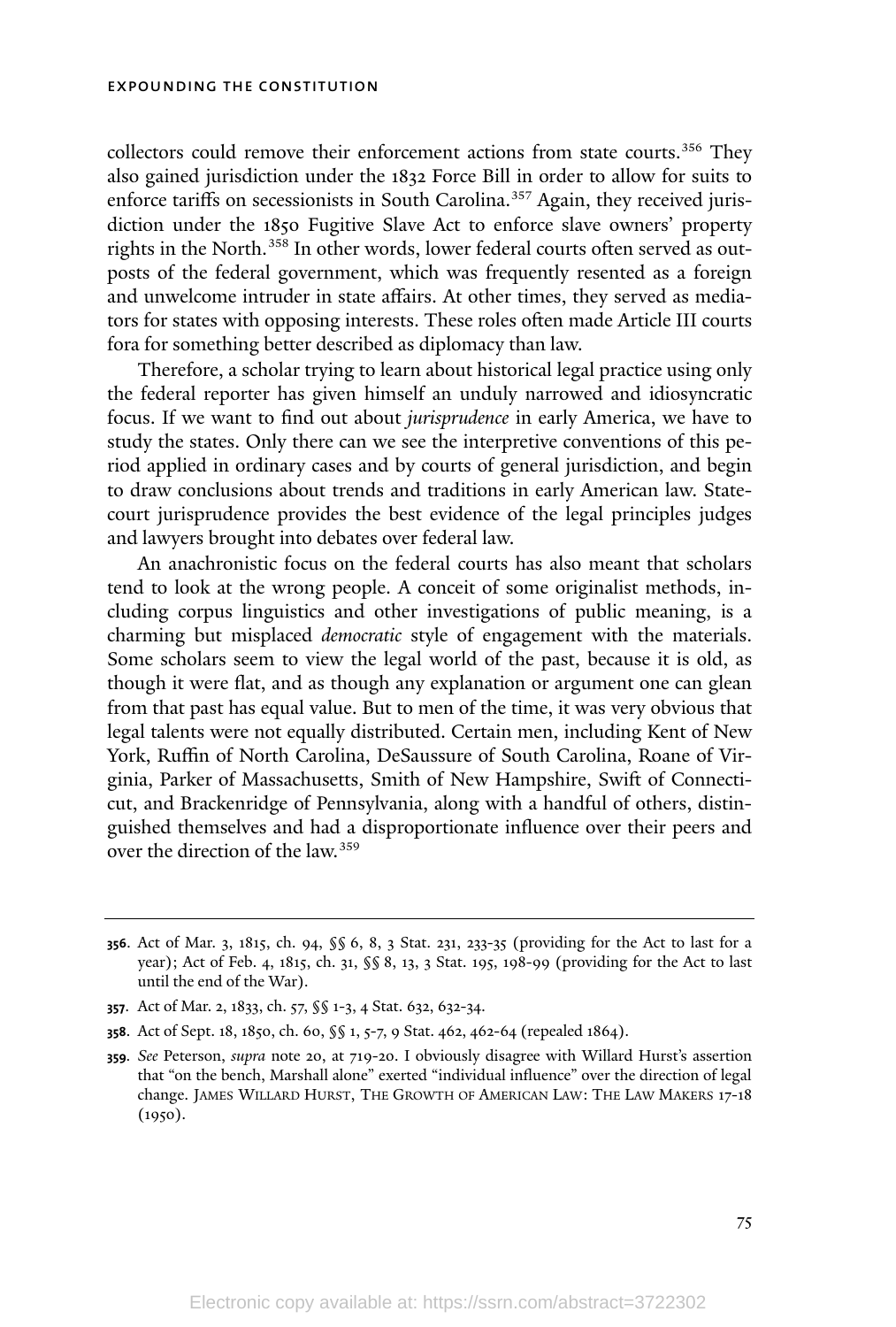These men were not Article III judges and they were not on the Supreme Court. The Supreme Court's obscurity and its initial lack of influence is one of the reasons it was so hard to get qualified men to stay in the job.<sup>360</sup> It is why the Court had to staff up with abrasive and mockable characters like Samuel Chase.<sup>361</sup> And it is also the only reason that John Marshall, Adams's second choice and a controversial pick for the job even within his own party, was able to secure the nomination for Chief Justice.<sup>362</sup> As Chief Justice, Marshall battled for influence over the direction of American law. This Article has argued—and more work could be done on this issue—that the Supreme Court of Virginia in the early nineteenth century must be understood as a competitor jurisdiction to the Supreme Court of Chief Justice Marshall, not a subordinate. If we want to describe the jurisprudence of early America in terms that early American judges and lawyers would recognize as accurate, we have to cite the men that they would have seen as the relevant thought leaders—the men they would have cited. Those are state-court judges.

Finally, it is critical that those who would ally textualism with originalism appreciate that jurisprudence, along with American theories on government, changed. Professor Manning was confident he had found proof of textualism at the Founding even though the pre-nineteenth-century evidence was inconclusive because he found that *after* 1800, *John Marshall* used methods of statutory interpretation that look like textualism. <sup>363</sup> But Marshall's jurisprudence was idiosyncratic. Marshall the lawyer was a product of the Founding era, certainly. That is why he reached for the familiar interpretive paradigms this Article has described to address the novel challenge of a written Federal Constitution. But Marshall's work can hardly tell us *what* "the Founders" thought about how

**<sup>363</sup>***. See* Manning, *supra* note 20, at 89-91.

**<sup>360</sup>**. President Adams nominated John Marshall only after "Chief Justice Oliver Ellsworth had resigned from the Supreme Court, and John Jay, the former chief justice, had declined a new appointment." *John Marshall: Appointment as Chief Justice in 1801*, *in* 1 THE DOCUMENTARY HISTORY OF THE SUPREME COURT OF THE UNITED STATES, 1789-1800, pt. 1, at 148, 151 (Maeva Marcus, James R. Perry, James M. Buchanan, Christine R. Jordan, Stephen L. Tull, Sandra F. VanBurkleo, Sarah E. Blank, Nancy L. Matthews & Marc Pachter eds., 1985).

**<sup>361</sup>***.* President Washington was "wary about nominating" Chase and offered him the seat only after he "had trouble filling a vacancy on the Supreme Court." This "was an unpopular choice, even with the Federalists, and the Senate, uneasy about Chase's cantankerous nature, only reluctantly confirmed his appointment." Another federal judge later admitted that he "never sat with [Chase] without pain, as he was forever getting into some intemperate and unnecessary squabble." *See* ELLIS, *supra* note 212, at 76-77, 82.

**<sup>362</sup>***. See* THE DOCUMENTARY HISTORY OF THE SUPREME COURT OF THE UNITED STATES, 1789-1800 *supra* note 360, pt. 2, at 918-28 (relaying letters discussing the appointment of John Marshall, rather than William Paterson, for the Chief Justice position after John Jay rejected it).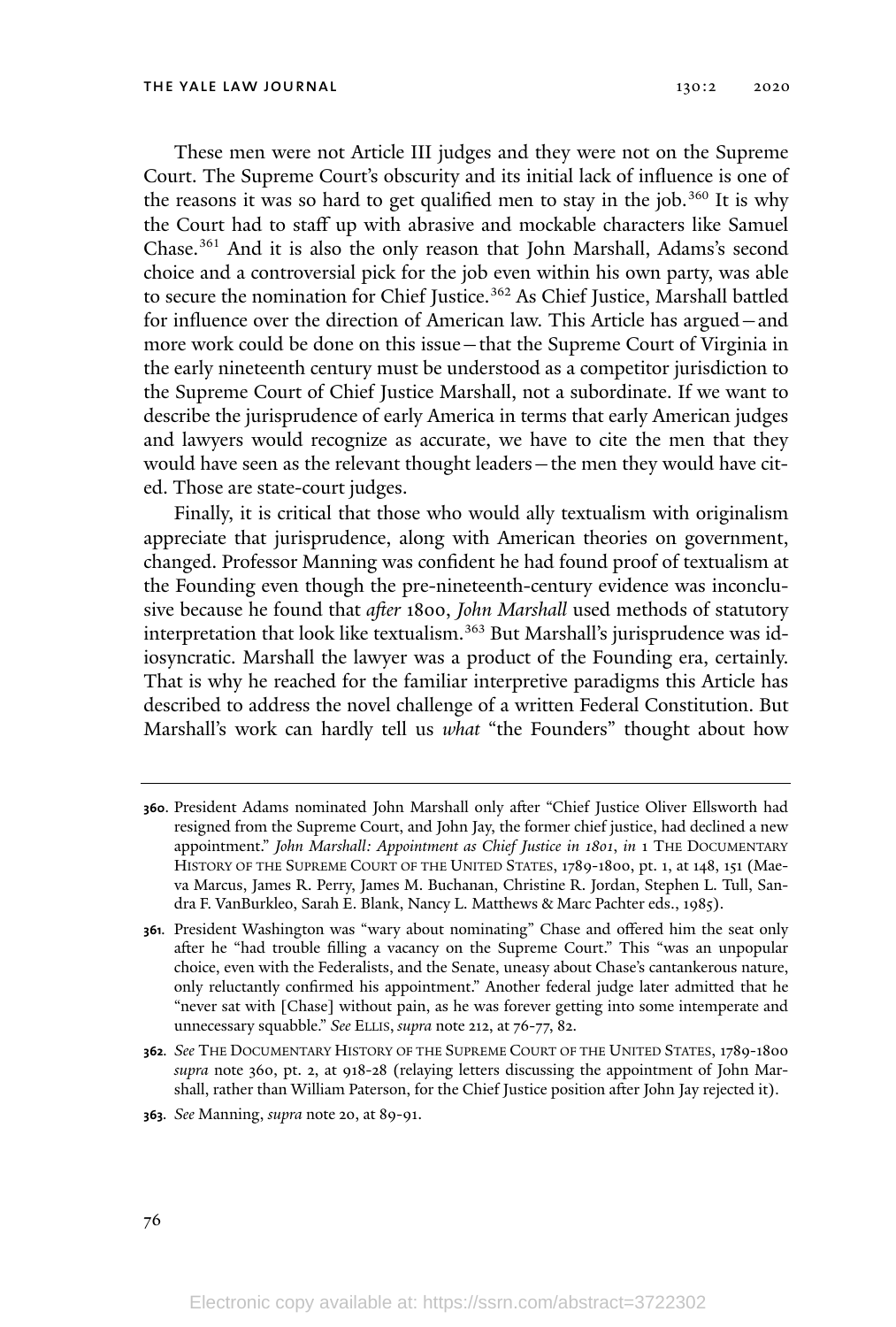statutes or the Constitution should be read. Rather, Marshall is important because, as a prolific member of that lawyerly generation, he helps us to understand *how* they thought about those questions.

Marshall took office just as some Founding-era expectations were upended in ways that forced influential men to change their ideas about constitutional government. Among other developments, the Founders failed to anticipate the politics that brought Jefferson into the presidency. John Marshall was a savvy political actor who was able to build his Court's stature because he was adaptive, not because he hewed to the ideas of ten, twenty, and thirty years earlier. His sensitivity when dealing with federal statutes was his way of managing the relationship between his Court and a hostile Congress. And that is why looking primarily to the federal courts and the Marshall Court to find out how statutes were interpreted in early America has tended to obscure distinctions like the one outlined in Part I of this Article.

In fact, early Americans were neither textualists nor always purposivists they were both, as the situation demanded. One key insight of this Article is that it is not helpful to look for *ideologies* of statutory interpretation in early America. That is so even though it is possible to find differences in approach and arguments among judges about how statutes should be interpreted in individual cases. Marshall asserted that "no difference of opinion can exist" on principles of interpretation even as he forged a new, idiosyncratic interpretive style of statutory interpretation.<sup>364</sup> We can understand all of these facts together only when we understand that for judges of the time, the watchword of statutory interpretation was function, not dogma.

And the function of statutory interpretation in early America was to help the legislature govern in the public welfare. Judges saw themselves as their legislatures' helpmeet. <sup>365</sup> Marshall's jurisprudence of interpretation looks strange for his time in part because his partner legislature was an unusually vigilant institution for the era, and it did not welcome as much assistance. The same was not true of most state legislatures, which were generally, if not invariably, lowcapacity institutions.<sup>366</sup>

Judges' general approach to interpretation, as Part I outlined, was first to discern the degree of intervention in the background law the statute had intended to effectuate. The question about whether a law was public or private was also a question about whether it was meant to add power to or take power out of the public weal; to regulate for the public or distribute a special privi-

**<sup>364</sup>**. United States v. Fisher, 6 U.S. (2 Cranch.) 358, 386 (1805).

**<sup>365</sup>**. *See* Peterson, *supra* note 20, at 723-24.

**<sup>366</sup>***. See id.* (describing judicial impressions of legislative incompetence)*.*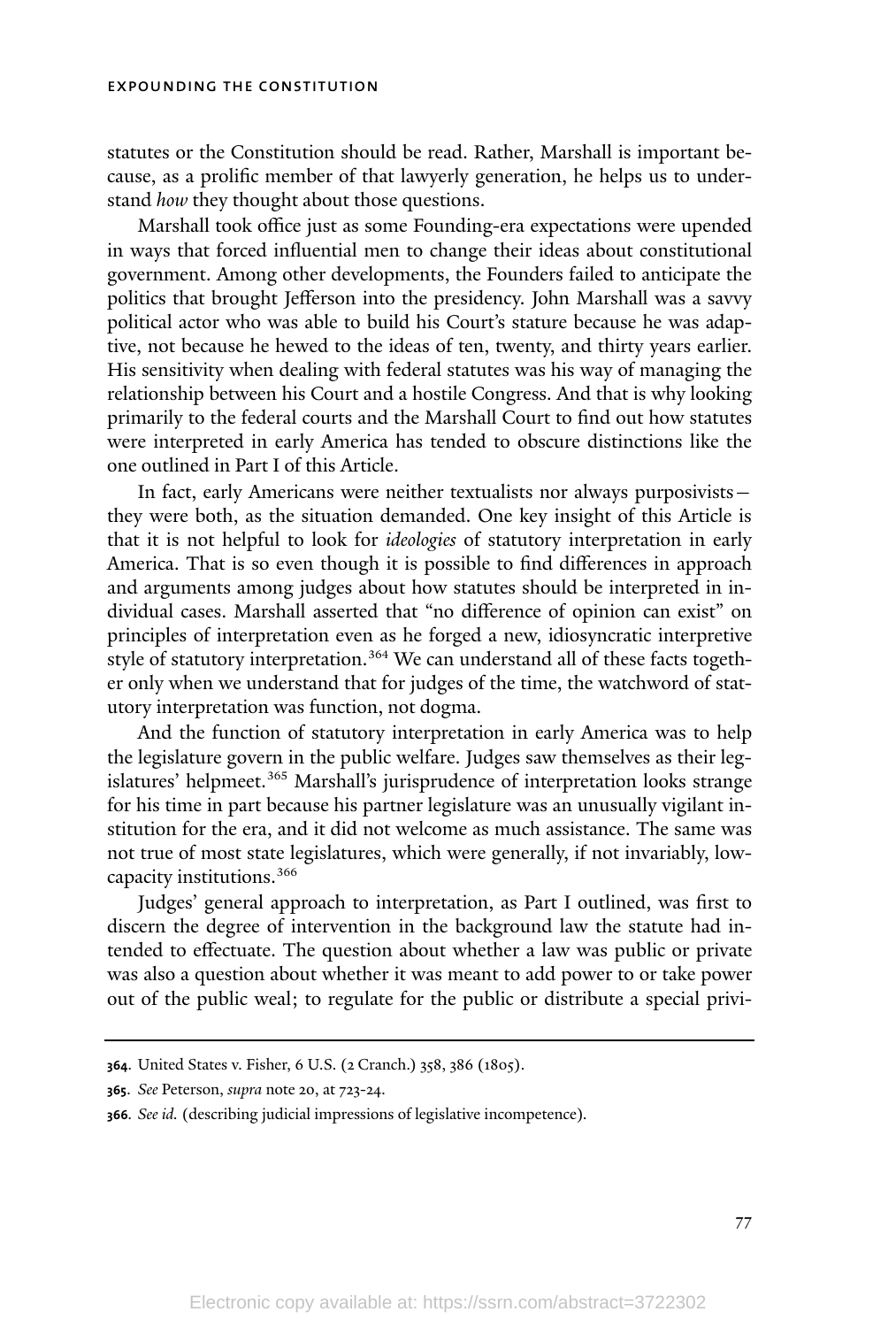lege; to expend a renewable public resource or to bargain a finite property or power away. Early American jurisprudence of interpretation aimed to interpret laws in the manner that most benefited, and least harmed, public welfare. Judges saw themselves as part of the government and cases involving interpretation as part of the work of governance. <sup>367</sup> To see their work as they did requires a substantial shift in perspective. Their approach is a far cry from the arm's-length relationship between judiciary and legislature one finds today in statutory-interpretation cases, in which judges see their role as either the legislature's faithful agent or reluctant disciplinarian.<sup>368</sup>

A modern judge who wants to pattern her jurisprudence on the past might well come away from this Article with the simple insight that the Founders would have interpreted today's generally applicable legislation broadly and flexibly to effectuate its purposes.<sup>369</sup> When dealing with public laws, the leading judges of early America would have eschewed a narrow focus on the text and would have felt free to read in new words or subtract erroneous ones when necessary to make a statute work. And they believed that part of their role was to help determine what it meant for a statute to "work," relying on their expertise in the background law and their sense of what public needs the statute might answer. 370

The modern judge could, however, glean a more fundamental and perhaps more valuable lesson from this heritage, if she took as a model early American judges' practical and constructive approach to statutory interpretation. Early American judges embraced their inevitable role in legislative statecraft and seriously set about the business of advancing the public good.<sup>371</sup>

# *B. Constitutional Interpretation*

I did not embark on this project to probe the historical bona fides of modern interpretive approaches—still less to prescribe one of my own. But this Article's findings have at least two potentially important implications for those who think judges should bear Founding-era practices in mind.

The first carries forward the methodological point just discussed in the context of statutory interpretation. The findings in this Article support the conclusions of other historians and scholars whose investigations of this same

- **369***. See supra* Section I.A.
- **<sup>370</sup>**. Peterson, *supra* note 20, at 713.
- **<sup>371</sup>***. See id.* at 735-36.

**<sup>367</sup>***. Id.* at 717.

**<sup>368</sup>***. See id.* at 713.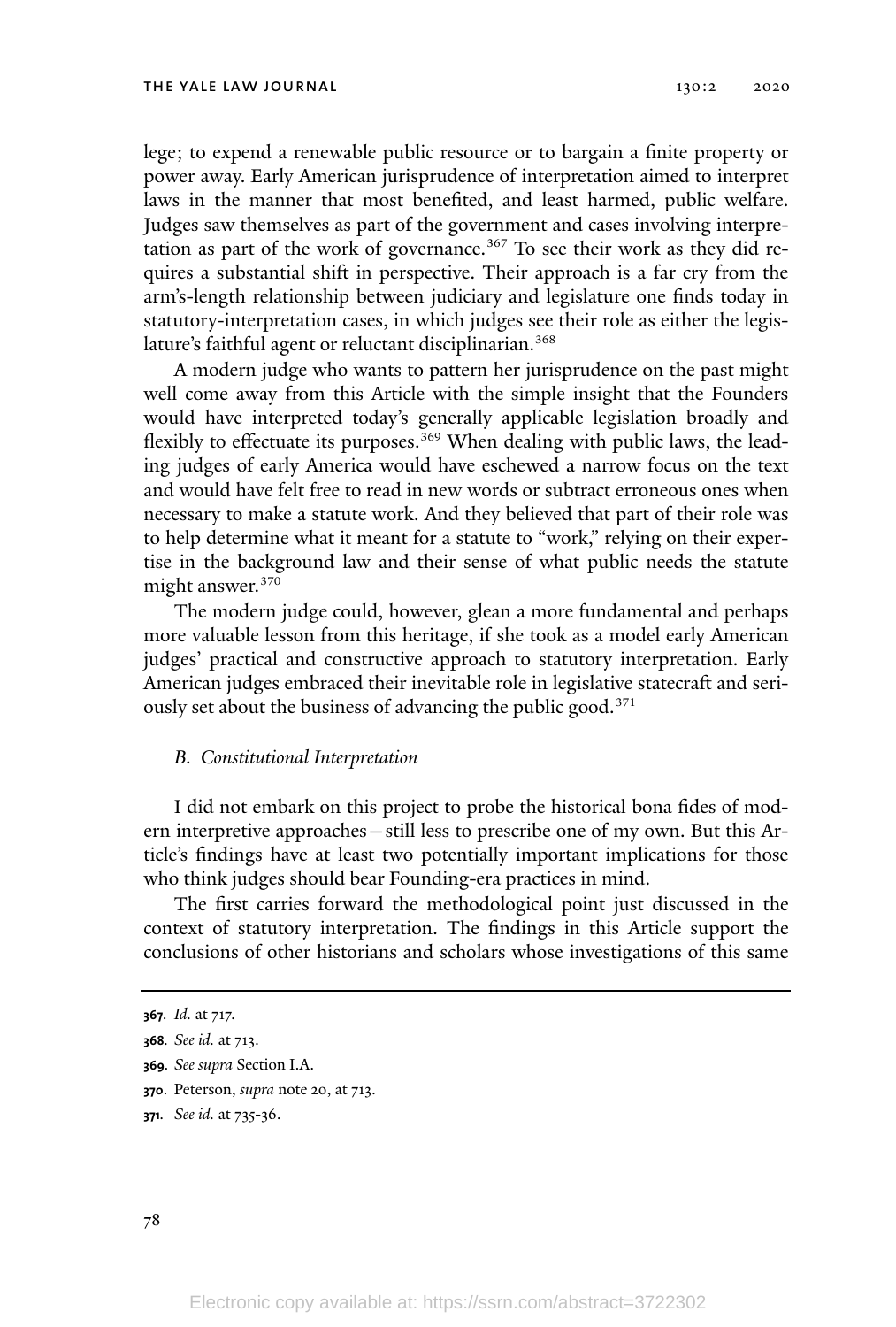period have challenged the idea that strict textualist constitutional interpretation predominated in the Founding era. They are in line with Jonathan Molot's observation that "[t]he Constitution's proponents . . . did not view linguistic indeterminacy or judicial leeway as a serious threat to popular rule or state sovereignty."<sup>372</sup> And this Article builds on Saul Cornell's work pointing out that the ambiguity of language was a main concern for the *opponents* of the 1787 Constitution. <sup>373</sup> The Federal Constitution was not ratified because it was explicit on all points or because its text could answer all the questions it was meant to address. It was ratified because enough of its supporters trusted that judges could elaborate on its text when necessary, just as they did with public legislation.

Sanford Levinson and other contemporary scholars have argued that modern interpretations of the Constitution are inevitable in part because the inherent ambiguity of language means that a document can almost never have a determinate meaning. Because "all language is read against a background of . . . shared understandings, purposes, and assumptions," he argues, it is impossible for contemporary interpreters to avoid injecting their own values into the text. <sup>374</sup> The Framers were alive to this conundrum. At least some of those who voted to ratify the Constitution did so anyway because they trusted that the principles applicable to public laws would provide courts the flexibility to resolve ambiguities and adapt as new circumstances arose.<sup>375</sup> Admitting that

**<sup>372</sup>**. Jonathan T. Molot, *The Judicial Perspective in the Administrative State: Reconciling Modern Doctrines of Deference with the Judiciary's Structural Role*, 53 STAN. L. REV. 1, 28 (2000); *see also* Jonathan T. Molot, *The Rise and Fall of Textualism*, 106 COLUM. L. REV. 1, 8 (2006) ("[T]he Founders' conflicting statements on the judicial role have helped to fuel the contemporary debate over modern textualism."). *But see* John F. Manning, *What Divides Textualists from Purposivists*, 106 COLUM. L. REV. 70, 75 (2006) (describing Molot's article as "thoughtful and reflective," but citing the Marshall era to push back on Molot's arguments about the Founding era). As I discuss above the line, I would argue that Marshall's jurisprudence is not good evidence of "Founding-era" practice.

**<sup>373</sup>**. Saul Cornell, *The People's Constitution vs. the Lawyer's Constitution: Popular Constitutionalism and the Original Debate over Originalism*, 23 YALE J.L. & HUMAN. 295, 307-10 (2011).

**<sup>374</sup>**. Sanford Levinson, *What Do Lawyers Know (and What Do They Do with Their Knowledge)? Comments on Schauer and Moore*, S. CAL. L. REV. 441, 449 (1985); *see also* White, *Law as Language*, *supra* note 23, at 417 ("[It is] absurd to speak as if the meaning of a text were always simply there to be observed and demonstrated in some quasi-scientific way."). *See generally* WHITE, LEGAL IMAGINATION, *supra* note 23 (describing how legal rhetoric helps constitute legal meaning).

**<sup>375</sup>**. But not all, of course. The ratification statements of several state conventions specified that the state had ratified on the understanding that "clauses are to be construed" narrowly. *See, e.g.*, New York Declaration of Rights, Form of Ratification, and Recommendatory Amendments to the Constitution, 26 July 1788, *reprinted in* 23 THE DOCUMENTARY HISTORY OF THE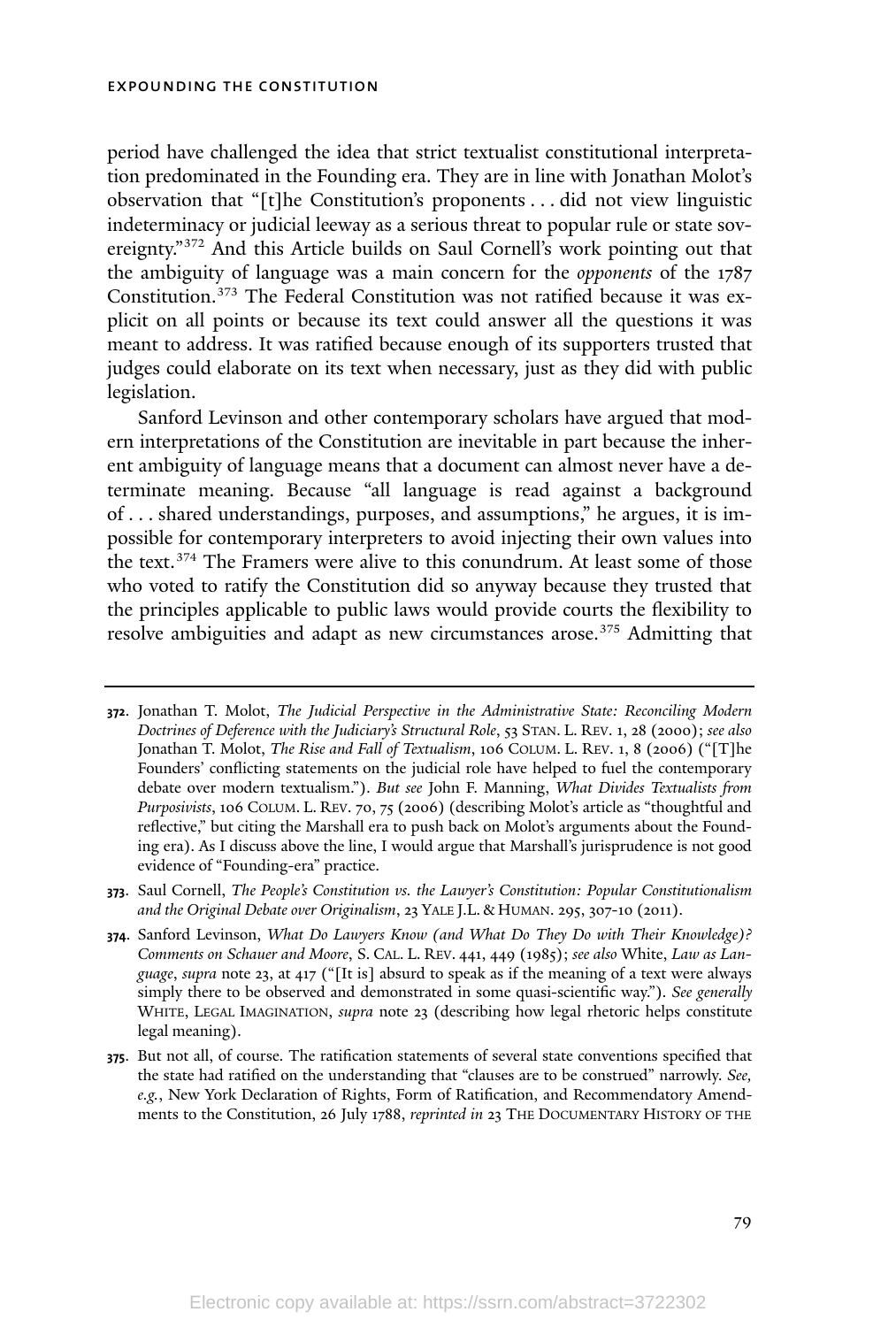language was imperfect and admitting that their vision was limited, these Founders had confidence in the Constitution's durability not because they assumed that future generations would or could derive a fixed and timeless meaning from its words, but because they expected that judges would interpolate the text to govern the "unforeseen." That is what public-act interpretation was all about.

The second implication is institutional. The Supreme Court, through its jurisprudence, increasingly characterizes itself as the constrained minister of the government, rather than a coequal participant in governance. In our time, the alliance of originalism and textualism has grounded a limited view of the Court's obligation, or indeed its capacity, to guarantee the rights-conveying provisions of the Federal Constitution. This Article suggests that historical practice does not support such a cramped view of judicial power.

Consider the Court's evolving approach to *Bivens* case law. To review: in the complaint that initiated *Bivens v. Six Unknown Named Agents*, Webster Bivens alleged that federal agents had entered his home, searched it, and arrested him in front of his family without a warrant and without probable cause. <sup>376</sup> Arguing that his Fourth Amendment rights were violated, he sued the officers for damages. The district court dismissed his suit in part because he failed to state a federal cause of action, as there was no federal statute creating a damages remedy for violations of the Fourth Amendment.<sup>377</sup> The Court of Appeals affirmed on that ground.<sup>378</sup> The Supreme Court granted certiorari to decide whether a federal officer's violation of a person's constitutional rights gives rise to a cause of action for damages, with or without a federal statute authorizing suit.<sup>379</sup>

In *Bivens*, the Supreme Court decided that federal courts do not have to wait for Congress to act to fashion remedies for constitutional violations. This holding was based on an analogy to the statutory-interpretation context. The Court pointed out that it was "well settled that where legal rights have been invaded, and a federal statute provides for a general right to sue for such invasion, federal courts may use any available remedy to make good the wrong

RATIFICATION OF THE CONSTITUTION 2326, 2327 (John P. Kaminski, Gaspare J. Saladino, Richard Leffler, Charles H. Schoenleber, Margaret A. Hogan & Jonathan M. Reid eds., 2009). Fascinatingly, these signing statements seem to have had little impact on the subsequent debate over proper interpretation.

**<sup>376</sup>**. 403 U.S. 388, 389 (1971).

**<sup>377</sup>***. Id.* at 389-90.

**<sup>378</sup>***. Id.* at 390.

**<sup>379</sup>***. See id.*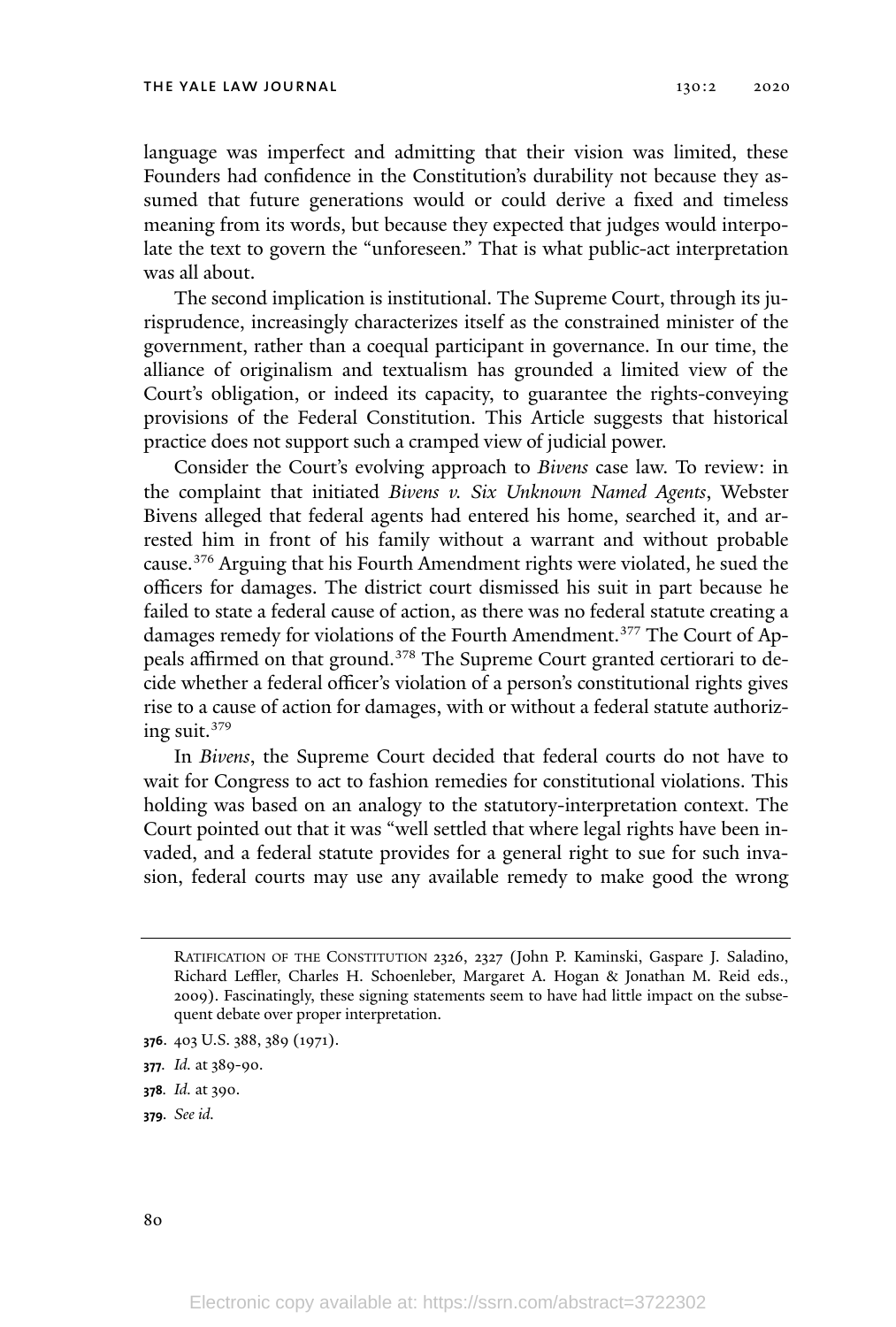done." <sup>380</sup> If courts could do this when federal statutes had been violated, the majority implied, then they could also recognize an action to vindicate constitutional rights.

The majority then saw the Court as an institution capable of policy judgment and creativity in defense of constitutional rights. Chief Justice Burger's dissent argued that a "judicially create[d] . . . damage[s] remedy" did not serve "the important values of the doctrine of separation of powers," and he chided the majority that "[l]egislation is the business of the Congress."<sup>381</sup> But Justice Harlan's concurrence pushed back, making more explicit the connection between the Court's statutory-interpretation powers and its conclusion about its own constitutional powers. He argued that it didn't make sense to say that "the decision to grant compensatory relief involves a resolution of policy considerations not susceptible of judicial discernment," when the Court felt free to read damages remedies into statutes "where, in its view, damages are necessary to effectuate the congressional policy underpinning the substantive provisions of the statute."<sup>382</sup> And if the Court could add in a damages provision to vindicate a legal interest created by statute, then "the fact that the interest is protected by the Constitution rather than statute or common law" could not "justif[y] the assertion that federal courts are powerless to grant damages in the absence of explicit congressional action authorizing the remedy."<sup>383</sup> In deciding which remedy, monetary or equitable, was appropriate, Harlan urged that "the range of policy considerations we may take into account is at least as broad as the range . . . a legislature would consider."<sup>384</sup> And he saw the sensible exercise of this judicial authority as "important," writing that in a "civilized society," the "judicial branch of the Nation's government [must] stand ready to afford a remedy" for "the most flagrant and patently unjustified sorts of police conduct." 385

Fifty years later, while *Bivens* has not been overruled, the logic of the *Bivens* dissent is now the majority position. It may be not too much to say that as a result, our society is appreciably less "civilized." In *Hernandez v. Mesa*, the Court

**<sup>380</sup>***. Id.* at 396 (quoting Bell v. Hood, 327 U.S. 678, 684 (1946)).

**<sup>381</sup>***. Id.* at 411-12 (Burger, C.J., dissenting).

**<sup>382</sup>***. Id.* at 402 (Harlan, J., concurring in the judgment) (first citing J.I. Case Co. v. Borak, 377 U.S. 426 (1964); then citing Tunstall v. Bhd. of Locomotive Firemen & Enginemen, 323 U.S. 210, 213 (1944); and then comparing Wyandotte Transp. Co. v. United States, 389 U.S. 191, 201-04 (1967)).

**<sup>383</sup>***. Id.* at 403.

**<sup>384</sup>***. Id.* at 407.

**<sup>385</sup>***. Id.* at 411.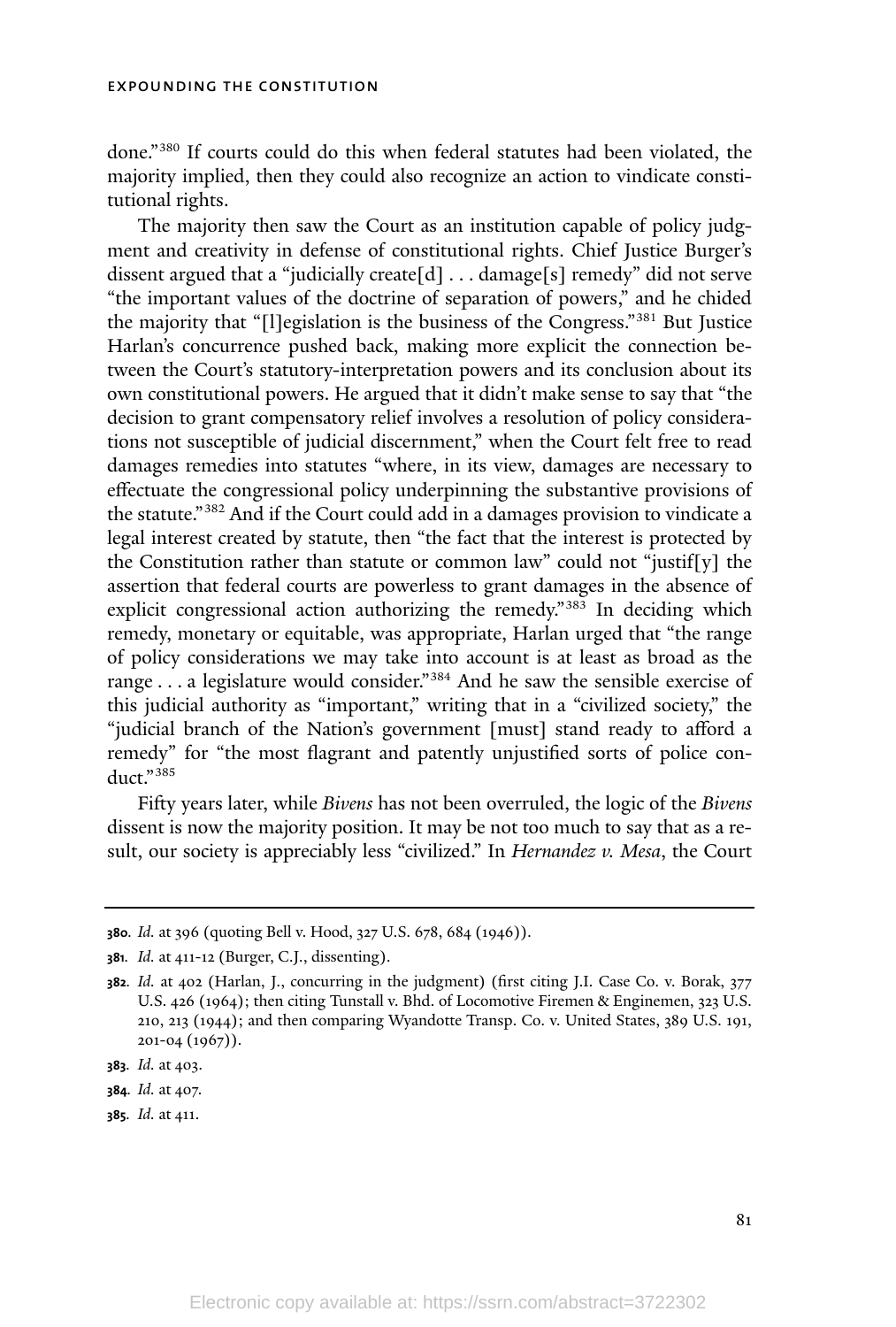refused to allow parents to sue a border-police officer responsible for aiming across the U.S. border into Mexico and shooting their child, who had been either playing a game that involved running up to touch the border wall (the account of Mexican eyewitnesses who filmed the incident on their cell phones), or throwing rocks (the officer's account).<sup>386</sup>

The *Mesa* Court explained that *Bivens* and the cases that expanded its holding to other official misconduct "were the products of an era when the Court routinely inferred 'causes of action' that were 'not explicit' in the text of the provision that was allegedly violated." <sup>387</sup> They came from a time in which "the Court assumed it to be a proper judicial function to provide such remedies as are necessary to make effective a statute's purpose," and when, "as a routine matter with respect to statutes, the Court would imply causes of action not explicit in the statutory text itself."<sup>388</sup> The majority in *Mesa* explained, however, that "[i]n later years, we came to appreciate more fully the tension between this practice and the Constitution's separation of legislative and judicial power." 389 The Court's view now is that "when a court recognizes an implied claim for damages on the ground that doing so furthers the 'purpose' of a law, the court risks arrogating legislative power." <sup>390</sup> The Court made clear that a shift in thought about how to interpret statutes has accompanied a shift in law about constitutional interpretation. Now, said Justice Alito, writing for the majority, "[i]n both statutory and constitutional cases, our watchword is caution." 391 Further expansions of the *Bivens* holding are "disfavored." <sup>392</sup> As Justice Thomas put it in his concurrence, it was a "misguided approach to implied causes of action in the statutory context" that "formed the backdrop of the Court's decision in *Bivens*."<sup>393</sup>

For Justices Alito Thomas, early American views on these issues are important. And what this Article suggests is that the *Bivens* majority was more in line with early American practice than was the dissent. There is more work to be done on this issue, but there is evidence that the great judges of early America felt free to fashion remedies for public legislation when legislatures had

**<sup>386</sup>**. 140 S. Ct. 735, 740-41 (2020).

**<sup>387</sup>***. Id.* at 741 (quoting Ziglar v. Abbasi, 137 S. Ct. 1843, 1855 (2017)).

**<sup>388</sup>***. Id.* (quoting *Abbasi*, 137 S. Ct. at 1855 (internal quotation marks omitted)).

**<sup>389</sup>***. Id*.

**<sup>390</sup>***. Id.*

**<sup>391</sup>***. Id.* at 742.

**<sup>392</sup>***. Id.* (quoting *Abbasi*, 137 S. Ct. at 1857).

**<sup>393</sup>***. Id.* at 751 (Thomas, J., concurring).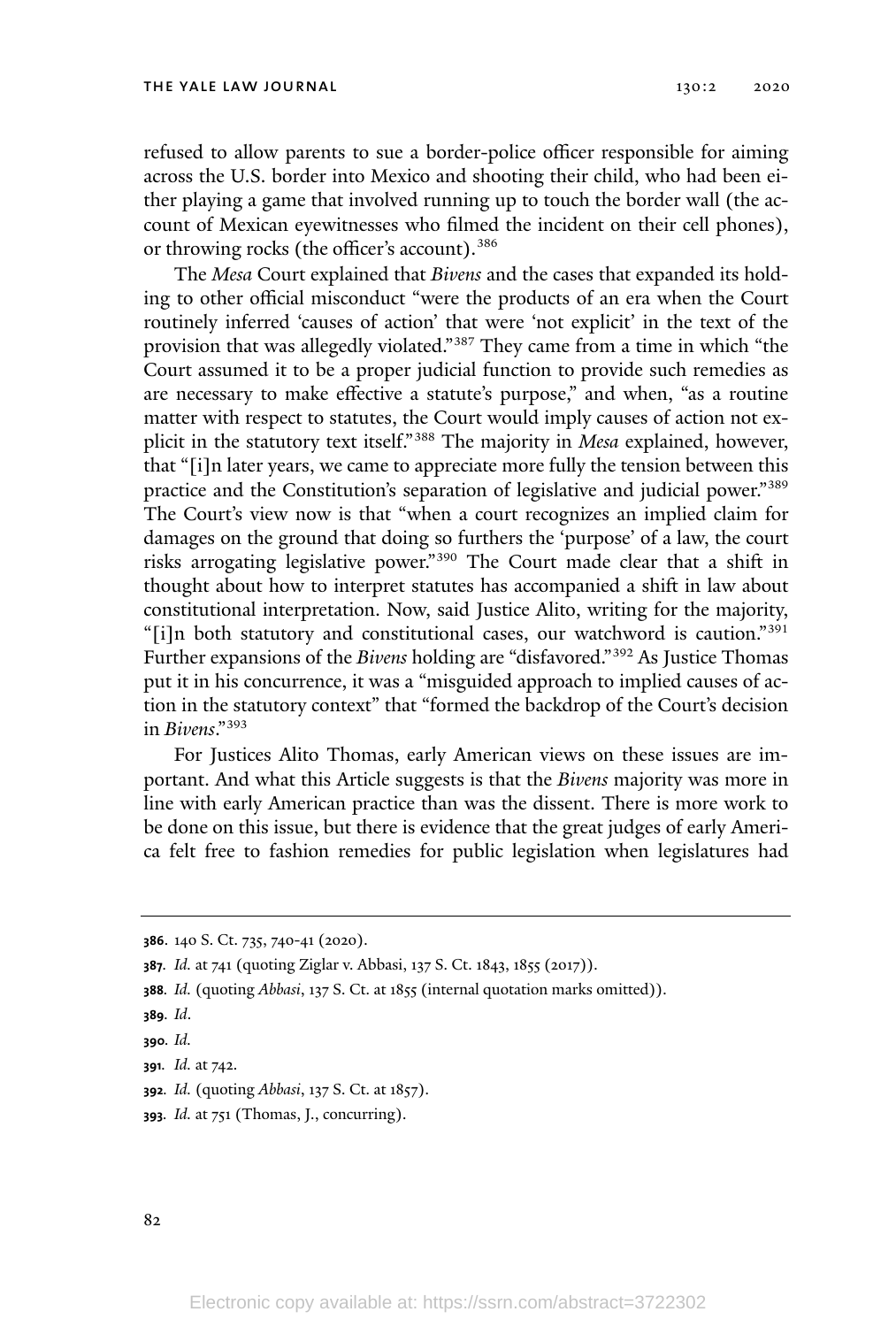failed to provide them.<sup>394</sup> Gap-filling to make statutes work, to help statutes fulfill their purposes, was the essence of equitable interpretation. And if we care about how the great Chief Justice Marshall believed the Constitution should be interpreted, as Justices Alito and Thomas frequently do, then it is hardly inappropriate to use a jurisprudence of purposive and gap-filling statutory interpretation as an analogy for judicial power to interpret the Constitution.

There may be reasons to seek out the original meaning of the Constitution's text or to proceed with caution when fashioning new remedies to effectuate its purposes. But the Founding-era record cannot justify those choices on its own.<sup>395</sup> Textualism and originalism are normative policy positions—or philosophical commitments—that must be seen for what they are and stand or fall on their own terms. History cannot dictate textualism, when we know that leading early American jurists routinely applied another method. Nor is it enough to gesture at Founding-era practices to discern the substantive content of the Bill of Rights, when we know that some proportion of the ratifiers and a historically significant cohort of the Constitution's first generation of interpreters thought the Constitution was a document whose meaning would be elaborated by judges as they encountered new circumstances that the Framers had failed to anticipate. This was, as Chief Justice Marshall put it in *McCulloch*,

a constitution, intended to endure for ages to come, and, consequently, to be adapted to the various crises of human affairs. To have prescribed the means by which government should, in all future time, execute its powers, would have been . . . an unwise attempt to provide . . . for exigencies which, if foreseen at all, must have been seen dimly, and which can be best provided for as they occur.<sup>396</sup>

#### **conclusion**

There has been some interesting scholarship on modern "laws of interpretation" $-$  both on the fact that they exist, and on the need to define them.<sup>397</sup>

**<sup>394</sup>***. See* Peterson, *supra* note 20, at 744 (describing Chancellor Kent's articulation of a remedy for plaintiffs in Erie Canal-related cases).

**<sup>395</sup>**. I should note that at least some people think that there is an originalist argument for *Bivens*. *See, e.g.*, Brief of Amicus Curiae The Institute for Justice in Support of Petitioners at 2, Hernandez v. Mesa, 140 S. Ct. 735 (2020) (No. 17-1678).

**<sup>396</sup>**. McCulloch v. Maryland, 17 U.S. (4 Wheat.) 316, 415 (1819) (emphasis omitted).

**<sup>397</sup>***. See, e.g.*, William Baude & Stephen E. Sachs, *The Law of Interpretation*, 130 HARV. L. REV. 1079, 1084 (2017); Abbe R. Gluck, *Intersystemic Statutory Interpretation: Methodology as "Law" and the* Erie *Doctrine*, 120 YALE L.J. 1898, 1907-24 (2011); Helen Silving, *A Plea for a Law of*